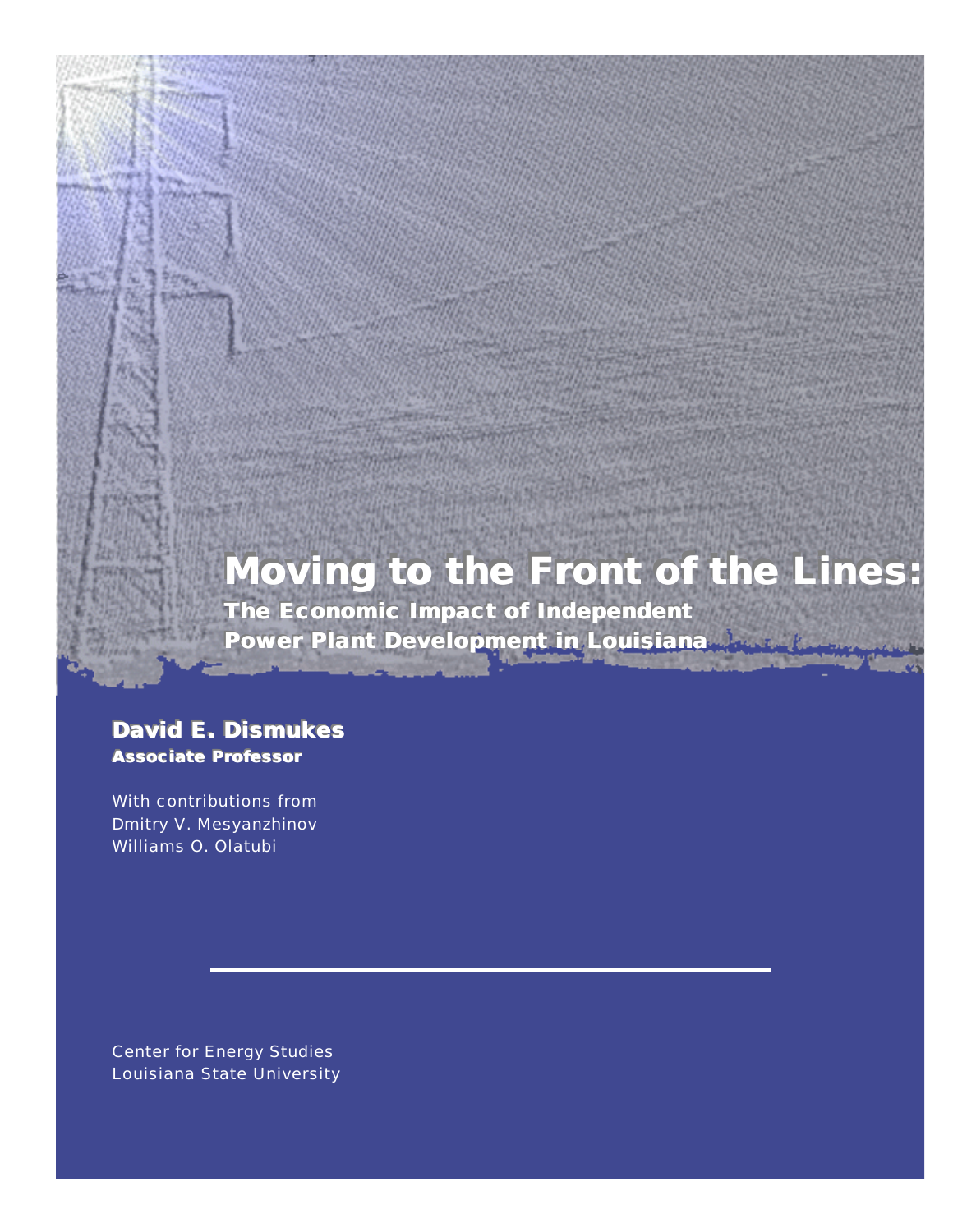# *Moving to the Front of the Lines*

## *The Economic Impact of Independent Power Plant Development in Louisiana*

David E. Dismukes Associate Professor

With contributions from Dmitry V. Mesyanzhinov Williams O. Olatubi

Louisiana State University<br>
Center for Energy Studies<br>
Center for Energy Studies<br>
Center 2001 Center for Energy Studies

URL: http://www.enrg.lsu.edu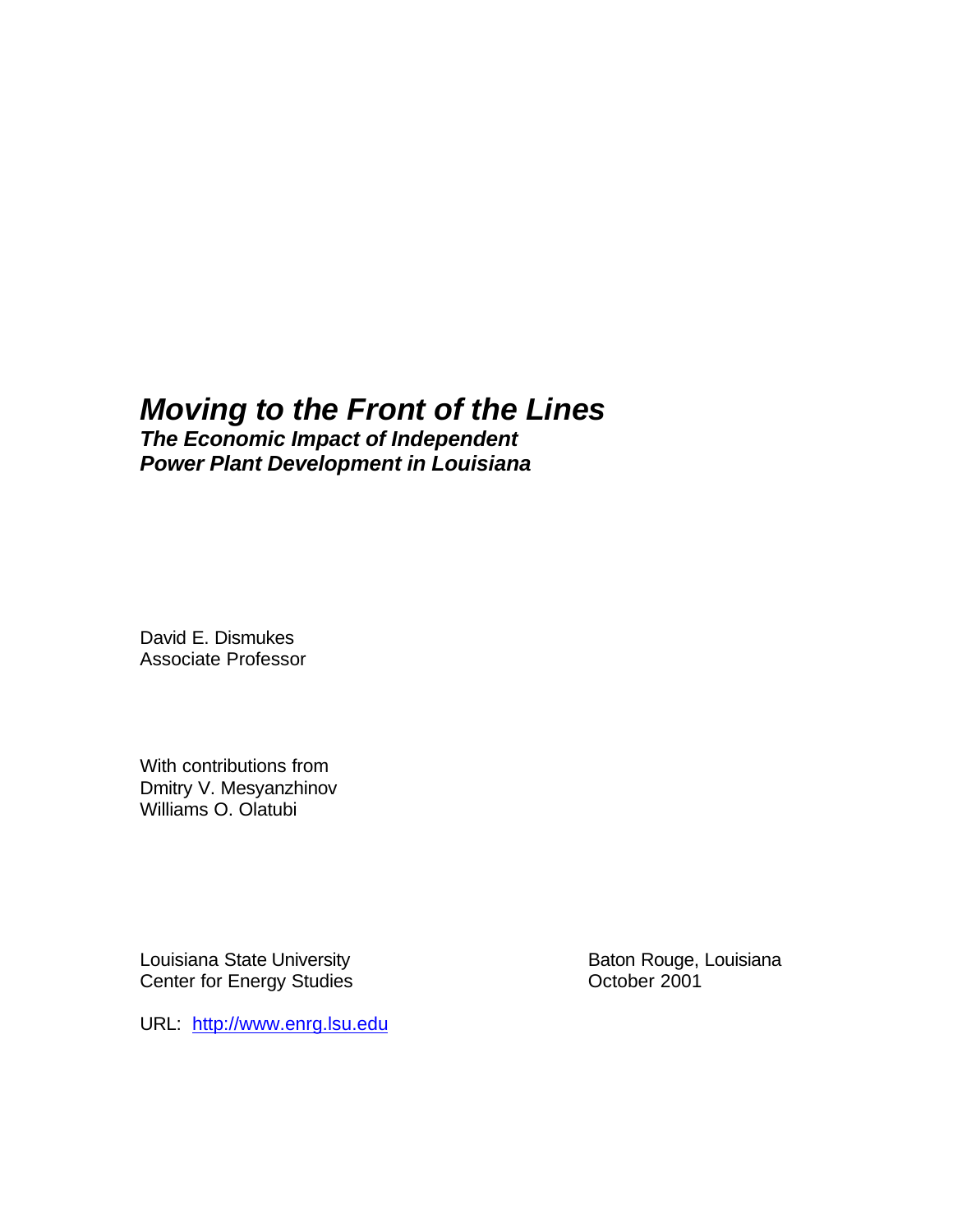## **Table of Contents**

|           | Section 2: Past and Present Development of Competitive Wholesale Markets . 18                                                                |
|-----------|----------------------------------------------------------------------------------------------------------------------------------------------|
|           | 2.1 The Origins of Competitive Wholesale Markets 18                                                                                          |
|           |                                                                                                                                              |
|           |                                                                                                                                              |
|           | Section 4: The Economic Impacts of Independent Power Facilities47                                                                            |
|           | 4.1 Methods for Estimating the Economic Impacts of Independent Power<br>4.2 Empirical Estimates of the Economic Impacts of Independent Power |
| Louisiana | Section 5: Other Issues Associated With Independent Power Development in                                                                     |
| 5.1       |                                                                                                                                              |
|           |                                                                                                                                              |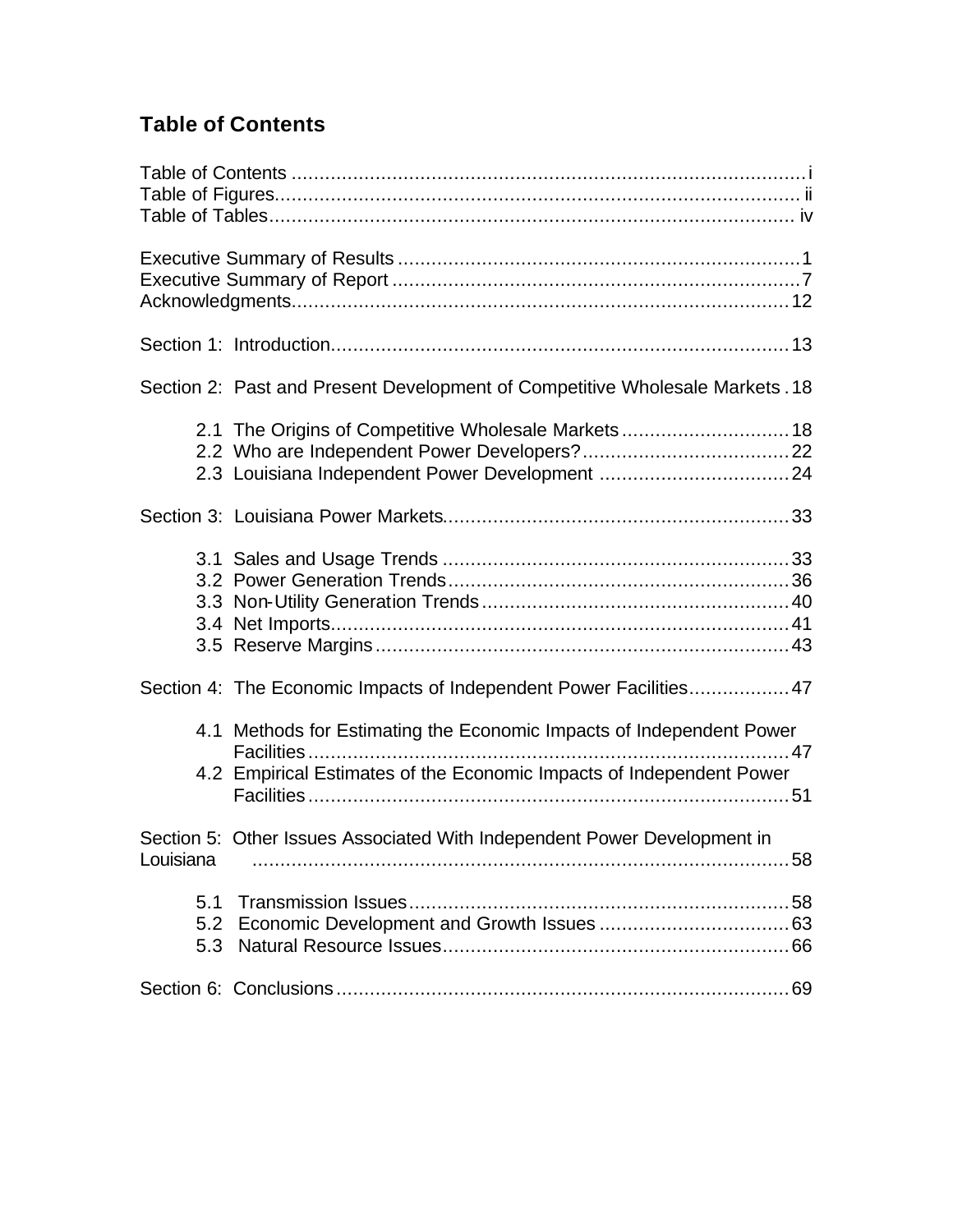# **Table of Figures**

|                | Figure 1.1: U.S. Gross Domestic Product and Total Energy Consumed  14      |  |
|----------------|----------------------------------------------------------------------------|--|
|                | Figure 1.2: Annual Total Electric Energy Consumed and U.S. Gross           |  |
| Figure $1.3$ : | Announced Independent Power Projects in the U.S.  16                       |  |
| Figure $2.1$ : |                                                                            |  |
| Figure 2.2:    |                                                                            |  |
| Figure $2.3$ : | Disposition of Louisiana Natural Gas Pipelines by Ownership                |  |
|                | Figure 2.4: Louisiana Gas and Power Transmission Infrastructure27          |  |
| Figure 2.5:    | Louisiana Gas and Power Transmission Intersections 28                      |  |
| Figure 2.6:    | Announced Independent Power Facilities in Louisiana29                      |  |
| Figure $2.7$ : | Announced IPP Capacity by Neighboring States30                             |  |
|                | Figure 2.8: Announced IPP Capacity by Neighboring States As Percent of     |  |
|                | Figure 2.9: Total Capital Investment Associated with Announced Independent |  |
|                | Figure 3.1: Louisiana Retail Sales by Customer Class, 1973-1999 33         |  |
|                | Figure 3.2: Louisiana and U.S. Electricity Intensity, 1977-1999 36         |  |
|                |                                                                            |  |
| Figure 3.4:    | Louisiana Total Generation by Fuel Type, 1982-199938                       |  |
| Figure 3.5:    | Louisiana Generation Fuel Mix, 1982 and 199939                             |  |
| Figure 3.6:    |                                                                            |  |
| Figure 3.7:    |                                                                            |  |
| Figure 3.8:    | Louisiana Electricity Net Imports, 1982-1999 42                            |  |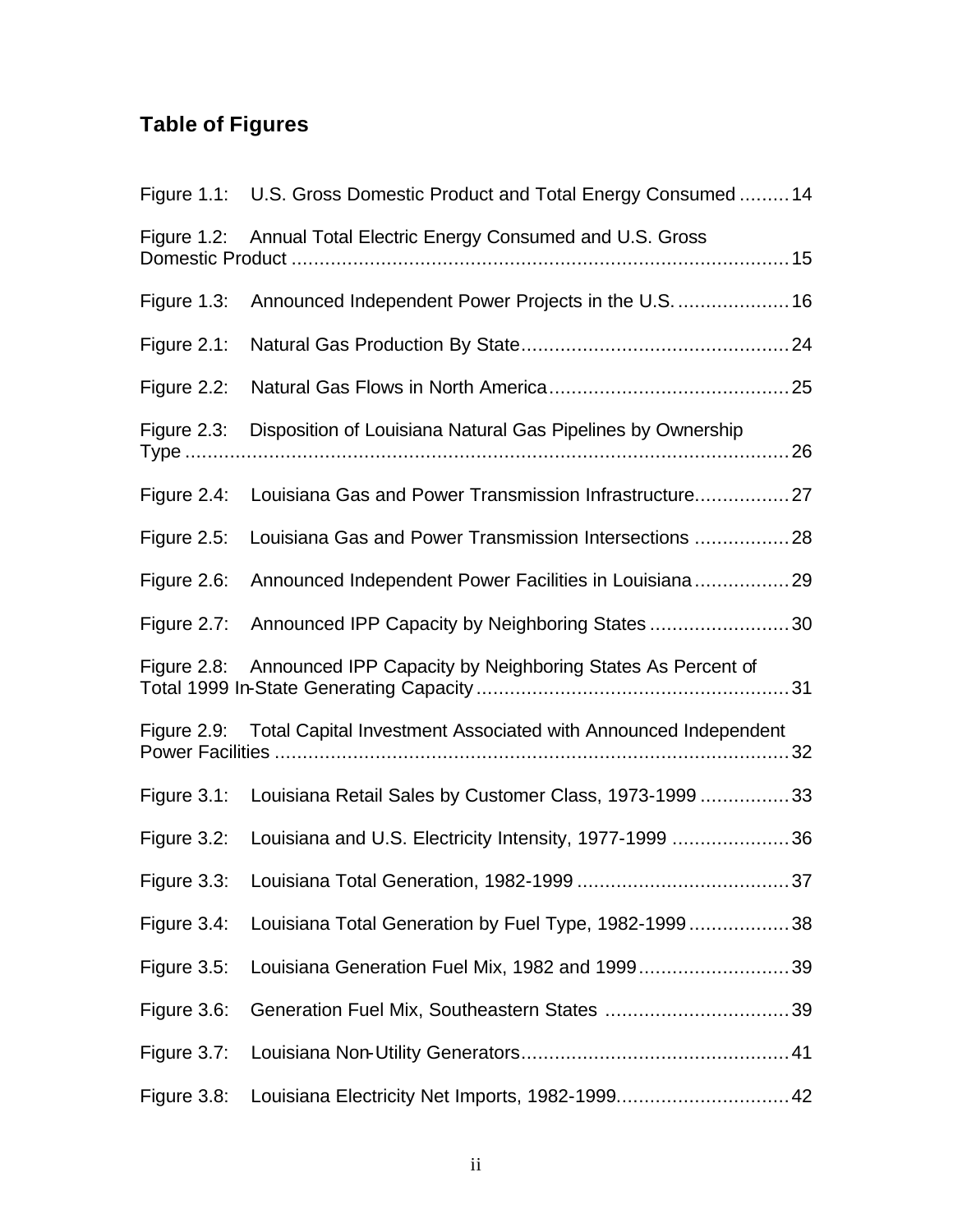| Figure 3.9: Estimated Net Exports by States in the Southeast, 199843       |  |
|----------------------------------------------------------------------------|--|
| Figure 3.10: Historic Reserve Margins for SERC, SPP and US  44             |  |
| Figure 3.11: Disposition of Regional Generating Capacity by Age Category45 |  |
| Figure 3.12: Efficiency Disposition of Regional Generating Capacity        |  |
| Figure 5.1: Independent System Operators In Operation, Proposed,           |  |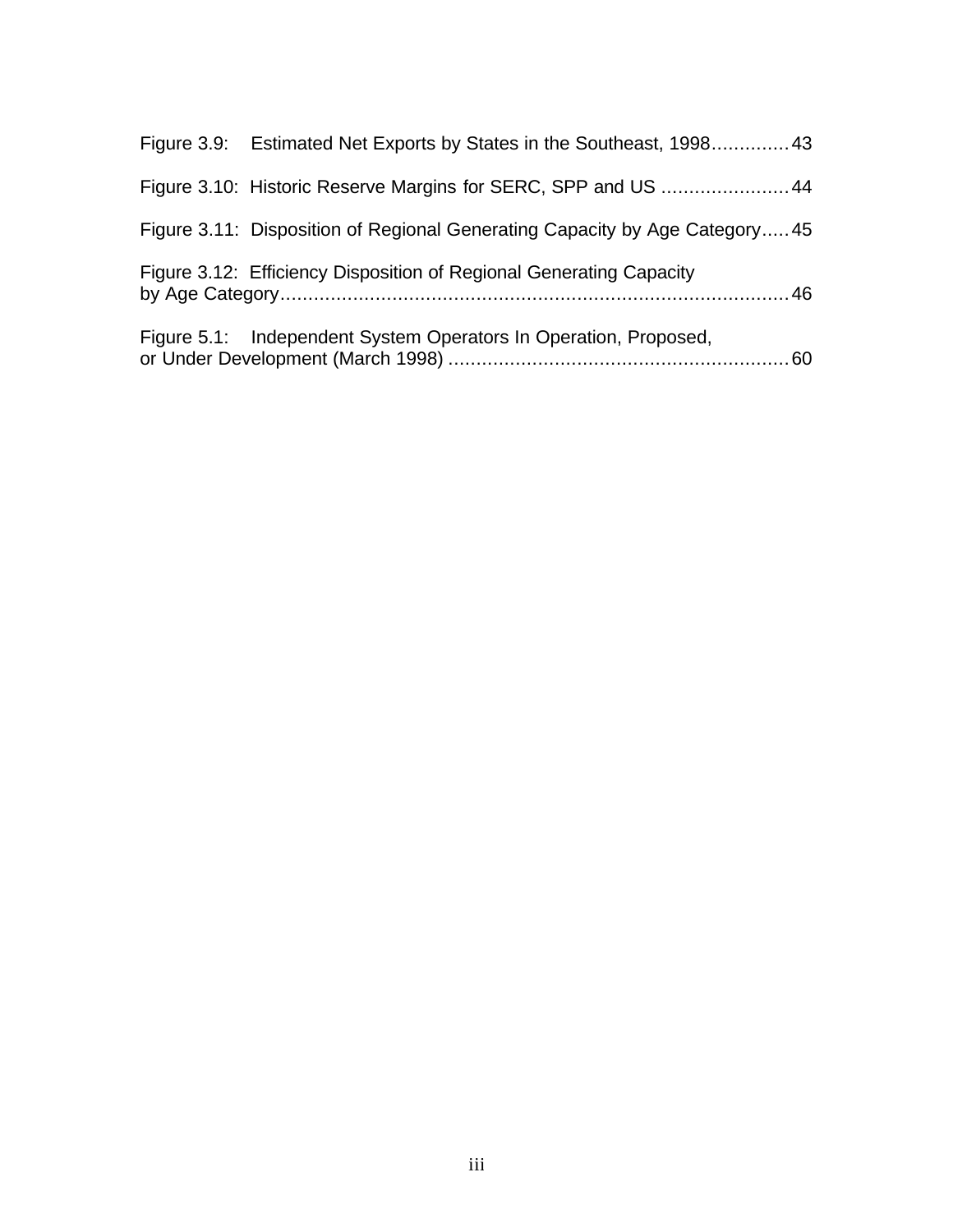### **Table of Tables**

# *Report Tables:*

| Table 4.1: Independent Power Plant Capacity and Cost Assumptions 48 |  |
|---------------------------------------------------------------------|--|
|                                                                     |  |

# *Appendix Tables:*

| Table 1: Operating & Announced Independent Power Projects in Louisiana,   |
|---------------------------------------------------------------------------|
| Table 2: Louisiana Power Plant Construction Impacts: Typical Combustion   |
| Table 3: Louisiana Power Plant Construction Impacts: Detailed Summary of  |
| Table 4: Louisiana Power Plant Operations Impacts: Typical Combustion     |
| Table 5: Louisiana Power Plant Operation Impacts: Detailed Summary of     |
| Table 6: Louisiana Power Plant Market Impacts: Typical Combustion Turbine |
| Table 7: Louisiana Power Plant Market Impacts: Detailed Summary of        |
| Table 8: Louisiana Power Plant Market Impacts: Detailed Summary of        |
| Table 9: Louisiana Power Plant Construction Impacts: Typical Combine      |
| Table 10: Louisiana Power Plant Construction Impacts: Detailed Summary    |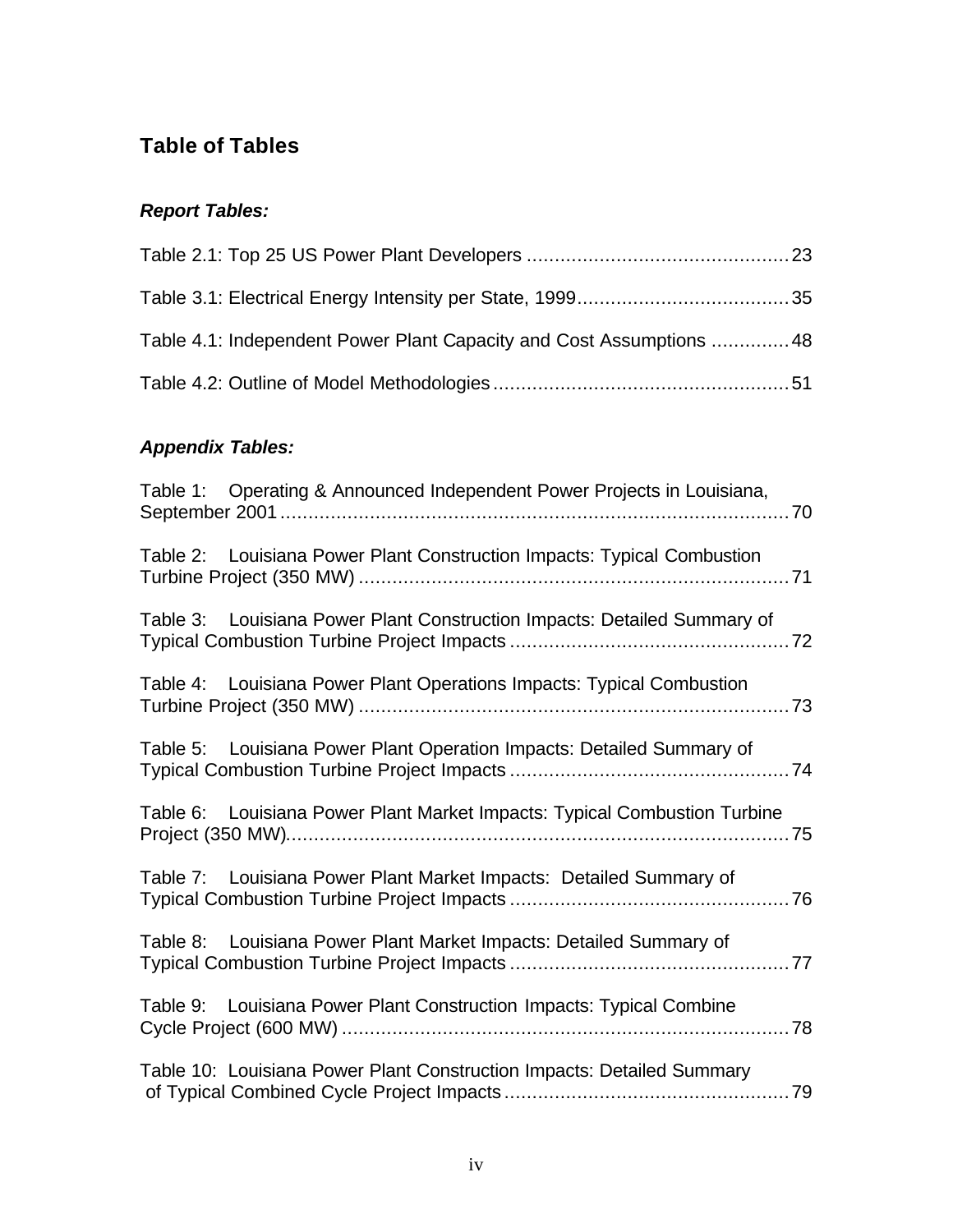| Table 11: Louisiana Power Plant Operations Impacts: Typical Combine                                                                                       |  |
|-----------------------------------------------------------------------------------------------------------------------------------------------------------|--|
| Table 12: Louisiana Power Plant Operation Impacts: Detailed Summary of                                                                                    |  |
| Table 13: Louisiana Power Plant Market Impacts: Typical Combine Cycle                                                                                     |  |
| Table 14: Louisiana Power Plant Market Impacts: Detailed Summary of                                                                                       |  |
| Table 15: Louisiana Power Plant Market Impacts: Detailed Summary of                                                                                       |  |
| Table 16: Louisiana Power Plant Market Impacts: Economic Impacts from                                                                                     |  |
| Table 17: Louisiana Power Plant Tax Impacts: Current Dollar and Net Present<br>Value of the Estimated Taxes Paid By Announced Facilities Over the Next 30 |  |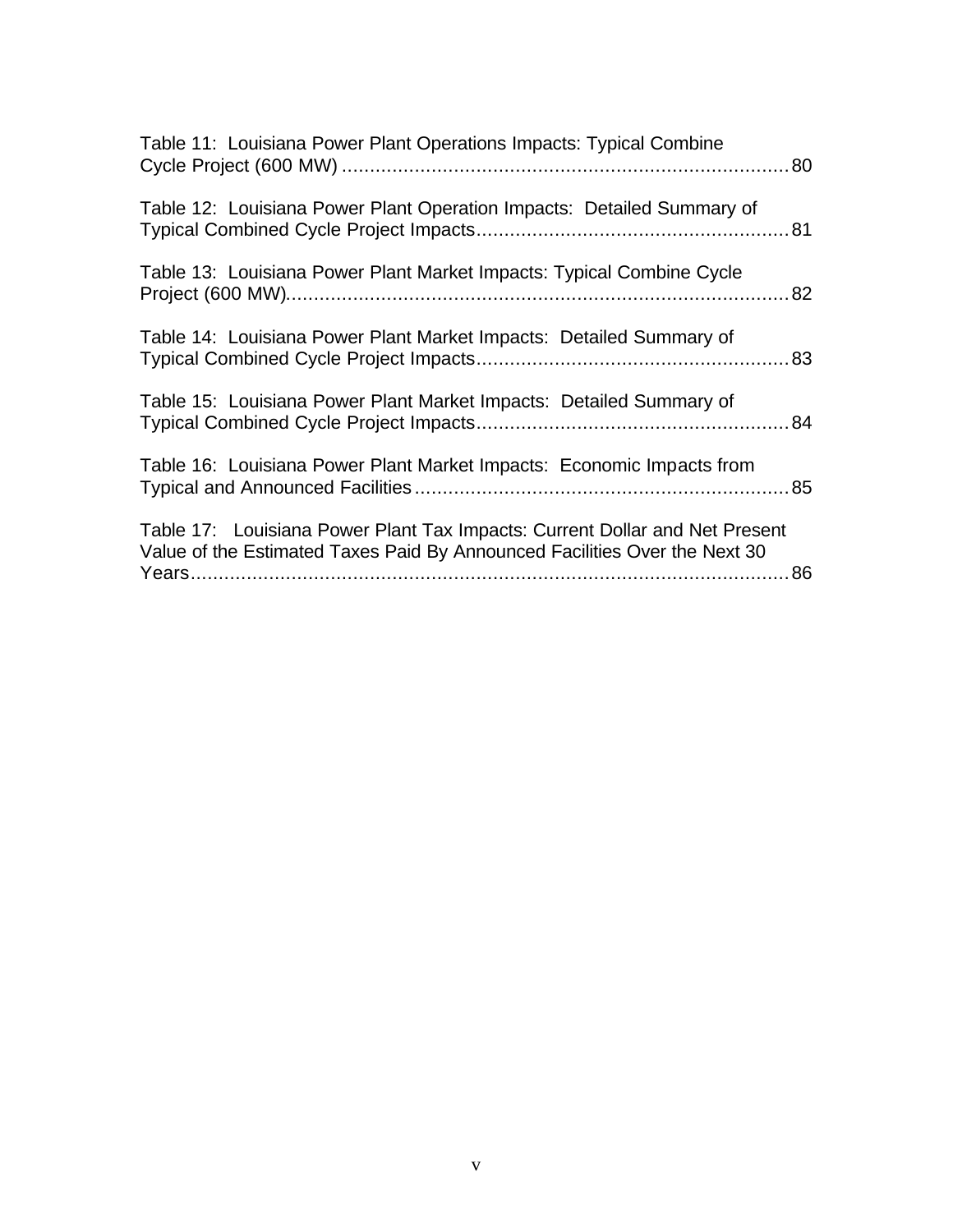#### **EXECUTIVE SUMMARY OF RESULTS**

Louisiana has an energy-intensive economy. Future growth of our economy will be impacted considerably by our ability to secure a highly efficient power generation infrastructure. The purpose of our report has been to examine the economic impacts associated with new independent power generation resources. Our findings can be summarized as follows:

#### *Economic Opportunities for Louisiana*

- Louisiana has an estimated \$7.8 billion potential investment in announced independent power facilities.
- There is 13,758 MWs of existing and announced independent power capacity. Some 40 percent of this capacity is from highly efficient cogeneration (combined heat and power) facilities at our industrial plants.
- The total potential economic impact associated with the construction of Louisiana's announced independent power facilities is \$2.8 billion by 2005. Some 12 percent of this impact is associated with the multiplier effects associated with the potential direct economic stimulus.
- The total potential employment opportunities associated with construction of these independent power facilities is 9,382 jobs. Some 4,549 jobs are associated with the multiplier effects created by the construction of these facilities.
- Value added is a broader measure of total income created directly in an industry. The total potential value added associated with the construction of the announced independent power facilities in Louisiana is \$500 million. Wages account for close to \$300 million of this increased value added.
- The total potential economic impact associated with the annual operation of these facilities is \$1.8 billion. Approximately \$59 million of this impact is from the multiplier effects of the direct independent power generation facilities.
- The total potential employment opportunities associated with the operation of these announced independent power facilities is 1,483 jobs. Around 809 of these employment opportunities is from the multiplier effects of the annual operation expenditures.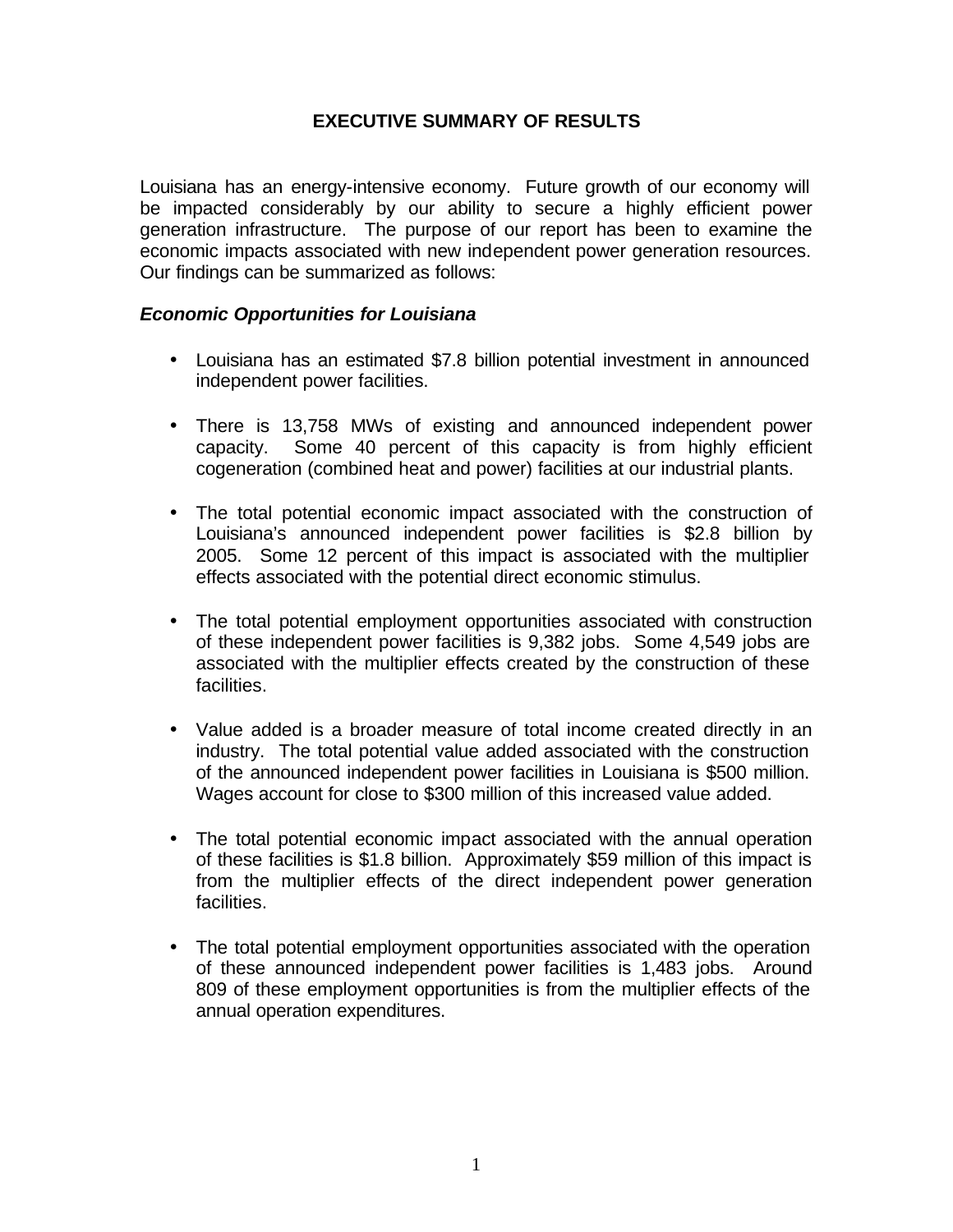#### **Estimated Economic Impacts For Typical and Announced Independent Power Projects**

# **Construction O&M Impact Type Construction O&M Jobs Jobs** Direct Impact  $$247,302,219$   $$177,221,669$  568 82 Indirect Impact \$19,415,101 \$2,118,575 240 22 Induced Impact  $$20,389,629$   $$5,103,086$  300 76 Total Impact  $$287,106,949$  \$184,443,330 1,108 180

#### **Economic Impacts From Announced Combined Cycle Projects**

**Economic Impacts From Announced Combustion Turbine Projects**

|                     |                     |                 | <b>Construction</b> | O&M         |
|---------------------|---------------------|-----------------|---------------------|-------------|
| <b>Impact Type</b>  | <b>Construction</b> | O&M             | Jobs                | <b>Jobs</b> |
|                     |                     |                 |                     |             |
| Direct Impact       | \$2,236,946,771     | \$1,551,873,456 | 4.265               | 592         |
| Indirect Impact     | \$146,167,074       | \$15,332,101    | 1,718               | 158         |
| Induced Impact      | \$155,119,385       | \$36,931,006    | 2,291               | 553         |
| <b>Total Impact</b> | \$2,538,233,229     | \$1,604,136,564 | 8,274               | 1,303       |

#### **Total Potential Impacts From the Currently Announced Independent Power Projects**

|                     |                     |                 | <b>Construction</b> | O&M         |
|---------------------|---------------------|-----------------|---------------------|-------------|
| <b>Impact Type</b>  | <b>Construction</b> | O&M             | Jobs                | <b>Jobs</b> |
| Direct Impact       | \$2,484,248,990     | \$1,729,095,125 | 4,833               | 674         |
| Indirect Impact     | \$165,582,175       | \$17,450,676    | 1,958               | 180         |
| Induced Impact      | \$175,509,014       | \$42,034,093    | 2,591               | 629         |
| <b>Total Impact</b> | \$2,825,340,179     | \$1,788,579,894 | 9,382               | 1,483       |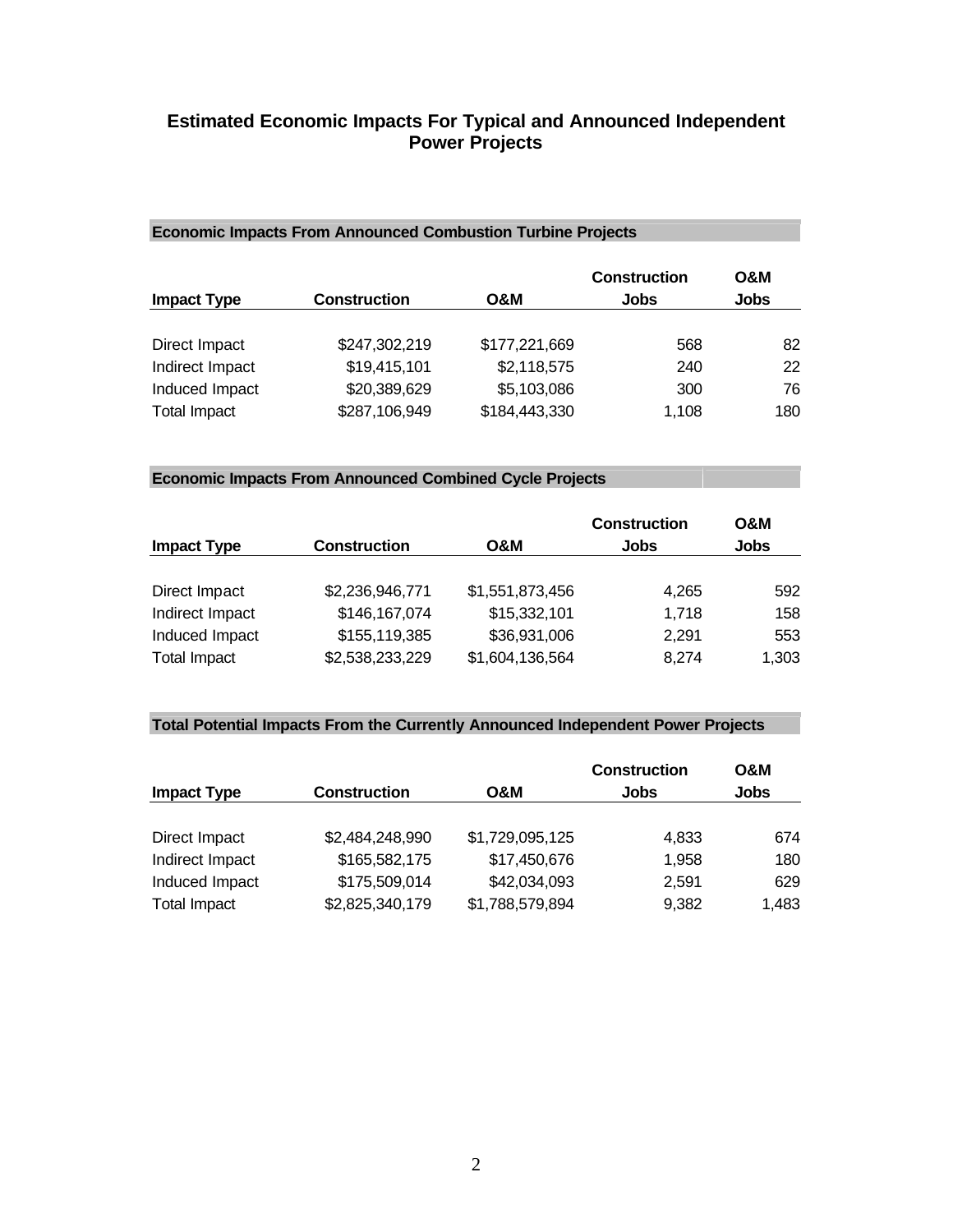#### *Efficiency Opportunities for Louisiana*

- The standard efficiency rating used in the electric power industry is referred to as a "heat rate." The heat rate of a power plant defines how many units of energy (measured in British thermal units or BTUs) are required to produce one unit of electricity (measured in kilowatt-hours) or kWhs). Lower heat rates, which means lower use of energy to create one kWh, entails greater efficiencies. The heat rates for new independent power generation facilities vary by technology. These heat rates are:
	- o As low as 5,000 Btu/kWh heat rate for a new cogeneration (combined heat and power) application;
	- o As low as 6,000 BTU/kWh heat rate for a new combined cycle facility;
	- o As low as 10,000 BTU/kWh heat rate for a new combustion turbine facility;
- The average efficiency rating for the currently operating fleet of power generation facilities in this region ranges from between an average of 13,000 to 17,000 BTUs per kWh;
- At certain peak times, utilities in our region are running power generation facilities with a heat rate as high as 28,500 BTUs per kWh;
- Louisiana and our regional generating facilities are old. Some 73 percent of all regional power generation facilities are over 20 years old; some 43 percent are over the age of 30.
- In our investigation, we found that the most efficient power plant used by utilities in our region runs at an efficiency rating of 8,292 BTUs per kWh during the year 1999.
- In our investigation, we found that the least efficient power plant used by utilities in our region runs at an efficiency rating of 25,499 BTUs per kWh during the year 1999.
- Some 95 percent of all regional power generation facilities currently being operated by traditional utilities run at an efficiency rating that is greater than 10,000 BTUs per kWh (1999 study period).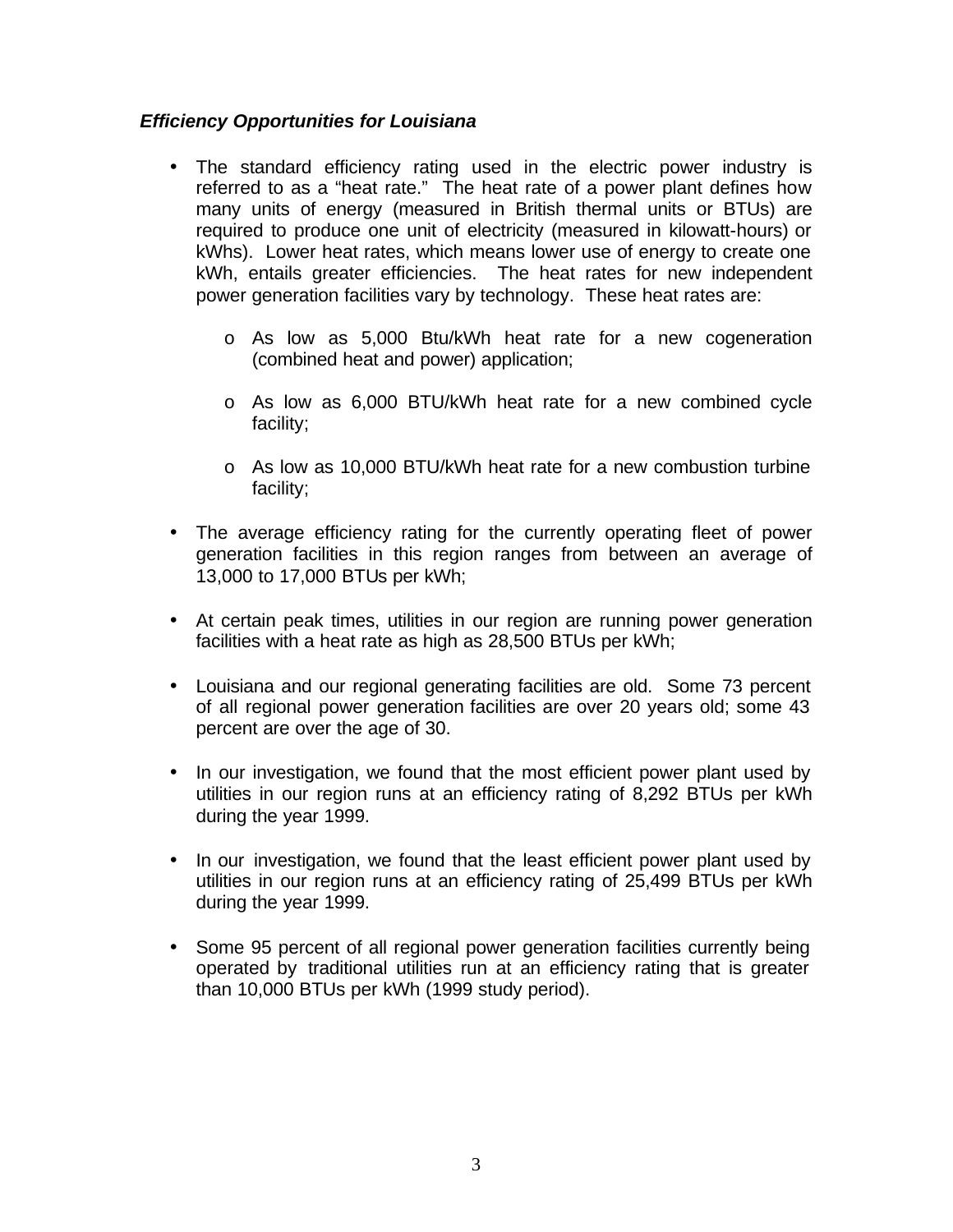#### *Taxation Implications for Louisiana*

Power generation projects in Louisiana pay a considerable amount of taxes. In the past, these taxes were passed along by regulated utilities to their ratepayers. On a forward going basis, the recovery of these taxes will be determined by market conditions. Thus, the implications of tax policies will have greater importance for the developers of independent power.

- Power generation facilities pay a host of taxes including property taxes, taxes on fuel used for power generation, income taxes, sales taxes, and franchise taxes.
- We estimate that if the current number of announced independent facilities in Louisiana are realized, state and local government could collect close to \$1.9 billion in taxes over the next 30 years. These figures represent the net present value of the future stream of taxes in today's dollars. The future dollar amount of these taxes is \$5.5 billion.
- We estimate that if the current number of announced independent facilities are realized, local government could receive as much as \$430 million in property taxes. This is the net present value of the future stream of taxes from these project based upon an assumed 30 year project life. These figures are net of the allowed 10 year exemption. The future dollar amount of these taxes is \$1.2 billion.
- We estimate that if the current number of announced independent power facilities are developed, the state and local governments could receive as much as \$555 million on fuel taxes associated with power generation. This is the net present value for plant operations over the next 30 years. The future dollar amount of these taxes is \$1.6 billion.
- If all independent power plants are developed, the state could also realize \$128 million in sales taxes. This figure is the net present value of the sales streams that could be realized over the next 30 years. The future dollar amount of these taxes is \$371 million.
- If the current number of announced facilities are developed, the state could realize \$793 million in income taxes. This figure is the net present value of the streams that could be realized over the next 30 years. The future dollar amount of these taxes is \$2.3 billion.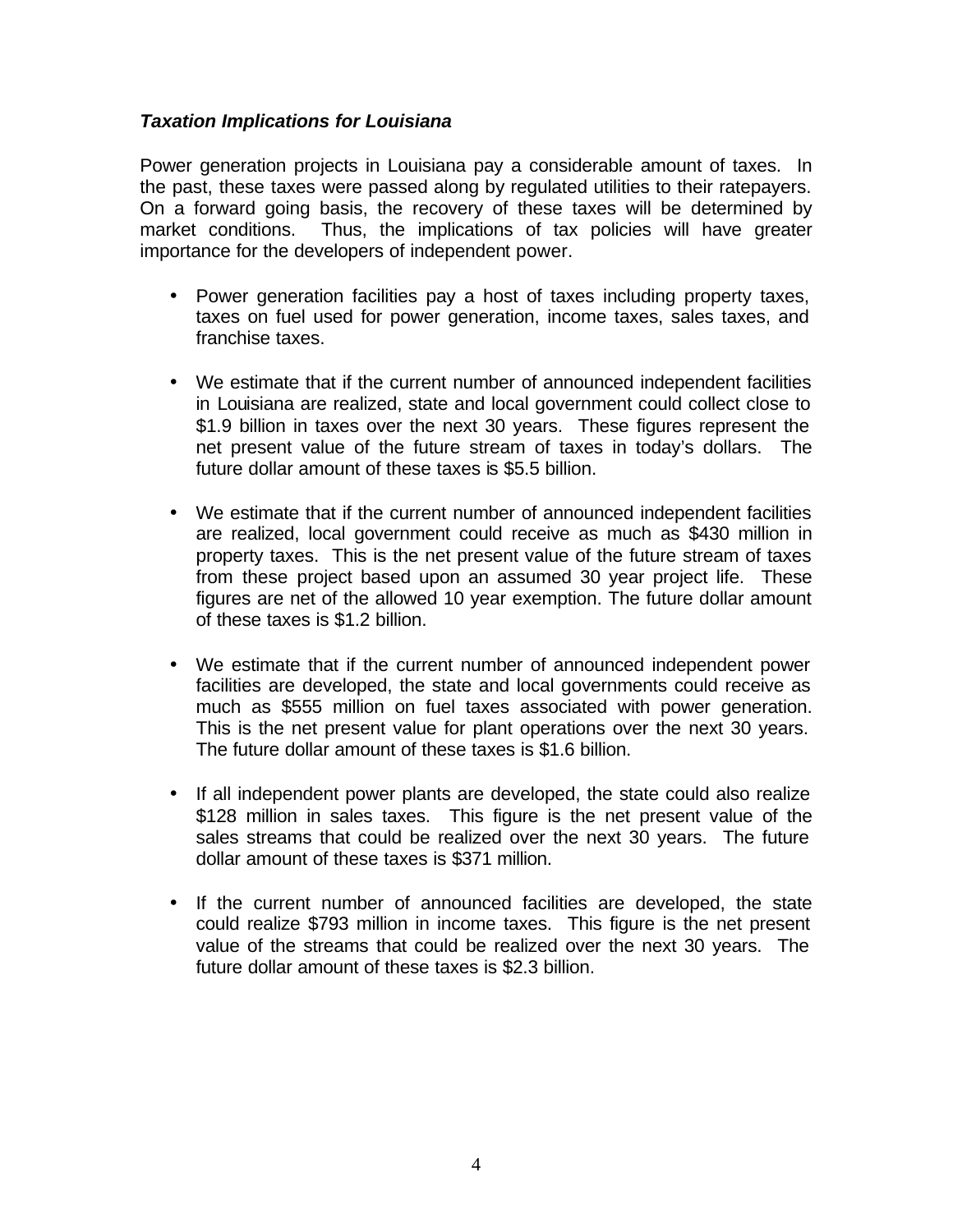#### *Rate Implications for Louisiana Households and Businesses*

The impact that energy cost increases can have on Louisiana households should not be overlooked.

- Louisiana currently pays below national average electricity rates. However, Louisiana pays considerably higher than national average electricity bills as a result of our state's energy intensity.
- In 1999, Louisiana households paid 7.1 cents per kilowatt-hour (kWh) for electricity compared to the national average of 8.1 cents per kWh.
- Louisiana households, however, pay an average of \$87.26 per month in electricity bills compared to the national average of \$83.26 per month.
- Louisiana pays 3.4 percent of its average household income in electricity compared to the national average of 2.4 percent. Thus, a small decrease in electricity bills can increase Louisiana household disposable income that could be used to buy other goods and services.

Our analysis also considers the impact that potential independent power could have on regional power prices and ultimately increased economic activity that could be facilitated by increasing household disposable income. Using a typical facility, our analysis finds that:

- The dispatch of a 350 MW CT project could have, holding other things constant, a total economic impact of between \$24 million to \$34 million; while the dispatch of a 600 MW CC project could range from \$51 million to \$68 million.
- If lower wholesale power costs are passed along to ratepayers, the increases in disposable income could help facilitate between 257 to 361 employment opportunities associated with the development of a 350 MW CT project and between 529 to 702 employment opportunities for a typical 600 MW CC project.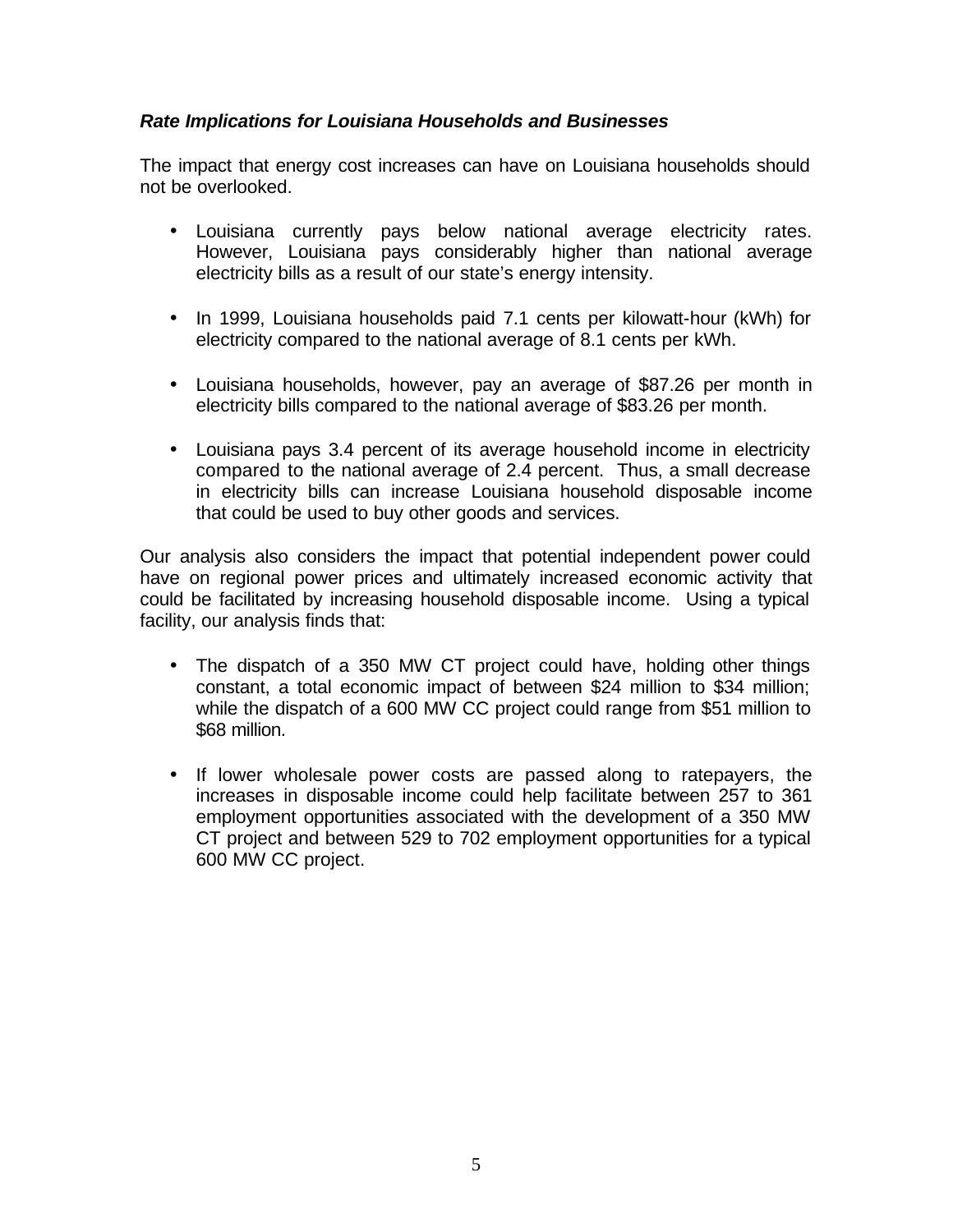#### *Competitive Issues Associated with Independent Power Generation in Louisiana*

Louisiana has a number of unique attributes that make it attractive to independent power generation.

- Louisiana is the second largest producer of natural gas and we have significant natural gas transportation resources.
- Louisiana sits between two important regions for wholesale power trade.
- Louisiana sits in a region experiencing relatively healthy electricity growth with a considerable number of large volume industrial customers.

However, two of our neighboring states, Texas and Mississippi, also have considerable resources and can effectively compete for these new sources of power. Consider that:

- Texas is the largest producer of natural gas in the U.S.;
- Texas and Mississippi both have considerable natural gas transportation infrastructure;
- Texas is moving forward with more competitive retail markets;
- Mississippi sits between 3 important power regions and has the ability to serve as the "cross-over" region for wholesale power trade;
- Mississippi is phasing out its tax on the use of fuel for power generation which, other things being equally, will provide an opportunity for increased profitability for plants locating in that state as opposed to Louisiana;
- Mississippi offers property tax exemptions for merchant power facilities provided a fee in lieu is paid for local schools and counties;
- There will be increasing pressure, given the diffuse and rapid development of independent power, to eliminate the ERCOT bottleneck that separates a good portion of Texas from the rest of the eastern interconnection. One plant located on the ERCOT border now has the ability to toggle its power flows between the two systems within a 24 hour notice.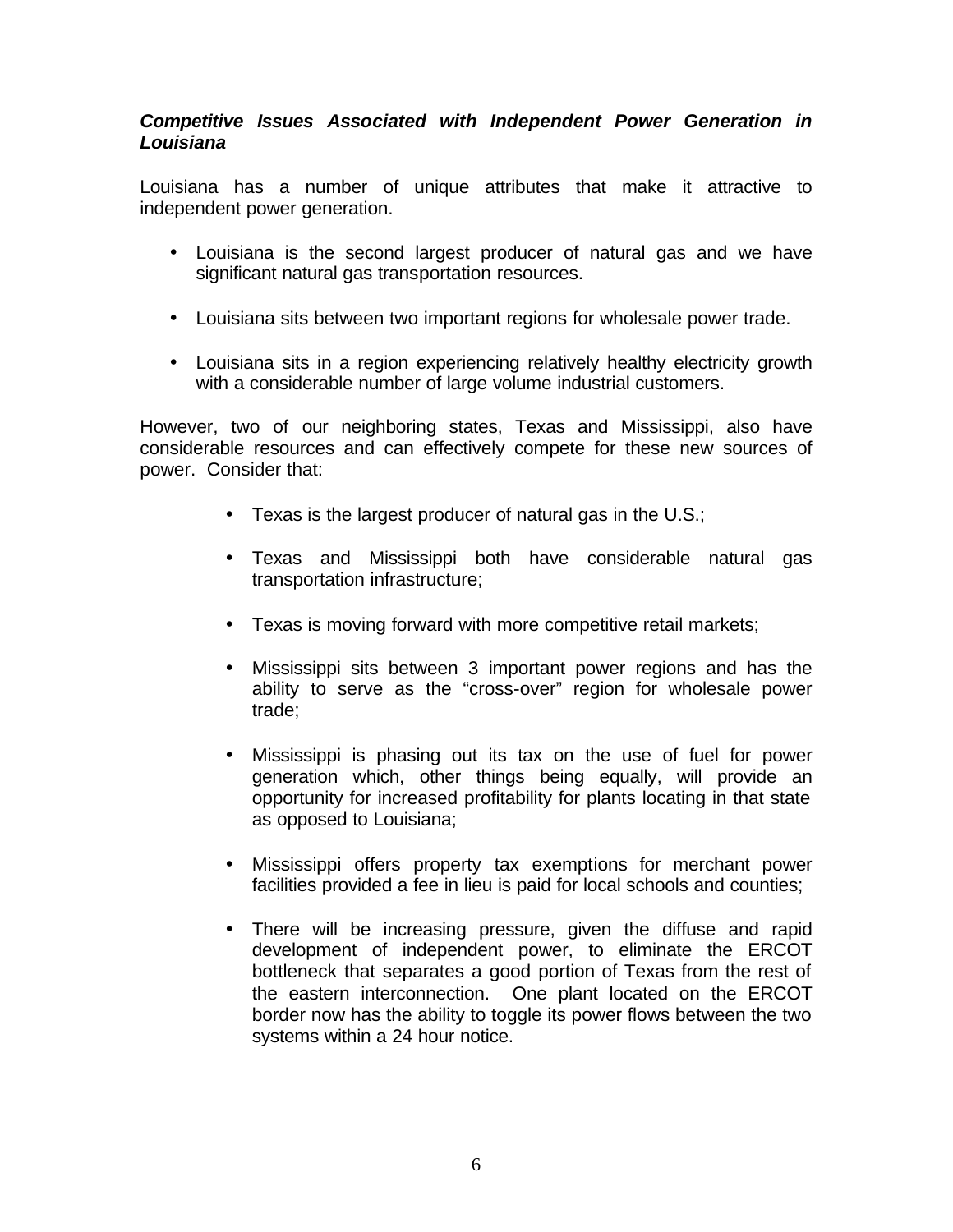#### **EXECUTIVE SUMMARY OF REPORT**

The economic impacts associated with upgrading Louisiana's electric generation infrastructure are considerable. This investment represents close to \$7.8 billion over the next few years. These projects create high paying jobs in both their construction and operation phases. Typical power plant employees have an average salary level of between \$50,000-60,000 per year.

Independent power generation can create an opportunity for Louisiana. However, power projects on paper do not generate electricity. Serious consideration, and understanding, of the importance these facilities have on our power markets and economy are necessary if Louisiana is going to realize these power generation infrastructure investments. The limited generation capacity in California, and their ongoing energy crises, is a direct result of failing to recognize the importance of continued investment in power generation.

This report examines Louisiana's power markets and the contributions that independent power generation can have on its economy. In addition to providing background information on the state of independent power both nationally and regionally, this report quantifies the economic benefits associated with new independent power generation facilities in Louisiana. Our report is divided in six sections.

In the first section of our report, we provide an introduction and a discussion of the important relationship between energy and economic growth. This section explains the importance of new electric generation facilities, and how the new players in this industry can contribute to the regional and the national economy.

The second section of our report provides an overview of wholesale power markets. Here, we explain the major policy initiatives that have opened a formerly regulated industry. This section also provides an important explanation of independent – or "merchant" – power developers. These merchant providers are for-profit generators that are responding to competitive opportunities to construct and operate power generation facilities. The competitive market structures for these facilities was created by the Energy Policy Act of 1992 and Order 888 by the Federal Energy Regulatory Commission (FERC).

These new power generation projects are significantly different from utility projects of the past. For instance, merchant developers and their shareholders, must assume all of the risk associated with these projects. If the projects fail, the developing companies and their shareholders will be responsible for their financial miscalculations.

The second section of our report provides a discussion and overview of the existing status of independent power development in Louisiana. There are a number of announced projects in the state. The attractiveness of Louisiana as a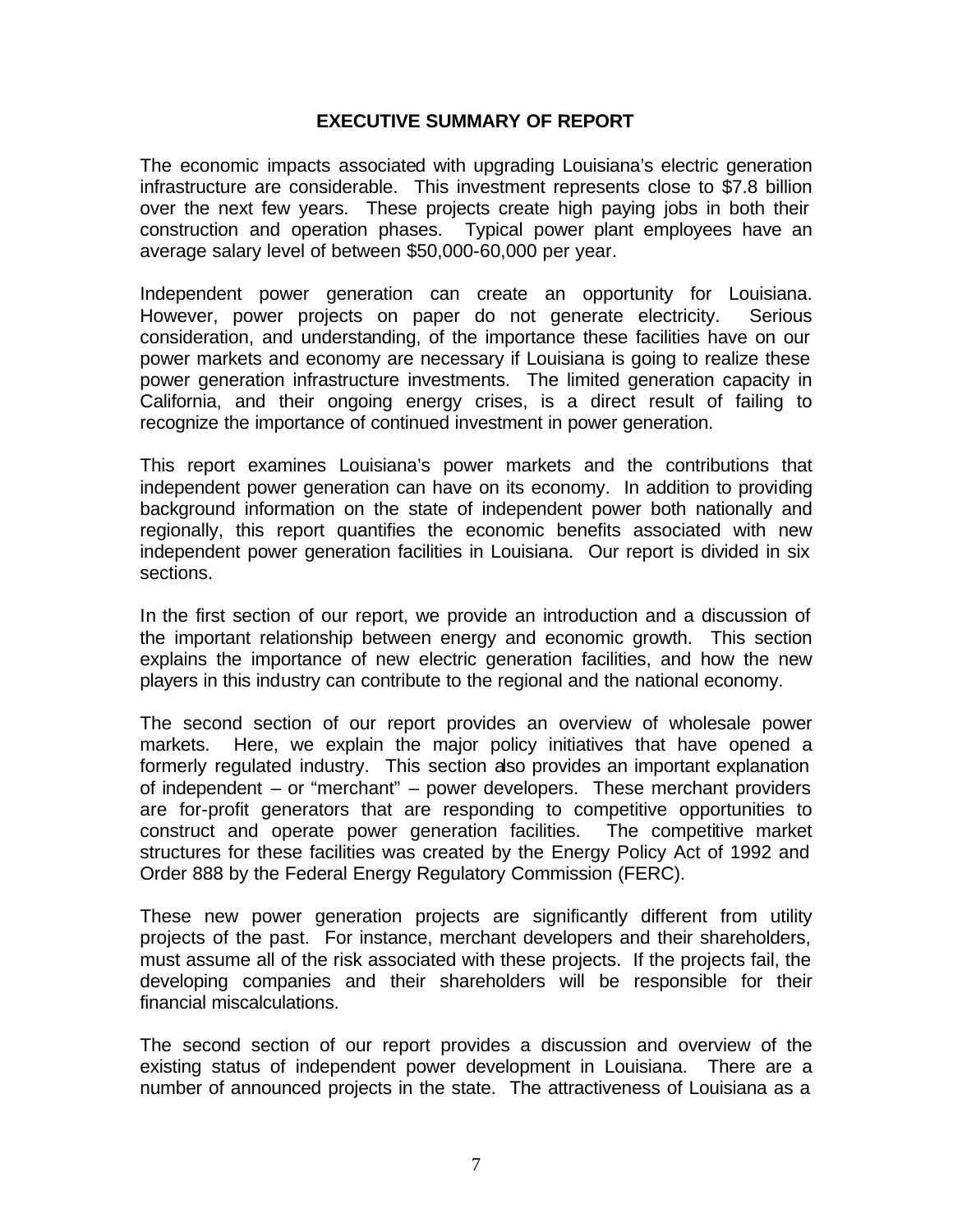site for independent power projects is considerable. Louisiana is the second largest producer of natural gas, it has an impressive natural gas transportation infrastructure, and has a number of power transmission lines to move electrical output within Louisiana and to its neighboring regions. One of the potential travesties of failing to capture our merchant power opportunities could be that Louisiana natural gas could be shipped to other regions, converted to electrical energy, and shipped back to our state and its customers.

The third section of our report examines the current state of electric power markets in Louisiana. This section was presented to put the current state of the industry and independent power development into perspective. Our analysis begins with an overview of past sales and usage trends in Louisiana. While Louisiana has increased its energy efficiency over the past several years, the state's households and businesses still use a significant amount of electricity. Our customers use a greater than national average amount of electricity on a per household, business, and industrial basis. Growth of electricity intensity over the past several years has been strongest among residential customers.

The third section of our report also examines past trends with power generation, non-utility generation, net imports, and reserve margin trends. This section notes that:

- Power generation in Louisiana has shifted from being heavily reliant on natural gas and oil to one that also uses coal and nuclear generation. Despite the increased fuel diversity, a significant portion of Louisiana power generation comes from natural gas fired facilities.
- Louisiana has a considerable base of non-utility generation. These nonutility generators are primarily cogeneration facilities at our industrial facilities. Cogenerators are combined heat and power applications that increase overall site energy efficiency and allow excess power to be injected into the utility power grid.
- The state imports a significant amount of its power generation from neighboring states. In recent years, between 20 to 17 percent of our power generation has been imported.
- Reserve margins, or the amount of excess power relative to system peaks, have been falling over the past several years. Maintaining these margins will be dependent upon the development of competitive independent power facilities.

The fourth section of our report presents our economic impact analysis. Our analysis examines two "typical" types of independent power generating facilities – a 350 megawatt (MW) combustion turbine (CT) and a 600 MW combined cycle (CC) facility. Methodologically, our models are developed in a manner that: (1)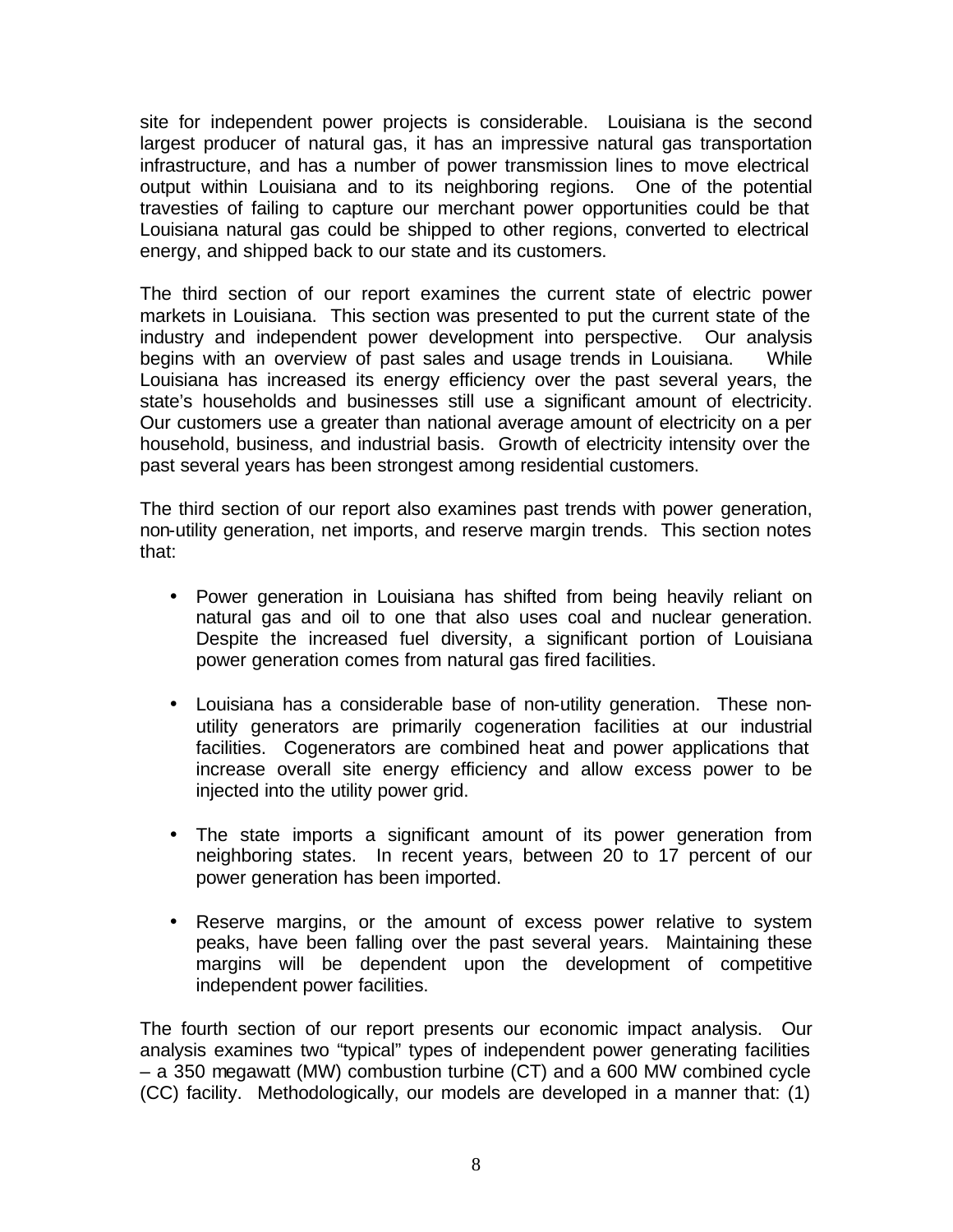controls for those "direct" expenditures that remain in the state and are associated with the development of an independent power project; and (2) to estimate the "indirect" and "induced" economic impacts that are often referred to as the "multiplier" impacts. The model results indicate that:

- The total economic impacts associated with a typical 350 MW CT project amount to approximately \$52 million while the total economic impacts associated with the construction of a typical 600 MW CC project amount to \$128 million;
- The total economic impacts associated with the operation of a 350 MW CT project amount to approximately \$33 million annually, while the total economic impacts associated with the operation of a 600 MW CC project amount to \$81 million annually; and

At this time of this analysis, some 13,758 MWs of independent power generation projects were identified as potentially locating in Louisiana. If the results of our economic impact analysis were generalized to all of these potential sources of power generation, Louisiana, by 2005, could realize:

- Close to \$7.8 billion in power generation investments.
- The total economic impacts of close to \$1.8 billion in the construction of the announced independent power facilities in Louisiana;
- The total number of employment opportunities could be as high as 9,382 jobs associated with the construction of these announced facilities;
- The total economic impact associated with the annual operation of these facilities would be close to \$1.8 billion per year; and
- The total employment opportunities associated with the annual operation of these facilities could be close to 1,483 jobs.<sup>1</sup>

The impact that energy cost increases can have on Louisiana households should not be overlooked. As noted in the report, Louisiana currently pays below national average electricity rates. However, Louisiana pays considerably higher than national average electricity bills as a result of our state's energy intensity. In 1999, Louisiana paid 7.1 cents per kilowatt-hour (kWh) for electricity compared to the national average of 8.1 cents per kWh. Louisiana households, however, pay an average of \$87.26 per month in electricity bills compared to the national average of \$83.26 per month.

 $\overline{a}$ 

<sup>&</sup>lt;sup>1</sup>These employment and operation figures do not include the net operating impacts of displaced facilities.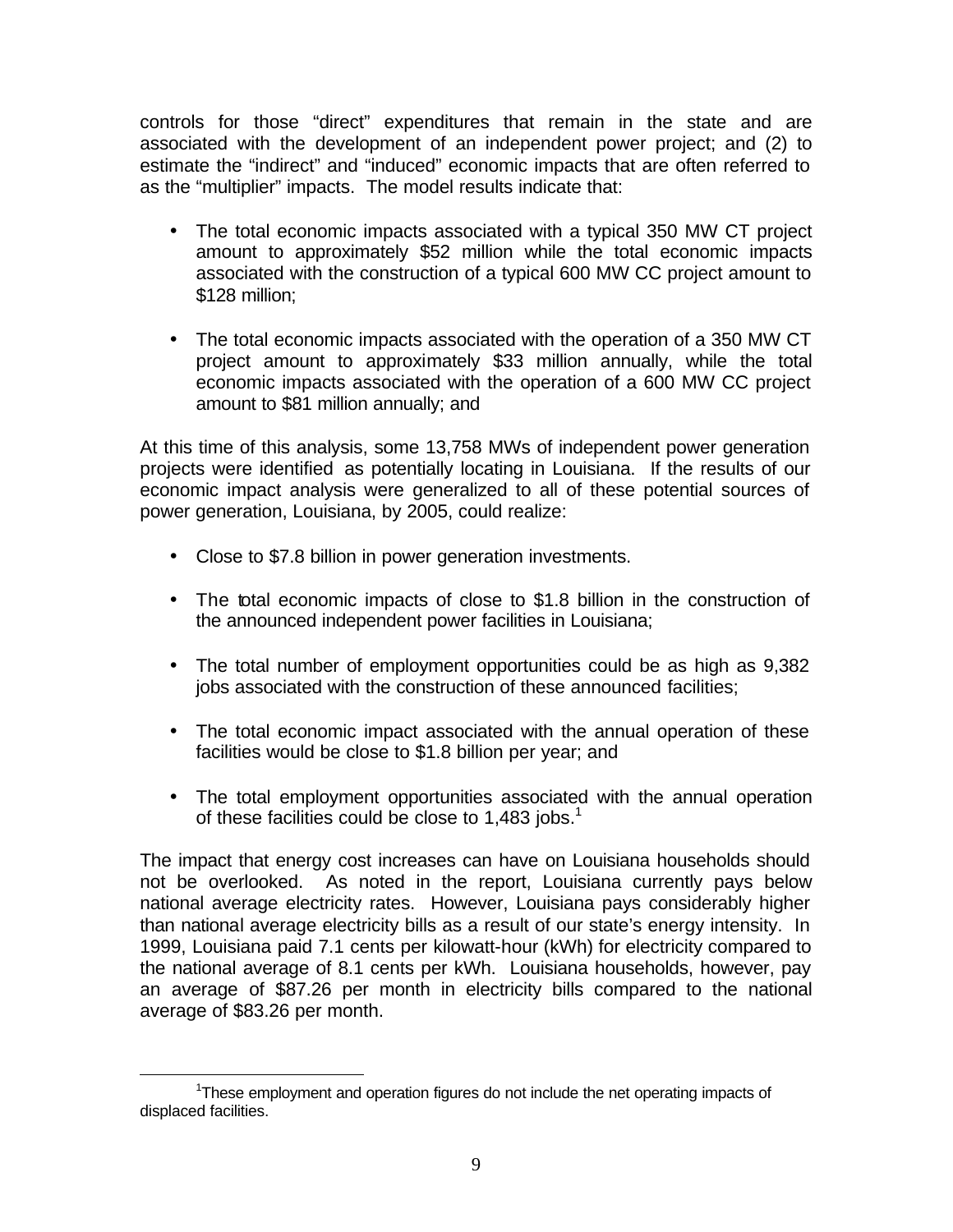Taking these figures further, Louisiana pays 3.4 percent of its average household income in electricity compared to the national average of 2.4 percent. Thus, a small decrease in electricity bills can increase Louisiana household disposable income that could be used to buy other goods and services.

Our analysis also considers the impact that potential independent power could have on regional power prices and ultimately increased economic activity that could be facilitated by increasing household disposable income. Using a typical facility, our analysis finds that:

- The dispatch of a 350 MW CT project could have, holding other things constant, a total economic impact of between \$24 million to \$34 million; while the dispatch of a 600 MW CC project could range from \$51 million to \$68 million.
- If lower wholesale power costs are passed along to ratepayers, the increases in disposable income could help facilitate between 257 to 361 employment opportunities associated with the development of a 350 MW CT project and between 529 to 702 employment opportunities for a typical 600 MW CC project.

This report also highlights the fact that the development of independent power generation is a ratepayer and economic development issue. Lack of available and reliable sources of power generation can result in increased prices that will have to be recovered from households, business, and industry alike. This is particularly true for residential households who, in many instances, pay considerably more for expensive spot market power generation resources.

The impact that increased wholesale power costs can have on households was recently highlighted by a San Francisco Federal Reserve Bank report that noted increased energy costs<sup>2</sup> associated with the California energy crisis would set back households by \$450 more per year – or one percent of the median household income. This percent could rise to as much as 1.5 percent of total household median income if business pass their increased cost along to consumers.

The fifth section of our report addresses a number of other issues associated with the development of independent power in Louisiana. This section addresses power transmission infrastructure issues, economic development and growth issues, and natural resource issues. This section notes that:

• Independent power facilities are often criticized with getting a "free ride" on the utility power transmission grid. However, as our study notes, independent power facilities have been, and continue to make

 $\overline{a}$ 

 $2$ Increased energy costs include retail natural gas and electricity costs to consumers.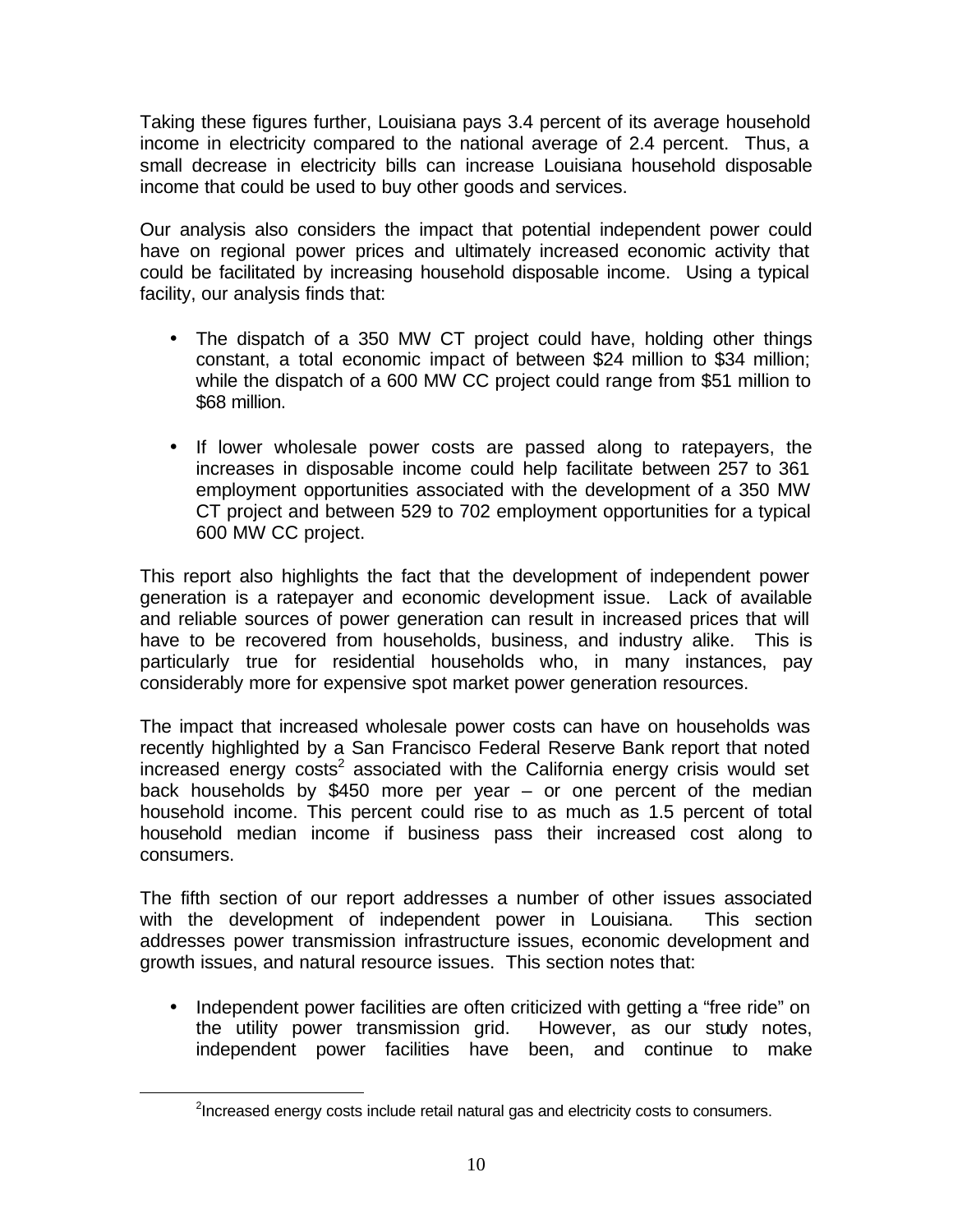considerable investments, as required by the FERC, on the state's power transmission grid.

- Since the California energy crises, a number of states have realized the importance of power generation as means to support their economic development and business recruiting measures. Most high technology firms require reliable, cost effective power of very high quality. It will be difficult to recruit these types of firm without having the necessary power industry infrastructure.
- The increased efficiency opportunities associated with these new power generation technologies should not be overlooked. There is a tendency in environmental impact analysis to consider these facilities on a "cumulative" rather than "net" basis. Hopefully, these facilities will displace older less efficient, and more polluting facilities. The displacement effect these facilities can have on the environment should be considered.

The last section of our report presents our conclusions. Recent policy maker resolutions promoting independent power generation are moving in a direction that could be more comprehensive than anything else in the southeast. This resolve could set the state in a regional leadership role. The goal and challenge however, will be to maintain the potential development that is now interested in Louisiana as a home. If the current initiatives are maintained and expanded upon, other states in the southeast will be trying to pass Louisiana and its enviable status at the front of the lines in regional power plant development.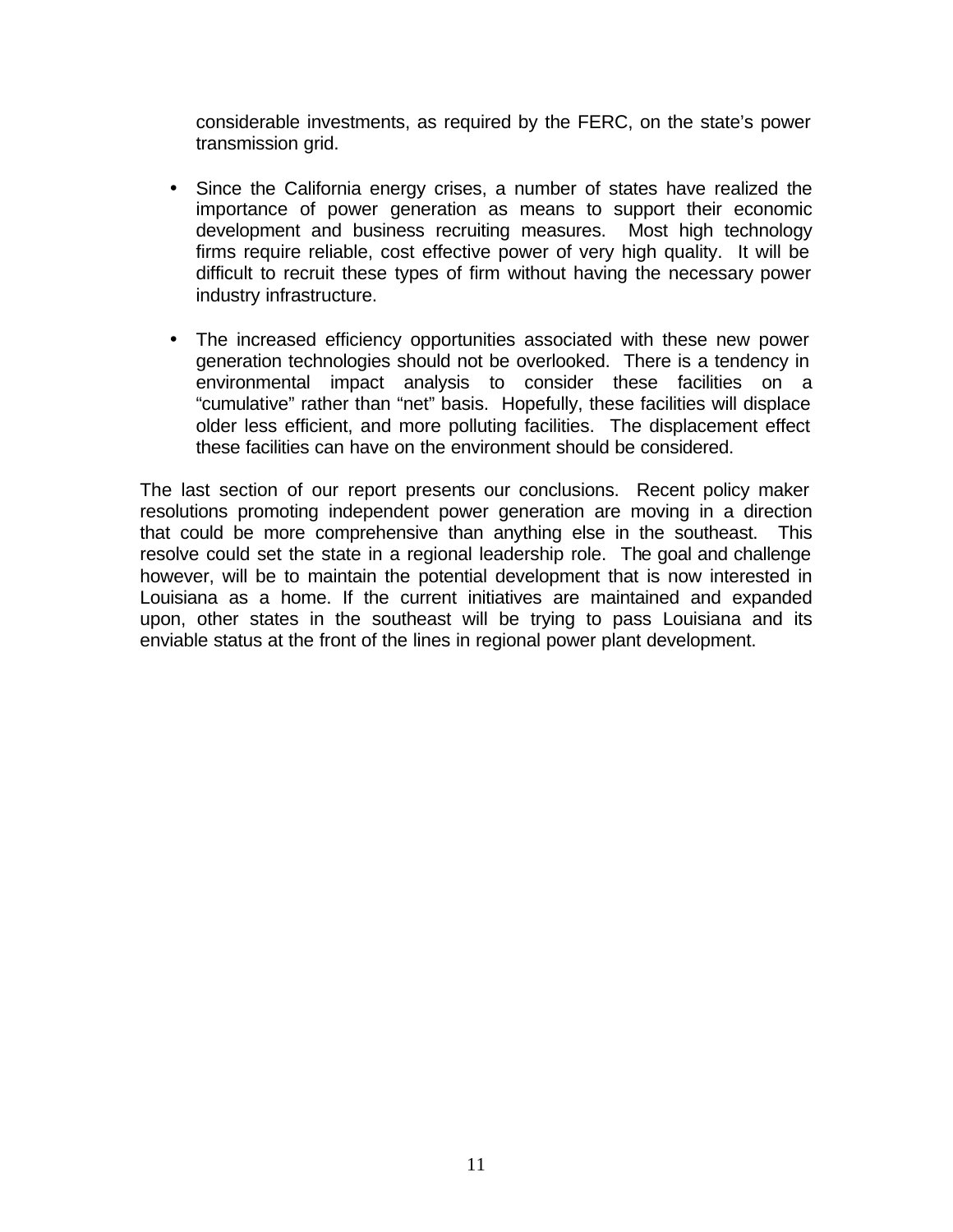#### **ACKNOWLEDGMENTS**

The initial research for this study was conducted while the author was employed with Econ One Research, Inc. The report and additional analyses were completed at the LSU Center for Energy Studies. The author would like to thank the LSU Center for Energy Studies Industry Associates and the Louisiana Mid-Continent Oil and Gas Association for financial support for this study.

The author would also like to thank Barbara Kavanaugh, Beth Downer, Jeff Burke, Steve Chriss, Ric Pincomb, and Bob Bradley for their assistance in preparing this report. The comments of Allan Pulsipher, Dave Roach, and Loren Scott are also appreciated.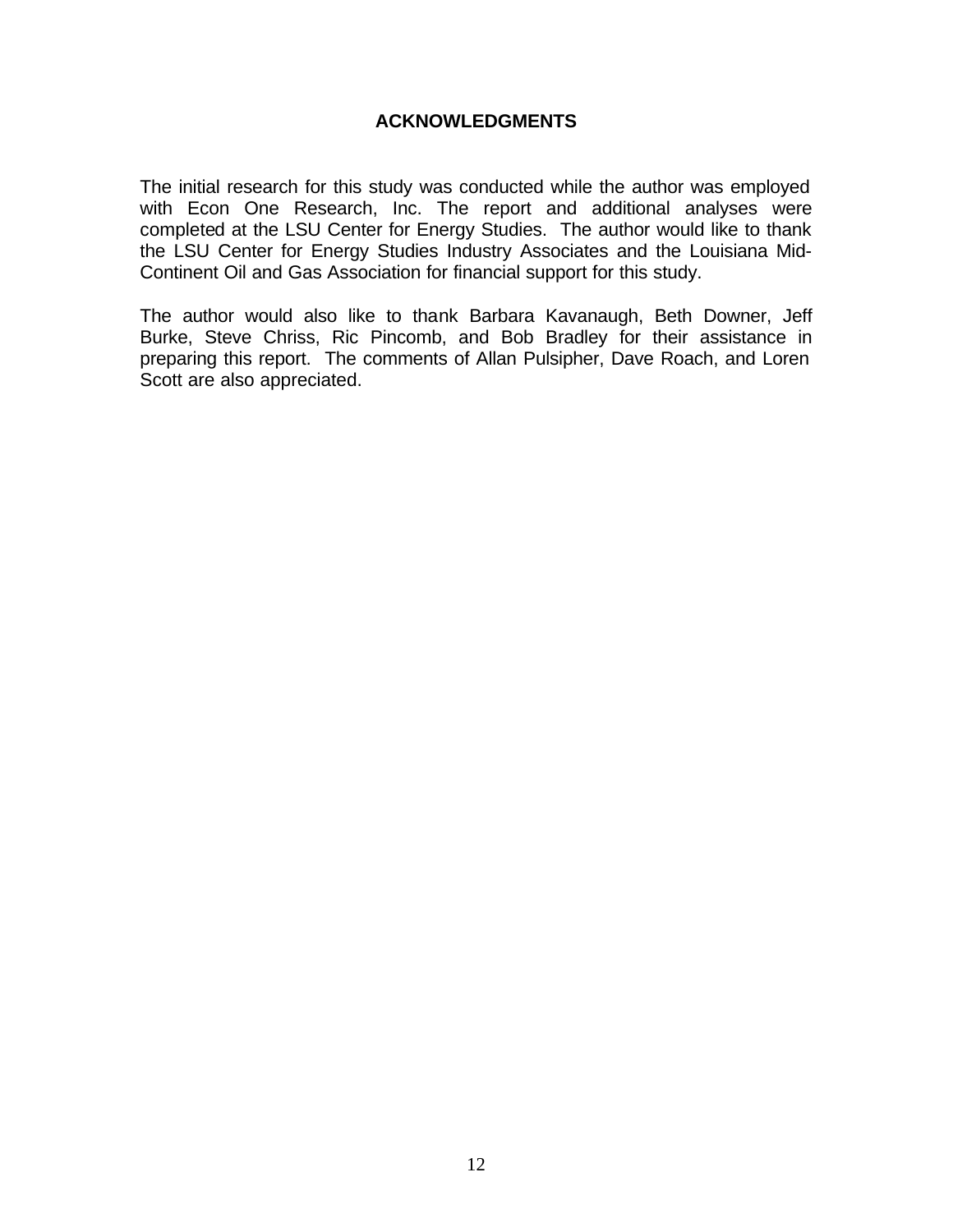#### **SECTION 1: INTRODUCTION**

 $\overline{a}$ 

One of the pressing challenges in today's energy industry is the development of supporting infrastructure. Nowhere is this more readily apparent than in the electric power industry. Years of upheaval, uncertainty, and regulatory change have clearly had consequences that are taking their toll today. What is unique about today's energy industry revival, is the development of competitive, as opposed to regulated, forces for driving the nature and the direction of energy infrastructure investments.

The power generation sector, in particular, has seen a virtual explosion in announced construction activity over the past several years. This increase in industry activity is the result of a confluence of different factors including the following:

- *Technological:* over the years, smaller more modular and more efficient power generation technologies have emerged.
- *Economic:* the nature of wholesale<sup>3</sup> power markets has changed from one in which pricing and market conditions were determined by regulation to one in which the market determines the amount and prices of electricity to be offered.
- *Public Policy:* Transmission systems have been legally opened to support open access and non-discriminatory transportation of power across utility power grids.
- *Institutional:* new market mechanisms and institutions have arisen that facilitate the trade of bulk (wholesale) power as a commodity.

 $3$  This report will focus exclusively on the impact that merchant facilities have on wholesale power markets. Here, wholesale power markets are defined as bulk power markets where purchasers are not the ultimate end users of electricity. A wholesale power market transaction is one where a utility that is short on capacity, purchases electricity from another utility (or merchant plant), in order to supply power to its own customers. Wholesale competition allows these trades to occur outside regulation with prices being negotiated between the two utilities. Retail markets, on the other hand, are defined as markets where the customers are the ultimate end users of the energy being purchased.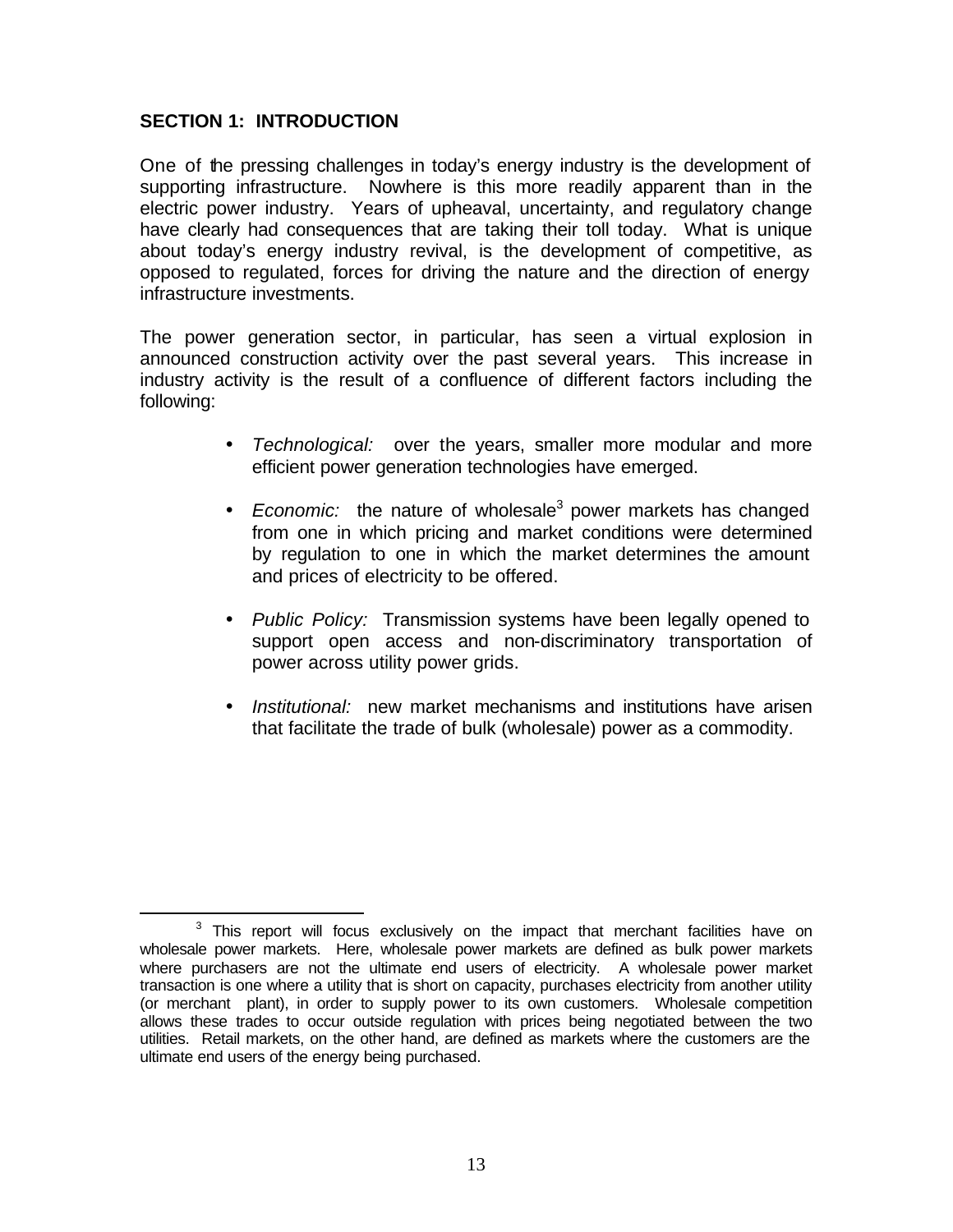An increasingly important consideration in the energy industry is the role it plays in securing economic growth opportunities. The relationship between energy and economic growth over the past 50 years has been well established by academic literature.<sup>4</sup> Figure 1.1 shows this relationship for the U.S. economy quite clearly.



**Figure 1.1: U.S. Gross Domestic Product and Total Energy Consumed** 

The electric power industry has transformed the relationship between energy and economic growth even further. Throughout the post-war period, the U.S. economy has undergone a dramatic transformation from one based upon primary-fuel driven, mechanical industries to one that increasingly emphasizes high technology, digital and computer applications, and increased complexity.

 $\overline{a}$ 

<sup>4</sup>See Dale R. Jorgenson (1984). "The Role of Energy in Productivity Growth." *American Economic Review* 74 (2): 26-30 for a seminal discussion on this relationship. A more contemporary article was prepared by John R. Moroney, (1990). "Energy Consumption, Capital and Real Output: A Comparison of Market and Planned Economics. *Journal of Comparative Economics* 14(2): 199-220.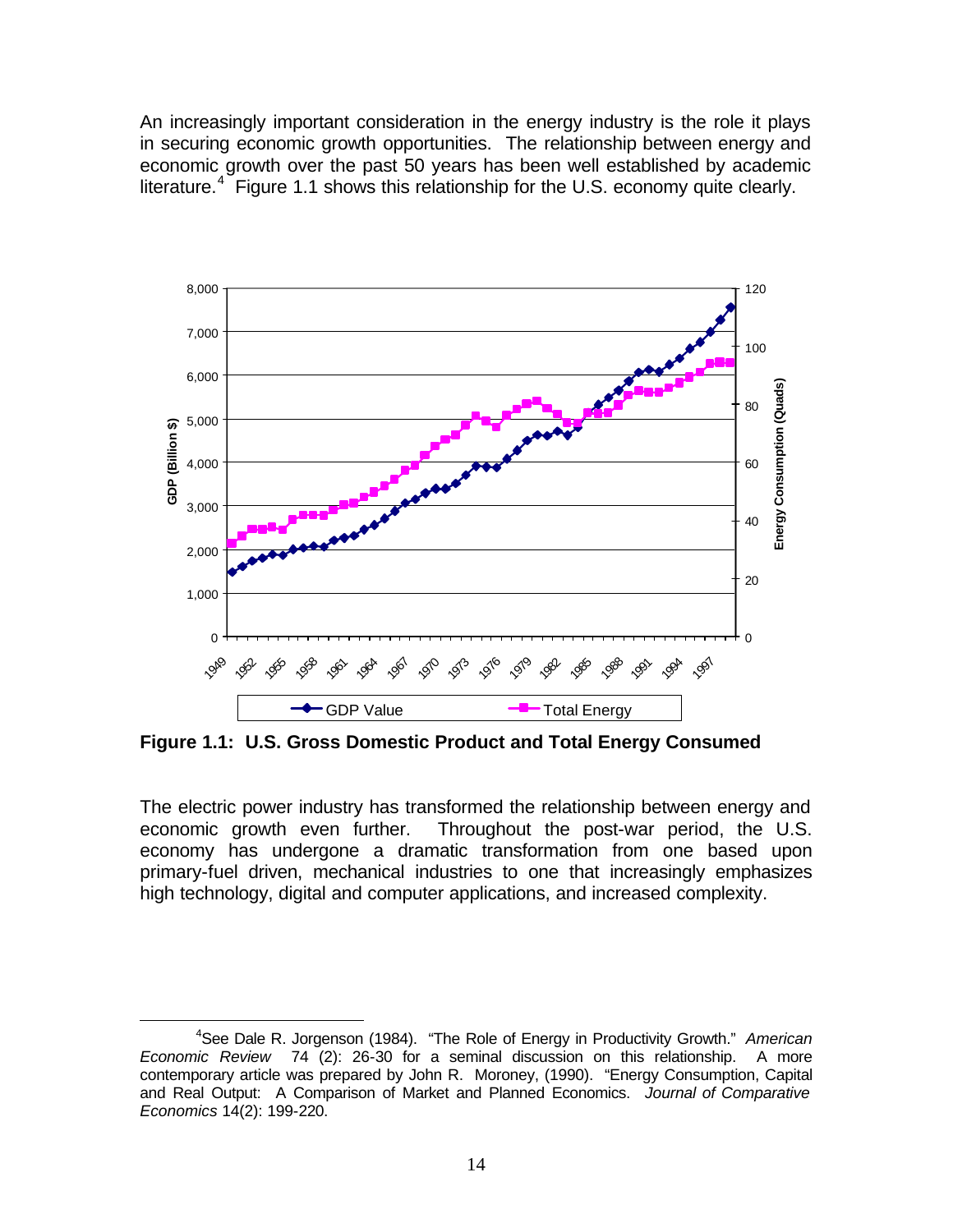

**Figure 1.2: Annual Total Electric Energy Consumed and U.S. Gross Domestic Product**

If economic growth is to be maintained in this increasingly more digital "new economy," additional competitive generating capacity must be developed. Businesses and households are hurt, and lose real disposable income as a result of expensive and unreliable power. A recent study by the Federal Reserve Bank of San Francisco, for instance, noted that the increased energy costs<sup>5</sup> associated with the California energy crisis would set households back by \$450 more per year – or one percent of the median household income. This percent could rise to as much as 1.5 percent of total household median income if businesses pass their increased cost along to consumers.

The San Francisco Fed also noted that these decreases in household income have been substantially lessened because of subsidized prices by the state of California. The recent study noted the following:

If the full rise in wholesale electricity prices – much of which currently is being covered by the state as a result of the procurement of power by the Department of Water Resources – were taken into account, our estimate of the increase in energy-

 $\overline{a}$ 

<sup>&</sup>lt;sup>5</sup>Increased energy costs include retail natural gas and electricity costs to consumers.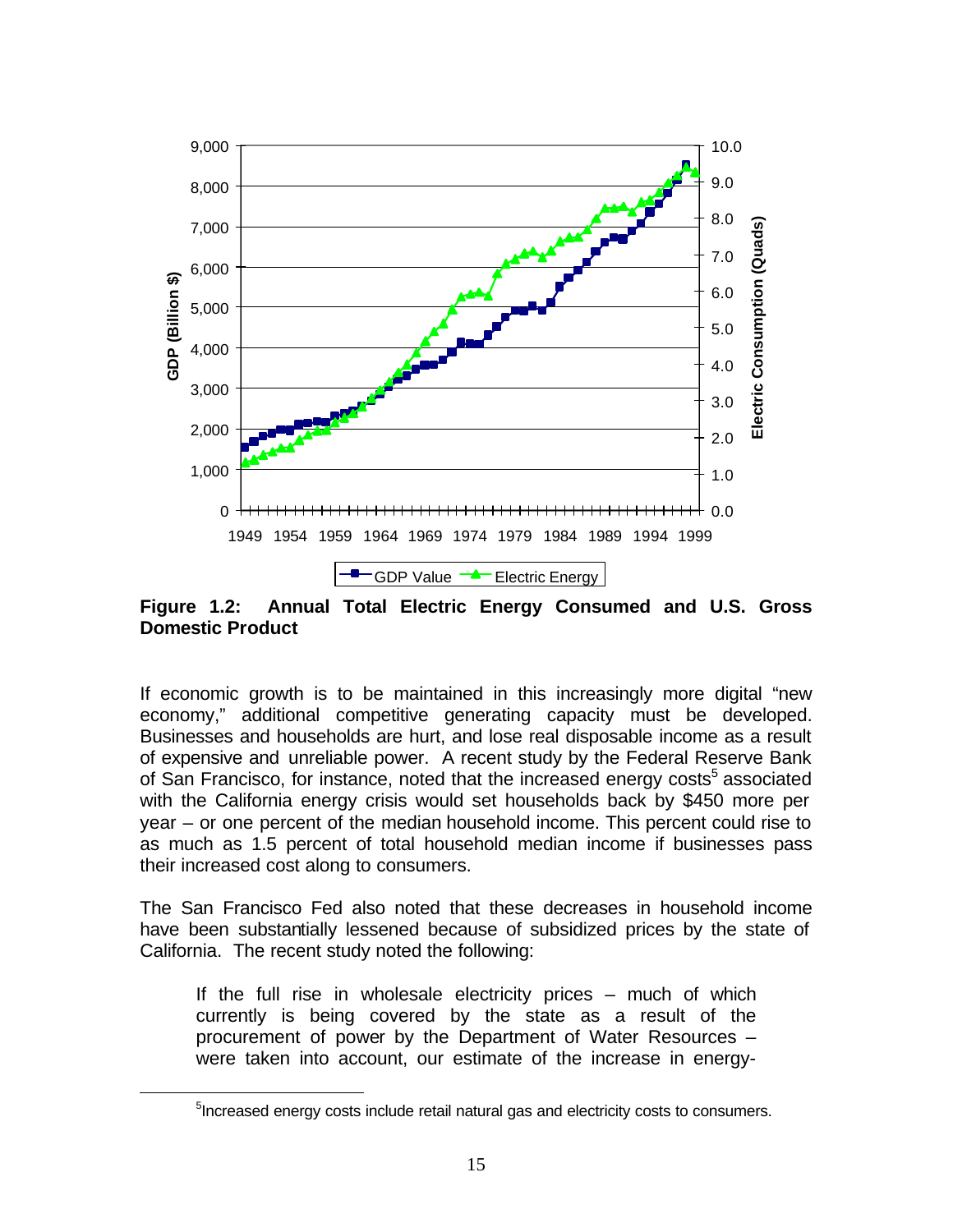related expenditures by the average California household would rise substantially.<sup>6</sup>

Fortunately, market incentives in most regions of the U.S. seem to be working. New power plant construction activity has been stimulated by both industry changes and market forces. Today, for-profit independent power providers are constructing the next generation of power facilities; this is unlike the past when power generation facilities were built almost exclusively by regulated utilities. Figure 1.3 shows the number of independent power plant construction projects throughout the U.S.



Source: Energy Infosource and Louisiana Mid-Continent Oil & Gas Association

#### **Figure 1.3: Announced Independent Power Projects in the U.S.**

 $\overline{a}$ 

New independent power plant activity, however, has not come without a number of important policy questions being asked, including those regarding issues associated with the tax, employment, economic impact, power reliability,

<sup>6</sup> Mary Daly. *Federal Reserve Bank of San Francisco Economic Letter: Regional Report*. April 20, 2001.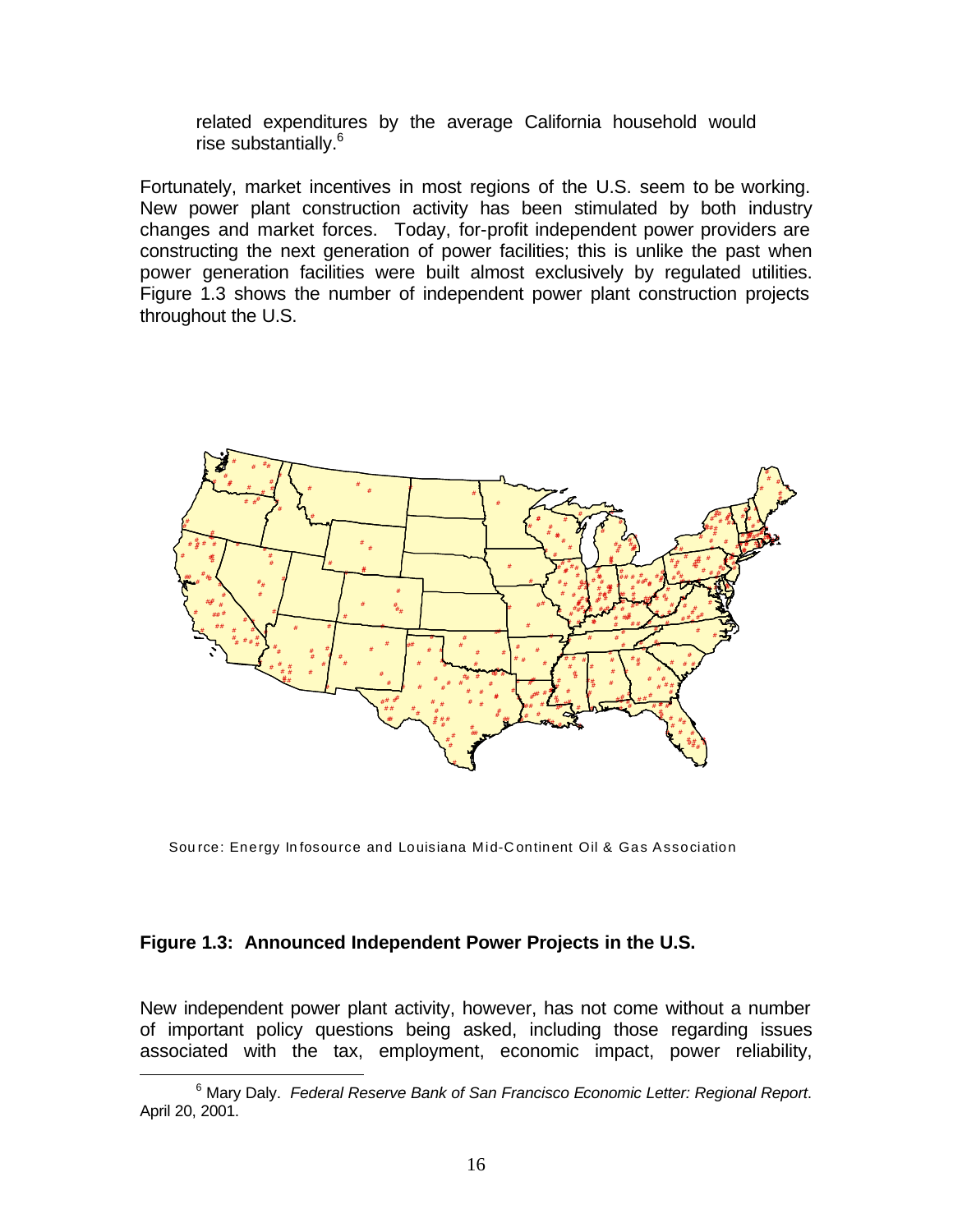generator availability, and environmental implications of widespread development. The purpose of this report is to address a number of these issues.

Our report is organized into five additional sections. Section 2 discusses the past and present development of wholesale markets and the relationship of independent power to this development. Section 3 presents an overview of Louisiana power markets, both past and present. Section 4 discusses the methods and results associated with our economic impact models of independent development in Louisiana. Section 5 provides an overview and discussion of a number of other issues associated with independent development in Louisiana including transmission issues, economic development issues, and natural resource issues. Section 6 presents our conclusions.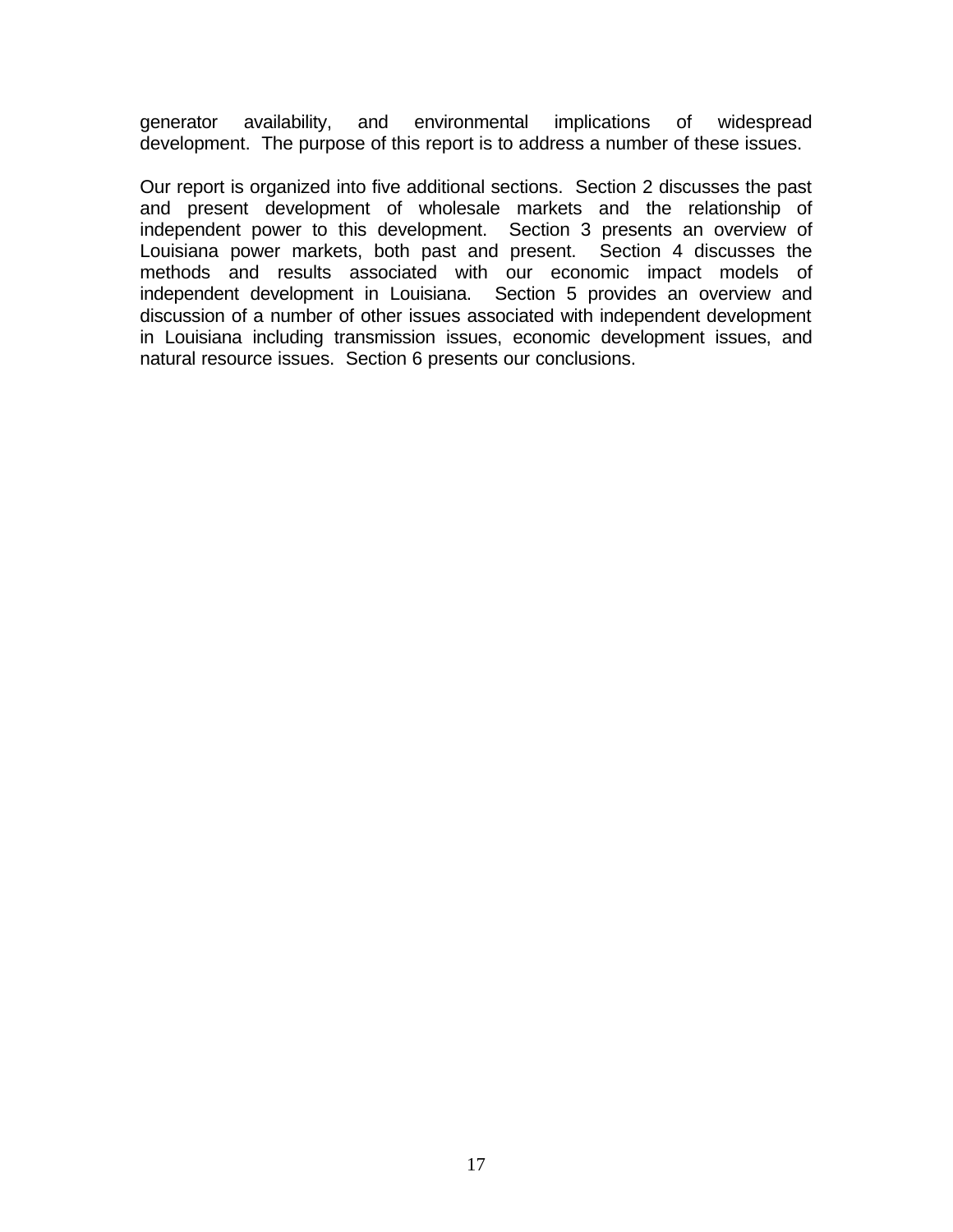#### **SECTION 2: PAST AND PRESENT DEVELOPMENT OF COMPETITIVE WHOLESALE MARKETS**

**The Origins of Competitive Wholesale Markets:** One important factor changing the nature of electric power markets has been the advent of competitive opportunities for new sources of power generation. Quickly fading is the past regime of regulated prices, as well as limited opportunities for trading, profits, and energy efficiency. The origins of competition, however, are not new and can be dated to the late 1970s when the energy crises changed public policy and began challenging the notion that utilities were "natural monopolies" and should be the only regulated providers of electricity in the marketplace.

In 1978, Congress passed the National Energy Act, which comprised five different statutes: (1) the Public Utilities Regulatory Policy Act (PURPA); (2) the National Energy Tax Act; (3) the National Energy Conservation Policy Act; (4) the Power Plant and Industrial Fuels Act (PPIFA); and (5) the Natural Gas Policy Act. The general purpose of the National Energy Act was to ensure sustained economic growth during a period in which the availability and price of future energy resources were becoming increasingly uncertain. The two major themes of the legislation were as follows: (1) promote the use of conservation and renewable/alternative energy and (2) reduce the country's dependence on foreign oil. $<sup>7</sup>$ </sup>

While all aspects of the National Energy Act affected the electric power industry, PURPA was probably the most significant, because it was designed to encourage more efficient use of energy through non-utility cogeneration. The statute requires utilities to interconnect and purchase power from any qualifying facility (QF) at a rate not to exceed the utility's avoided cost of generation.<sup>8</sup> This policy, while originally designed to promote energy efficiency, had the unintended consequence of encouraging the development of a plethora of new sources of electric generation in an industry that, as conventional wisdom held, was a natural monopoly. The emergence of these non-utility generators proved that entities other than utilities could construct and operate power plants efficiently and reliably.

 $\overline{a}$ 

<sup>7</sup>Energy Information Administration (1993). *The Changing Structure of the Electric Power Industry. (*Washington: U.S. Department of Energy): 21.

<sup>&</sup>lt;sup>8</sup>Avoided costs are defined as the utility's cost to produce a marginal unit of electricity. Only cogeneration facilities, and renewable energy small power production facilities, were entitled to these provisions. Cogeneration is defined as the combined production of thermal and electrical energy. Most cogeneration applications capture steam, that previously would have been vented into the environment, and use this energy resource to produce electricity: hence the term cogeneration.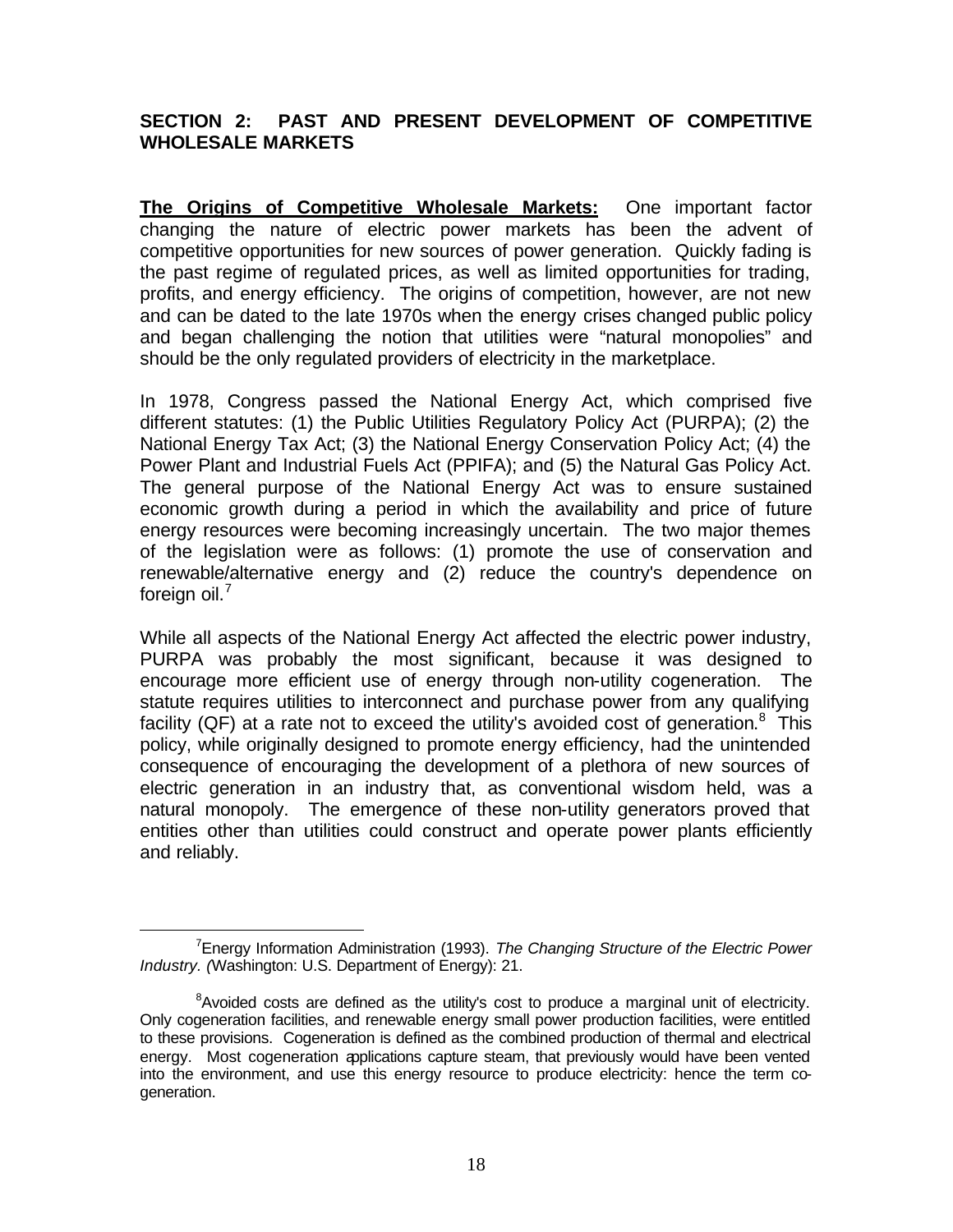Since the 1980s, the power generation business continued its trek towards greater levels of competition and efficiency. By the early 1990s, Congress decided to take the unintended policy consequences of PURPA one step further by enacting the Energy Policy Act of 1992 (EPAct). The legislation is important for two reasons. First, EPAct created a whole new class of power providers called "exempt wholesale generators," or EWGs, that are essentially competitive independent power plants and not subjected to traditional ratemaking regulation. Second, the EPAct allowed the Federal Energy Regulatory Commission (FERC), to require regulated electric utilities to "wheel" (transport) power across their regulated power transmission grids.

These two developments, taken together, created a new class of generation market participants, a new market for the generation of electricity, and a new means of transporting (or wheeling) electricity to these markets across the entire U.S. The FERC promulgated the final rules outlining the terms and conditions for the open and non-discriminatory use of the electric power grid in 1996 in its industry-renowned Order 888.

Order 888 was instrumental in opening the wholesale power market to competition and facilitating independent or what is commonly referred to as "merchant" power. Without the Order, competitive power generation firms would have been able to construct and operate their facilities, but would have been required to deal directly with transmission-owning utilities for moving their power to wholesale customers. Without these rules in place, transmission-owning utilities would have been able to give preference to their own competitive (or regulated) generating facilities at the expense of their potential competitors. This new order helped create a system in which transmission lines, regardless of ownership, would serve as a common carrier to facilitate wholesale trade. From 1996 forward, competitive sources of electricity have been able to compete on a level playing field with incumbent utility generation.

The promulgation of Order 888 transformed the industry. In addition to creating a competitive power market, it also helped facilitate the growing convergence between the power business and other energy industries. New trading mechanisms and institutions that arose in the aftermath of Order 888, served to facilitate this process.

Today, independent power providers play an important role in regional power markets. The nature of these providers, however, is often misunderstood. Independent – or merchant -- power plants are those facilities that are usually constructed and operated by independent companies (i.e., non-utility companies) for a potential profit. These facilities, and their developers, differ in important ways from other utility and non-utility sources of power generation.

Utilities, for instance, are regulated monopolies that have a guaranteed retail customer base. Prices are set by state regulators to curb potential monopoly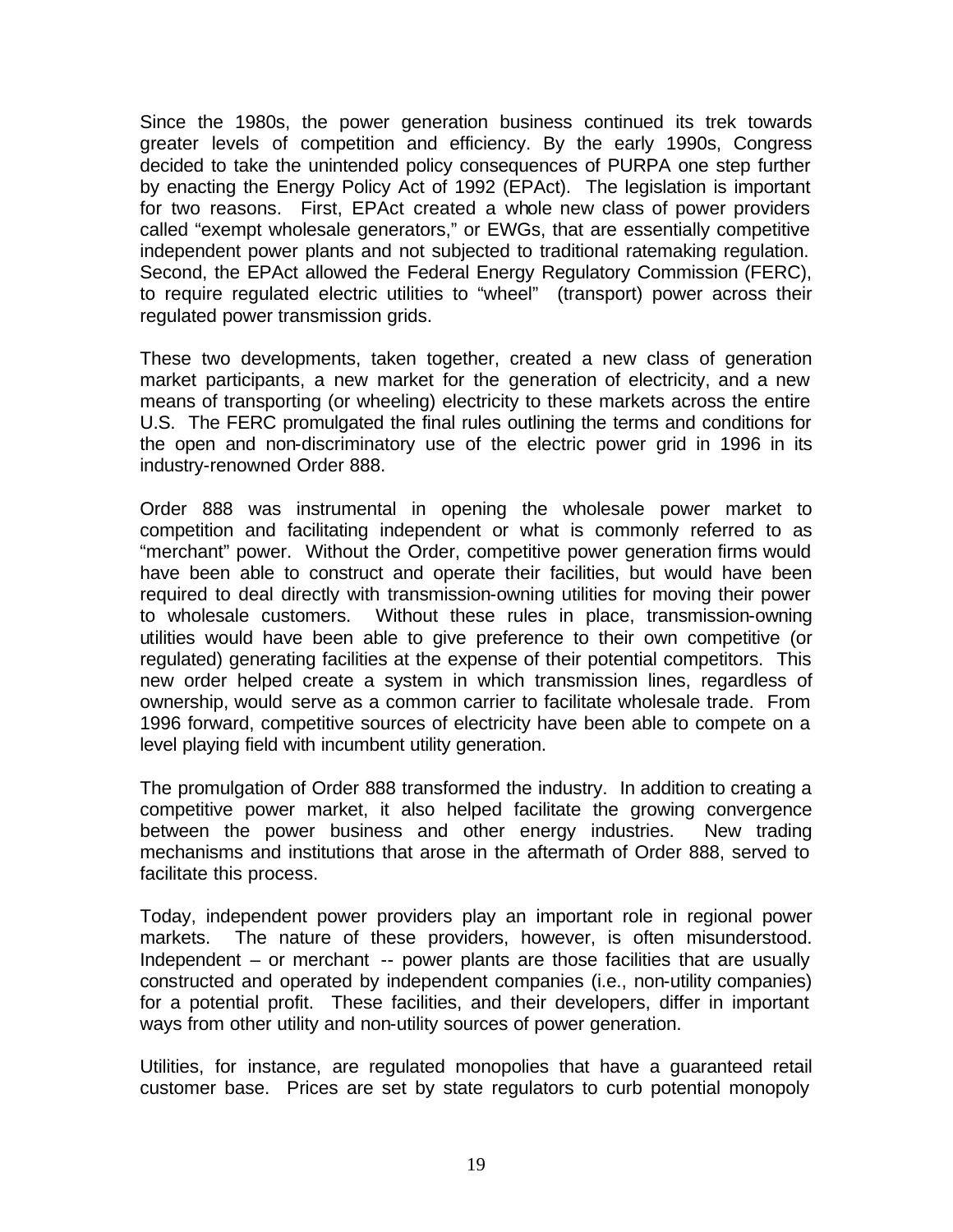abuses. As monopolies, utilities are allowed to recover their prudently incurred costs, and to have the opportunity to earn a reasonable rate of return on prudently incurred capital investments. In return for their monopoly status, utilities are required to provide safe, reliable, and economic service to their customers.

Other non-utility power generating sources, primarily qualifying facilities or cogenerators under PURPA, are not in the primary business of producing electricity. These facilities typically produce some product, and generate electricity as a secondary endeavor. If these types of non-utility cogenerators meet thermal and other ownership and operating requirements established by the FERC, they are entitled to sell their power to utilities based upon the utilities' avoided cost. They are also entitled to emergency, stand-by, and backup power should their on-site generating facilities go down for planned or unplanned outages.

Competition in wholesale markets over the past several years has not come without its share of growing pains. Some of the more painful recent experiences of this process have included the following:

- The past several summers have seen an increase in the price volatility (variation) of wholesale power markets.
- In addition to price volatility, wholesale markets have experienced a number of incredible price increases in absolute magnitude. In some instances, wholesale power market prices have reached levels of \$10,000 per MWh on certain super peak hours.
- The integrity of a number of "new players" in the market has been challenged. These players did not understand and did not anticipate the nature and volatility of the new environment and were caught short on their respective power purchases and sales.
- Outages have increased, power reliability has been challenged, and capacity margins throughout a number of regions in the U.S. are falling because of continued strong economic growth (stimulating demand) and an apparent shortfall of existing generation resources and infrastructure.
- Markets can be both integrated and segregated given varying conditions on the electric power transmission system. The operation of this system is important in determining access to alternative power supplies.

These recent experiences have highlighted a number of important lessons about electric power markets. First, and most important, are physical power generation matters. Despite all of the innovations in trading mechanisms, financial instruments, innovative transmission pricing regimes, and theories about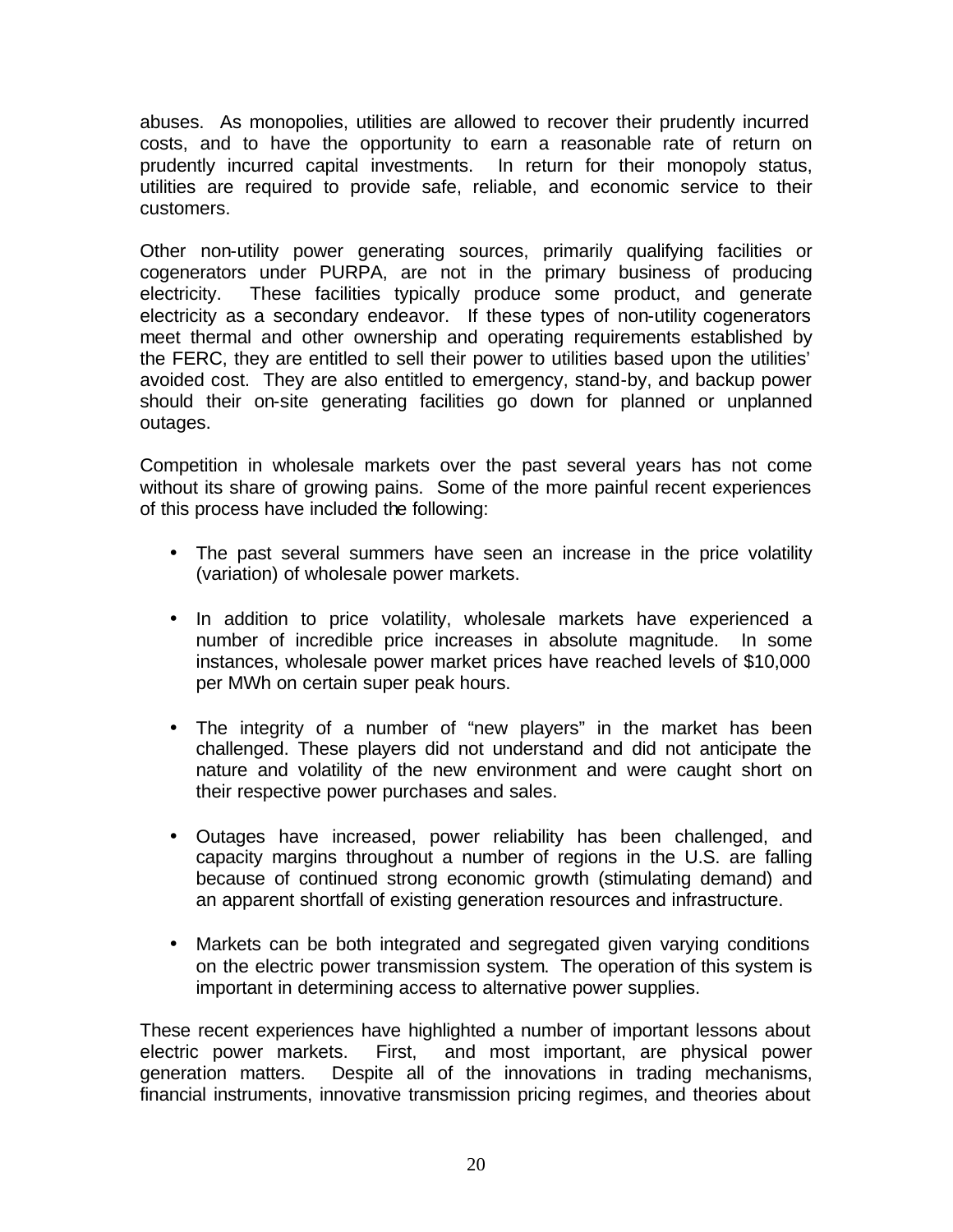power markets, the importance of having physical supplies of electricity (i.e., power plants) cannot be underestimated. Paper transactions are limited in their ability to keep the lights on. Eventually, these trades and transactions will have to be delivered. Recent events in California have shown that in the absence of physical power generation, strong demand for electricity can only be met in two ways: either prices must rise to lessen demand or demand must be curtailed through interruptions and rolling blackouts in instances where power is simply unavailable.

Second, the separation between wholesale and retail markets is artificial. Eventually, the ramifications of power purchased at the wholesale level will ripple down to retail customers – even if those customers are under traditional regulation. Today, many utilities in states that have not moved forward with retail choice are generation strapped, for a number of different reasons, and are having to purchase electricity on the wholesale market. When these utilities purchase electricity on behalf of their retail customers, the costs are usually directly passed on to those customers in their monthly bills. Thus, as these wholesale purchased power costs increase, so too have residential, commercial, and industrial electricity bills.

Third, the regulatory environment can strongly influence the siting decisions of competitive independent power plants. Clearly, there has been a correlation between siting decisions and a state's movement towards electric restructuring. However, this is not the only factor influencing independent power plant siting. Consider that California, for instance, was the first state in the nation to adopt electric restructuring. Over the past 17 years, the Western Systems Coordinating Council (WSCC), which encompasses the entire western portion of the U.S., has been experiencing substantial growth in peak demand. The annual average growth in peak demand for California during this period (1982-1998) was approximately 3.2 percent compared to an annual average increase in generating capacity of less than 1 percent. $9$  The apparent shortfall in capacity, coupled with the new competitive retail opportunities, has thus far failed to entice a large number of independent facilities.

Equally important are other factors, such as policy stability on tax and environmental issues, that can have equally important implications for the construction and operating costs of a new multi-million dollar power plant. California, for instance, with its stringent environmental laws, rules, and standards, is not considered by many developers as being friendly towards power plant siting. While the state has recently changed these rules to allow "fast-track" approval process, many of these developments will take time- hardly a concession to ratepayers suffering from high rates and poor reliability.

 $\overline{a}$ 

<sup>9</sup> *Staff Report to the Federal Energy Regulatory Commission on Western Markets and the Causes of the Summer 2000 Price Abnormalities. Part 1 of Staff Repot on U.S. Bulk Power Markets.* (Washington, DC: Federal Energy Regulatory Commission): 2-3.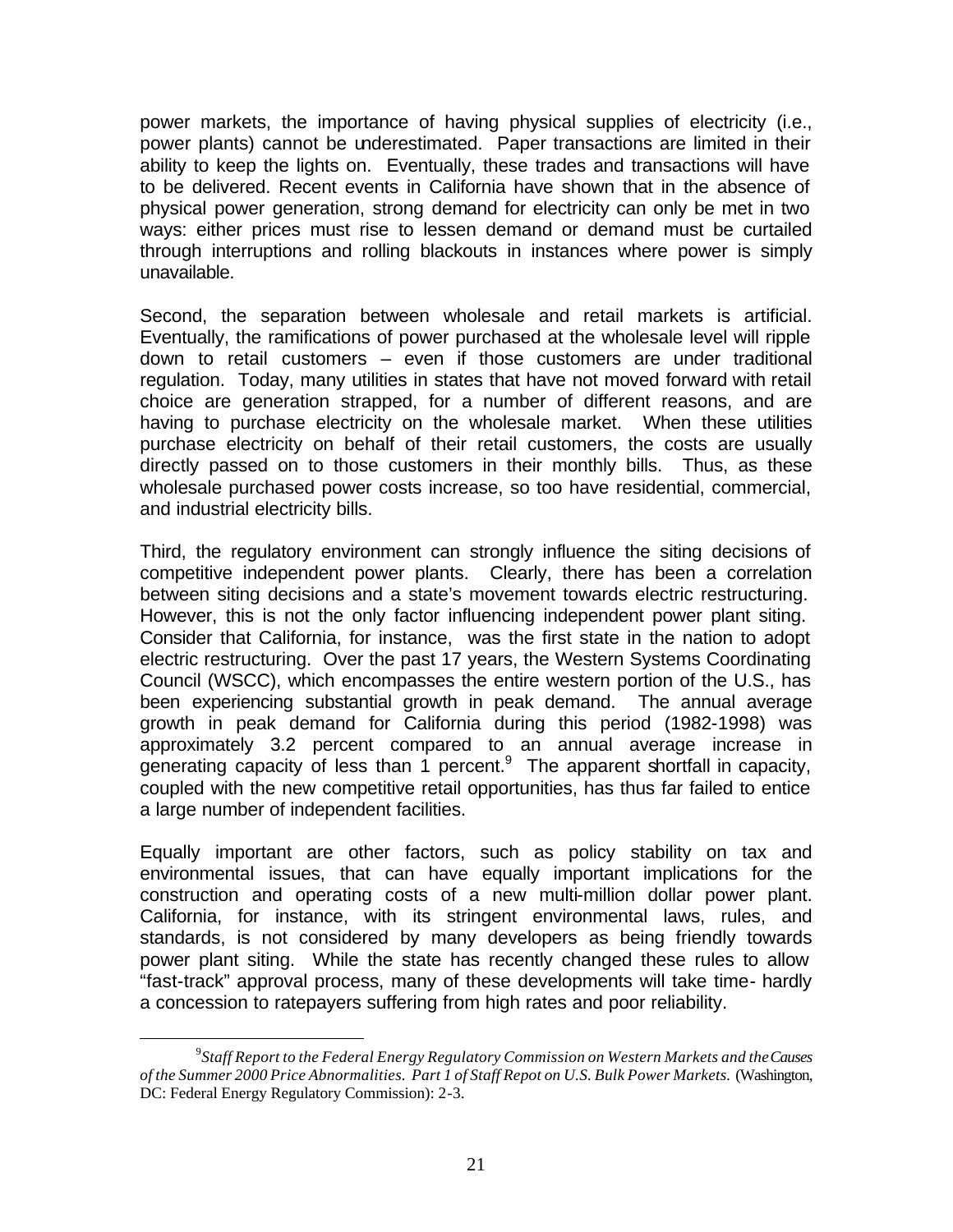**Who are Independent Power Developers?** Independent generators, unlike regulated utilities, do not have a guaranteed retail customer base for their electrical output. These providers must market their output and, as a result, are allowed to charge market-based rates and earn market-based returns on their investments. Independent generators differ from such other non-utility sources of power as cogeneration in two important ways. First, they are not end users of electricity and do not use their electrical output on site. Second, regulated utilities are not obligated to purchase any of the competitive independent power provider's output.

Independent providers come from a variety of corporate backgrounds. A listing of the top independent power developers has been provided in Table 2.1. A number of these developers arose to take advantage of the business opportunities offered by the restructured power business. These include companies like Calpine, Cogentrix, and Panda Energy.

Several others, however, are the unregulated affiliates of companies traditionally associated with utility operations. These include TECO Energy, Duke, and FPL Group. Other independent developers are companies that were originally started by utility holding companies, and have been, or are in the process of being spun off into successful stand alone companies. These include Mirant (formerly part of Southern), Reliant Resources (Reliant Energy) and NRG (Xcel Energy).

Lastly, there are a group of players that have been traditionally associated with various aspects of the oil and gas industry that have now diversified into power generation. These include companies such as Enron, Dynegy, Williams Energy, El Paso, and Kinder Morgan.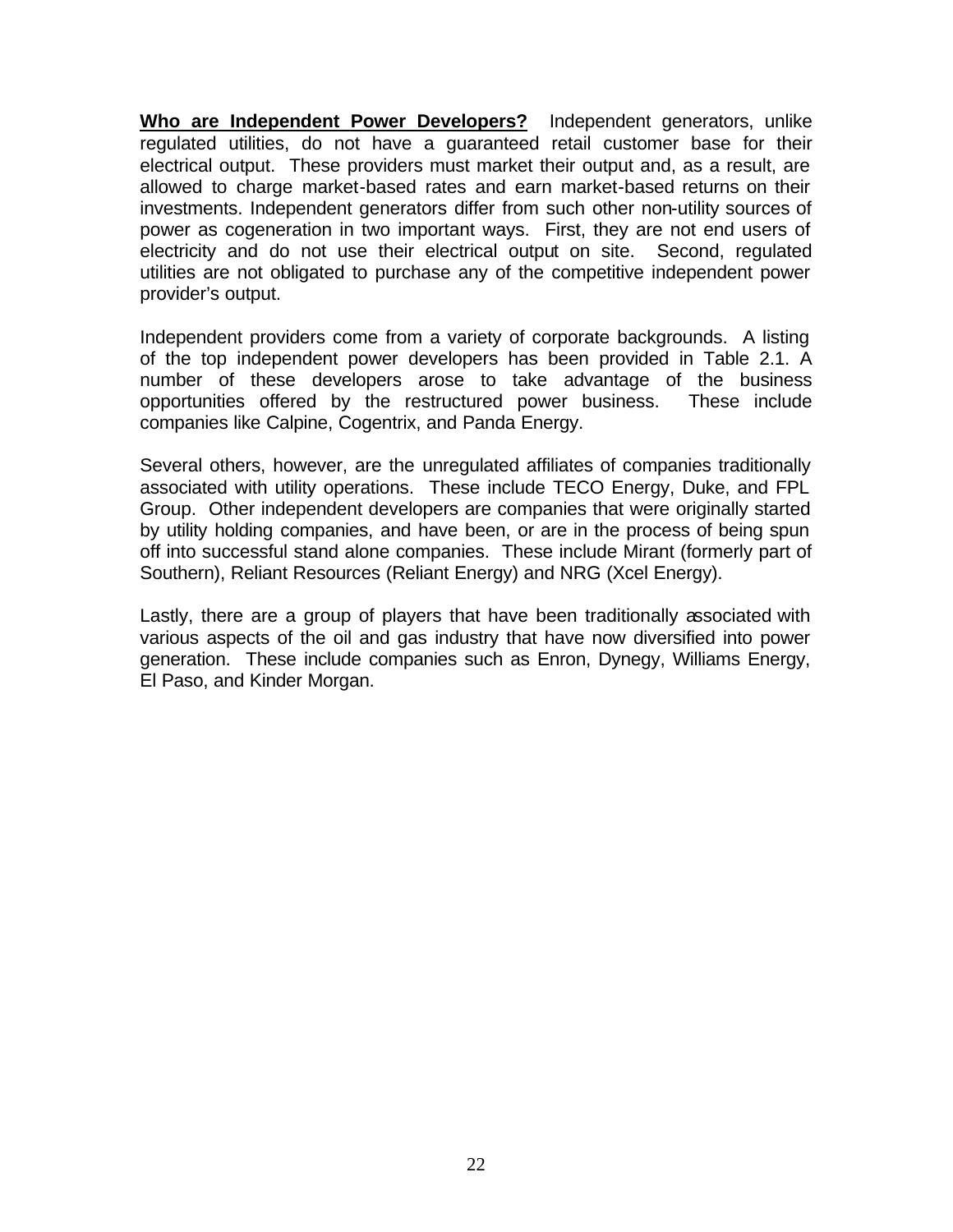|                |                                 | <b>Planned Capacity</b> |                        |                                              |                                              |
|----------------|---------------------------------|-------------------------|------------------------|----------------------------------------------|----------------------------------------------|
| <b>Rank</b>    | Company                         | <b>Minimum</b><br>(MW)  | <b>Maximum</b><br>(MW) | <b>Minimum</b><br><b>Percent</b><br>of Total | <b>Maximum</b><br><b>Percent</b><br>of Total |
|                |                                 |                         |                        |                                              |                                              |
| 1              | Calpine Corp.                   | 30,186                  | 31,283                 | 15.9%                                        | 15.9%                                        |
| $\overline{c}$ | Duke Energy                     | 17,537                  | 17,755                 | 9.3%                                         | 9.0%                                         |
| 3              | Cogentrix                       | 12,265                  | 13,431                 | 6.5%                                         | 6.8%                                         |
| $\overline{4}$ | Panda Energy                    | 12,236                  | 12,406                 | 6.5%                                         | 6.3%                                         |
| 5              | PG&E Corp.                      | 12,202                  | 12,202                 | 6.4%                                         | 6.2%                                         |
| 6              | Mirant Corp.                    | 8,866                   | 9,519                  | 4.7%                                         | 4.8%                                         |
| $\overline{7}$ | PSE&G                           | 8,760                   | 8,810                  | 4.6%                                         | 4.5%                                         |
| 8              | FPL Group                       | 8,441                   | 8,645                  | 4.5%                                         | 4.4%                                         |
| 9              | <b>International Power</b>      | 8,291                   | 8,881                  | 4.4%                                         | 4.5%                                         |
| 10             | Tenaska                         | 8,146                   | 8,246                  | 4.3%                                         | 4.2%                                         |
| 11             | <b>Constellation Energy</b>     | 6,582                   | 7,136                  | 3.5%                                         | 3.6%                                         |
| 12             | Southern Company                | 6,084                   | 6,094                  | 3.2%                                         | 3.1%                                         |
| 13             | <b>AES Corp</b>                 | 5,780                   | 6,285                  | 3.1%                                         | 3.2%                                         |
| 14             | <b>Reliant Energy/Resources</b> | 5,621                   | 5,678                  | 3.0%                                         | 2.9%                                         |
| 15             | <b>TECO Energy</b>              | 5,473                   | 5,758                  | 2.9%                                         | 2.9%                                         |
| 16             | Xcel Energy/NRG                 | 4,923                   | 4,930                  | 2.6%                                         | 2.5%                                         |
| 17             | Enron Corp.                     | 4,025                   | 4,134                  | 2.1%                                         | 2.1%                                         |
| 18             | PPL Corp.                       | 3,938                   | 4,060                  | 2.1%                                         | 2.1%                                         |
| 19             | Dynegy Inc.                     | 3,928                   | 4,058                  | 2.1%                                         | 2.1%                                         |
| 20             | Progress Energy                 | 3,465                   | 3.519                  | 1.8%                                         | 1.8%                                         |
| 21             | El Paso Corp.                   | 3,285                   | 3,290                  | 1.7%                                         | 1.7%                                         |
| 22             | Kinder Morgan                   | 3,019                   | 3,019                  | 1.6%                                         | 1.5%                                         |
| 23             | Allegheny Energy                | 2,338                   | 2,338                  | 1.2%                                         | 1.2%                                         |
| 24             | Exelon Corp.                    | 2,012                   | 2,189                  | 1.1%                                         | 1.1%                                         |
| 25             | Orion                           | 2,000                   | 2,738                  | 1.1%                                         | 1.4%                                         |
|                | Total                           | 189,403                 | 196,404                |                                              |                                              |

|  |  | Table 2.1: Top 25 US Power Plant Developers |  |
|--|--|---------------------------------------------|--|
|--|--|---------------------------------------------|--|

Source: Christopher Ellinghaus (2001). *U.S. Electricity Supply & Demand Analysis: Tight Gas Supply Tells the Story*. New York: Williams Equity Research.

An important, but sometimes overlooked fact about independent power plant developers is that they, and their shareholders, incur the risks associated with their power plant investments. The rewards and penalties that are possible for incurring these risks are a double-edged sword. Investments in tight generation markets that yield high returns are clearly a benefit that is misunderstood as an exercise of market power. One need only look at the reactions to the current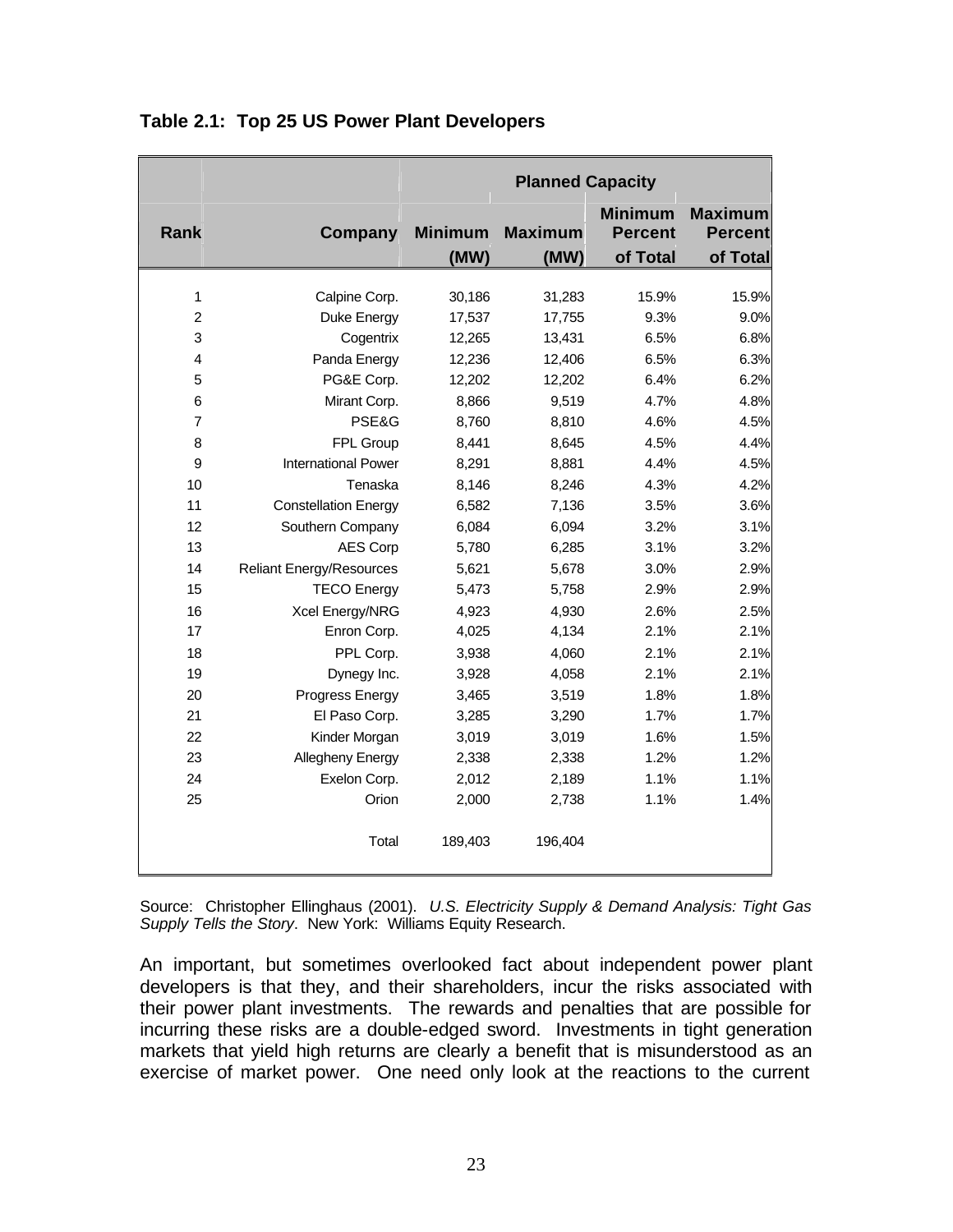California crisis as an indicator of how surrealistic the misperceptions of these market risks can be perceived.

What is often not considered is the probability that independent providers could also incur losses associated with their investments when markets become saturated with large numbers of highly efficient and low cost power plants. In cases like these, independent providers and their shareholders, will bear 100 percent of the risks associated with these failed investments. Such risks, and the participants who bear them, are in stark contrast to the stranded cost problem for traditional monopoly utilities during the retail choice process. In most instances, ratepayers were required to pay all, or most, of the costs of these uneconomic investments.

**Louisiana Independent Power Development:** Louisiana has not gone unnoticed by independent power developers. The state has a number of positive attributes that could support a vibrant competitive wholesale industry. One of the primary and important Louisiana attributes is its considerable supply of natural gas. Louisiana is the second largest producer of natural gas in the U.S. Approximately 90 percent of all announced independent power plant additions in the U.S. will be gas-fired. Figure 2.1 shows the relative gas production by state for 1999.



**Figure 2.1: Natural Gas Production By State**

Source: U.S. Department of Energy, Energy Information Administration. Natural Gas Annual.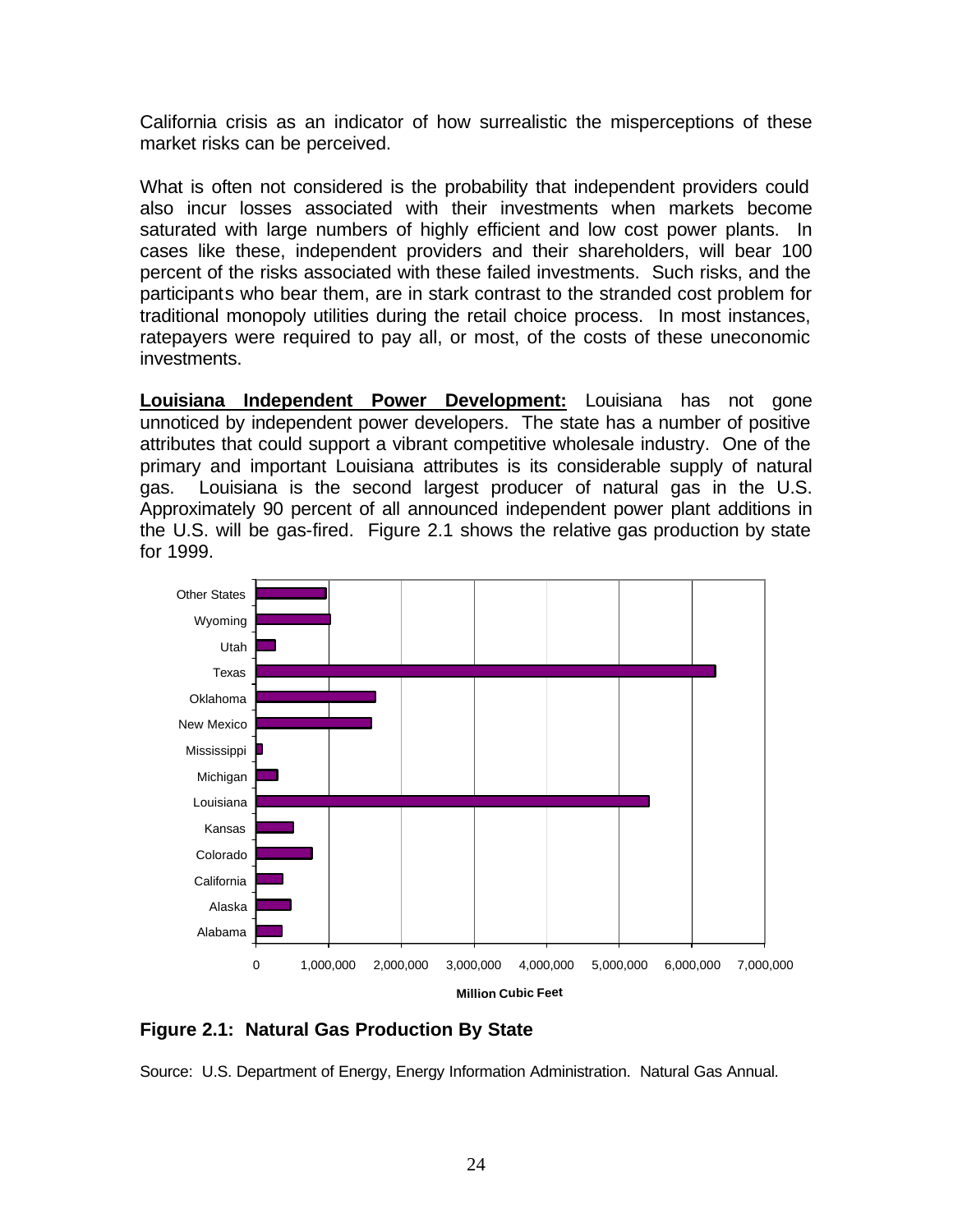Louisiana also has a very extensive network of pipelines to transport its large supplies of natural gas. As shown in Figure 2.2, a considerable amount of natural gas flows through Louisiana.



#### **Figure 2.2: Natural Gas Flows in North America**

Source: Energy Information Administration. (1999) *Natural Gas Trends and Issues, 1998.* Washington: U.S. Department of Energy.

Additionally, Louisiana's natural gas pipeline industry is marked by diversity of providers of transportation services. There are a number of inter- and intrastate natural gas pipelines in the state. Competitive forces in the industry give independent providers a number of gas transportation alternatives that are not available in other regions. Figure 2.3 shows the extensive and diverse nature of the gas pipeline business in Louisiana. Lines indicated in blue are intrastate pipelines while lines marked in red represent the location of interstate pipelines.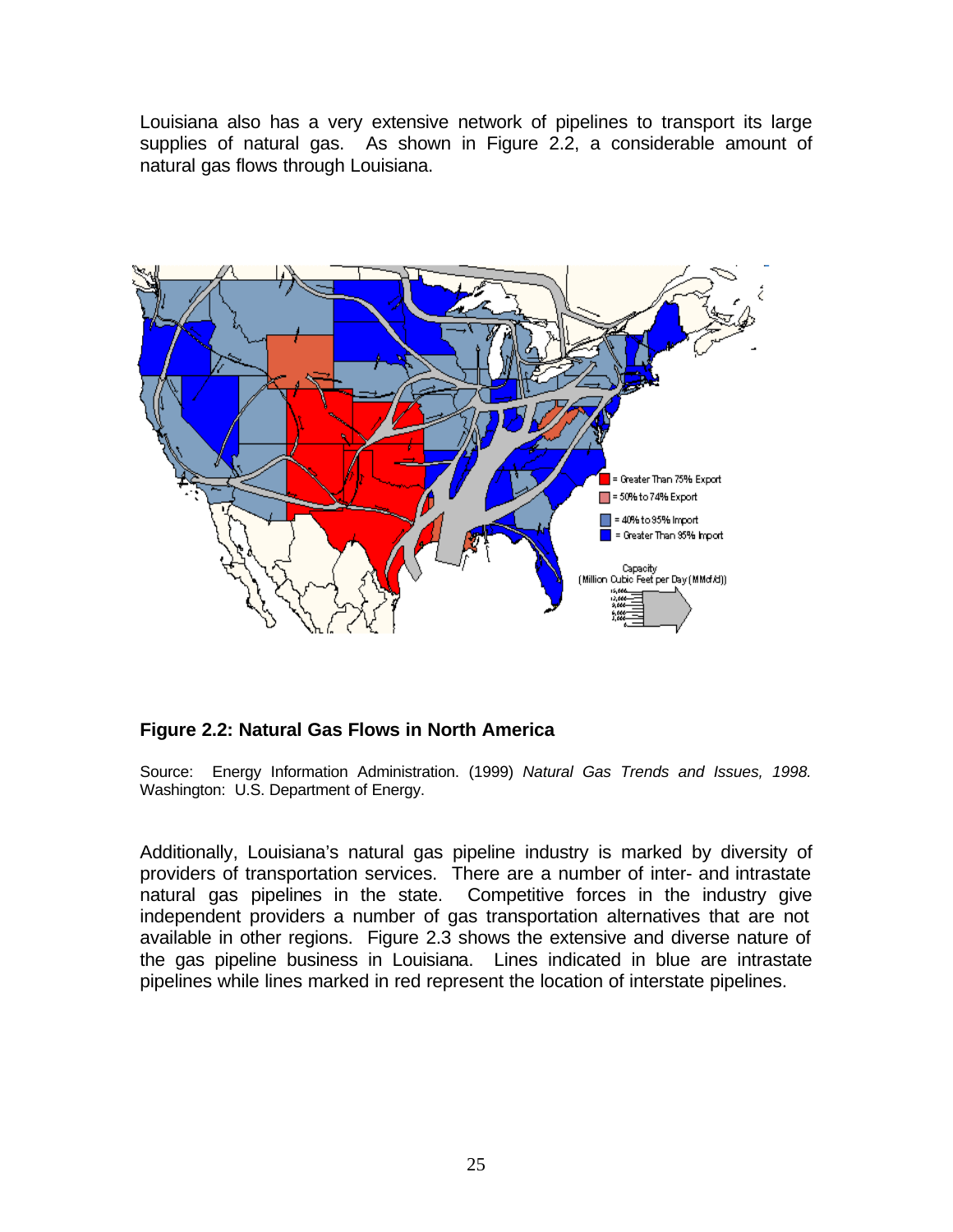

Source: DOE EIA

#### **Figure 2.3: Disposition of Louisiana Natural Gas Pipelines by Ownership Type**

Louisiana also has a relatively extensive number of electric power transmission lines, that can support and facilitate trade in the state and the region's wholesale power markets. Louisiana has some 23,000 circuit miles of electric power transmission lines – the third highest level in the southeast. However, despite the extensive nature of the existing transmission system, most industry analysts recognize that there is not enough to facilitate the growing amount of wholesale trades on the system. One of the ongoing challenges associated with facilitating independent power, and more competitive wholesale markets, will be in providing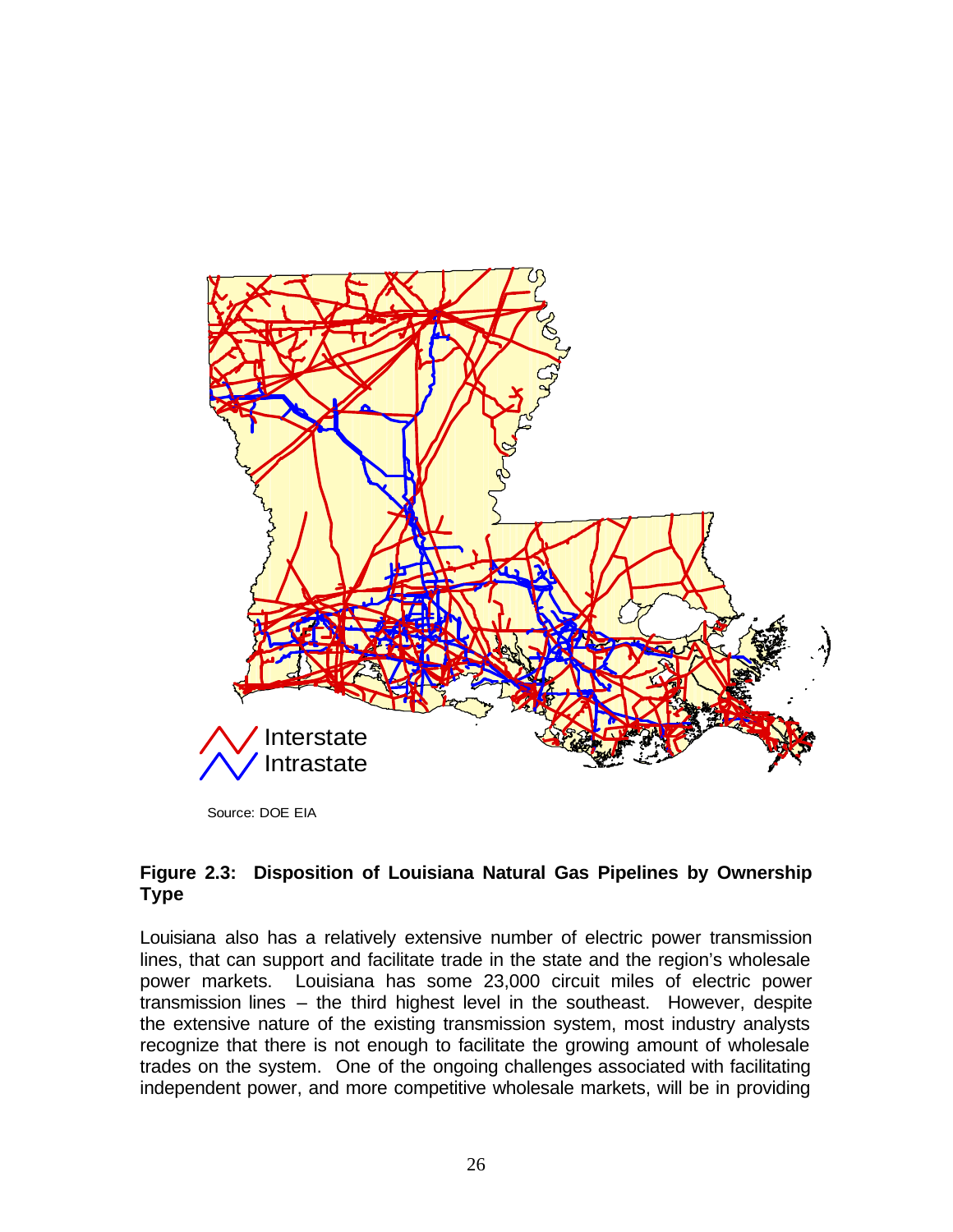the right incentives for appropriate transmission system planning, upgrades/construction, governance, and pricing.

Figure 2.4 overlays a map of the natural gas industry infrastructure with the electric power industry transmission infrastructure. This map is an interesting representation of the confluence between these two important energy industries. Intersections between gas and power transmission lines reveal potential opportunities for siting an independent generating facility. Figure 2.5 provides a different representation by highlighting the intersections as points within the state.



**Figure 2.4: Louisiana Gas and Power Transmission Infrastructure**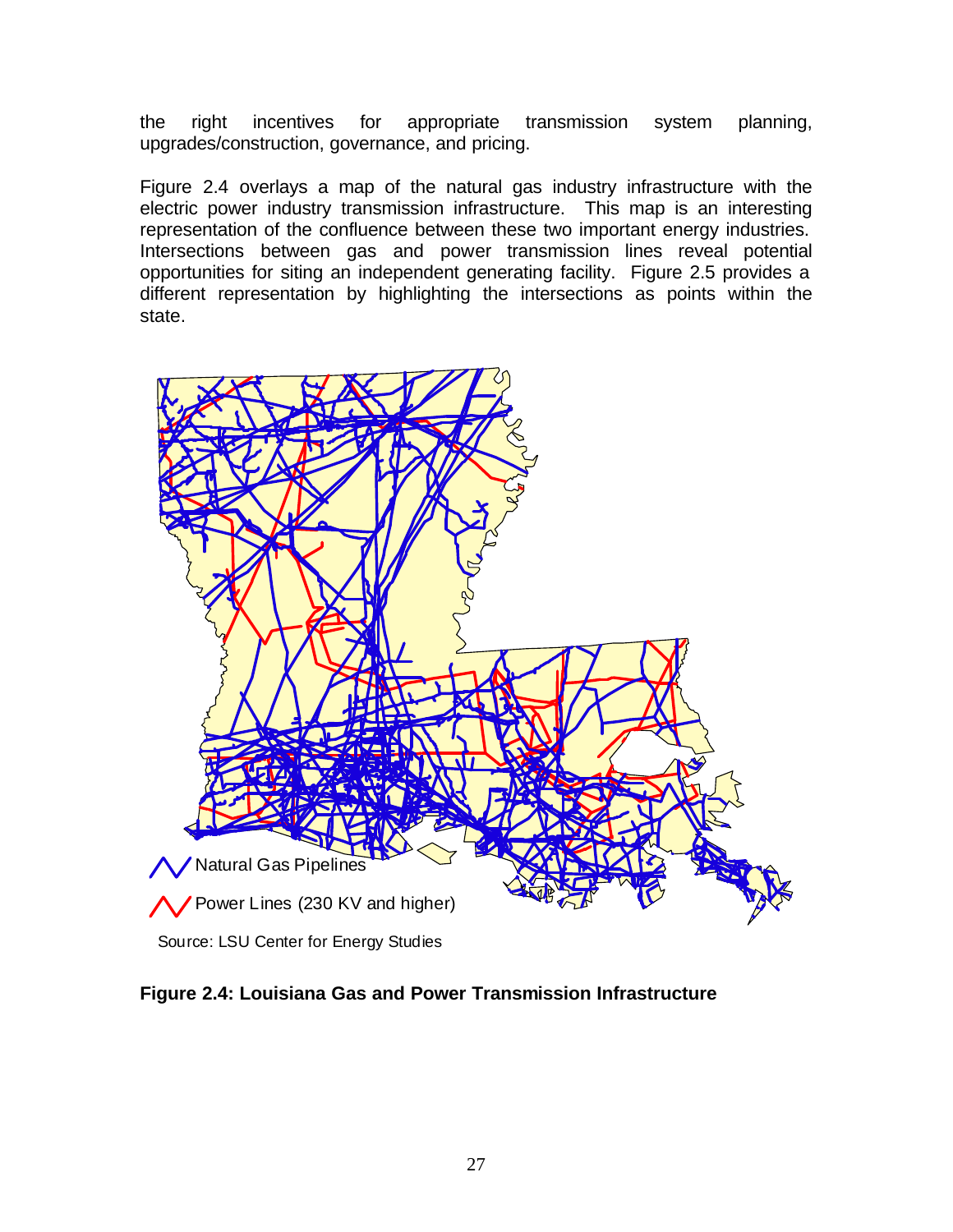

Figure 2.5: Louisiana Gas and Power Transmission Intersections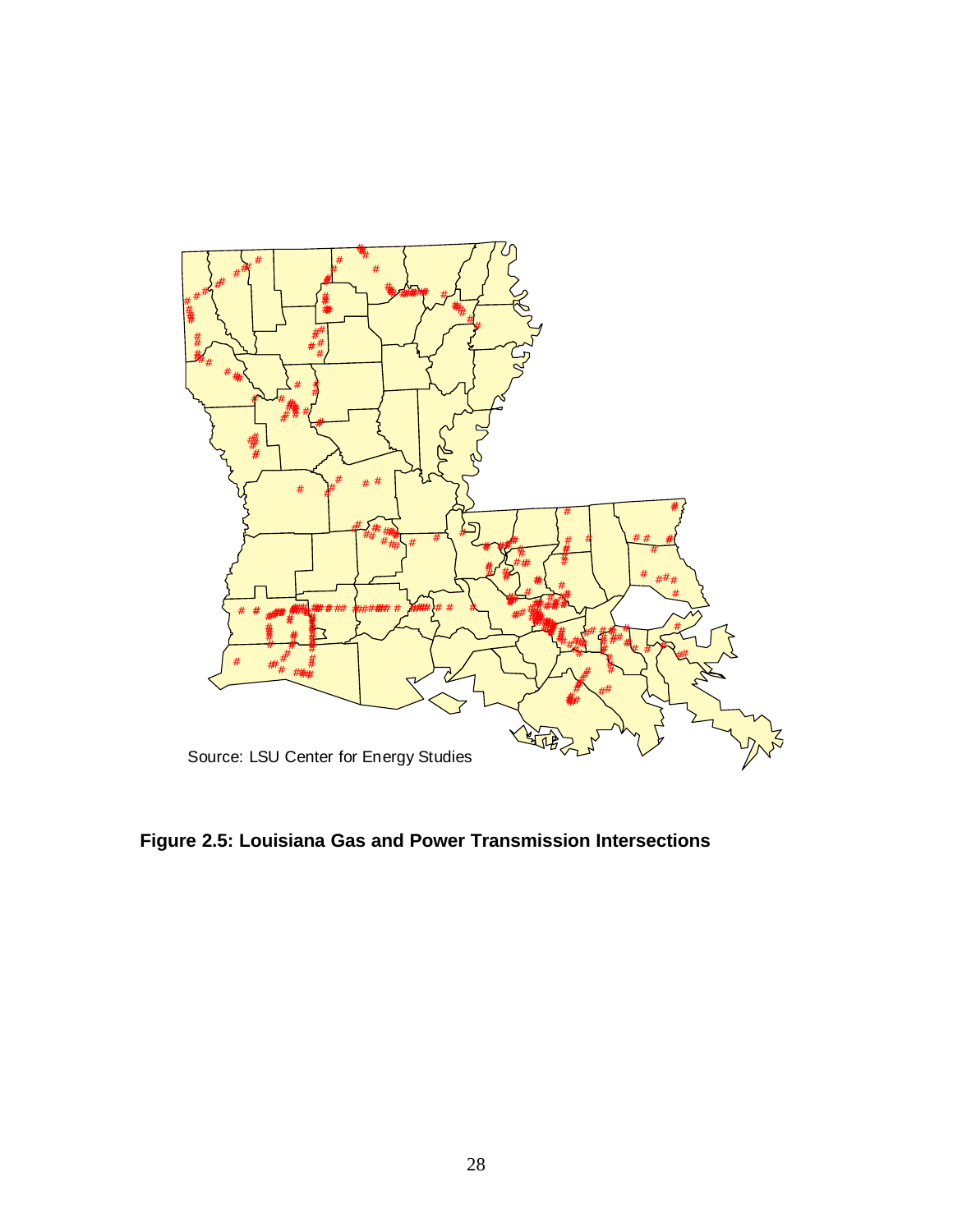The attractiveness of Louisiana for independent power has resulted in a number of operating, planned, and announced facilities. Figure 2.6 shows the location of these facilities throughout the state. New cogeneration facilities are also indicated by yellow dots.



#### **Figure 2.6: Announced Independent Power Facilities in Louisiana**

Currently, Louisiana has some 11,775 MWs of announced merchant and cogeneration facilities. Approximately 4,440 MWs (or 38 percent) is associated with new cogeneration facilities at industrial plants, while the remaining 7,335 MWs (or 62 percent) is associated with pure merchant power functions. The recent surge in independent power development in the state has brought Louisiana closer to other neighboring states competing for the independent power business. Figure 2.7 shows the neighboring states' announced GWs of independent generation compared to Louisiana. Figure 2.8 puts this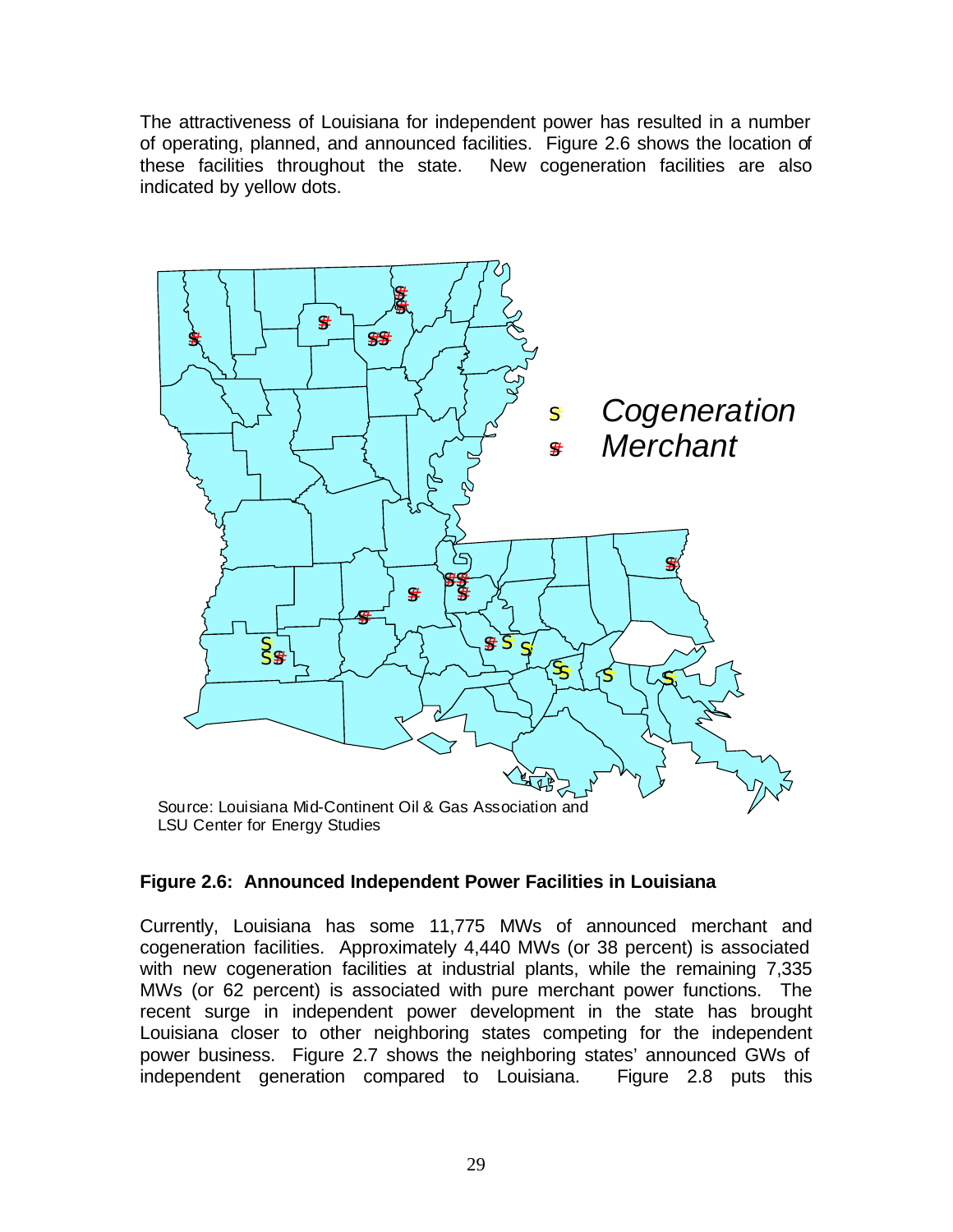development into perspective by calculating the percentage share of announced independent power to total 1999 in-state generation.



Sou rce: Ene rgy Infosource and Louisiana Mid-Continent Oil & Gas Association

# **Figure 2.7 Announced IPP Capacity by Neighboring States**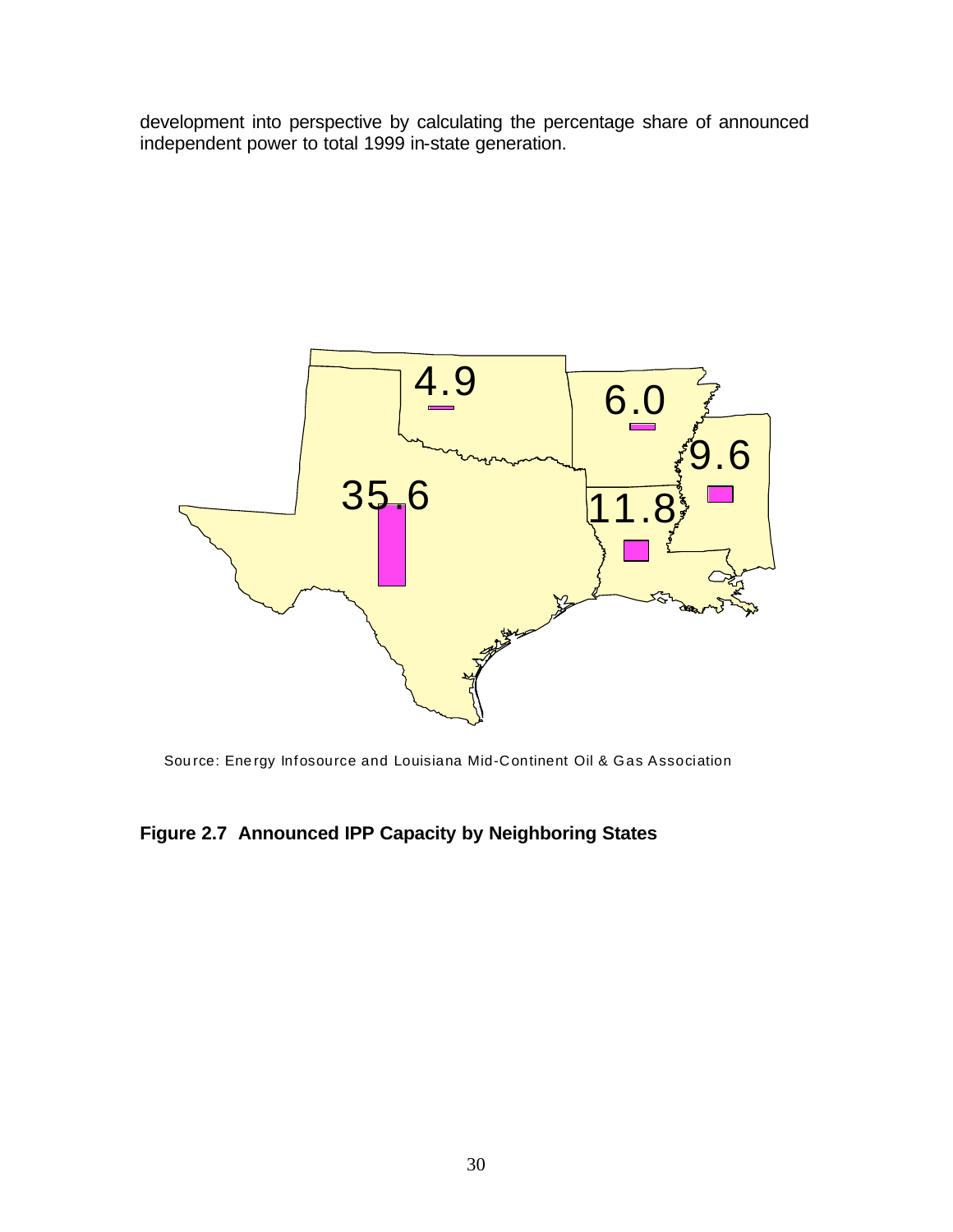

### **Figure 2.8 Announced IPP Capacity by Neighboring States As Percent of Total 1999 In-State Generating Capacity**

Source: Energy Infosource and LSU Center for Energy Studies

Independent power generating facilities represent a considerable capital investment as well. The estimated capital additions for Louisiana, and its neighboring states, has been presented in Figure 2.9. However, it is important to keep in mind that these investments are based upon announced merchant facilities. Realization of these investments may be another issue. In order to secure these possible investments in Louisiana's future, positive incentives will need to be developed. These issues, among others, will be addressed in a later section of this report.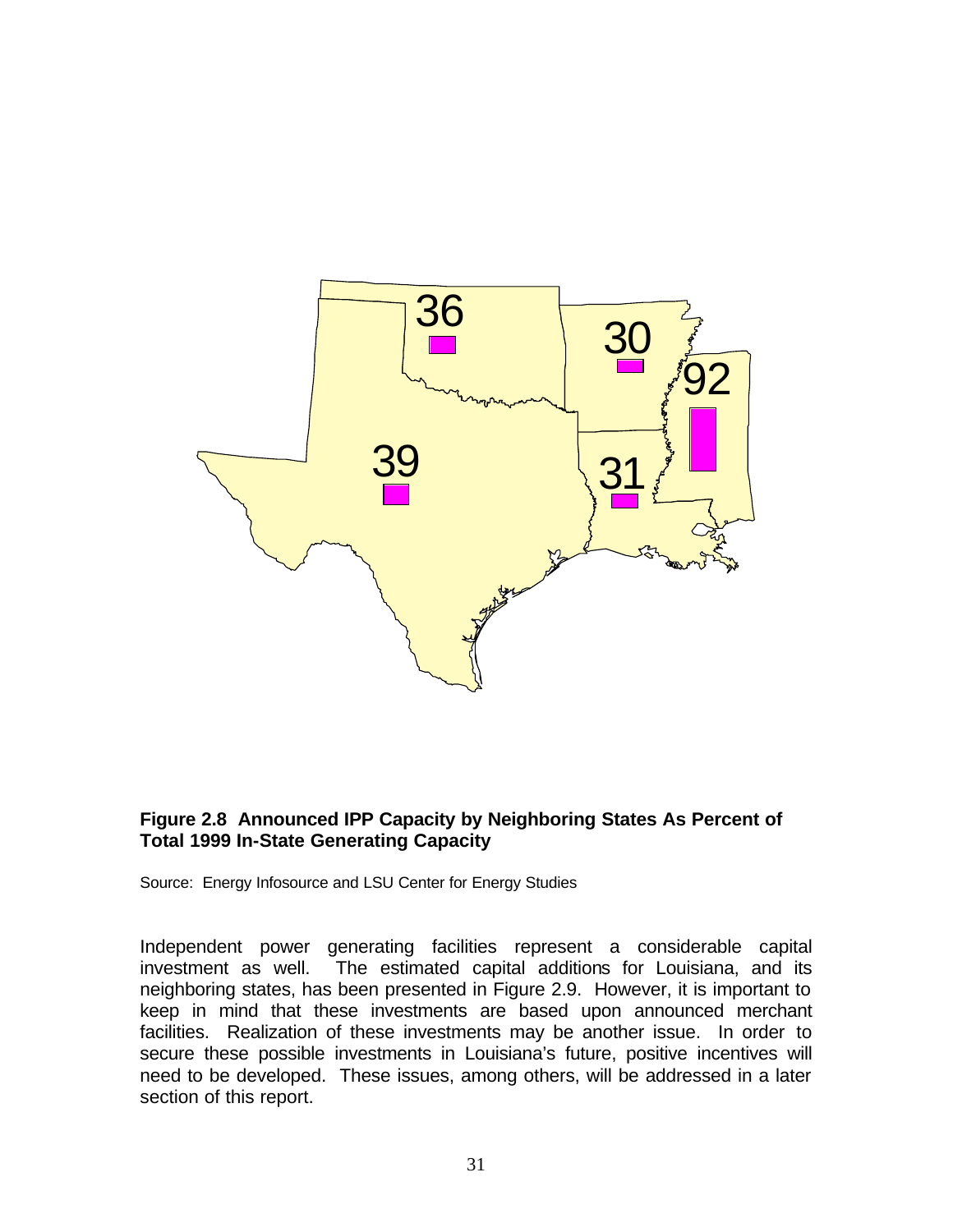

## **Figure 2.9: Total Capital Investment Associated with Announced Independent Power Facilities**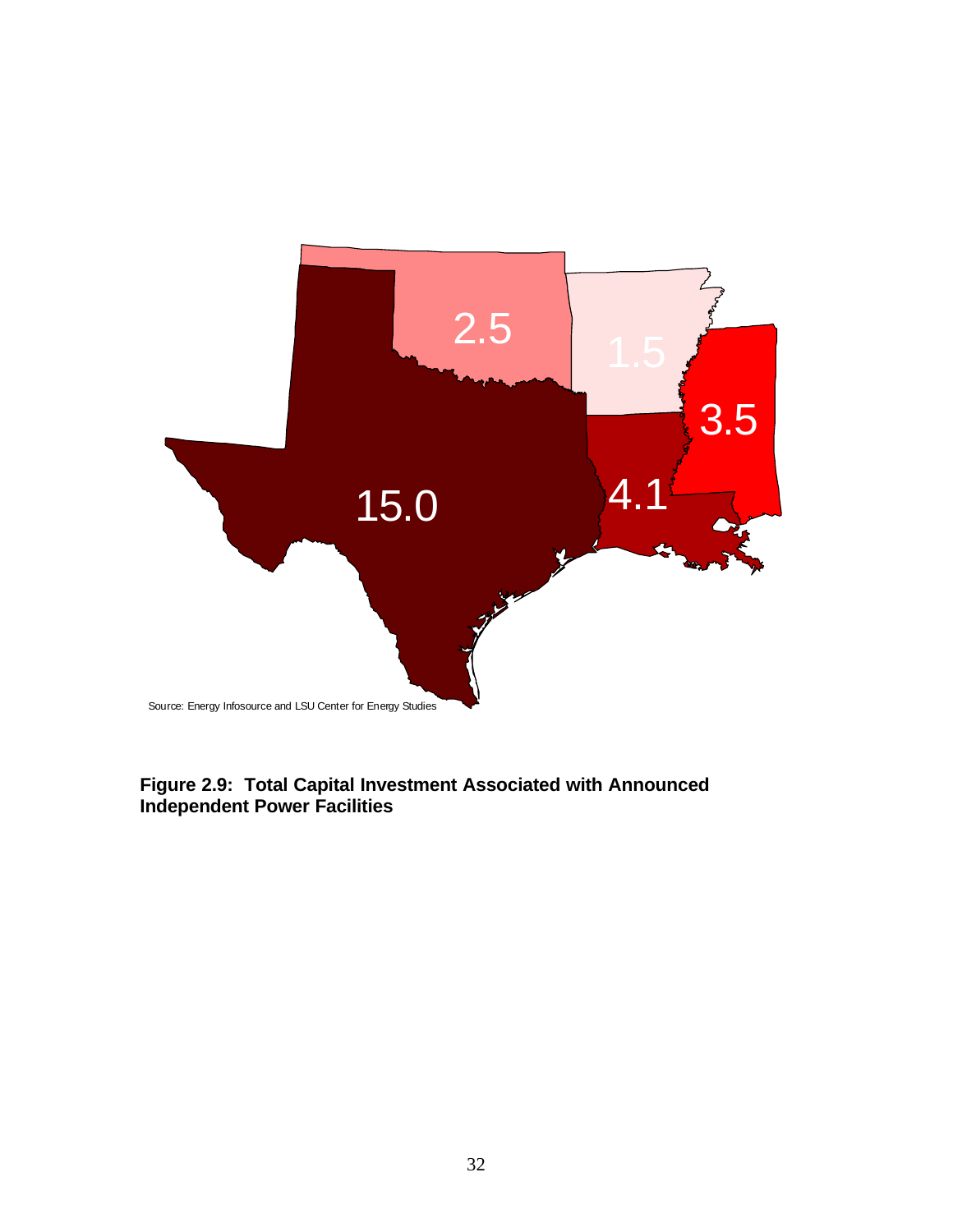#### **SECTION 3: LOUISIANA POWER MARKETS**

The purpose of this section of our report is to provide some historic context regarding the development of Louisiana electric power markets and the environment in which independent power developers are entering. This discussion will concentrate on the major areas and characteristics of Louisiana power markets examining sales growth and energy intensity, generation and generating resources, net imports of power resources, capacity margins, and the current status of independent power development.

**Sales and Usage Trends:** Retail sales in Louisiana power markets are typically made within four distinct customer classes: residential; commercial; industrial; and other. Sales can be influenced by a number of factors including weather, the economy and personal income, prices, and regulation. Historically, Louisiana has seen relatively robust periods of growth in electricity demand. Figure 3.1 shows the historic growth of electricity sales by major customer class from 1973 to 1999.



### **Figure 3.1: Louisiana Retail Sales by Customer Class, 1973-1999**

Source: U.S. Department of Energy, Energy Information Administration. Electric Power Annual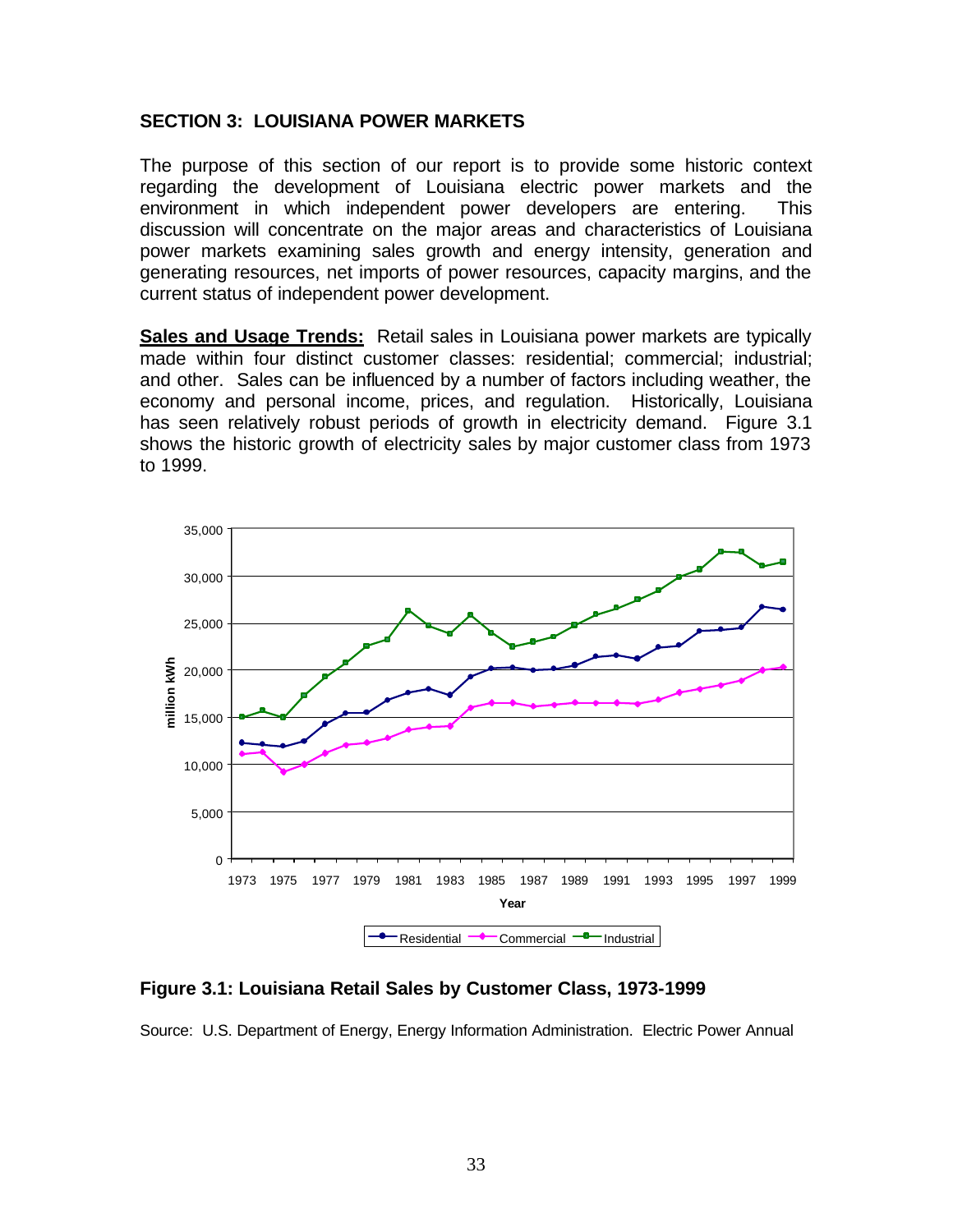The growth of electricity sales in Louisiana can be examined from a number of different time periods. For the entire period from 1973-1999 annual average growth in total electric sales was 2.8 percent. Annual average growth rates for residential customers were 1.6 percent, 2.8 percent for commercial customers, 1.6 percent for industrial customers, and 6.1 percent for other customers. These annual averages, however, mask the strong growth during the pre-1986 period when the Louisiana economy was expanding and growth was relatively significant.

Sales growth, however, dampened significantly during the 1986-1992 period, when natural gas prices, the savings and loan crises, and other negative external factors weighed heavily on the Louisiana economy. During the 1986-1992 period, sales growth averaged one percent, much less than the average for the longer term.

Since 1992, however, the Louisiana economy has experienced a moderate degree of recovery, and as a result, sales growth for this period has started to rebound. For instance, between 1992 and 1999, annual average sales growth averaged 2.4 percent. This average is comprised of growth rates for residential customers of 2.6 percent, for commercial customers of 2.6 percent, and for industrial customers of 2.2 percent.

Louisiana has been, and continues to be, a relatively intensive user of electrical energy. During the period 1973-1999, electrical use per customer grew at an annual rate of 1.2 percent. In 1973, Louisiana used 10,460 kWh per residential customer. By 1999, this had increased to 14,753 kWh per residential customer. Louisiana businesses and industry also use a considerable amount of electricity per customer. From 1973-1999, commercial and industrial usage per customer increased at average rates of 1.8 and 2.4 percent, respectively.

In 1999, Louisiana used an average of 38,060 kWh per customer relative to Kentucky which used 38,088 kWh per customer. Louisiana electrical energy intensity is second only to Kentucky in the southeast. Table 3.1 provides a comparison of electricity use per customer in eleven southeastern states.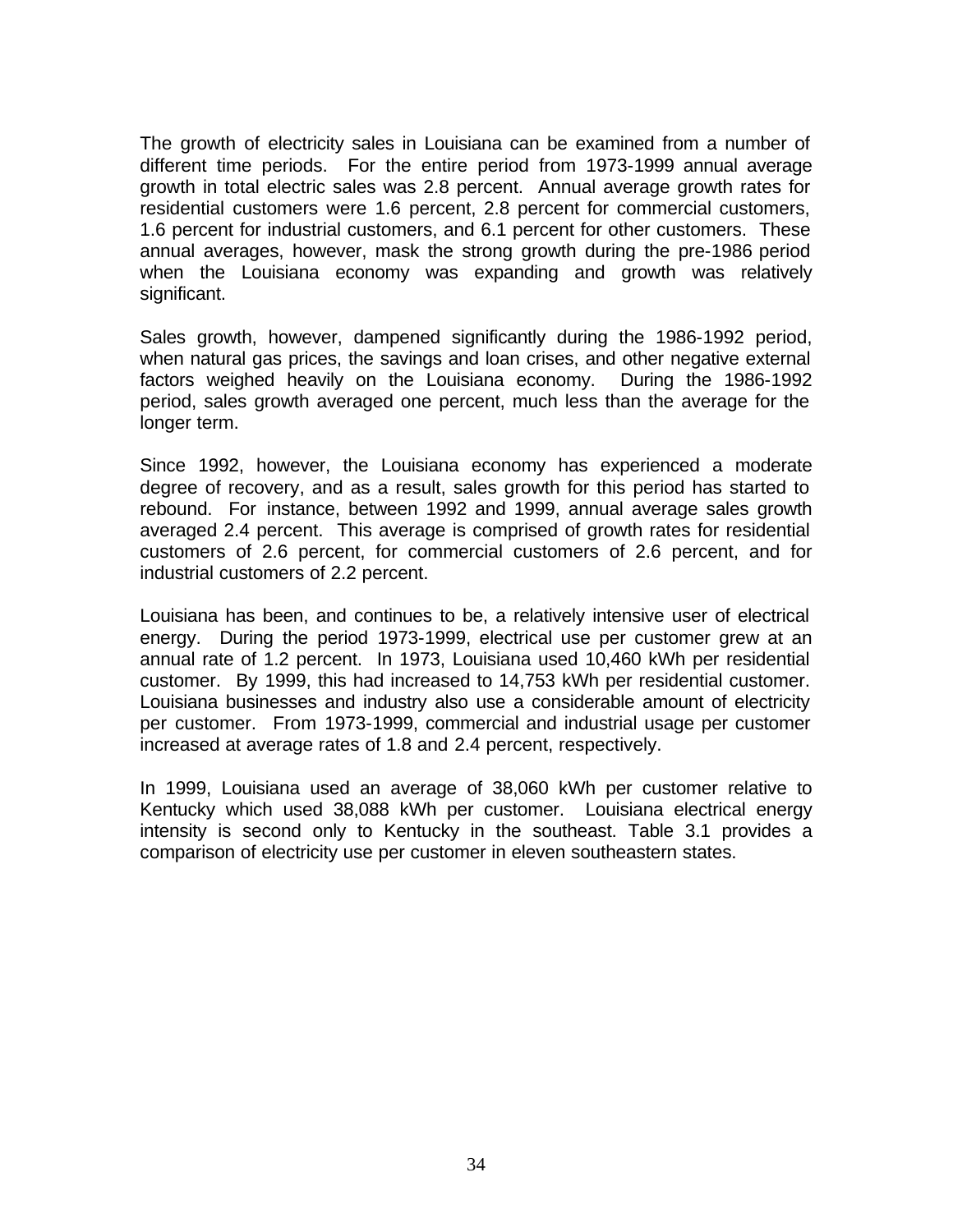| <b>State</b> | <b>KWh Per</b><br><b>Customer</b> | <b>State</b>          | <b>KWh Per</b><br><b>Customer</b> |
|--------------|-----------------------------------|-----------------------|-----------------------------------|
| Alabama      | 35,582                            | Mississippi           | 31,582                            |
| Arkansas     | 29,353                            | <b>North Carolina</b> | 28,355                            |
| Florida      | 23,532                            | South Carolina        | 36,008                            |
| Georgia      | 29,666                            | Tennessee             | 33,388                            |
| Kentucky     | 38,088                            | Texas                 | 33,732                            |
| ouisiana     | 38,060                            |                       |                                   |

#### **Table 3.1: Electrical Energy Intensity per State, 1999**

Source: U.S. Department of Energy, Energy Information Administration, Electric Power Annual

As noted in the introduction, the use of electricity in economic development is important. Over the past 20 years, considerable effort has been made to secure greater degrees of end-user efficiency through higher appliance and equipment standards as well as demand-side management programs. The result is that today, it takes less electrical energy to produce one dollar of output than it did in 1973 Figure 3.2 shows these trends for both the U.S. and Louisiana economies.

Two trends are noticeable from the figure. The first is that Louisiana has become increasingly more efficient in its electricity use over the past 20 years. The rate of change is dramatic, particularly in the late 1970s. The second trend is that while Louisiana has become more efficient over the years in its electricity usage, our economy still uses a great deal more electricity for every unit of output relative to the national average.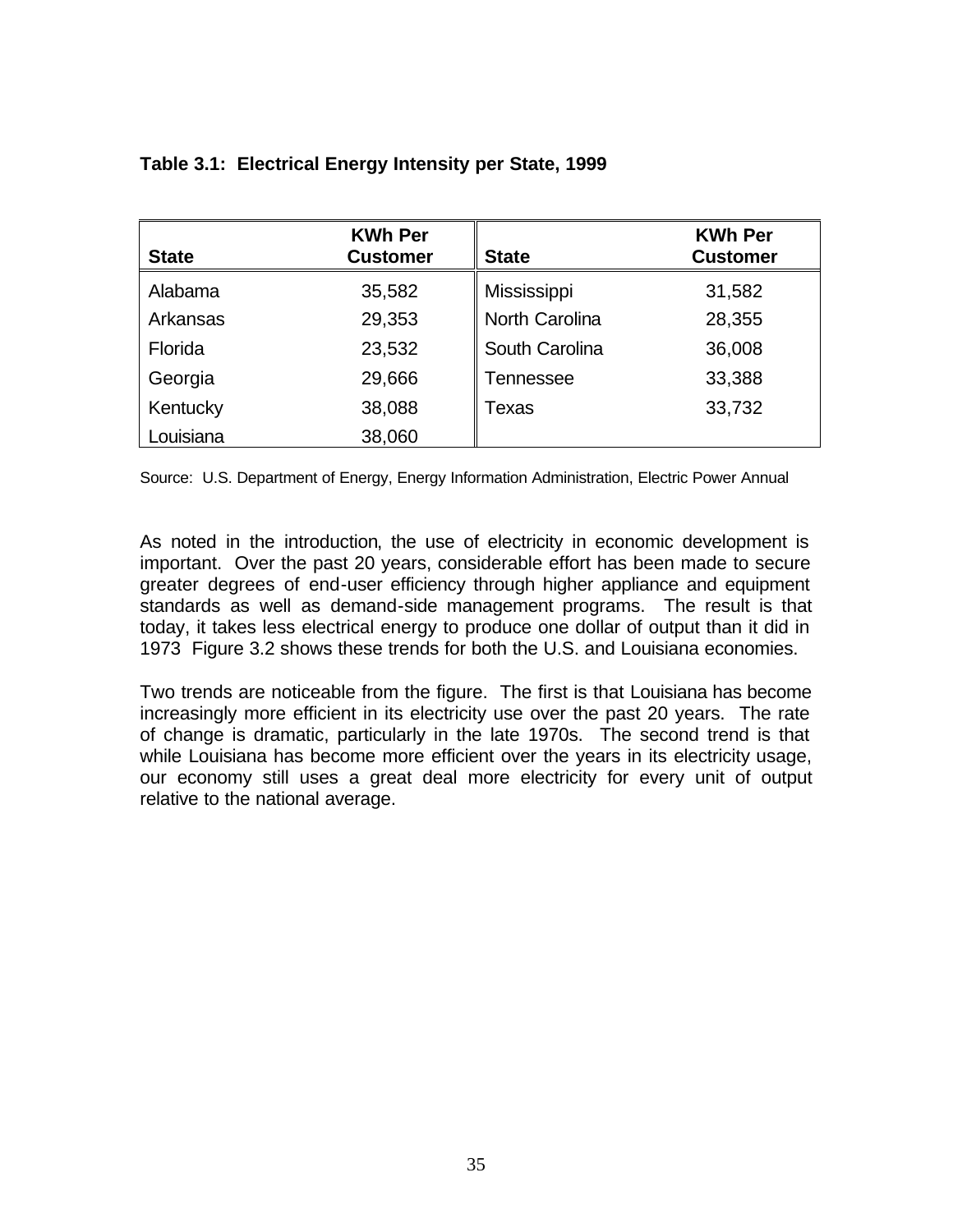

**Figure 3.2: Louisiana and U.S. Electricity Intensity, 1977-1999**

Source: U.S. Department of Energy, Energy Information Administration, Electric Power Annual

**Power Generation Trends:** Annual average growth associated with in-state generation was approximately 5.5 percent during the period 1982-1999. During the period from 1982-1986, total power generation declined at a 3.8 percent average annual rate as the Louisiana economy cooled. Much of this decrease was recovered during the period 1986-1992, as power generation grew at an 8.5 percent average annual rate. Power generation growth has been maintained, but at a slower pace in the post 1992 environment, with annual growth rates of approximately 1.7 percent . Total generation is presented in Figure 3.3.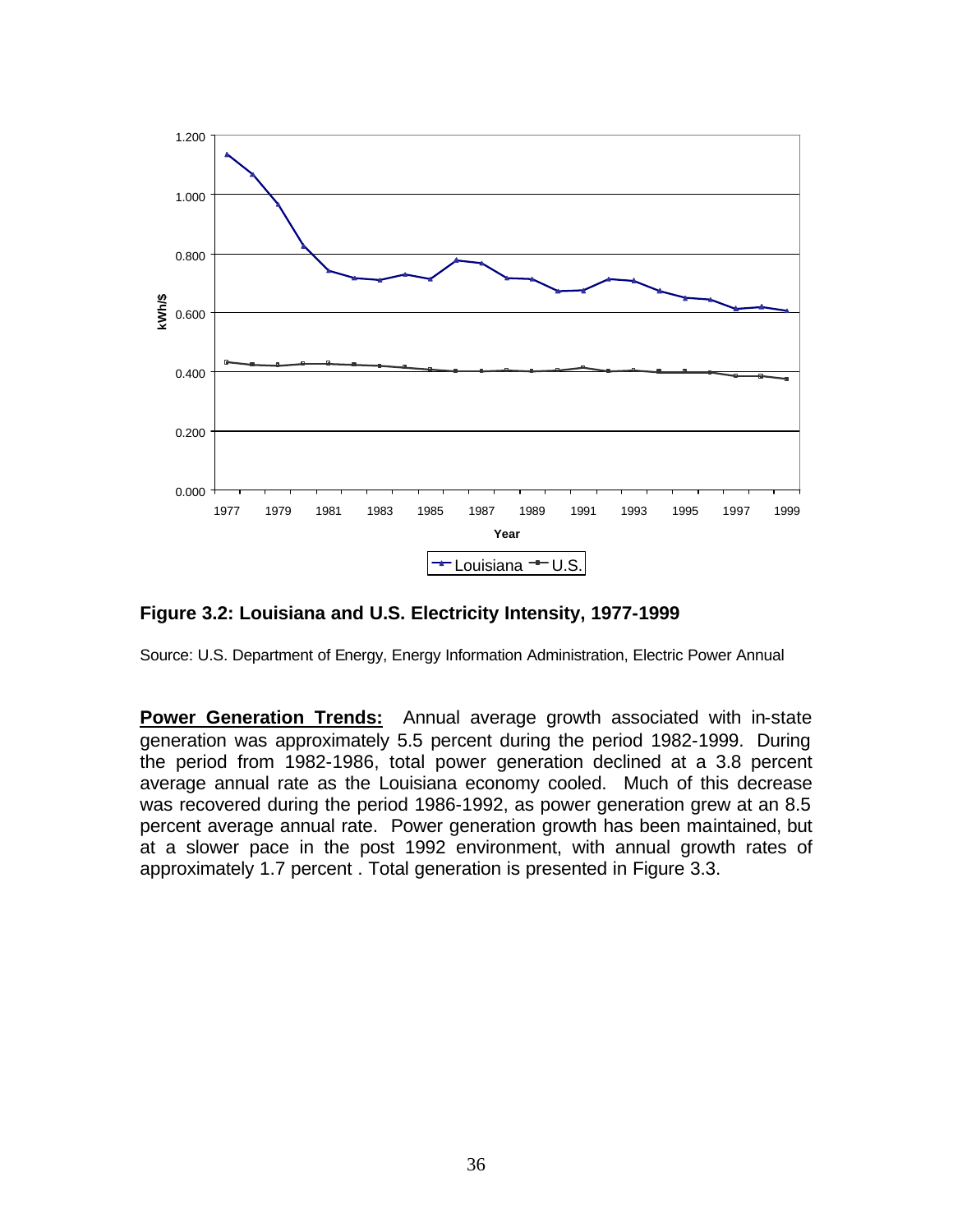

#### 1982 1983 1984 1985 1986 1987 1988 1989 1990 1991 1992 1993 1994 1995 1996 1997 1998 1999

#### **Figure 3.3: Louisiana Total Generation, 1982-1999**

Source: U.S. Department of Energy, Energy Information Administration. Electric Power Annual.

Since 1982, generation associated with gas fired generators has declined 0.03 percent and petroleum-fired generation has fallen by 58 percent. Thus, an increasing amount of the load growth during the 1980s was met by nuclear and coal generating resources. Nuclear and coal generation during this period grew at 10 and 26 percent, respectively. Total generation by fuel type is presented in Figure 3.4.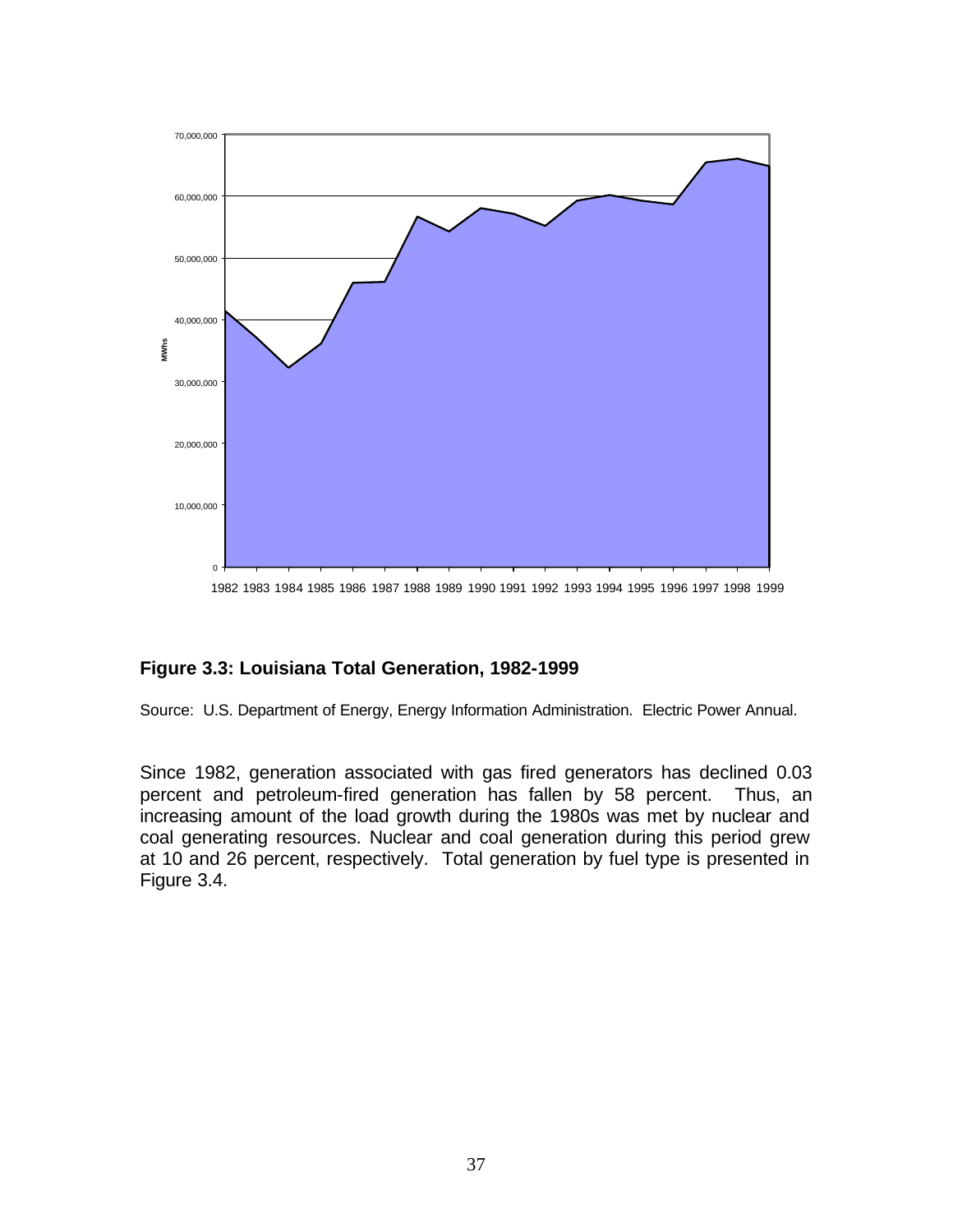

### **Figure 3.4: Louisiana Total Generation by Fuel Type, 1982-1999**

Source: U.S. Department of Energy, Energy Information Administration. Electric Power Annual.

Power generation since the early 1980s has shifted from gas to nuclear and coal as Louisiana's utilities have diversified their fuel mix. For instance, in 1982 (Figure 3.5) the fuel mix for Louisiana generation was 86 percent gas, 2 percent oil and 12 percent coal. By 1999, however, this fuel mix had shifted to 42 percent gas, 1 percent oil, 23 percent nuclear, and 34 percent coal. Despite this shift in fuel mix, Louisiana still relies more heavily on natural gas than do its neighboring states. With 42 percent of its generation coming from natural gas, Louisiana is above the southern average of 12 percent (Figure 3.6).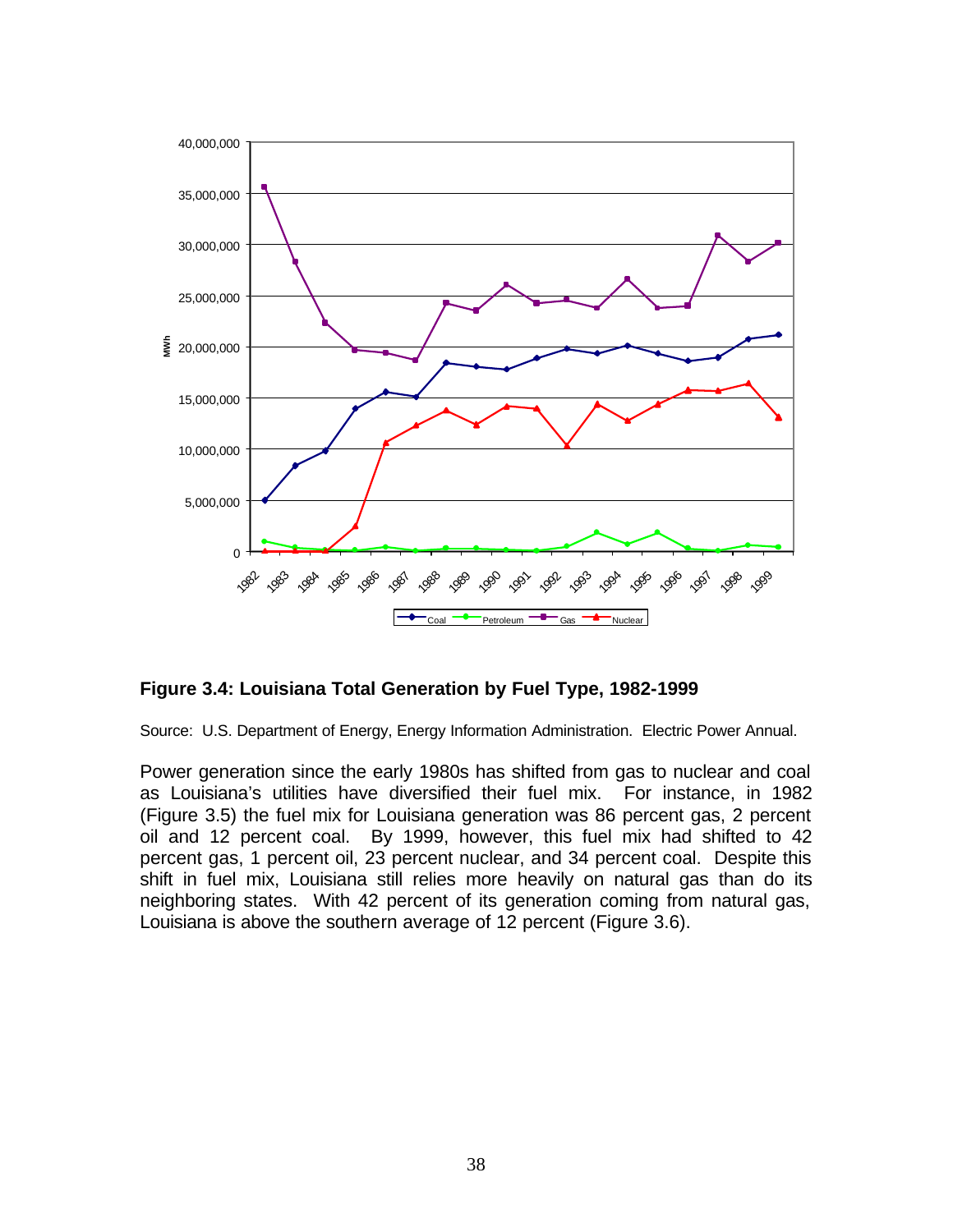

**Figure 3.5: Louisiana Generation Fuel Mix, 1982 and 1999**

Source: U.S. Department of Energy, Energy Information Administration. Electric Power Annual.



### **Figure 3.6: Generation Fuel Mix, Southeastern States**

Source: U.S. Department of Energy, Energy Information Administration. Electric Power Annual.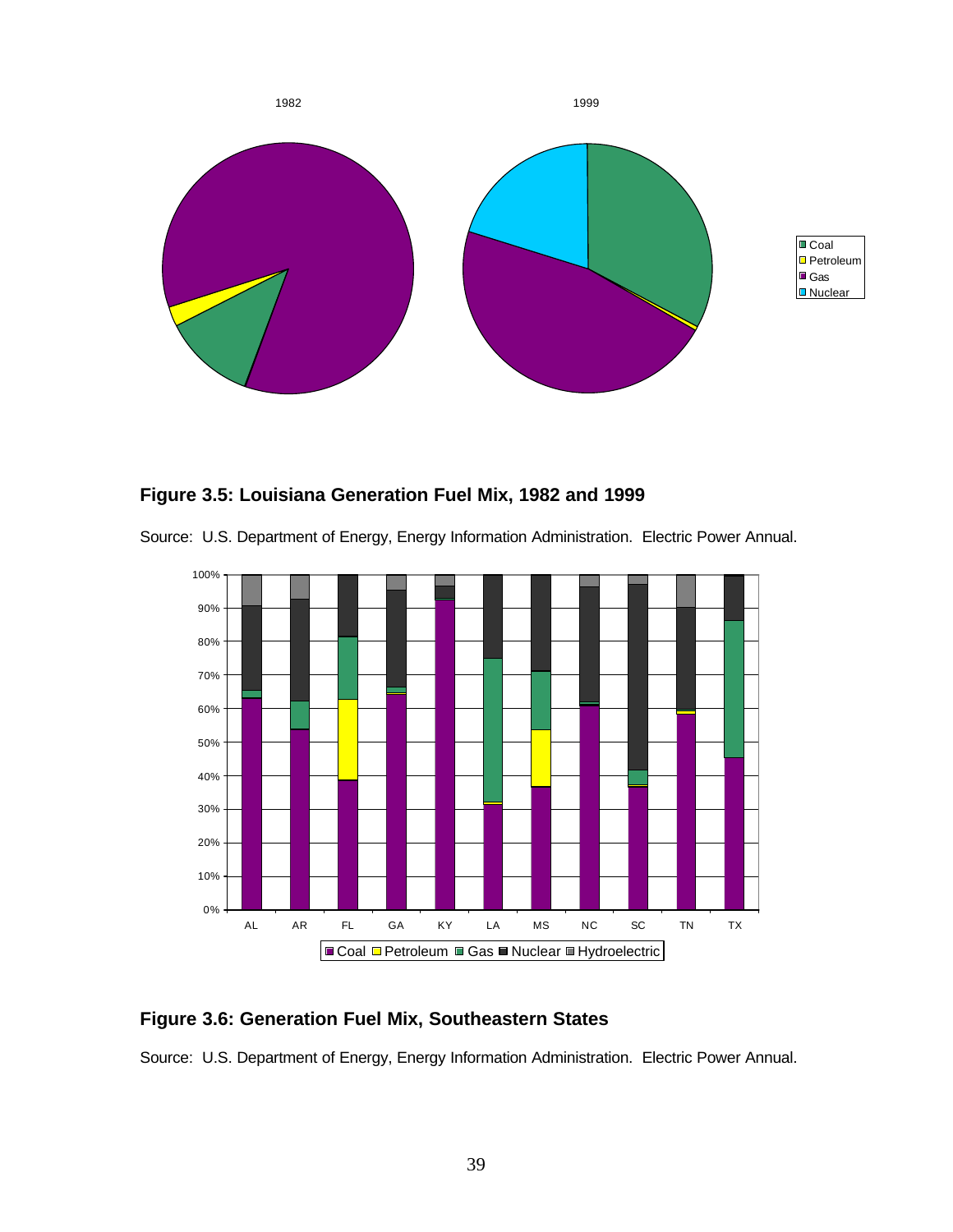**Non-Utility Generation Trends:** Non-utility generation in Louisiana has historically come from industrial cogeneration facilities. Cogeneration is defined as the combined production of heat and power. Cogeneration results in greater efficiency through the use of what was traditionally thought of as waste heat or energy. In many industries (petroleum refining, steel, paper and chemical manufacturing), high-pressure/high temperature steam is used in the production process. Steam not used in the production process is usually wasted through condensation, cooling, and venting to the environment. Lost steam represents lost energy and lost opportunities. Cogeneration takes advantage of lost energy opportunities by using a combustion turbine to generate electricity, and then using the waste heat from the turbine to heat water under high temperatures and pressures to meet industrial steam needs. In short, the industrial process steam serves as a heat sink for the electricity generating system.<sup>10</sup> Cogeneration reduces thermal discharge and increases the combined efficiency of the production of electricity and process steam as opposed to producing both of these sources of energy separately.

These facilities were given the opportunity to interconnect and sell excess electric power to utilities beginning in the late 1970s with the passage of the Public Utilities Regulatory Policies Act of 1978 (PURPA). The three key provisions of PURPA (Section 210) were developed in large part, to address the barriers to cogeneration. The first provision required utilities to interconnect with QFs and to provide standby, emergency, and interruptible power. The second provision exempted cogenerators from traditional rate of return regulation. The third provision provided a guaranteed market for cogenerated power. Under this provision, utilities were required to purchase electricity from a QF at the utilities' avoided cost. This represented a dramatic departure from the typical pricing of electricity purchases by utilities. In the past, these purchases were based upon the providers', not the utilities' cost of production.

Given the large number of industrial customers in south Louisiana, cogeneration represents a considerable opportunity for increased generating resources as well as increased energy efficiency. Figure 3.7 shows the different types of non-utility generating facilities<sup>11</sup> in Louisiana.

1

<sup>&</sup>lt;sup>10</sup>Paul L. Joskow and Donald R. Jones. "The Simple Economics of Industrial Cogeneration." *Energy Journal*. 4 (1983): 3.

 $11$ <sup>The information discussed here excludes the growing number of merchant power</sup> facilities in the state that are increasingly important sources of non-utility generation. This sector of the industry will be discussed in a later subsection.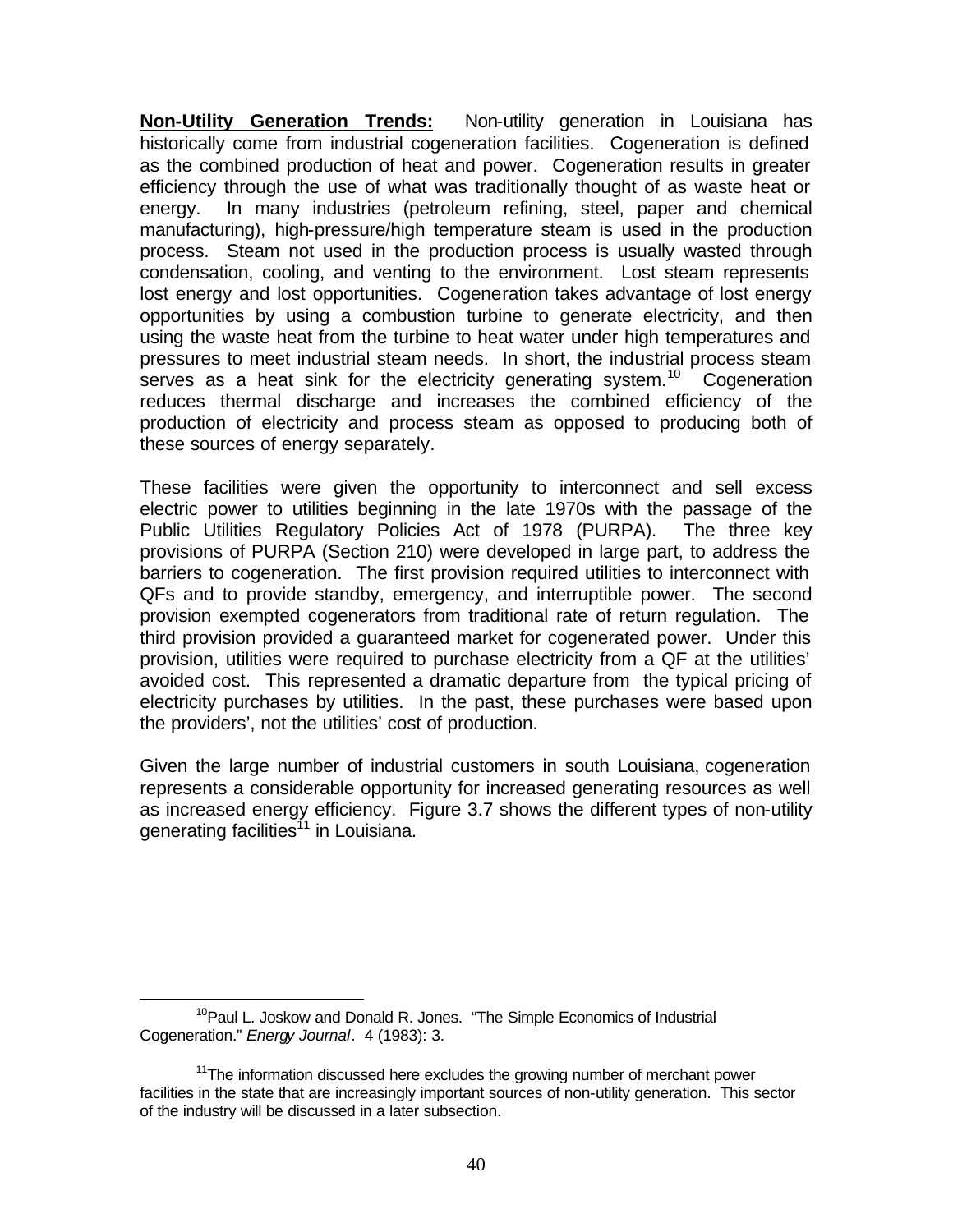

### **Figure 3.7: Louisiana Non-Utility Generators**

Source: LSU Center for Energy Studies

Louisiana non-utility generating has been a solid source of the state's total generating resources. Over the past seven years, non-utility generation has amounted to approximately 26 percent of total Louisiana generation.

**Net Imports:** Louisiana is served by a number of investor-owned utilities, municipals, and rural cooperatives. Their customers are typically served by a variety of in-state and imported power generation resources. In addition, companies like Entergy-Louisiana, Entergy-Gulf States, Entergy-New Orleans, and SWEPCO-AEP/CSW are parts of larger holding company structures that dispatch resources on a system-wide basis as opposed to drawing upon in-state resources only. As a result, Louisiana imports a significant portion of its power generation resources.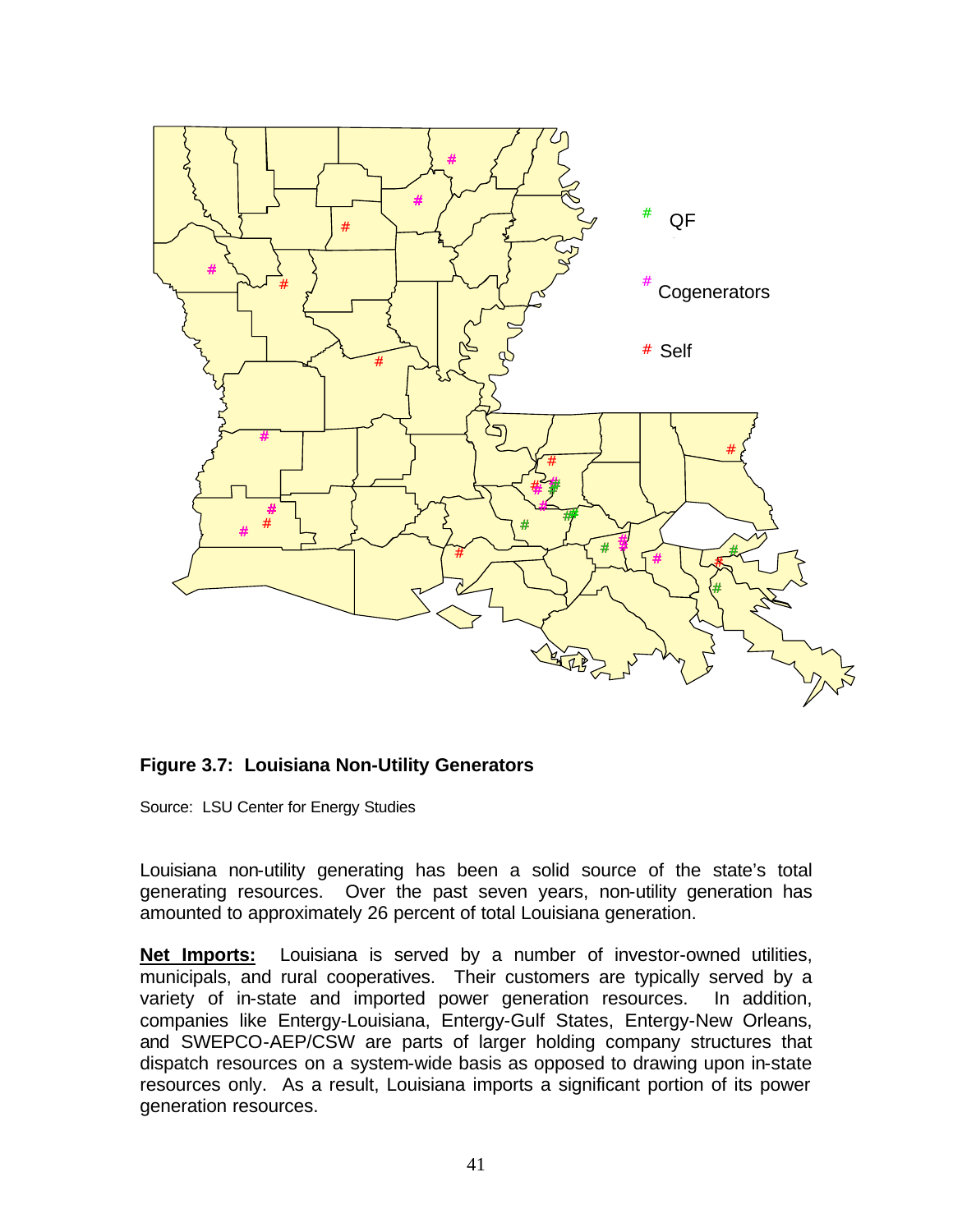Net imports<sup>12</sup> to Louisiana have shifted considerably over the past several decades. Prior to the development of the state's nuclear generating resources, a significant percentage of Louisiana electric supply resources was provided by net imports. Figure 3.8 shows these trends, and how dramatically net imports fell after the Riverbend and Waterford nuclear generating stations came on-line in the mid 1980s.



### **Figure 3.8: Louisiana Electricity Net Imports, 1982-1999**

 $\overline{a}$ 

Source: U.S. Department of Energy, Energy Information Administration. Electric Power Annual.

Since 1992, net imports for Louisiana have averaged about 16 percent. As noted earlier, a portion of these imports comes from the resources of large multi-state holding companies like Entergy Corporation and AEP-CSW. Currently, a large

 $12$ Net imports are defined as in-state retail sales less in-state power generation as reported by the US Department of Energy, Energy Information Administration.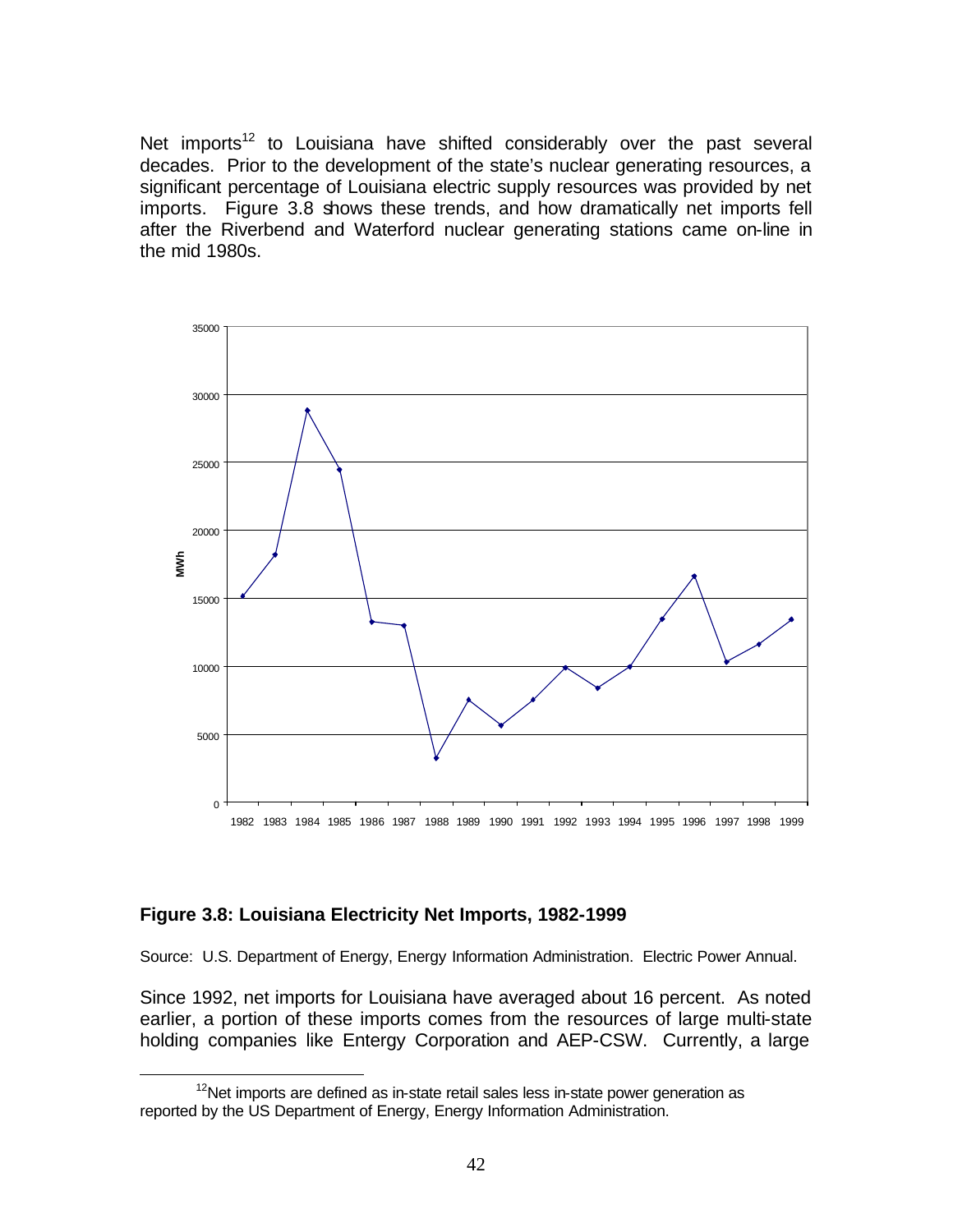number of southeastern states are net importers. The importing states within the southeast have net imports ranging between 4 percent of total regional generation to 24 percent of total generation. Louisiana is second to Mississippi in total net imports as a percent of total generation, and second to Florida in absolute levels of total power imported. A comparison of the net imports for neighboring states has been presented in Figure 3.9. Negative numbers entail a state is importing electricity, while positive numbers entail that a state is exporting.



### **Figure 3.9: Estimated Net Exports by States in the Southeast, 1998**

Source: U.S. Department of Energy, Energy Information Administration. Electric Power Annual.

**Reserve Margins:** Throughout the late 1980s and early 1990s, there were a number of disincentives for the construction of utility generating facilities. Many utilities in the late 1980s received prudence disallowances for prior investments in nuclear power plants. Demand growth during this period was uncertain, and starting in the early 1990s, the move toward electric restructuring was growing. As a result, this period saw the large degrees of excess capacity accumulated in the 1980s start to dissipate.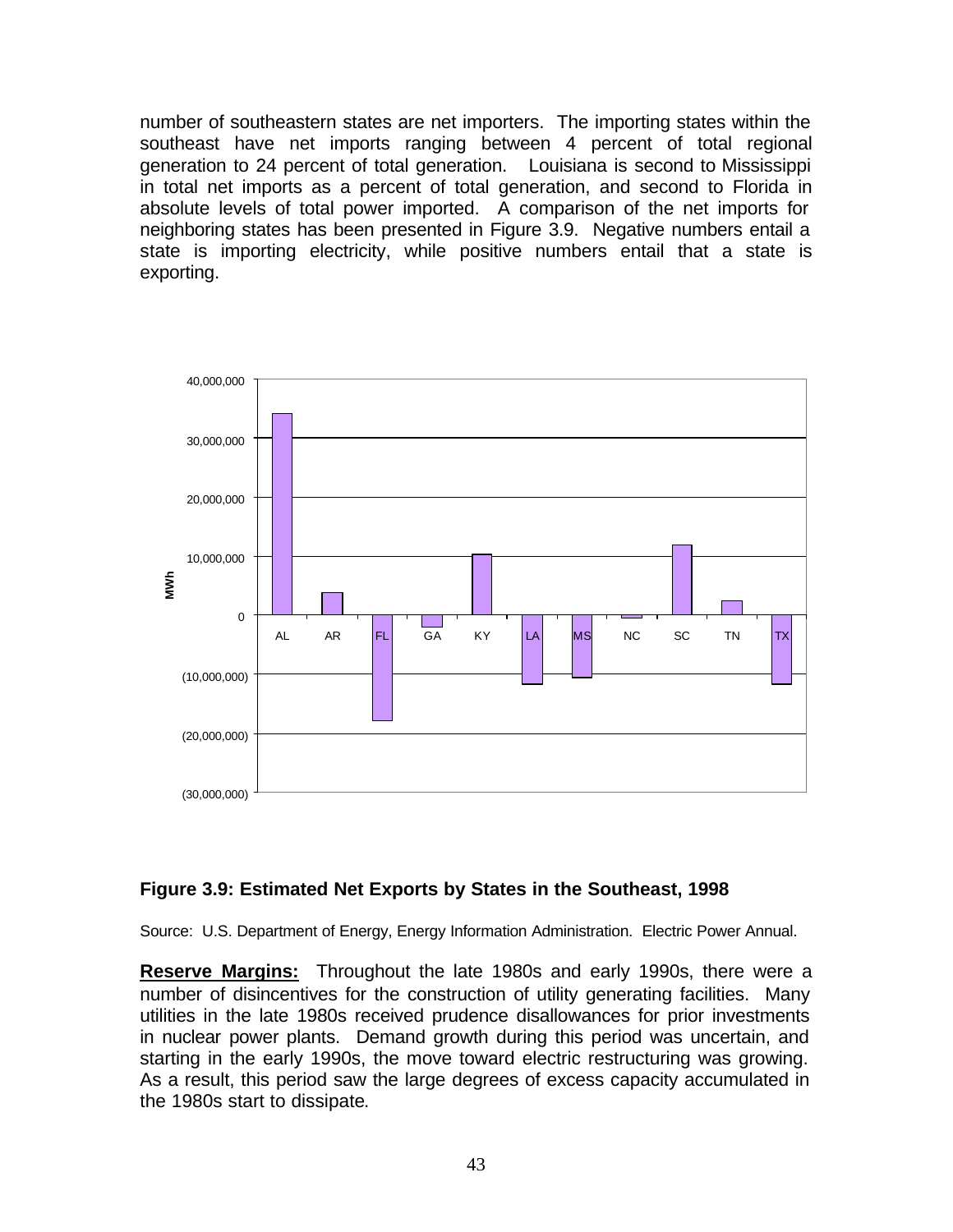Figure 3.10 shows the historic trends in reserve margins for the Southwest Power Pool (SPP) region, the Southeastern Electric Reliability Council (SERC) region, and the US average. These historic trends show the decrease in excess capacity for all regions as demand increased, and generating resource capacity additions held relatively constant.



### **Figure 3.10 Historic Reserve Margins for SERC, SPP and US**

Source: North American Electric Reliability Council

Since 1992, electricity demand growth in Louisiana, while not at historical levels, has increased consistently and steadily. During the same period, however, few new utility generating assets have come on line. Today, Louisiana's utilities draw heavily from wholesale markets to meet customer demand. Many utility generating facilities serving customers are old and less efficient than newer natural gas fired technologies. Figure 3.11, for instance, shows the age profile of the generating facilities serving Louisiana. Figure 3.12, shows the efficiency of these generating facilities (some as running as high as 25,500 BTUs/kWh). Older facilities do not compare favorably with either newer gas fired turbines, which use 10,000 BTUs of energy for every kWh generated, or with combined cycle generating facilities which use only 6,000 BTUs for every kWh generated.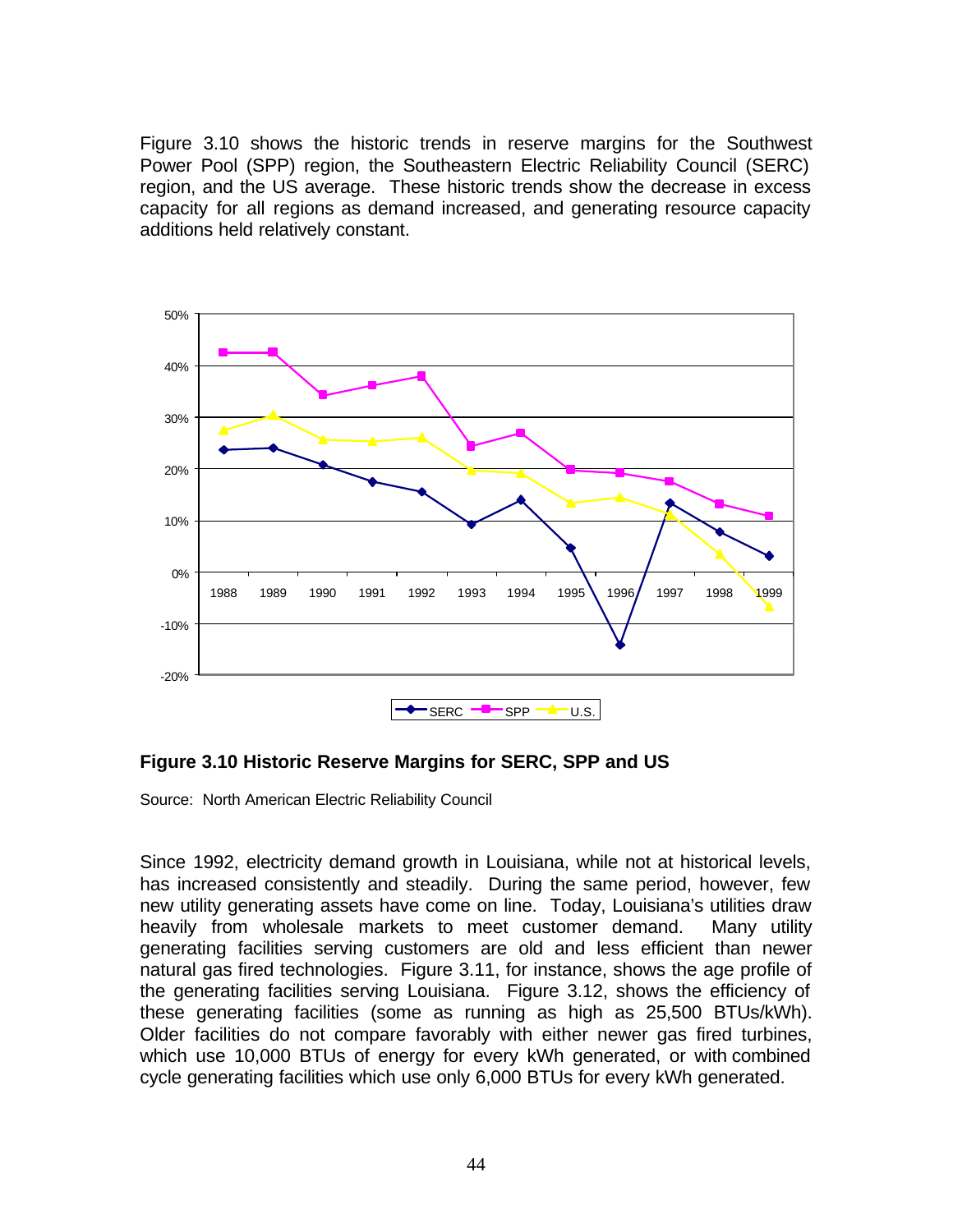

**Figure 3.11: Disposition of Regional Generating Capacity by Age Category**

Source: Utility Data Institute.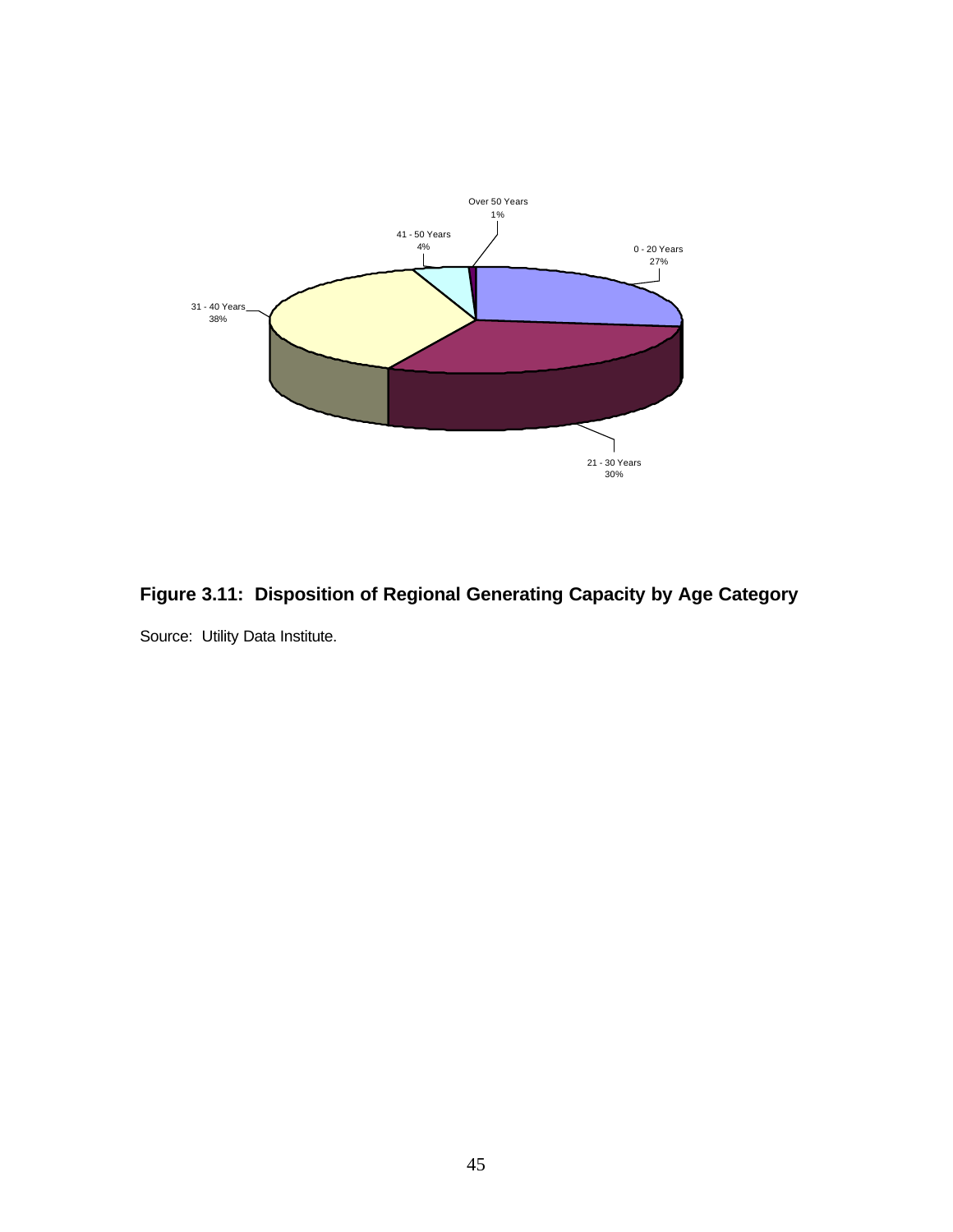

# **Figure 3.12: Efficiency Disposition of Regional Generating Capacity by Age Category**

Source: Utility Data Institute.

The challenge for Louisiana are how future demand will be met, and whether it will be met by imports, or competitive in-state sources of capacity. Today, there is active competition among numerous states for new independent generating facilities. The next section of our report outlines a number of benefits associated with siting these facilities in Louisiana. These benefits include not only the economic impacts associated with constructing and operating these facilities, but the economic benefits resulting from lower cost, higher efficiency sources of electricity for Louisiana's households, business, and industry.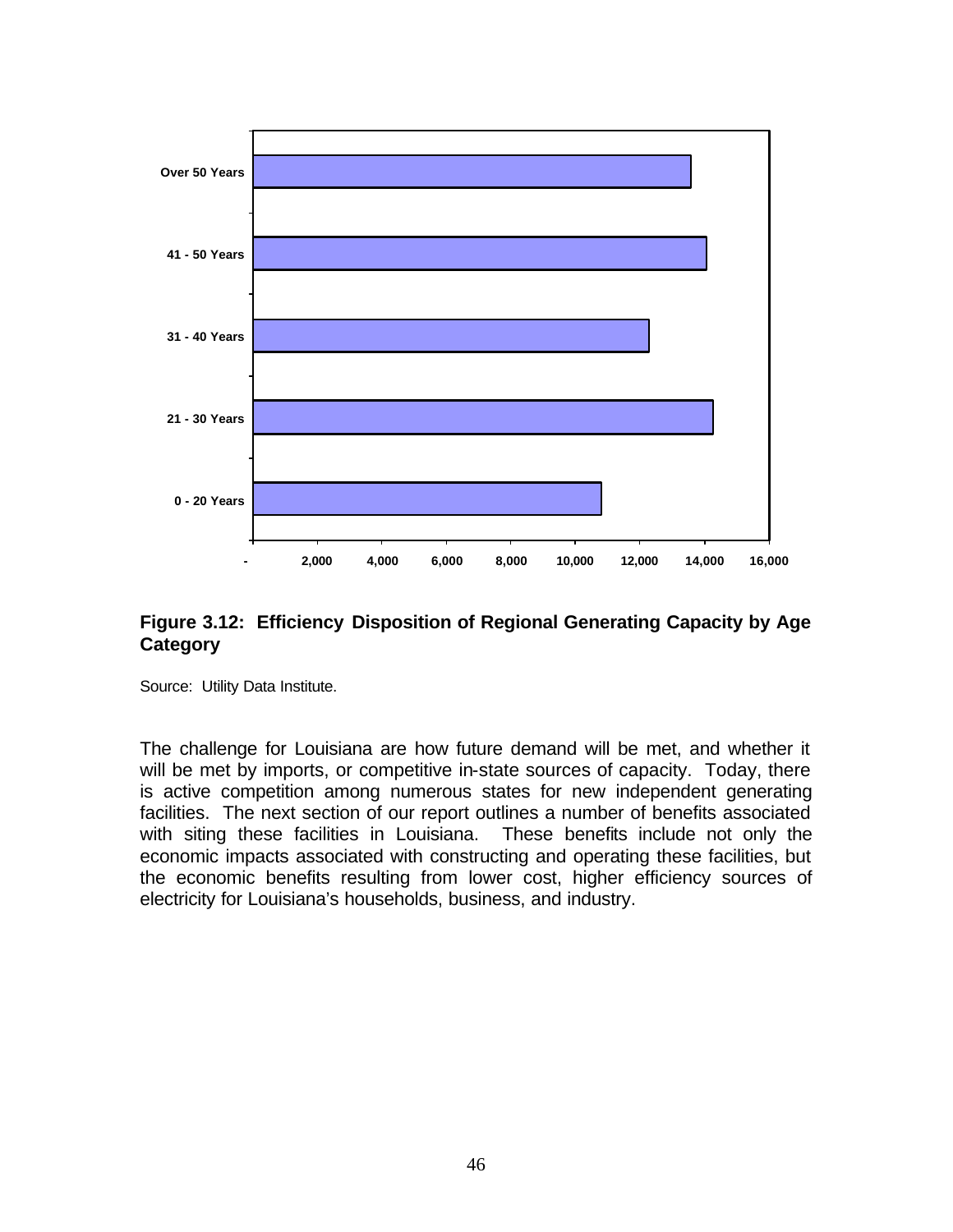# **SECTION 4: THE ECONOMIC IMPACTS OF INDEPENDENT POWER FACILITIES**

**Methods for Estimating the Economic Impacts of Merchant Facilities:** Our study facilitates an economic impact estimating methodology known as Input-Output modeling (I/O model). I/O models are powerful economic tools used to estimate sector specific impacts associated with exogenous changes in regional economic activities. The advantage of these I/O models is that they can estimate a host of economic impacts on a commodity and industry sector specific basis. These impacts include the direct, indirect, and induced economic impacts associated with regional economic changes.

Direct economic impacts are defined as those economic impacts directly associated with a change in regional economic activity. In this case, direct economic impacts are defined as the direct expenditures associated with the development and construction of independent power plants in Louisiana. Indirect economic impacts are defined as the additional economic activities stimulated by direct expenditures associated with independent plant development. These indirect expenditures would include the increased economic activities of other businesses that service those directly involved in independent power plant development. Induced economic impacts are those increases in economic activity associated with the increased disposable income created by an increase in local economic activity.

Modeling the economic impacts of independent facilities, or any ongoing dramatic industry change, can be difficult. However, for our analysis, there are two challenging issues that need to be addressed. The first issue is recognizing the fact that the energy industry, in general, and the power industry, more specifically, is in a constant state of change. Most modeling approaches, however, assume that "other things are equal." This condition is commonly referred to by economists in the Latin as the *ceteris paribus* conditions. These changes can include shocks from the national and regional economy that also influence the outcome of independent power plant development. As will be discussed below, our approach has been prepared in a "snapshot" fashion in order to isolate (or at least recognize) that these activities do not occur within a vacuum.

The second issue is recognizing that independent power activity has occurred – and is still underway – in Louisiana and the Gulf South region. Many projects have been completed, while others are under construction. While it is probable that a number of announced plants might not materialize, it is equally probable that a number of new plants could be announced in the near future. Thus, it is difficult to view the complete picture of when merchant facilities will be sited in Louisiana, and what their locations, size and installed costs will be.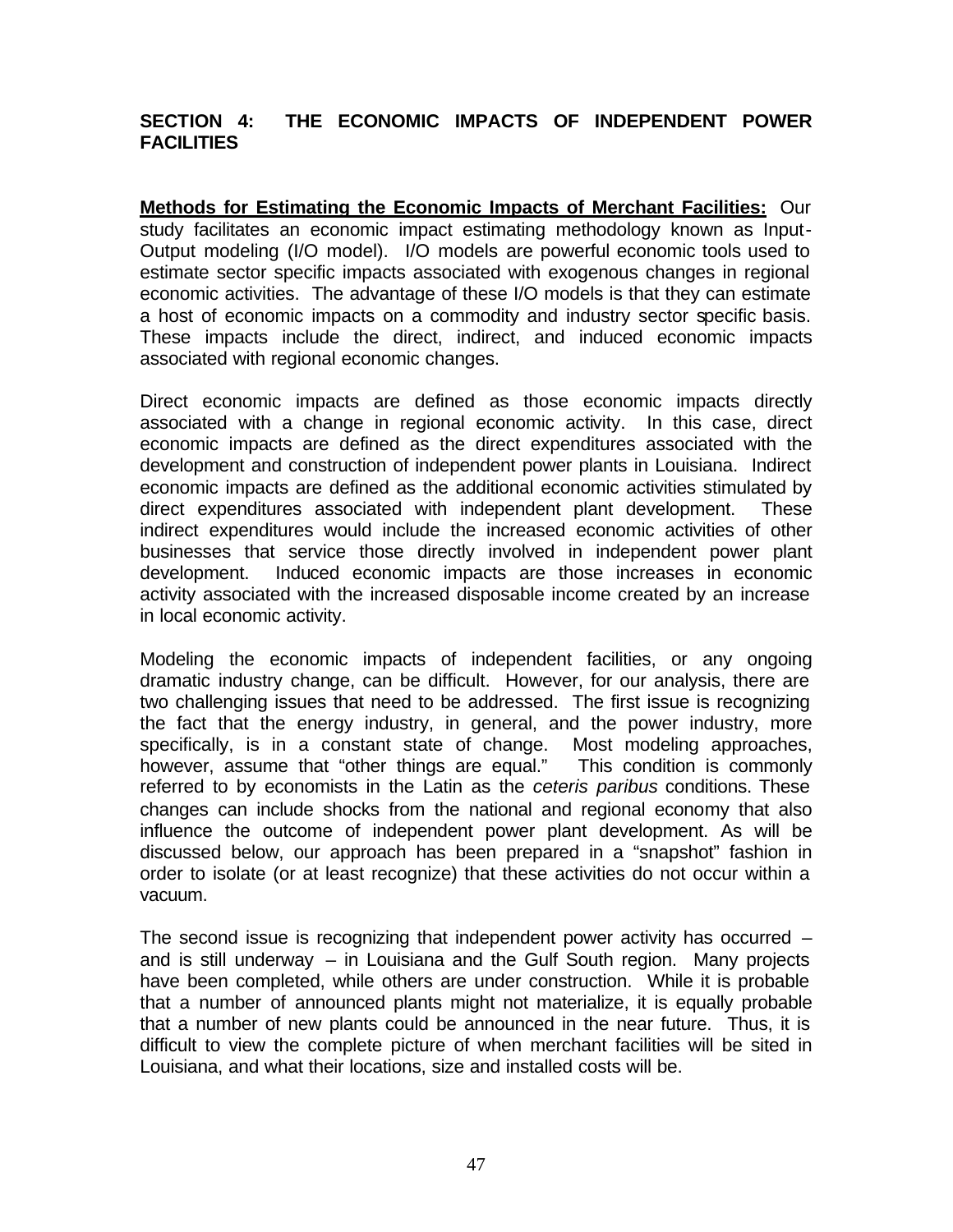In order to correct for all of the variations that can influence independent power plant development, we have chosen an approach that assumes a "typical" facility for modeling merchant economic impacts. This "typical facility" approach is premised upon the development of two types of projects based upon different technologies. We also separate our impact analysis into two broad categories: those impacts associated with the construction of the project and those associated with the operation of the project. We would characterize our approach as attempting to take a "snapshot" of each type of facility's economic impacts as it is built and operated.

The two "typical facilities" that we examined in our analysis are as follows: (1) a simple- cycle natural gas fired combustion turbine project and (2) a natural gasfired combined-cycle project. The input assumptions associated with these two typical facilities are provided below.

| <b>Facility Type</b>      | <b>Assumed (MW)</b><br><b>Capacity</b> | <b>Assumed Installed</b><br>Cost/kW |
|---------------------------|----------------------------------------|-------------------------------------|
| <b>Combustion Turbine</b> | 350                                    | \$400                               |
| <b>Combined Cycle</b>     | 600                                    | \$600                               |

# **Table 4.1 Independent Power Plant Capacity and Cost Assumptions**

We examined the construction and the operation phases for each type of power plant technology. We have separated these phases to recognize the different economic impacts that can occur over the life cycle of a power plant. For instance, the academic and scholarly literature has long recognized the immediate and strong economic impacts associated with the construction of power plants, but not reflected the substantially decreased impacts associated with their annual operation and maintenance.<sup>13</sup>

The construction cost economic impact model was developed in a relatively straightforward manner. We used publicly reported information on recent power plant construction costs and employment to develop a direct shock, or impact, to our model. The model, in turn, calculates the indirect and induced impacts associated with the construction of the different types of merchant facilities. It is important to keep in mind that while these shocks are significant, they are

1

 $\overline{\Gamma}$ 

<sup>&</sup>lt;sup>13</sup> Many of these studies have focused on the impacts of power projects internationally. For instance see S. Yamaguchi, and E. Kuczek. 1984. "The Social and Economic Impact of Large-Scale Energy Projects on the Local Community." *International Labour Review* 123(2): 149- 165, D. Pijawka, and J. Chalmers. 1983. "Impacts of Nuclear Generating Plants on Local Areas." *Economic Geography* 59:66-80, and W.F. Freudenburg, 1986. "Social Impact Assessment." *Annual Review of Sociology* 12:451-478.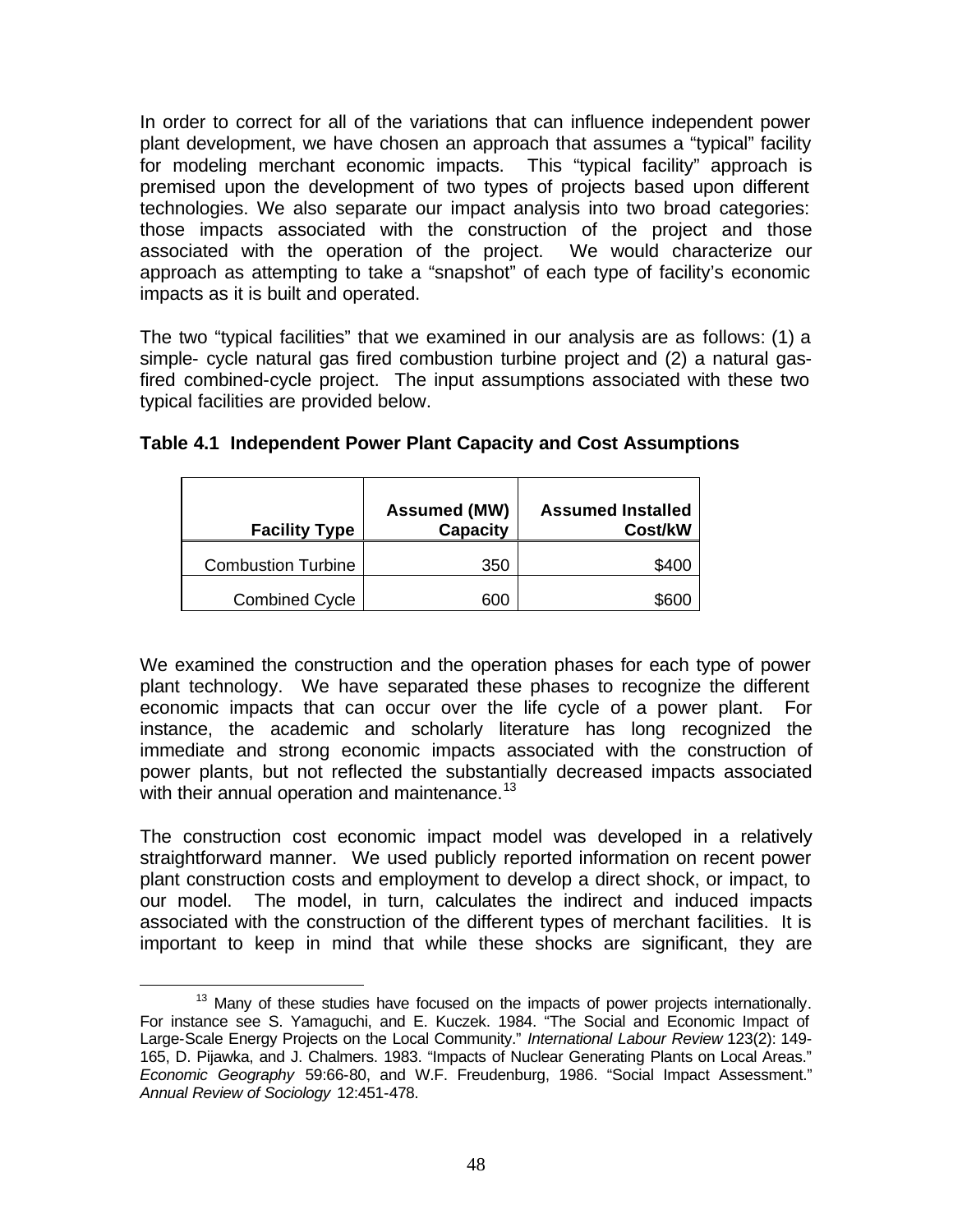relatively short-lived and last only for the duration of the construction phase. Once the plant has been completed, the incremental economic and employment impacts are gone. Our model assumes that the economic impacts and construction period for each type of independent facility lasts for one year. Economic impacts associated with construction, while temporary, could last for a longer period to the extent that these construction phases last longer than one year.

In order to incorporate the impacts of independent power plant construction appropriately into our model, we developed a construction expenditure profile. This profile was developed for both technologies for two specific reasons. First, expenditures are rarely made (or allocated) to one specific commodity or industry classification. In many instances, large construction projects, like a power plant, distribute expenditures across a range of commodity and industry classifications. We have attempted to disaggregate these expenditures into a tractable profile that takes into account the diversity of economic sectors that are influenced by a major power plant construction project.

Second, many commodities and inputs come from outside Louisiana. If an adjustment is not made for the types of inputs that have higher import probabilities, then local economic impacts will be overstated. For instance, our model estimates that turbines, and their related equipment, come primarily from outside the state.<sup>14</sup> If we do not make an adjustment for this type of expenditure, and assume that combustion turbines are wholly produced within Louisiana, then our model will overestimate the state economic impacts.

Our analysis also included developing a separate economic impact model for independent power plant operations. We examined two different aspects associated with the operation of independent facilities: the actual plant operation impacts and the market impacts associated with the new plant output. Modeling the operational aspects of the merchant facility for each technology is relatively straightforward. Like our approach with the construction impact model, we developed an expenditure profile associated with typical plant operations.

Developing an economic model for market impacts, however, was a little more involved. The steps we employed to develop this model included the following:

(1) Estimating a simple Louisiana average wholesale market supply curve and determining an average wholesale market price.

1

 $14$ This adjustment is made through what is referred to as a regional purchasing coefficient (RPC). This RPC estimates the percent of a commodity group that is produced domestically (within the state) versus other areas. An RPC of 1.0 indicates that an area is autonomous in its production of a commodity, while an RPC of 0.0 indicates that an area is importing all of its commodity. A unique RPC is developed for each commodity/industry sector.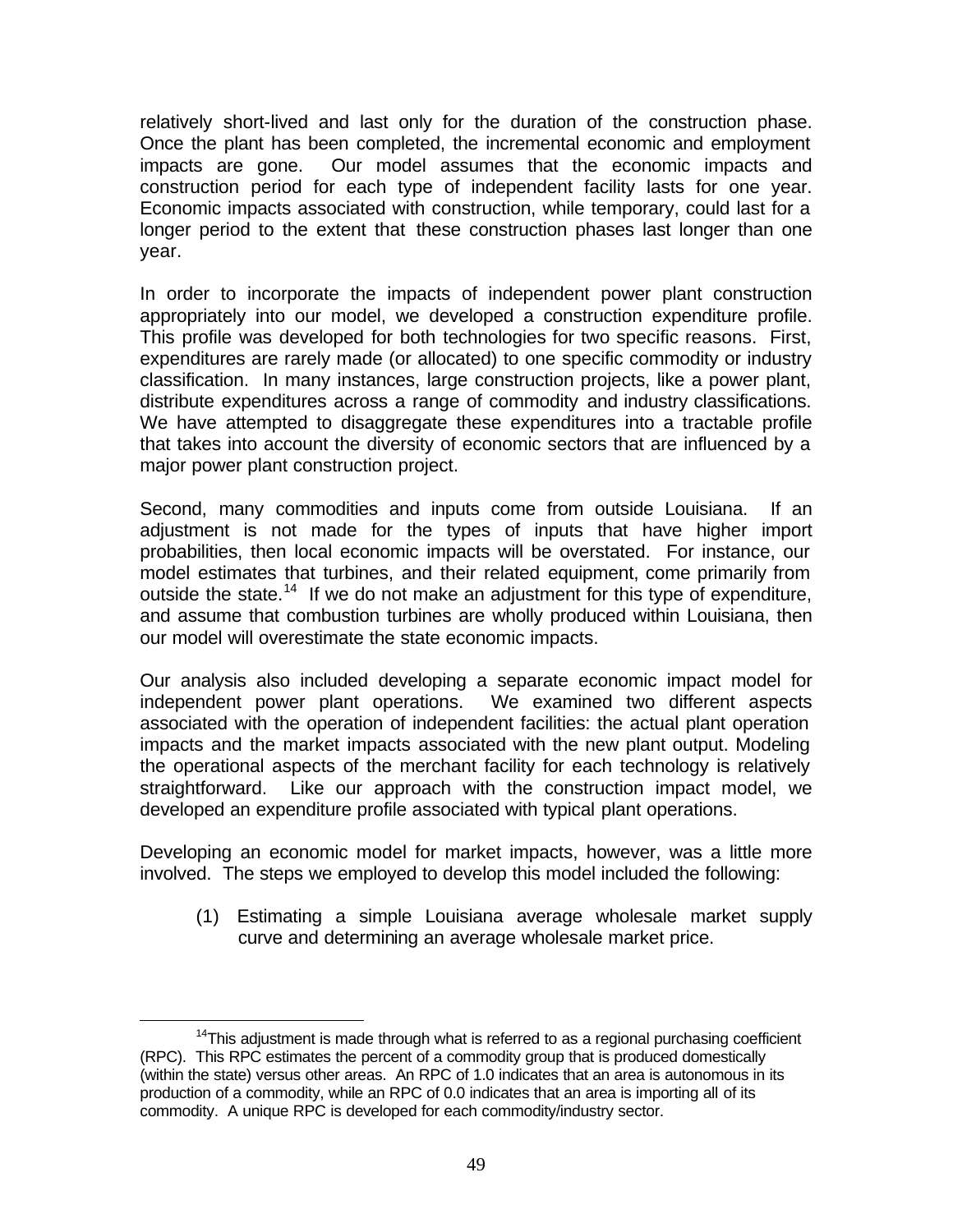- (2) Introducing each merchant plant technology into the average wholesale market supply curve to estimate the efficiency change in the average wholesale supply curve and estimated average wholesale price. Narrow and broad markets were defined and equilibrium conditions were assumed to hold in each of the markets (i.e., supply equals demand). No imported power from other regions outside the narrow or broad markets was assumed.
- (3) Developing an unbundled retail rate for each customer class. An unbundled rate was developed to correct for the fact that only the generation portion of the bill would be impacted by the development of merchant facilities. The transmission and distribution components were assumed not to change. Our unbundled rates were determined by using the current functional plant in service to allocate rates into generation, transmission, and distribution components.
- (4) Typical bills for each customer class were developed. Base case rates were then compared to new rates with higher efficiency wholesale resources. The increase in disposable income was then assumed to be translated into increased spending opportunities for households and businesses.

Admittedly, the development of an average wholesale market supply curve is a simplification of the way complex wholesale markets actually work. However, time and budget constraints dictated that an expedient and straightforward approach be developed. The purpose of the market impact analysis was to develop illustrative numbers of the types of economic impacts that could result from new merchant development, and how disposable income could be diverted to other economic activities. More sophisticated power market modeling approaches, which are virtually infinite in their assumptions and detail, could develop more specific estimates of wholesale prices particularly in more specific geographic markets, in specific time periods, and within specific seasons. Nevertheless, the basic premise that more efficient generation can lead to lower wholesale prices that are available to be transmitted to customers would remain unchanged even with an infinitely more sophisticated approach.

We believe that our generalizations are defensible and are illustrative of the types of impacts that could be generated from merchant development. These are important modeling aspects to consider for the following reasons:

(1) Most economic impact studies that have examined power plant construction have omitted the impacts that efficiency opportunities have on wholesale markets and how those impacts, in turn, are translated into lower rates for customers.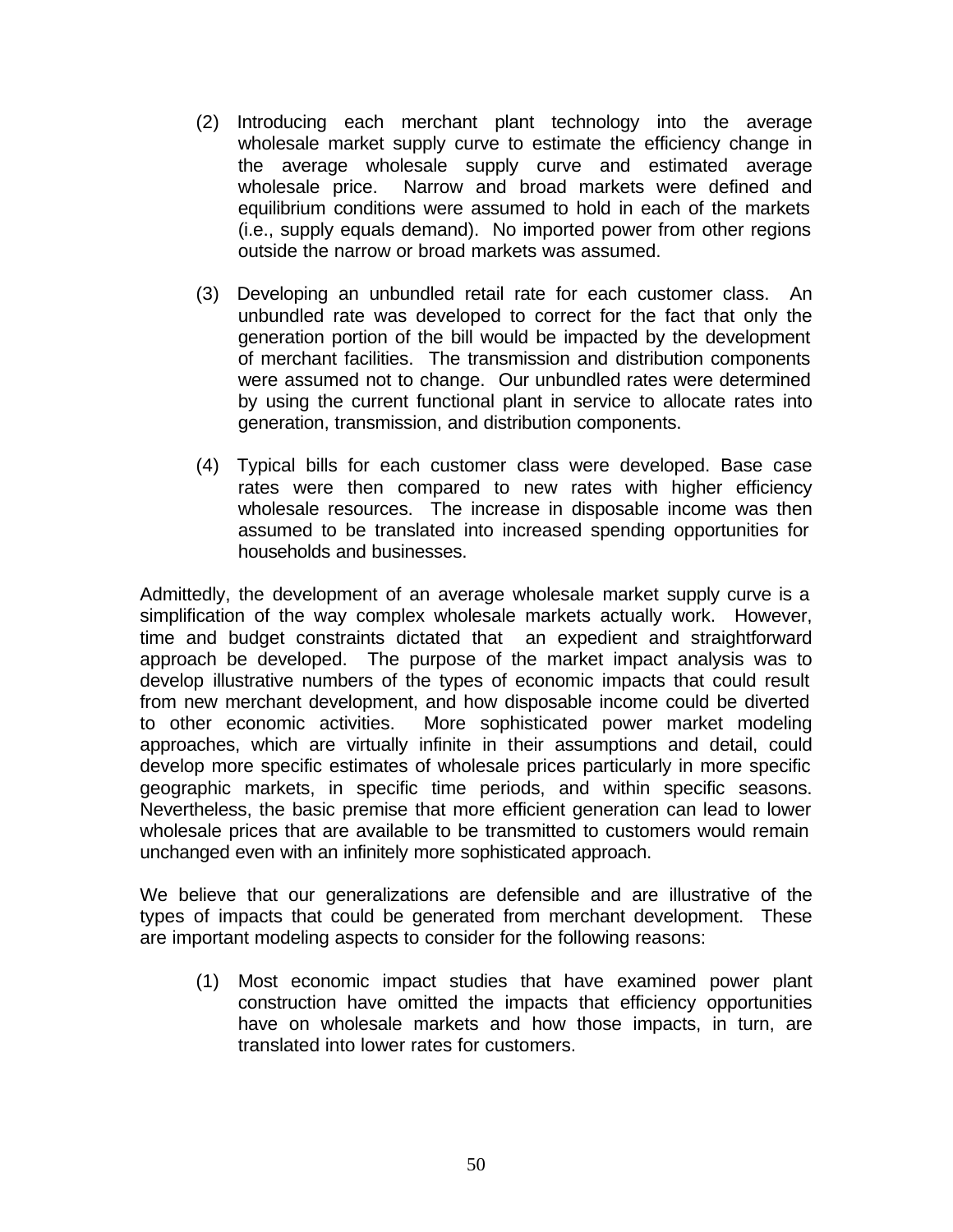- (2) These numbers are important in understanding the potential benefits (and beneficiaries) of wholesale competition. It is important to remember that the primary reason for introducing competition at the wholesale level is ultimately to increase efficiency and lower rates for retail customers.
- (3) Few studies have examined the disposable income effects of any competitive power market (retail or wholesale).

Thus, our methods for estimating the economic impacts of independent power facilities can be summarized by the following matrix that maps each technology to a particular impact model, and also describes the purpose of the model for that given technology.

| <b>Impact Model/</b><br><b>Technology</b> | <b>Combustion Turbine (CT)</b>                            | <b>Combined Cycle (CC)</b>                                        |
|-------------------------------------------|-----------------------------------------------------------|-------------------------------------------------------------------|
| <b>Construction Impact</b>                | Models impact of CT                                       | Models impact of CC                                               |
| Model<br><b>Plant Operation</b>           | construction process<br>Models impact of CT               | construction process<br>Models impact of CC<br>operations (annual |
| <b>Impact Model</b>                       | operations (annual average)                               | average)                                                          |
|                                           | Models impact of efficiency                               | Models impact of<br>efficiency gain on rates                      |
| <b>Market Impact Model</b>                | gain on rates by use of CT<br>technology (annual average) | by use of CC technology<br>(annual average)                       |

# **Table 4.2: Outline of Model Methodologies**

**Empirical Estimates of the Economic Impacts of Independent Power Facilities:** The empirical results from our analysis are presented in Table 2 through Table 17, provided after the conclusions of the report. Each of these tables is a summary of the output detail that was generated from our economic impact analysis. We have limited our presentation to the critical information provided in three major areas:

(1) *Total Value Added:* the estimates of the additional economic activity associated with core production including the returns to factors of production such as wages for workers, and rents paid on property and equipment.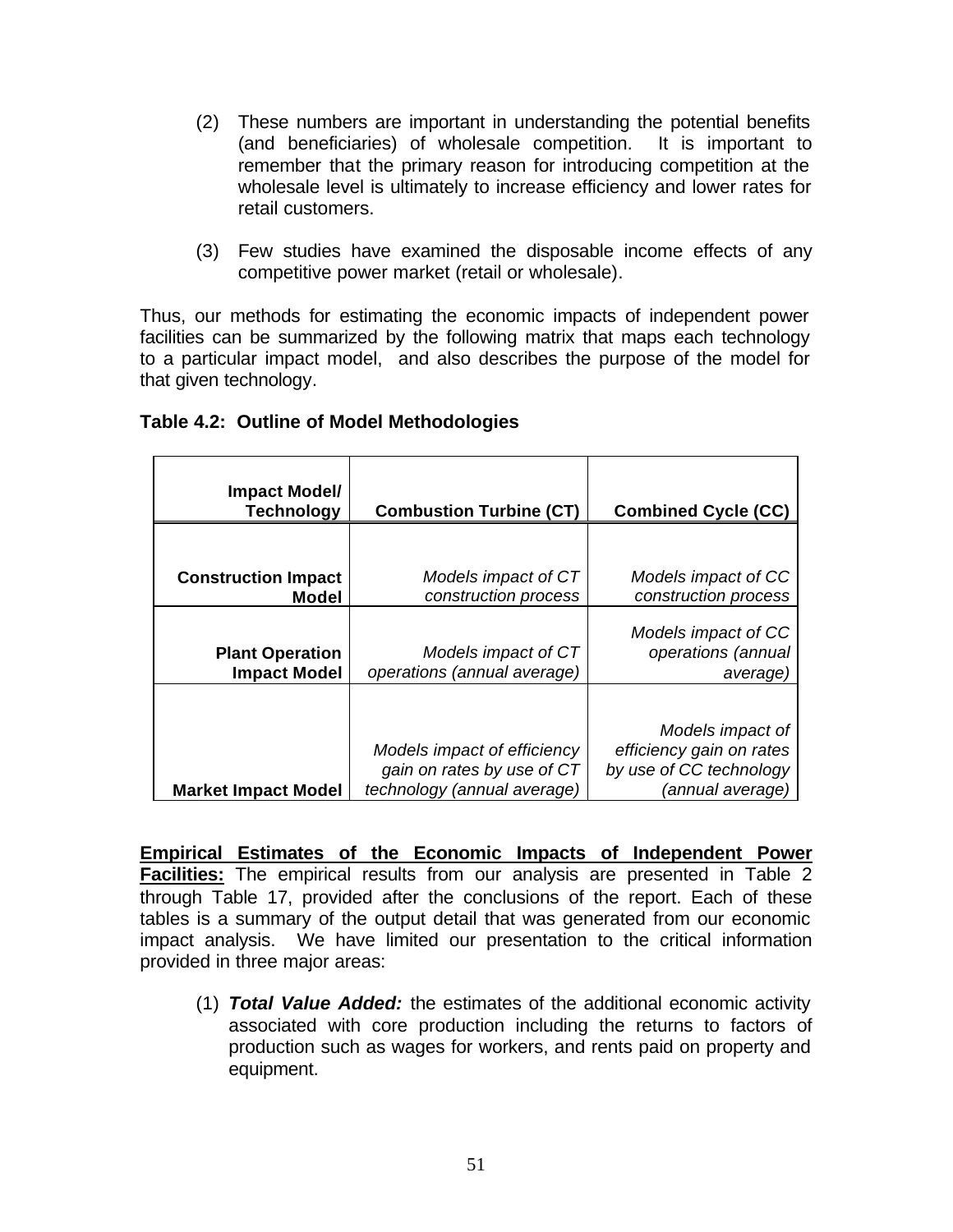- (2) *Output:* this is the total economic activity, in terms of increased output, resulting from independent plant development.
- (3) *Employment:* the estimated number of jobs that have been created as a result of the new merchant plant activity.

Each table has estimates of the direct, indirect and induced impacts associated with each type of merchant plant activity in each estimated metric (i.e., total value added, taxes, output, and employment).

Table 2 shows that there are substantial impacts associated with the construction of a 350 MW CT. Total value added to the state economy is estimated to be \$9.5 million. A substantial amount (65 percent) of this value added is associated with new wages. Annual wage estimates for indirect and induced effects are somewhat lower at approximately \$1.4 million, for both categories.

Output effects essentially measure the change in state economic activity created by our assumed new independent power plant. This direct output effect, in total dollars, is estimated to be \$45.3 million. The output impact multiplier, which is measured as the ratio of total impacts to direct, is estimated to be 1.13. This means that for every dollar spent on constructing a independent power plant, there is another 13 cents generated in additional economic activity. The total economic output effect associated with this new construction activity is approximately \$52 million.

Table 3 provides the disaggregate, per-sector output and employment impacts resulting from the construction of a typical 350 MW CT project. Seven different sectors are presented in this table. As shown in the table, there are obviously strong impacts in the construction sector of the Louisiana economy resulting from power plant development. The service sector of our economy, however, is one of the most impacted by the indirect and induced effects. There is a total of \$2.6 million in service sector related output and 46 new employment opportunities created through these multiplier effects.

An important consideration in reviewing the results from our construction cost impact modeling is to recognize that these gains are temporary one-time gains associated with constructing a power plant. These impacts represent a one-time surge in economic activity associated with a major infrastructure project. We do not anticipate these employment impacts to last over a prolonged period of time. Once the plant is completed, employment opportunities associated with construction will effectively be eliminated.

In order to capture what we feel are "on-going" economic impacts of independent power facilities we generated two additional economic models. The first models the relatively small economic impacts associated with the annual operation of the typical merchant plants under investigation. The second models the disposable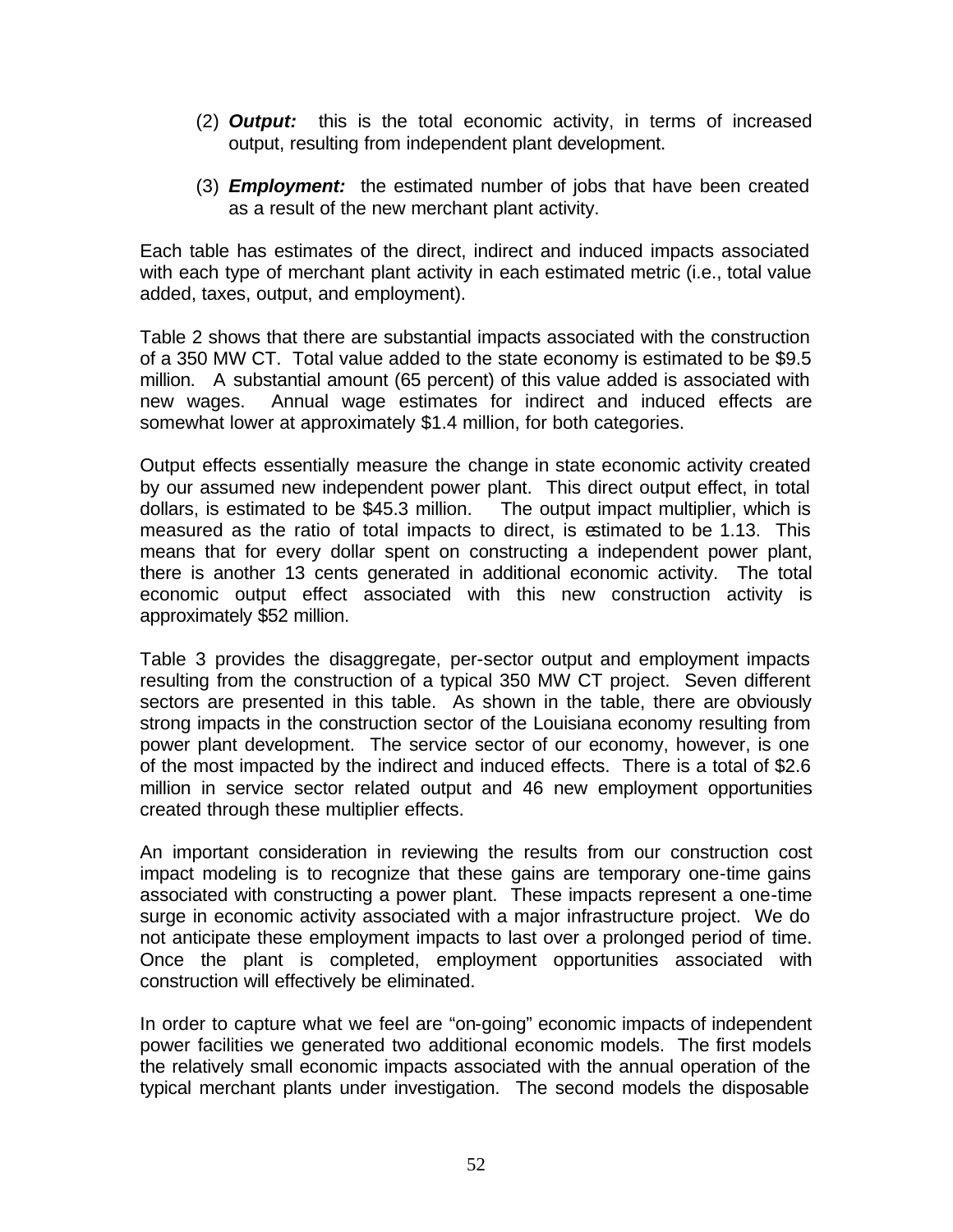income affect associated with reducing electric generating costs in the wholesale market – which we assumed will be passed along directly to customers.

Table 4 shows our estimated economic impacts associated with the annual operation of our typical 350 MW CT merchant power facility. As noted earlier, the economic impacts here are not very large. This is because the unit is not very large, and more importantly, power generation (operation) is a capital and fuel intensive activity that does not employ a significant amount of labor. Thus, the economic impacts associated with increased employment, income, and spending are much smaller. The greatest expense for these power plants, especially natural gas plants, is the cost of fuel, with some smaller expenditures for operation and maintenance expense. Thus, labor induced impacts will be small.

However, unlike the economic impacts associated with plant construction, we anticipated that those associated with plant operations will be ongoing and more permanent. We estimated the total employment impact of 15 jobs associated with the operation of a typical 350 MW CT independent power project. The economic output effect associated with the facility is \$32.5 million – a large portion of which is associated with fuel purchases. The estimated output impact multiplier is 1.04 indicating that every dollar associated with plant operations generates four cents of additional economic activity. Total economic impacts associated with the operation of this facility are close to \$34 million.

Table 5 presents a disaggregate estimate of how various sectors of the Louisiana economy are impacted by the operation of a 350 MW CT project. We estimate that most jobs and output effects will be restricted to the utility/power generation sector. However, there are important secondary effects in construction, financial services and real estate, and service sector of the economy. These indirect effects are the spill-over effects created by new power plant operations.

Table 6 presents our estimated economic impacts associated with the potential market effects that new independent power plants can have on the Louisiana economy. In this analysis, we model the potential increases in generating efficiency that can arise as a result of the introduction of new, state-of-the-art merchant generating facilities. We assume that the gains resulting from this efficiency in regional generation supply are directly passed along to Louisiana customers. For modeling purposes, we have defined two different markets to estimate these impacts: a narrow market and a broad one.

Our broad market approach considers a simple economic dispatch of all of the regional power plants that are in the greater southeast region to determine an average cost (price) of electricity. Our analysis of this broadly defined market shows that the addition of a 350 MW CT independent power plant would have a relatively small impact on rates. We estimate a potential price decrease resulting from this new merchant plant coming on line. The small rate decreases (2.1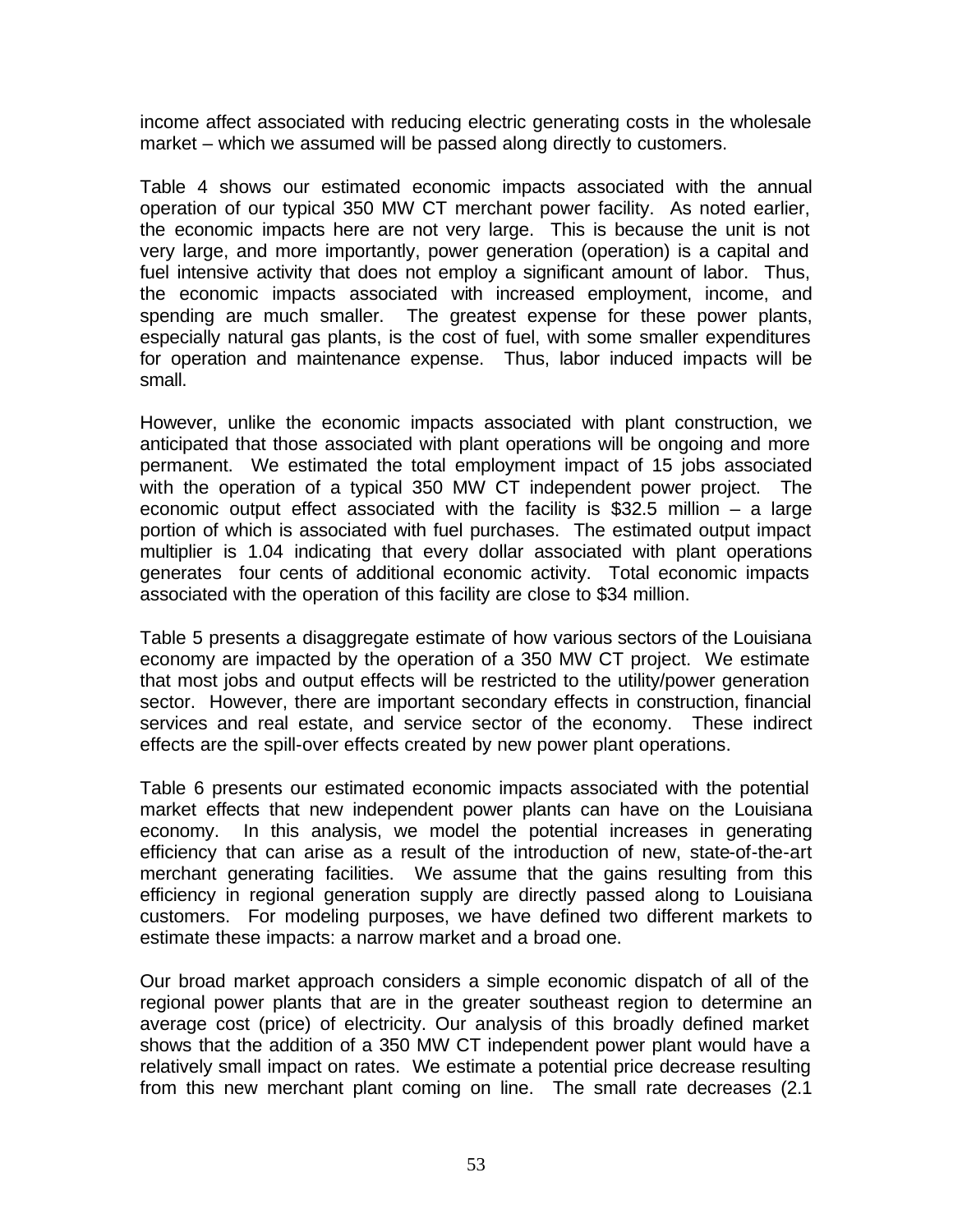percent) are the result of the plant being very small relative to a large market that encompasses many competing generating units of differing fuel types.

Our narrow market approach, however, assumes that there are certain limiting constraints, like transmission congestion, that prevent a large number of regional power plants from being called upon to impact Louisiana power prices. The region we consider is essentially restricted to the Louisiana and Entergy area. We estimate that within this more narrowly defined market, a 350 MW CT would have a much smaller impact on prices resulting in a potential 1.5 percent decrease.

One of the interesting aspects of our model is associated with the counterintuitive result that the narrow market impacts are actually smaller than the broader market impacts. This result comes from a number of interesting characteristics of the broad and narrow market. In the broad market, there are greater opportunities to displace higher cost peaking units. In the narrow market, given the relatively larger number of baseload facilities, the opportunities for displacing these inefficient peaking units, holding demand relatively steady, are not as pervasive. It should be noted however, that in both cases, the new peaking unit, given its relative efficiency, was the first gas peaking unit dispatched. It should also be noted that while this somewhat counterintuitive result held with dispatching the smaller CT peaking unit, more traditional results held for the dispatch of the larger, and more efficient, 600 MW CC unit.

The economic impacts associated with an efficiency improvement in the regional generation market for Louisiana range from very small to moderate. If broad market impacts are translated into a 2.1 percent rate reduction in the generation portion of Louisiana electric rates, then our impact model estimates that there could be 357 new jobs, \$35 million in increased total economic output, and \$14.9 million increase in value added. These economic impacts are associated with this shift in prices that result from increasing effective disposable income for the state's ratepayers.

The economic impacts for a more narrow or constrained market are somewhat smaller, but still important. Our model for narrow market impacts estimates 257 new jobs, \$24.8 million in increased output, and \$10.6 million in increased value added. The results from both assumed market structures (narrow and broad) have been presented in Table 6 for the 350 MW CT merchant facility.

Table 7 and Table 8 provide the sector-specific output and employment effects created by the electric rate decrease stimulus on the Louisiana economy. A considerable amount of the economic activities and jobs created by these efficiency opportunities are in the financial, services and retail trade sectors of the economy. These are all big consumer support sectors that see considerable stimulus from the increased household and business disposable income.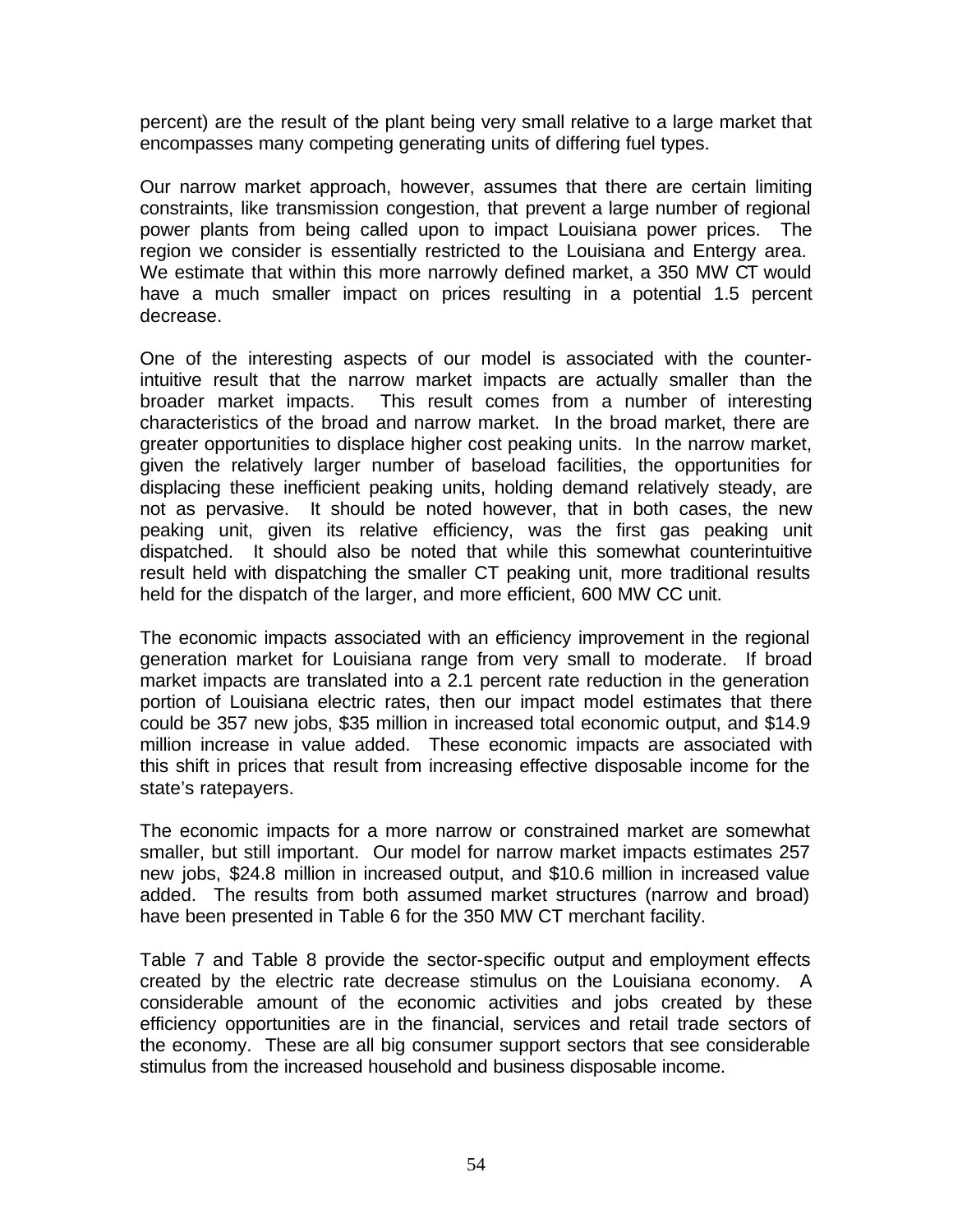We also model the economic impacts associated with a much larger, and more efficient, 600 MW CC merchant facility. The economic impacts from our three standard models have been presented on Tables 9 and 10 (construction impacts), Tables 11 and 12 (operations impacts), and Table 13 and 14 (market impacts). These three tables show a much more substantial impact associated with this type of facility for two reasons. First, our illustrative 600 MW facility is much larger than the smaller 350 MW facility and the cost per KW associated with this facility is slightly higher. Second, because the unit has a higher efficiency; it dispatches a considerable amount of cost effective electricity, thus displacing, older, less efficient units. This creates a more significant impact on the generation market, which we assume will be passed on directly to customers.

Table 9 shows the impacts associated with the construction of a 600 MW CC merchant facility. Total employment impacts are 419 total jobs, with an estimated employment multiplier of 1.9. This entails that for every job created in the construction of a 600 CC power plant, there are an additional 0.9 jobs created. Our model estimates a total of \$113 million in direct output effects with an output multiplier of 1.13. In other words, for every dollar of expenditures associated with the construction of a 600 MW CC independent generator, there is 13 cents in additional economic activity. However, like our estimated results with the 350 MW CT, these economic impacts will be of a transitory nature. Once construction activities have stopped, a good portion of these economic activities will go away. Detailed sector-specific output and employment impacts resulting from the increased construction power plant expenditures are presented in Table 10.

Table 11 shows the impacts associated with operating an illustrative 600 CC unit. As with the smaller CT unit, employment impacts associated with operations are much smaller than construction impacts. Direct employment at the facility is estimated to be 30 jobs, with indirect and induced employment estimated to create an additional 36 jobs. Our estimated output effects are \$79 million in direct impacts and \$81.2 million in total economic impacts. This entails an estimated output multiplier of 1.07, indicating that for every dollar in plant operations, there is an additional 7 cents in extra economic activity. Table 12 provides the sector-specific detail of both the output and employment effects.

Table 13 shows the estimated impacts associated with the efficiency-generated market impacts of a new 600 MW merchant generating facility. For the broad market, we estimate that a 600 MW CC merchant facility could reduce rates by about 3.1 percent, while for the narrow market, we estimate a potential rate impact of around 4.2 percent. The economic impacts, associated with increased disposable income from reduced rates, are presented in the table.

If broad market impacts are translated into a 3.1 percent rate reduction, then our impact model estimates 529 new jobs, \$51.2 million in increased output, and a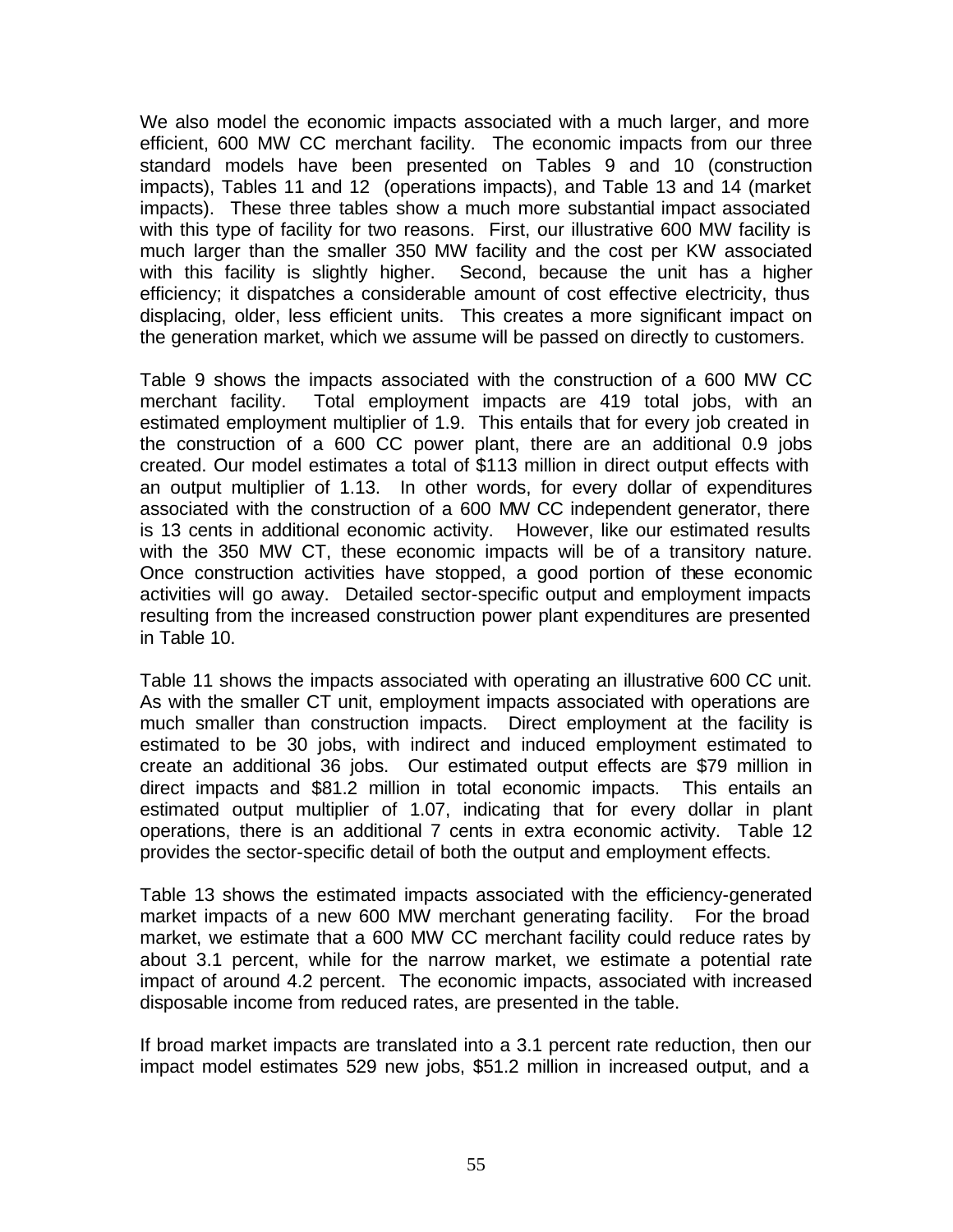\$21.8 million increase in value added associated with this shift in prices that result in increasing effective disposable income for the state's ratepayers.

The economic impacts for a more narrow market are more pronounced. The potential 4.2 percent reduction in rates could yield 702 new jobs, \$68 million in increased output, and \$29 million in increased value added. The results from both assume market structures (narrow and broad) are presented in Table 13 for the 600 MW CC merchant facility. Tables 14 and 15 present the sector-specific detail associated with these impacts.

The economic impacts associated with these "typical" facilities can be extrapolated to the announced facilities that are planned for Louisiana. This extrapolation yields an interesting determination of how independent power facilities, if realized, could impact the Louisiana economy. In order to estimate these total impacts, we generalized our above results to an economic impact per MW of installed capacity for a CT and CC unit. Taking the announced plants, and their respective technologies (i.e., CC or CT) we determined the total impact that could result by 2005, from the currently announced facilities in Louisiana.

If Louisiana realized all of the development associated with announced merchant facilities in this state, there would be considerable economic impacts. These results have been summarized in Table 16. We estimate that there could be as much as \$2.8 billion in direct economic effects associated with the construction of the announced facilities in Louisiana, and another \$1.7 billion associated with the operation of these facilities. Some 9,400 employment opportunities could be created by the construction of these announced facilities, while another 1,500 jobs could be created. Clearly, the argument that these facilities have a small impact on the Louisiana economy is not supported. However, it is important to keep in mind that these impacts will not be realized if the announced facilities are not developed.

Table 17 presents a rough estimate of the potential tax revenues that could accrue to state and local governments from the announced facilities in Louisiana. Caution should be given to these numbers, however, since they are based upon a number of assumptions about future operating and market conditions – as well as the important assumption that all of the announced facilities in Louisiana will be developed.

We consider four major tax categories in which power plants contribute: property taxes; fuel taxes; sales taxes; and income taxes. The analysis provides estimates in both future dollars as well the streams of revenues mean in today's dollars (i.e., the net present value of these taxes that will be paid over the next 30 years). Property tax estimates have been based upon estimates of the installed costs associated with each type of project. Depreciation rates for these projects have been based upon tables provided by the Louisiana Tax Commission.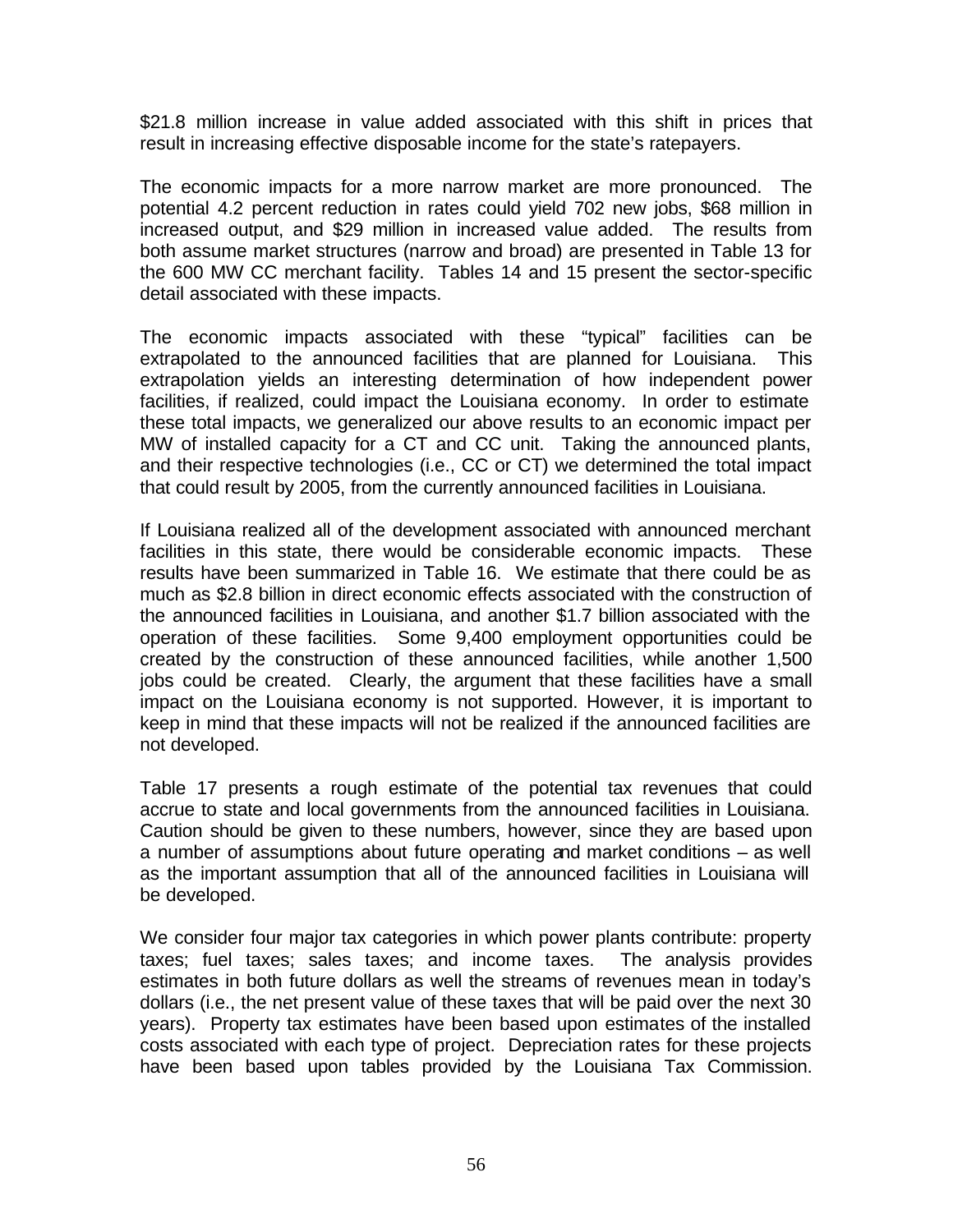Mileage rate is assumed to be 100 mills. Ten-year exemptions are assumed in the estimation.

Fuel taxes are based upon the fuel costs associated with running each of the respective technologies. These are estimates based upon the assumed operating profile for each type of technology. Heat rates for the respective units are assumed to be 6,000 BTUs/kWh for CC units and 10,000 BTUs/kWh for CT units. Sales taxes paid by the respective units for ongoing maintenance and operation were based upon the operating profile for each type of unit. Income taxes are based upon assumed operating profiles for typical units provided by industry sources. Income taxes can be highly variable and depend upon the potential gain associated with sales from these units. While these estimates have been based upon the best available information, some caution should be given since market conditions can considerably impact these figures. The more profitable these plants are over time, the more they will pay in income taxes. The less profitable, the less they will pay in income taxes.

Figure 17 shows that a considerable amount of taxes could accrue to the state from the development of these independent power facilities. We estimate that the net present value of these potential streams are considerable. We estimate that approximately \$3.1 billion could be paid in taxes over the next thirty years by these new independent facilities. This is the net present value of the future streams paid by independent generation facilities.

A considerable portion of this tax payment, some \$1.7 billion, is associated with property taxes paid on these facilities. On the property tax side, these estimates are conservative since they exclude ongoing property and capital improvements that are typically made at these facilities. For instance, these estimates do not include close to \$6 million made every 5 to 6 years for turbine improvements and upgrades that are typically added to the overall taxable property of these facilities.

In conclusion, we would like to note that all models are approximations of how the real world works. Our approach has attempted to use the more conservative estimates and assumptions about the potential economic impacts associated with merchant development. However, despite differing opinions about assumptions and methods, we believe our results provide relatively strong evidence that even under the more conservative of assumptions, independent power provides considerable benefits to the Louisiana economy.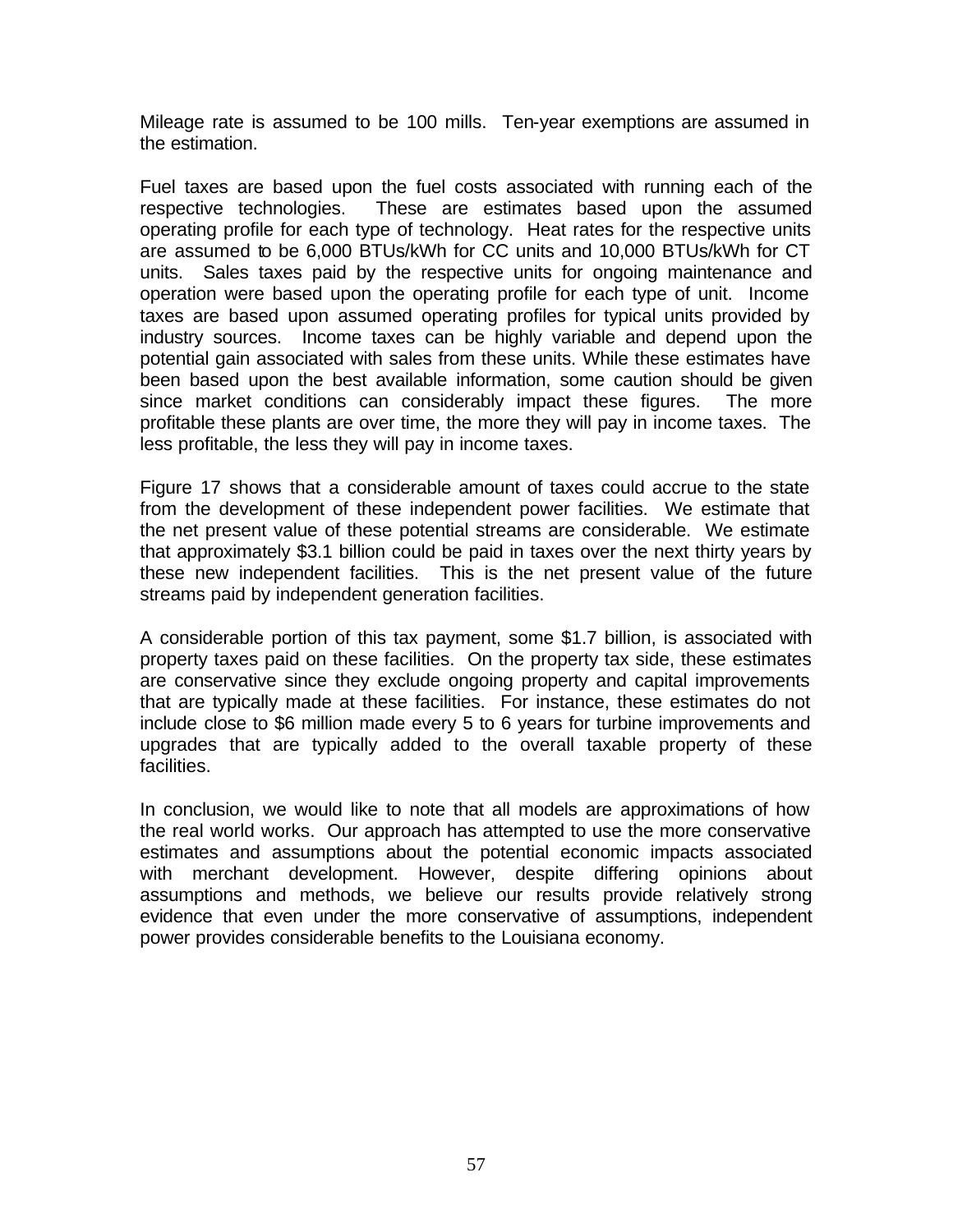### **SECTION 5: OTHER ISSUES ASSOCIATED WITH INDEPENDENT POWER DEVELOPMENT IN LOUSIANA**

Over the past several years, a number of other important policy issues have arisen in response to increased independent power development in Louisiana. Three of the more important, and sometimes more controversial, issues will be discussed in this section: (1) what impact will independent power plants have on the state's power transmission system; (2) what impact can independent power have on economic development and growth in the state and should incentives be developed to facilitate these new power generation resources; and (3) what impact can these natural-gas fired facilities have on the state's natural resources.

**Transmission Issues:** The electric transmission grid is an important means by which power is moved between regions. The grid not only facilitates physical power flows, but it assures that competitive transactions between regions are possible. As a result, the grid is very important in promoting competition. Plants that cannot secure available transmission capacity to move their power will be limited in their market opportunities.

The power transmission grid facilitates competition in two important manners. When regional wholesale price differentials exist, transmission can serve as the means of equalizing these differentials as cheaper power moves to more expensive regions until prices between the two areas are close to equal. This movement assures that the "law of one price" will be closely approximated.

The second important role that the transmission system can play is in minimizing market power in a particular region. Consider for instance, an incumbent utility that, because of its past role as monopoly provider of utility services, owns a significant amount of regional generating capacity. It would be difficult for that incumbent utility to exercise market power, if power from other resources, in other regions, were able to flow into the region and under cut the potential market power pricing abuses of the incumbent.

The problem with the transmission system in the current competitive wholesale market, however, is twofold. First, the electric power transmission system has been developed over a number of decades under traditional utility regulatory practices and policies. In the past, the interrelated system of individual transmission systems was developed for reliability purposes. For instance, if one region found itself short on electrical generating capacity, it could draw upon the resources of a neighboring utility to meet that shortfall.

Over time, economic considerations entered into the picture as economy energy sales between utilities began to take place. These sales would be made when incremental generation by one neighboring utility was less than that of another. Consider two hypothetical utilities called Utility A and Utility B, if Utility A had generating capabilities that were more cost effective, at the margin, than those of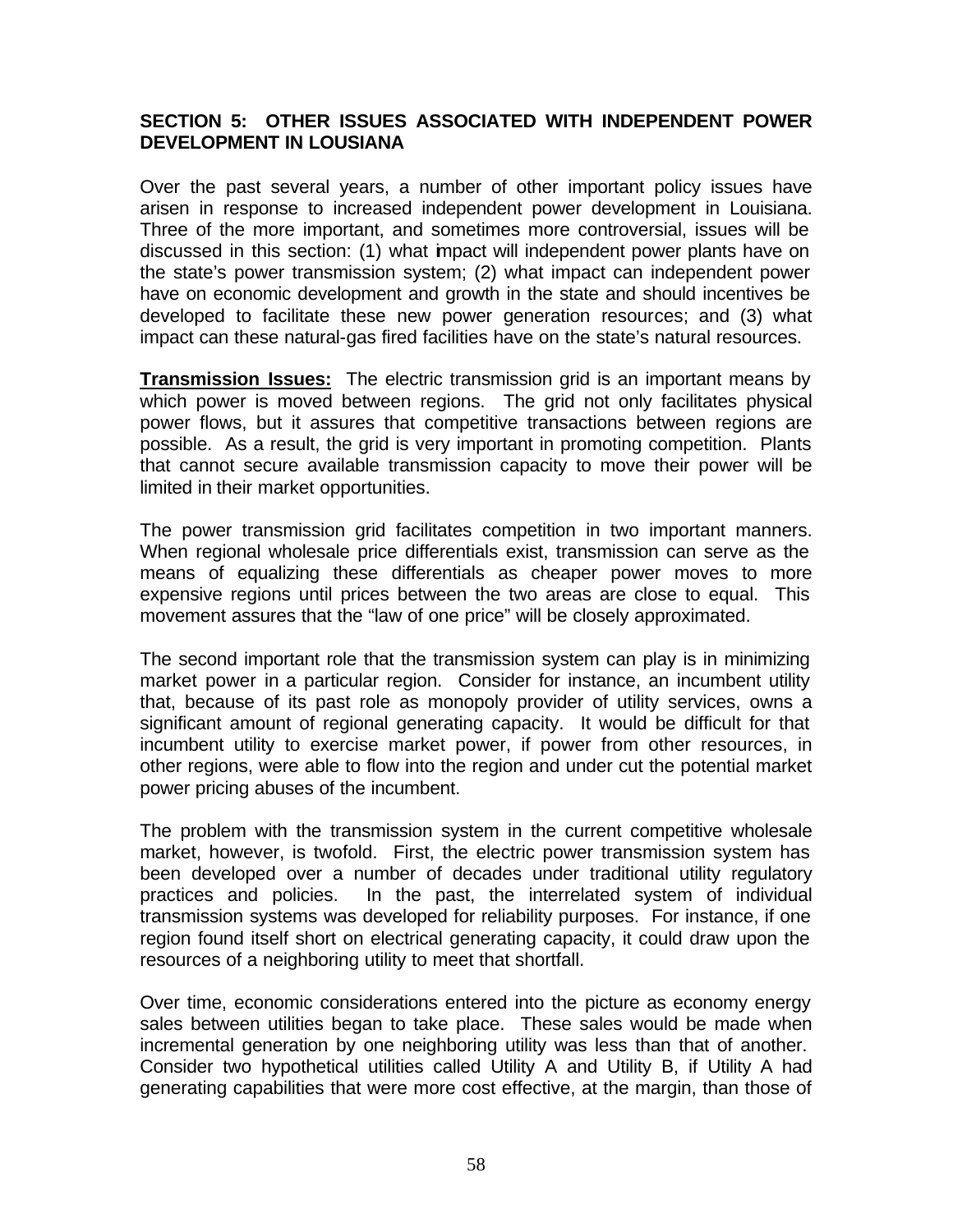Utility B, these two utilities would have opportunities for trade. In the past, these trades were limited, and were usually made on a "split the savings" basis. For instance, if Utility A had marginal costs or \$25 per megawatt hour (MWh) and Utility B had marginal costs of \$30 per MWh, then Utility B would ramp down its generation and purchase the cheaper resources. The differential (\$5 per MWh) would be shared between the two utilities (i.e., \$2.50/MWh apiece).

However, in the past, these opportunities for trade were somewhat limited and the traditional way to meet demand over the long term was to build new generating facilities. Thus, while some trade has existed over the past several decades, it was very limited in nature, and did not place commercial and physical strain on the use of the power transmission system.

This paradigm, however, shifted with the advent of Order 888 and wholesale competition. With the Order, new and higher volumes of trade began to move between and across regions. This placed pressure on both the physical operation, pricing, planning, and organization of the utility transmission network. One means of addressing these pressures was to organize the utility transmission system under an organization referred to as an Independent System Operator or ISO. The advent of wholesale competition saw a strong preference for the idea of an ISO. However, questions about the operating incentives of ISOs have given rise to debates over independent transmission companies, or Transcos, and alternative methods for transmission system governance.

ISOs are one of the earliest proposed forms of transmission governance to be facilitated in restructured markets. FERC, in Order 888, gave a strong preference to the ISO concept and its principles. ISOs are essentially non-profit organizations that work like independent air traffic controllers for a given regional transmission system. While ownership of transmission systems stays with utilities, ISOs take over the security and operational control over all power flows and wholesale transactions. These entities, for the most part, were either in control, or directed, long term planning and pricing regimes for the regional utility transmission members.

In order to assure true independence, neither ISOs nor their employees are allowed to have any financial interest in the transmission system, its operation, or the transactions occurring over the system. An ISO has an independent governing board that includes not only utility representatives, but also representatives from other stakeholder groups including power marketers, independent power producers, small customers groups, and in some instances environmental groups. The open, objective manner of transmission operation has led ISOs as being a preferred method of transmission organization as seen in Figure 5.1.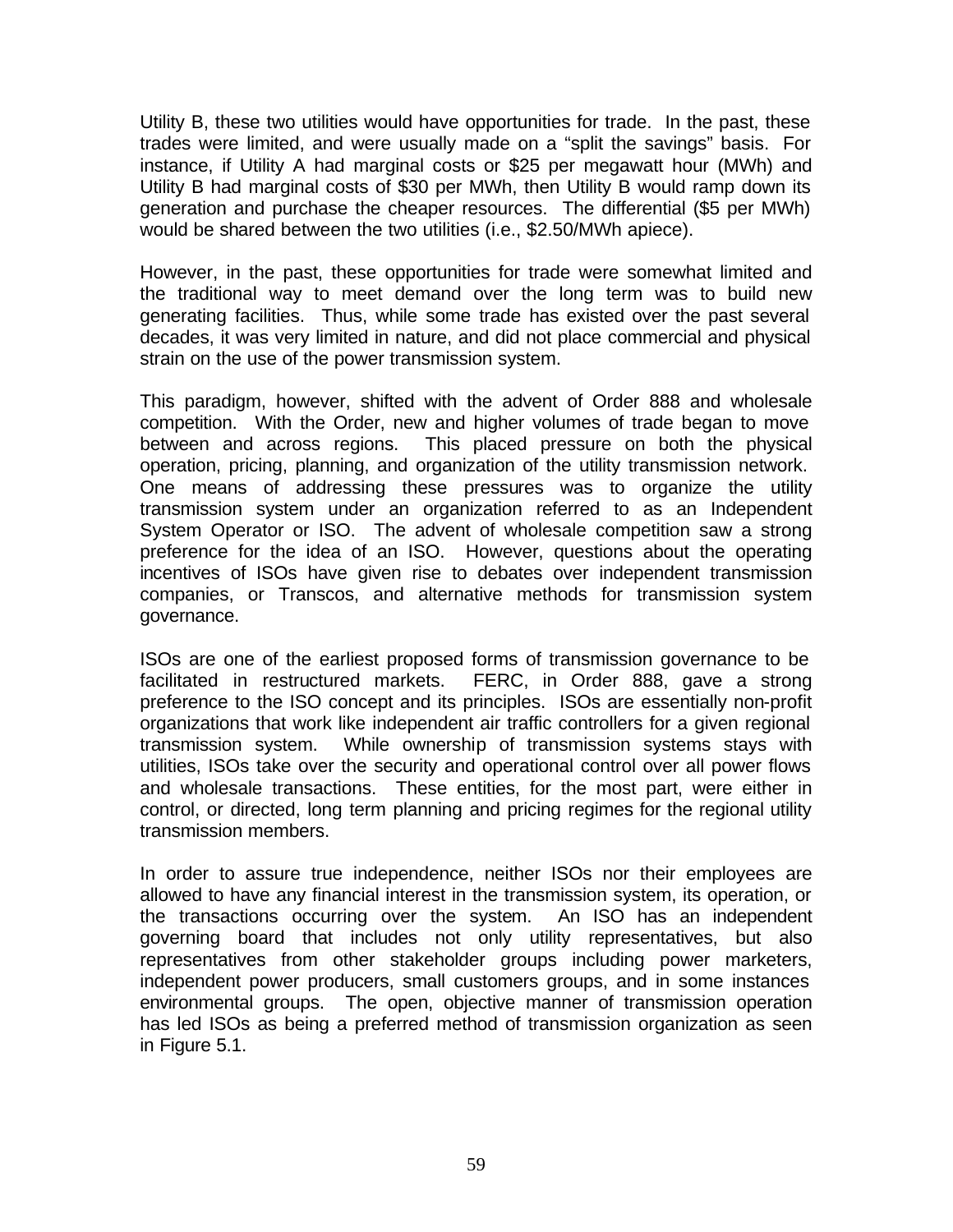

of the power grid in California.

Source: Energy Information Administration, Office of Coal, Nuclear, Electric and Alternate Fuels.

### **Figure 5.1: Independent System Operators In Operation, Proposed, or Under Development (March 1998)**

From the onset of the electric restructuring debate, ISOs have been plagued by their detractors. One initial criticism laid upon the formation of ISOs rested with the enormous costs associated with creating a new bureaucracy to manage regional transmission grids. The experiences and costs associated with the creation of the California ISO and its associated power exchange (PX) provided justification for this criticism. Others argued that ISOs did not go far enough in removing incentives for cross dealings and potentially preferential treatment. However, one of the most significant criticisms leveled against the ISO ideal rests with concerns about its short- and long-run incentives as a non-profit organization.

ISO critics have questioned the motivations of non-profit organizations to plan for and manage the transmission system efficiently. This system will continue to be owned by utilities that have a fiduciary responsibility to their shareholders to maximize the profits that could be earned on these assets. However, a non-profit organization will be removed from fiduciary responsibility, and may even act at cross purposes with utility motivations for maximizing shareholder returns.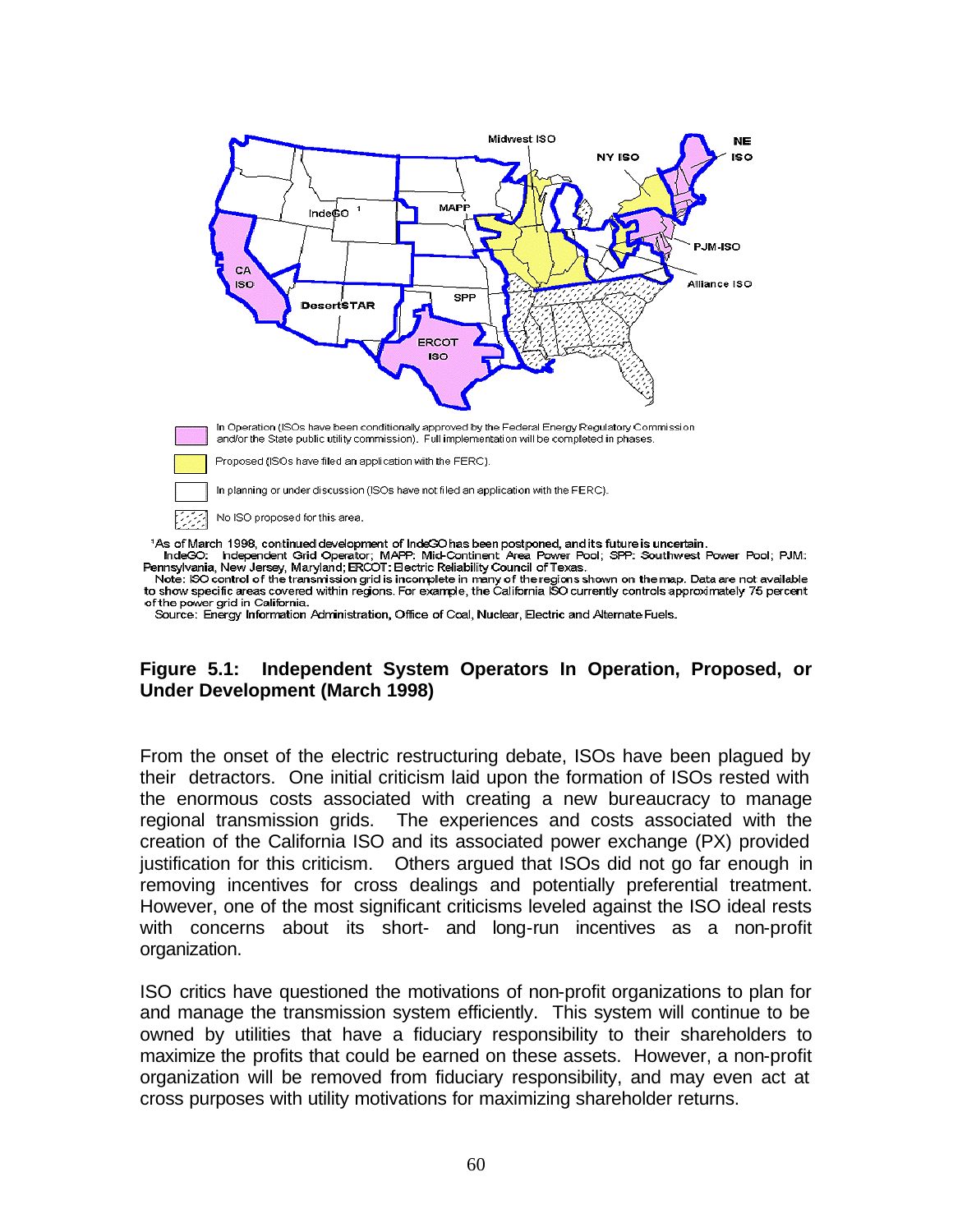For instance, ISOs, it is argued, will have little or no incentives to reduce costs, introduce new technologies, or make management and operating innovations. The inability to earn profits could make ISOs relatively indifferent to such long-run planning issues as increasing transmission capacity or making substation upgrades and additions. The lack of incentives has led many critics, primarily transmission owning utilities, to call for an alternative means to organize and govern the transmission system.

One of the more recent proposals for transmission organization rests with an institution/corporation known as a Transco, which is short for transmission company. The Transco idea attempts to merge the concepts of independence and inclusiveness of an ISO with the profit-maximizing goals of a private enterprise. Recent Transco proposals envision a private corporation that would operate and manage utility transmission assets on a for-profit basis. The owners of these assets, in turn, would serve as shareholders in this new corporation. Management of a Transco would then be accountable to their shareholders. Transcos would be for-profit entities, but could include membership and (nonvoting) input from non-transmission owning stakeholders like municipal utilities, rural distribution cooperatives, power marketers, and independent power producers.

While Transcos have appeared to become the preferred approach for encouraging investment in the transmission system, securing independent governance across regions, particularly the Gulf South, has been a more challenging issue. Figure 5.1 shows that, even after Order 888, the southern part of the U.S. avoided the trends in regional transmission governance and became balkanized into a system of unorganized entities run, or in part controlled, by incumbent transmission-owning utilities.

The challenge for federal regulators has been to encourage development of independent organizations, and to do so in a manner broad enough in scope to secure independence as well as potential operating efficiencies across regions. In a recent order the FERC took its most bold stand on the issue by forcing all parties to the table for 45 days of negotiations to bring the U.S. power transmission system into five major systems: West, South, Northeast, Midwest, and Texas. These systems will be organized into large regional transmission organizations (RTOs) that will handle a variety of different transmission operation, pricing, and planning issues. While it is still too early to tell, the promise of having a number of large regional RTOs, with a number of for-profit Transcos seems likely.

Another issue associated with the nexus between merchant power and transmission is how these competitive generators of electricity facilitate the power system. A common misperception about merchant generation is that it somehow gets a free ride on the transmission system. The argument that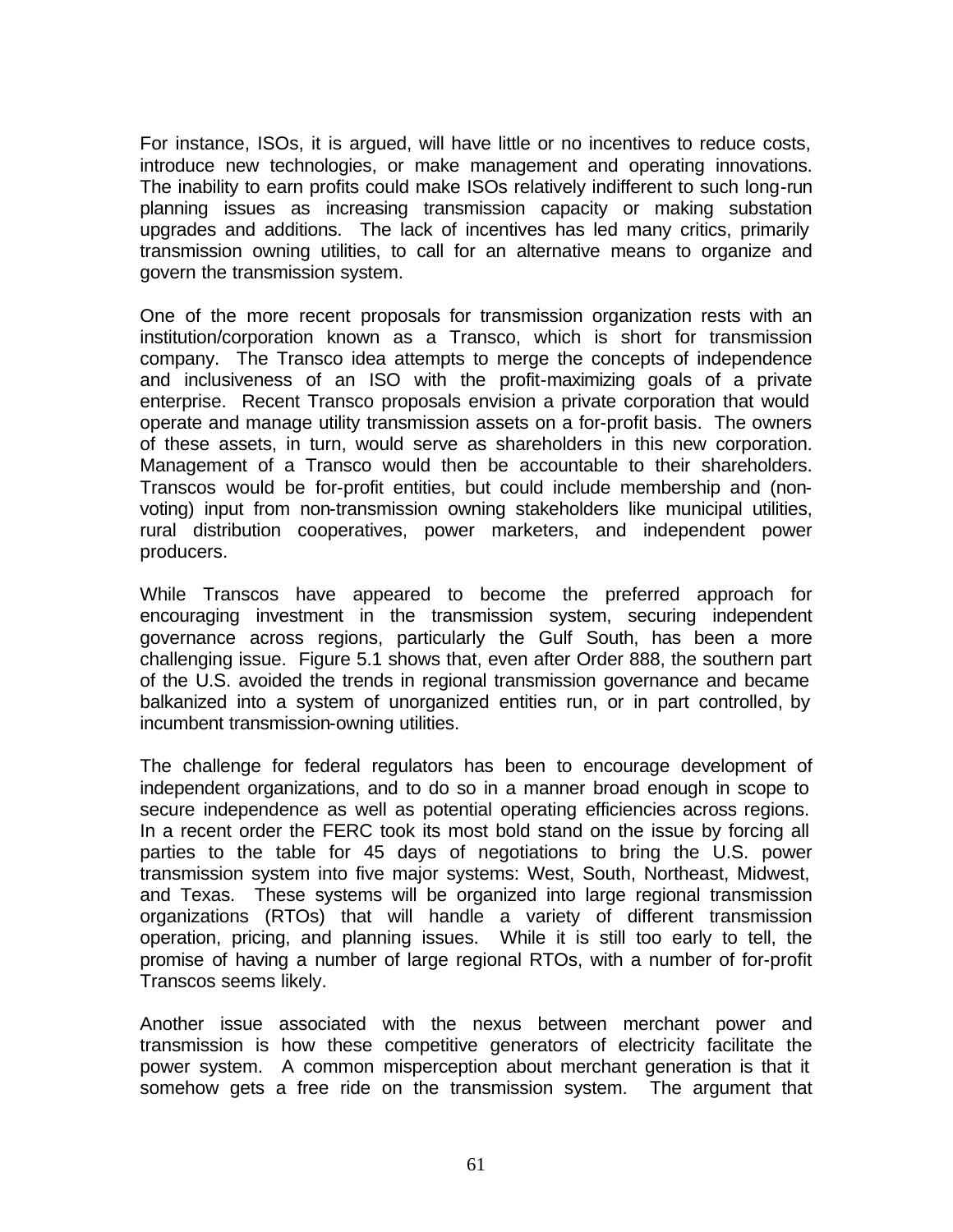independent power plants somehow exploit the existing transmission system ignores a number of important technical and regulatory considerations.

First, when new generation or new load is added to a transmission system, the flows on the system change. The proper siting of new generation on the system can often eliminate the need for transmission upgrades and maximize the capability of the transmission system as a whole. For example, one location on the transmission system may be experiencing line overload or congestion, while another location may be experiencing low voltage. This problem could be solved by either building additional transmission to strengthen the grid or by strategically locating additional generation on the system. This additional generation would change load flow on the transmission system, improve voltage profiles on the system, and enhance overall reliability.

Second, the Federal Energy Regulatory Commission's (FERC) current policy for assigning costs for transmission services is summarized in its *Inquiry Concerning the Commission's Pricing Policy for Transmission Services Provided by Public Utilities Under the Federal Power Act; Policy Statement*. This policy requires, among other things, that rates for transmission services must ensure that "costs incurred in providing the wholesale transmission services … are recovered from the applicant … and not from existing wholesale, retail, and transmission service customers." This policy is contained in the current pricing rules for new generator interconnections and new requests for transmission service. Therefore, existing retail customers in Louisiana can be assured they will not be negatively impacted from a rate standpoint by the entry of new generation on the transmission grid within the state.

Third, independent power providers exist to take advantage of unique cost and demand characteristics in particular regions. The profit motive serves end-users well because as more of these generators enter a particular region, they displace older less efficient generating unit and/or supplement the regions' existing generating resources. However, in order to maximize the profit opportunities for these facilities, trade between regions must be facilitated. Restricting sales of merchant providers to a particular region can change the profit dynamics of the facilities, and could discourage certain generating projects. Merchant plants are no different than other large industrial and manufacturing facilities in Louisiana. If an automobile manufacturer were to locate in Louisiana, we would not require all, or some significant portion, of its output to be sold in the state. It seems unreasonable to expect the same from a independent power facility.

On a forward going basis, transmission may play out to be the single biggest issue in securing Louisiana's share of announced merchant capacity. In order to assure that we secure the projects that have been announced in this state, continued diligence will need to be exercised. Two areas where the state can facilitate this are through the regulatory process, and through the establishment of favorable economic environment for transmission investment.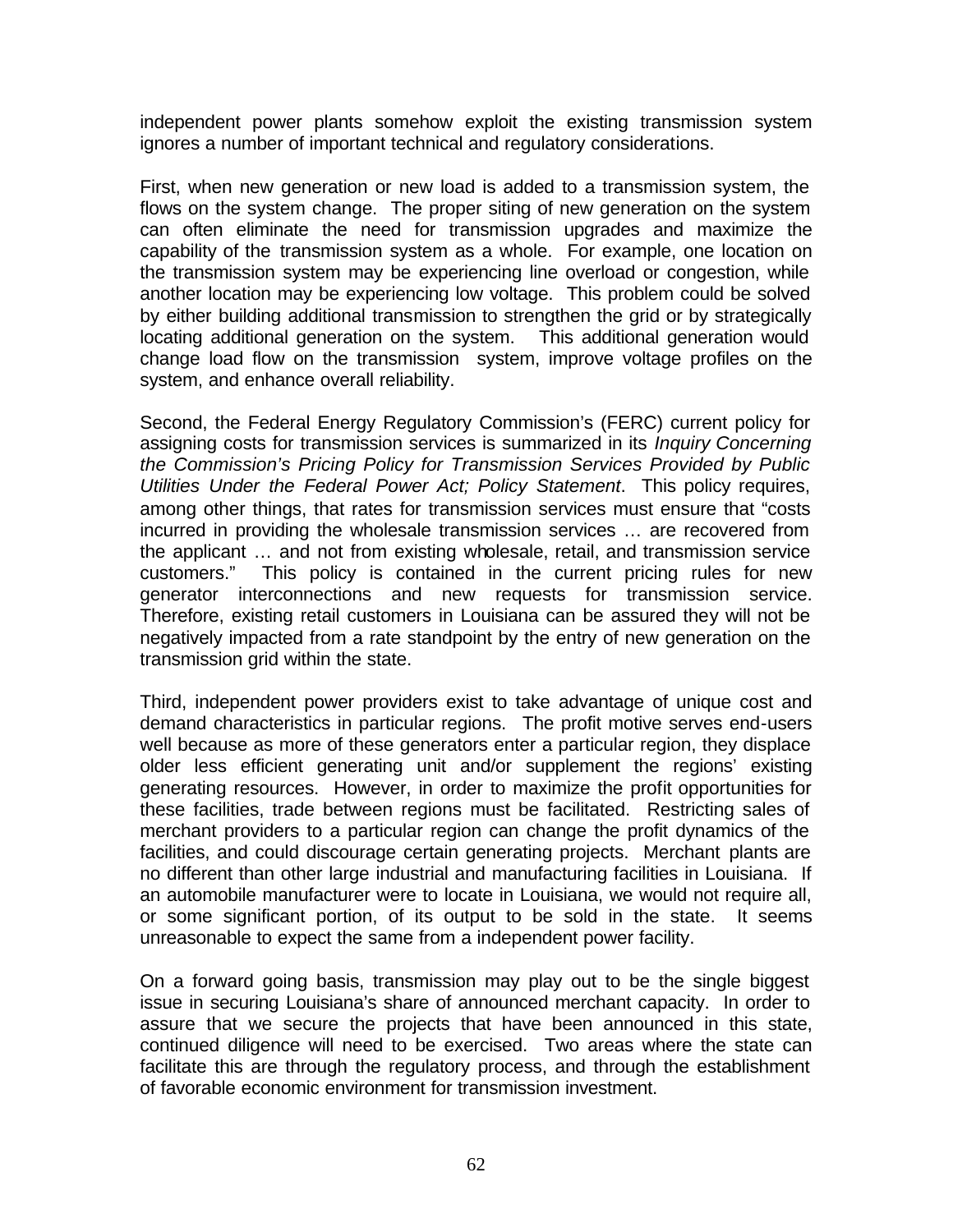Regarding regulatory issues, the Louisiana Public Service Commission has monitored power transmission issues with vigilance and continues to do so. After the major summer rolling blackouts in 1999, the LPSC initiated a number of stakeholder meetings that included the state's utilities and independent power developers. The Commission listened carefully to the stakeholder comments in the proceedings and moved forward with a number of measures to reduce interconnection backlogs and facilitate greater development of in-state generating resources. The LPSC is also carefully monitoring and participating in transmission policy issues at the FERC.

On economic incentive issues, state policymakers are recognizing the importance of merchant power and the important role that transmission plays in the process. At a recent meeting of the Louisiana Commerce and Industry Board's Rules Committee, including the representative from the Governor's office, encouraged independent power development. At the meeting, the committee recognized the importance that transmission plays in continued instate resources and directed the Louisiana Department of Economic Development and other stakeholder groups to begin developing a set of incentives that will facilitate both power generation and transmission in Louisiana. The recommendations to promote merchant incentives was later supported by the entire Commerce and Industry Board.

**Economic Development and Growth:** As noted at the onset of this report, energy, and particularly electrical energy, plays an important role in the development and growth of our economy. The importance of electrical energy to our digital "new economy" is significant. These technologies are dependent on power quality and reliability to function properly. One need only think about the frustrations of coming home and seeing blinking VCRs and microwave clocks, as a reminder of the sensitivity of these technologies. Even more serious is the wake-up call this region experienced during the rolling blackouts in the summer of 1999. More recently, the power outages, high costs, and political frustrations of California serve as a constant reminder to the rest of the country of how inattention to basic power market fundamentals can cost households, business, and industries.

The earlier section of our report outlined the economic impact that typical generating facilities can have on a regional economy. These impacts are associated with the construction, operation, and dispatch of competitive power generating facilities. A number of states are beginning to recognize all, or part of these benefits, and are either actively encouraging merchant development, or actively encouraging industry relocation from high cost, unreliable regions of the country (i.e., California).

El Dorado, Arkansas, for instance, based a local economic development strategy upon the location of merchant power, and in particular, a large power generation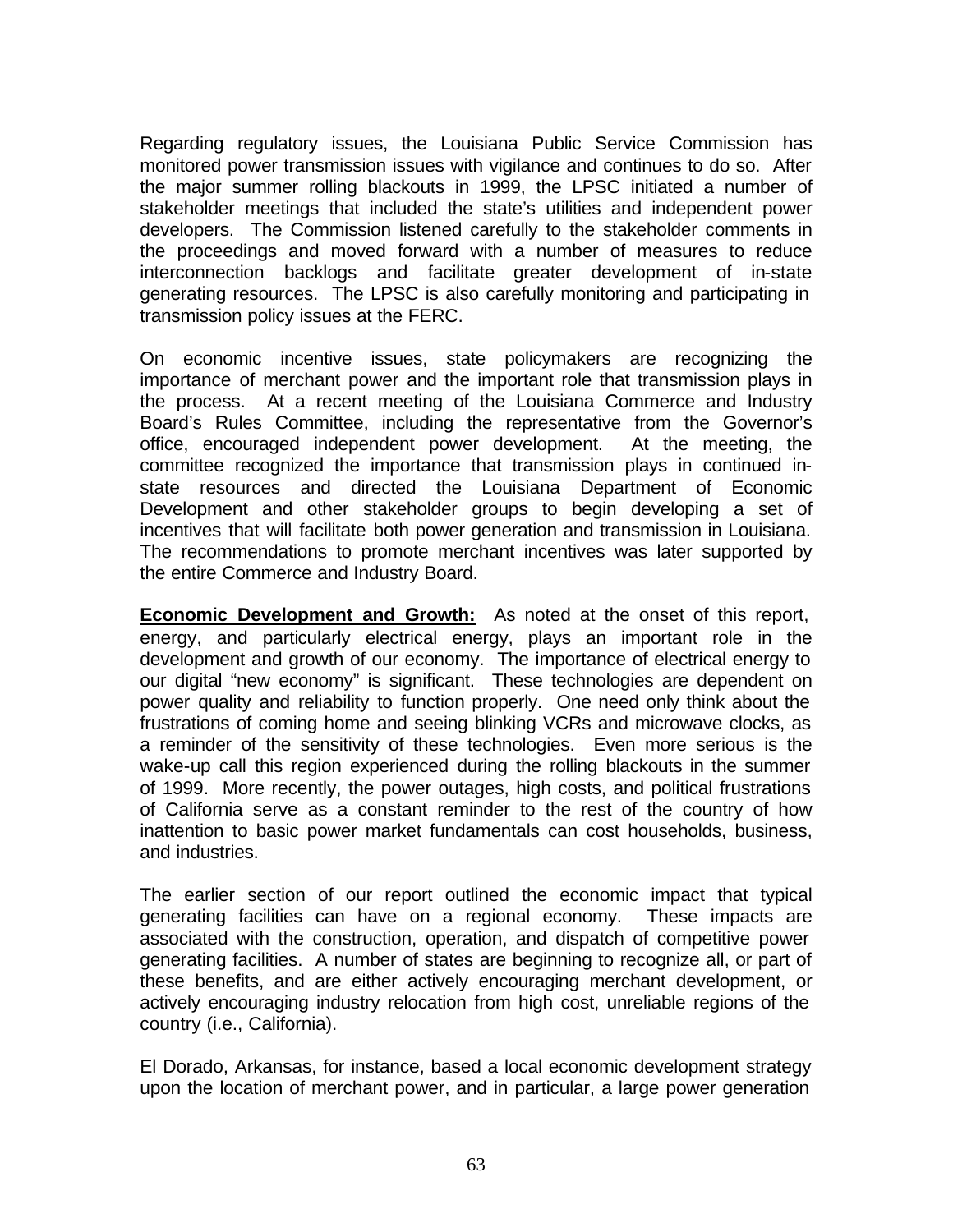facility proposed by Panda Energy. According to an 8 March, 2000 story on the "El Dorado: Arkansas' Original Boomtown" website, the Panda Energy facility amounts to a \$1.1 billion investment for the 2,720 MW natural gas fired facility and will create 1,000 construction jobs with an \$85 million payroll and 65 full-time operation jobs resulting in a \$3.25 million annual payroll.<sup>15</sup> The project is estimated to purchase between \$10 million and \$15 million of materials locally during construction and an additional \$5 million to \$8 million a year after completion, and will provide \$3 million annually in tax revenues<sup>16</sup>. In April, 2000, Panda signed a contract with Dynegy Inc. for the provision of 500 MW of capacity off-take from the plant for resale to investor-owned utilities, cooperatives, and municipalities throughout the southeast.<sup>17</sup>

Michigan is another example of a state vying for merchant plants to be built within its borders. According to a Detroit News story from March 1, 2001, Greg Kitts told the Michigan House Energy and Technology Committee that new deregulation laws make Michigan a "friendly place to build a generating plant." Kitts as well as John Stauffcher of Dynegy claim that it takes less time, about seven years, to build a power plant in Michigan.<sup>18</sup>

Elko, Nevada sees the building of a new 480 MW power plant along with a 290 mile natural gas pipeline as a way to attract new kinds of industry. Ursula Powers, former director of economic development for the city looks for manufacturing operations that require natural gas to see Elko as an attractive place to operate.<sup>19</sup>

Finally, Mississippi's government has attempted to attract power plants through SEC. 57-1-255 of the Mississippi Code also known as the Major Energy Project Development Fund. The law authorizes the Department of Economic and Community Development to act on behalf of the state in developing, financing,

 $\overline{a}$ <sup>15</sup> El Dorado: Arkansas' Original Boomtown 2000 (1). "First Merchant Power Plant to Give \$1.1 Billion Economic Boost to Union County." (http://www.boomtown.org/plant/money.html).

<sup>&</sup>lt;sup>16</sup> El Dorado: Arkansas' Original Boomtown 2000 (2). "Project Facts." (http://www.boomtown.org/plant/facts.html).

<sup>&</sup>lt;sup>17</sup> El Dorado: Arkansas' Original Boomtown 2000 (3). "Panda Signs Power Supply Contract with Dynegy." (http://www.boomtown.org/plant/dynegy.html).

<sup>&</sup>lt;sup>18</sup> Franklin, A. March 1, 2001. "Michigan Right Place for Power Plants." (Detroit, The Detroit News/detnews.com).

<sup>&</sup>lt;sup>19</sup> Edwards, J. February 14, 2001. "Energy Deal Could Boost Elko." (Las Vegas, Las Vegas Review Journal/lvrj.com).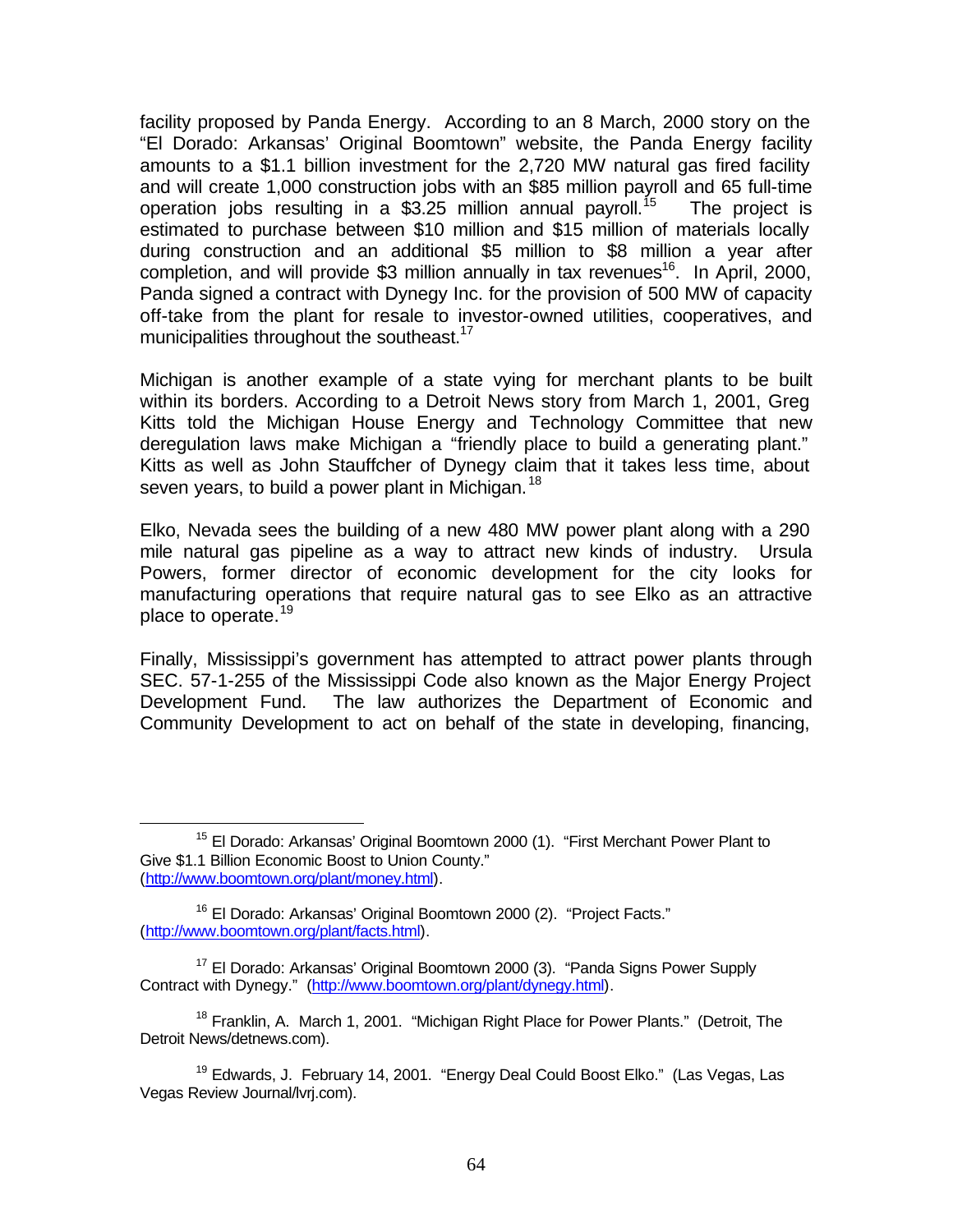and operating major energy projects and related facilities. It also authorizes the issuance of bonds to defray the costs of such projects. $^{20}$ 

Because of the California power crisis, many states are also attempting to attract Silicon Valley firms with the promise of reliable and inexpensive power. Minnesota has placed a billboard with the phrase "White Outs – Occasional. Black Outs – Never." in San Jose, California. The billboard invites onlookers to the UpgradetoMinnesota.com website, which lists economic factors important to businesses, business assistance programs, and quality of life and demographic information. Of particular emphasis is the availability of low cost, reliable power.

Minnesota governor Jesse Ventura followed up the billboard campaign with personal letters to the presidents and CEOs of about 500 targeted high growth companies.<sup>21</sup> A press release from Ventura's office touts a 1999 commercial electricity price 37 percent lower than California's and an industrial electricity price 36 percent lower than California's.

Other marketing efforts made by states to woo high-tech California companies include the following:

- The Michigan Economic Development Corporation sent 4,500 glow-inthe-dark mouse pads to high-tech companies and aired ads of San Jose and San Francisco radio stations.<sup>22</sup>
- The Tennessee Department of Economic and Community Development has held business receptions in California and distributed "the lights are always on in Tennessee" flashlights to 1,000 executives at large automotive, technical, and steel fabrication companies. $^{23}$

The East Tennessee Economic Development Agency has services in place to assist companies who want to relocate to that section of the state. These services include information on labor and training,

 $\overline{a}$ 

<sup>&</sup>lt;sup>20</sup> McCann, N. March 31, 1996. "Legislation Aimed at Helping Local Areas Attract Energy Production Plants." (Jackson, Mississippi Business Journal Online/msbusiness.com).

 $21$  Press Office March 19, 2001. "Billboard Campaign Launched in Silicon Valley." (Minneapolis, Office of Governor Jesse Ventura) and CNEWS March 20, 2001. "Minnesota Humor Coming to Silicon Valley." (Toronto, canoe.ca).

 $22$  Associated Press Report (1) March 12, 2001. "States Looking to Cash in on California Power Woes." (Reno, Reno Gazette-Journal/RGJ.com).

 $^{23}$  Streisand, B. May 28, 2001. "Like a Moth to a Flame: Luring California Firms Out of State by Promising Cheap Power." (Washington D.C., U.S. News and World Report/usnews.com).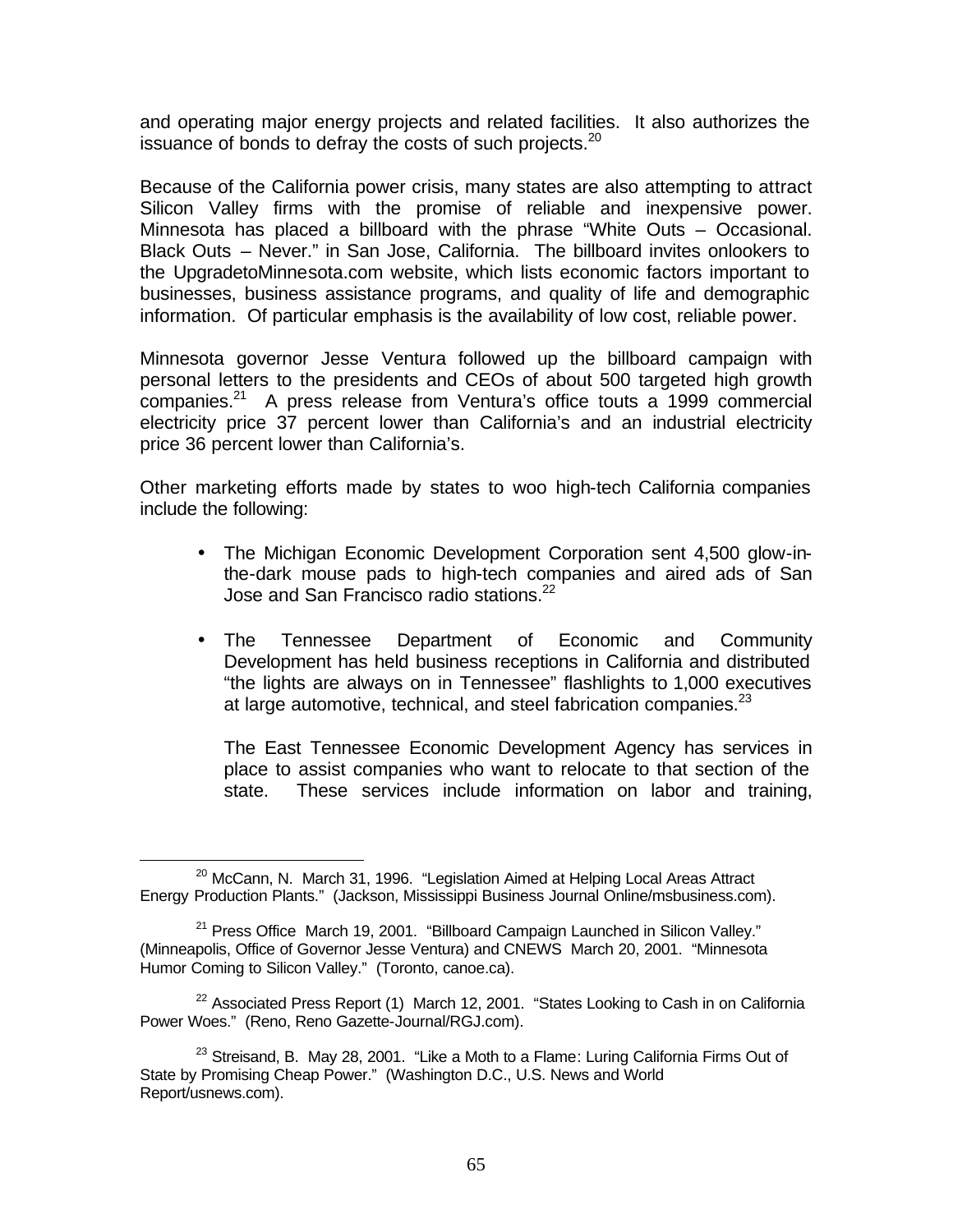economic and demographic data, transportation contacts, and utility cost, availability, reliability, and capacity. $24$ 

- The Greater Raleigh Chamber of Commerce sent 9-volt batteries and letters to 89 Silicon Valley companies.<sup>25</sup>
- The Spokane Area Economic Development Council sent a letter to about 8,000 California companies with which it maintains regular contact.<sup>26</sup>

The strategies pursued by other states are certainly ones that can be implemented in Louisiana if similar "big welcome mat" philosophies are pursued. Given the public resolutions offered by the Louisiana Legislature, the Louisiana Public Service Commission, and the Rules Committee of the Louisiana Commerce and Industry Board, Louisiana seems well positioned to move forward in this direction.

**Natural Resource Issues:** One of the additional issues addressed in recent months, is that of the relationship between natural resource issues and independent power generation. One independent power project near Eunice, Louisiana raised a firestorm that pitted the state's agricultural interests against independent power developers. This debate resulted in a number of proposals that would have provided a number of disincentives for continued merchant development in Louisiana. However, through the Governor's intervention, a multi-stakeholder task force has been commissioned to deal with these waterrelated issues. The charge of the task force has been to develop a comprehensive water use policy that provides comparability across all of the state's industrial and agricultural users.

Another important natural resource issue is air quality and the emissions associated with power generation facilities. Most of the regulated power generating facilitates in Louisiana and its surrounding region are older and use less efficient technologies than those facilitated by independent developers, and even the unregulated projects of the state's investor-owned utilities. Efficiency gains from these new technologies can be translated into lower emissions for the same number of kWhs generated in the state. Improved air quality could be one of the important consequences of these new generation technologies.

A particular opportunity for reducing air emissions is associated with industrial cogeneration. These facilities, as defined and identified earlier in the report,

1

<sup>&</sup>lt;sup>24</sup> ETEDA. "Economic Development Services." (Knoxville, East Tennessee Economic Development Agency/eteda.org).

<sup>&</sup>lt;sup>25</sup> Associated Press Report (1).

<sup>&</sup>lt;sup>26</sup> Associated Press Report (2) January 27, 2001. "Business Recruiters Target California." (Honolulu, Honolulu Advertiser/honoluluadvertiser.com).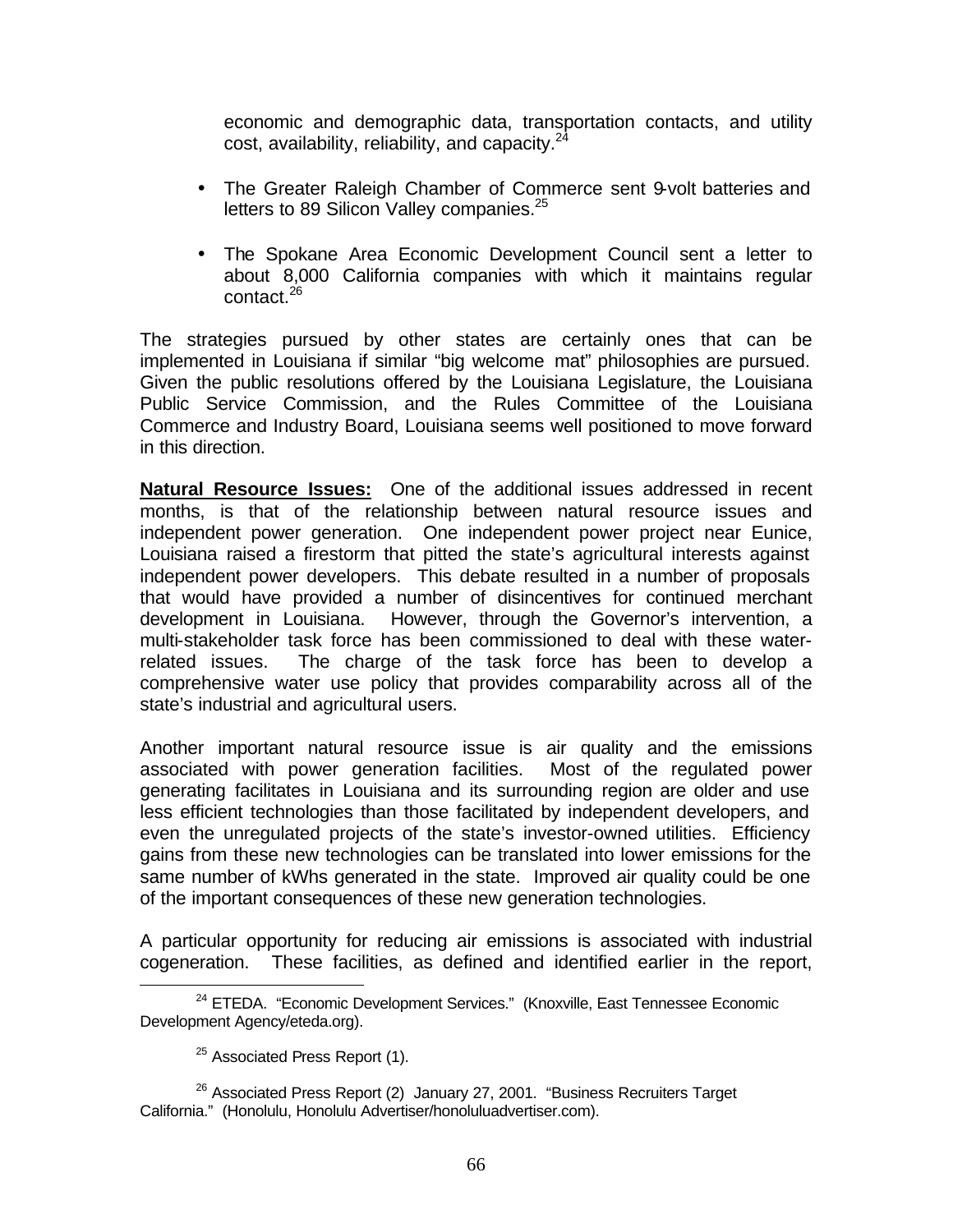have the ability to improve air quality in two important ways. First, more efficient power generating technologies should, other things being equal, produce lower air emissions per kWh than the older power generation technologies. Second, there are opportunities to reduce certain air emissions at the state's petrochemical facilities if on-site reliability is improved. Today, every time a major petrochemical facility experiences outages or reliability related "hiccups," there are increased emissions associated with increased flares that result from these electrical-related problems. Cogeneration at these facilities will help minimize these hiccups and lower plant emissions associated with needless power outages and reliability problems.

In addition to water and air issues, many observers in the state, as well as other regions in the southeast, are concerned about our natural gas resources and whether they are abundant enough to facilitate the considerable number of merchant facilities that have been announced in Louisiana and the Gulf South region as a whole. There are a number of considerations, however, that need to be kept in mind during the course of this debate.

First, Louisiana is the second largest producer of natural gas in the U.S. The state is well positioned to provide the needed natural gas to run these facilities. However, an increasing amount of natural gas is coming from the offshore, and particularly the deep waters of the Gulf of Mexico. If Louisiana were to promote policies that restricted natural gas use for power generation, newer facilities, even those possibly constructed by the state's utilities, would find other states, like Mississippi, in which to operate. Thus, while natural gas issues are an important consideration that the nation should examine in regards to our national energy policies, there is little that Louisiana can do to encourage greater demand-side conservation.

Second, fuel use policies should be considered at the national level and not the state level. To date, most policies have facilitated open markets for making incremental fuel choice decisions and not regulation. The Power Plants and Industrial Fuels Use Act of 1978 is an excellent example of the unintended consequences of well-intentioned fuel use policies. This policy helped facilitate, in part, the power industry's costly experiment with nuclear power, the prudence disallowances resulting from those nuclear investments, and the stranded cost problem of recent times.

Lastly, the efficiency of new power generation facilities cannot be emphasized enough. Like air emissions, the amount of natural gas used to make one kWh is less for newer merchant technologies and cogeneration, than for older steamfired power generation stations. What needs to be considered in this debate is the impact of net, and not cumulative, natural gas usage. Newer facilities will more than likely displace existing ones, other things being equal. The displacement of natural gas from these older facilities needs to be subtracted from the use of natural gas at new facilities to get a more appropriate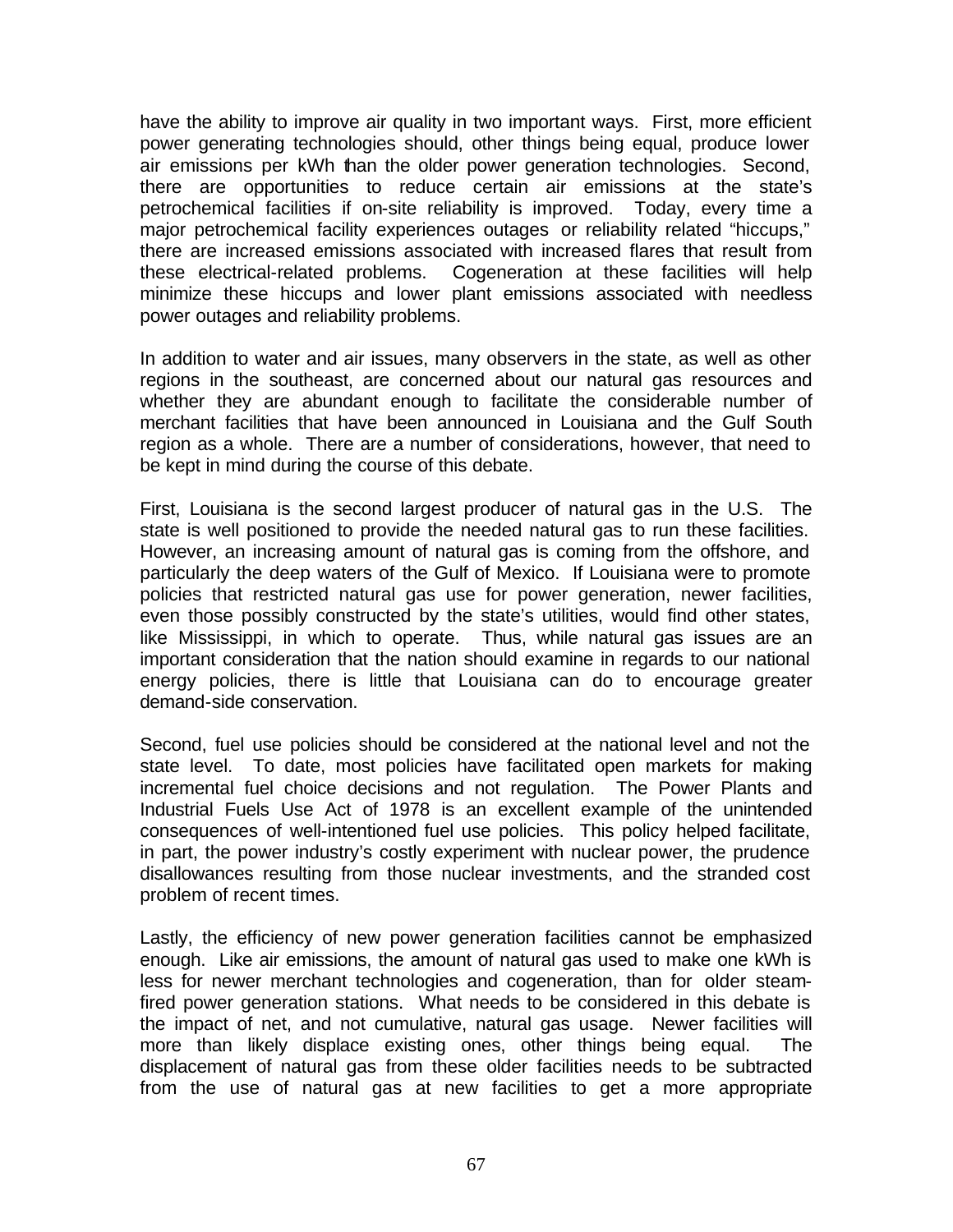understanding of how these fossil-fuel resources will be used. At the margin, it seems that allowing markets, rather than regulation, to make these considerations, is more fruitful. In the worst case scenario, increased natural gas prices will send the market strong incentives to develop alternative fuels such as clean-coal, renewables, and possibly even nuclear.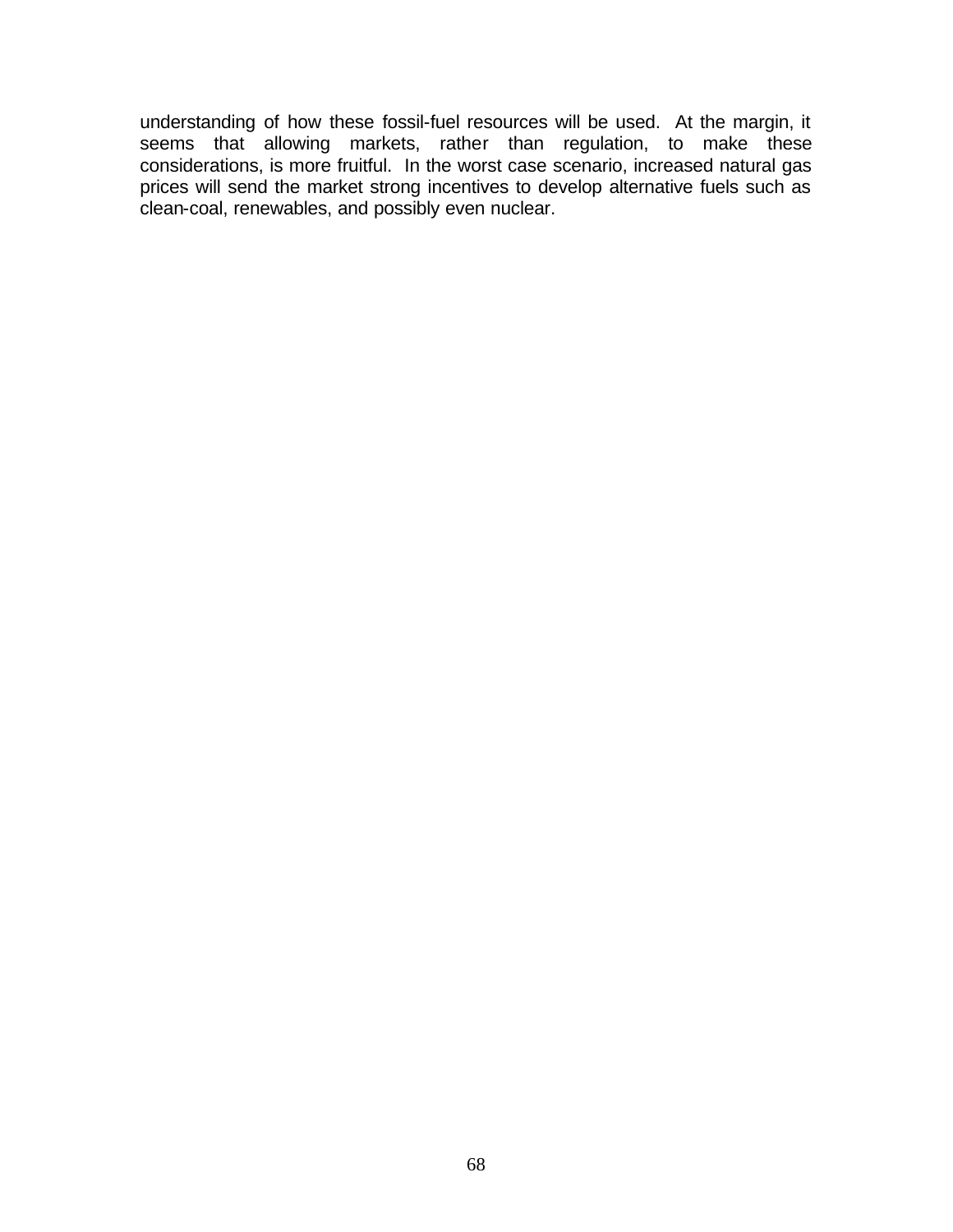### **SECTION 6: CONCLUSIONS**

The purpose of our report has been to describe, quantify, and analyze the economic opportunities for independent power generation in Louisiana. A large portion of the work in this report, has been to quantify these benefits from customized models of power generation in the Louisiana economy. While some may disagree with the magnitude of our results, it is clear that experience, intuition, and current policy recognizes that there are meaningful economic benefits from merchant development. One need only look across the Sabine or Pearl Rivers to see how positively our neighboring states perceive these investment opportunities. If Louisiana is going to maintain its position as having a strong and diversified energy industry and infrastructure, continued diligence will be needed.

As our study has noted, the promotion of independent power resources in Louisiana will help foster the state's future economic development and growth. In the short-run, these facilities use a considerable amount of highly-skilled contract and construction employees. These jobs can provide a needed shot in the arm for economic activity, and provider longer run benefits by maintaining our human capital stock and keeping jobs in the state. Over the longer run, these resources provide efficient low-cost power to a region in need of updating its aging power generation capital stock.

An abundant number of efficient, diversified sources of power generation will also help facilitate competitive regional power markets and result in the promised benefits to ratepayers from competition. In the end, it is important to keep in mind that the development of these competitive markets, whether wholesale or retail, is important to all of the state's electricity customers – households, business, and industry alike.

Recent policy maker resolutions promoting merchant generation are moving in a direction that could be more comprehensive than anything else in the southeast. This resolve could set the state in a regional leadership role. The goal and challenge however, will be to maintain the potential development that is now interested in Louisiana as a home. If the current initiatives are maintained and expanded upon, other states in the southeast will be trying to catch-up with Louisiana and its enviable status of being at the front of the lines in regional power plant development.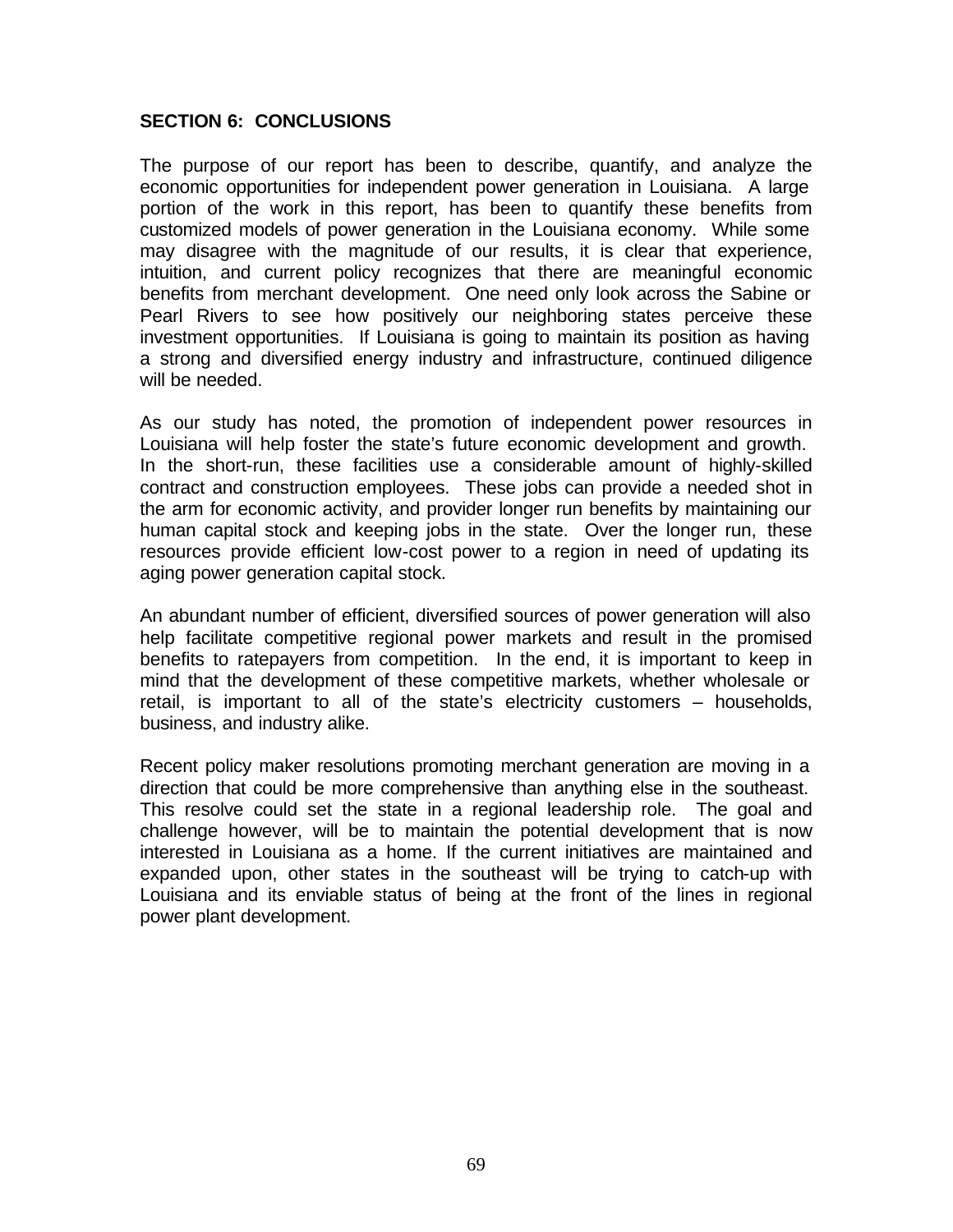#### **Table 1: Operating & Announced Independent Power Projects in Louisiana September 2001**

|                            | Gross     | City/               |              | Prime        |             | <b>Estimated</b> |                           | Projected   |
|----------------------------|-----------|---------------------|--------------|--------------|-------------|------------------|---------------------------|-------------|
| Company                    | <b>MW</b> | <b>Parish</b>       | <b>Type</b>  | <b>Mover</b> | <b>Fuel</b> | Cost             | <b>Status</b>             | <b>COD</b>  |
|                            |           |                     |              |              |             | (000)            |                           |             |
| AEP/Dow                    | 900       | Plaquemine          | Cogeneration | CC           | Gas         | 540,000          | Planned                   | 2003        |
| <b>Calpine Corporation</b> | 530       | Carville            | Cogeneration | CC           | Gas         | 318,000          | <b>Under Construction</b> | 2001        |
| <b>Calpine Corporation</b> | 500       | <b>Bogalusa</b>     | Merchant     | CC           | Gas         | 300.000          | <b>Under Construction</b> | 2001        |
| Calpine/Triad Nitrogen     | 530       | Donaldsonville      | Cogeneration | CC           | Gas         | 318,000          | Unknown                   | Unknown     |
| CLECO/Calpine              | 1,000     | Eunice              | Merchant     | CC           | Gas         | 600,000          | Planned                   | 2002        |
| <b>CLECO/Mirant</b>        | 150       | Perryville          | Merchant     | <b>CT</b>    | Gas         | 60.000           | <b>Under Construction</b> | 2001        |
| <b>CLECO/Mirant</b>        | 550       | Perryville          | Merchant     | СT           | Gas         | 220,000          | Planned                   | 2002        |
| <b>CLECO/Williams</b>      | 750       | St. Landry          | Merchant     | CC           | Gas         | 450.000          | Operational               | Operational |
| Cogentrix                  | 800       | Ouachita            | Merchant     | CC           | Gas         | 480,000          | Planned                   | 2002        |
| Duke Energy                | 550       | Lincoln             | Merchant     | <b>CT</b>    | Gas         | 220,000          | Planned                   | 2002        |
| Dynegy                     | 320       | <b>Lake Charles</b> | Merchant     | <b>CT</b>    | Gas         | 128.000          | Operational               | Operational |
| <b>EDG</b>                 | 750       | Pointe Coupee       | Merchant     | CC           | Gas         | 450,000          | Planned                   | 2004        |
| <b>EDG</b>                 | 600       | Iberville           | Merchant     | CC           | Gas         | 360.000          | Unknown                   | Unknown     |
| Entergy/PPG                | 425       | Lake Charles        | Cogeneration | CC           | Gas         | 255.000          | Planned                   | 2002        |
| LGC/NRG                    | 600       | Pointe Coupee       | Merchant     | CC           | Gas         | 360,000          | Planned                   | 2005        |
| LGC/NRG                    | 200       | <b>Ouachita</b>     | Merchant     | CC           | Gas         | 120,000          | Unknown                   | Unknown     |
| <b>LGC/NRG</b>             | 230       | Pointe Coupee       | Merchant     | <b>CT</b>    | Gas         | 92,000           | <b>Under Construction</b> | 2001        |
| Motiva-Convent             | 530       | St. James           | Cogeneration | CC           | Gas         | 318,000          | Planned                   | 2003        |
| Motiva-Norco               | Unknown   | St. Charles         | Cogeneration | CC           | Gas         | <b>NA</b>        | Unknown                   | Unknown     |
| <b>Nations Energy</b>      | 110       | Chalmette           | Cogeneration | <b>CT</b>    | Gas         | 44,000           | Unknown                   | Unknown     |
| <b>Occidential Energy</b>  | 775       | Taft                | Cogeneration | CC           | Gas         | 465,000          | <b>Under Construction</b> | 2001        |
| Occidential/Entergy        | 588       | Convent             | Cogeneration | CC           | Gas         | 352.800          | Planned                   | 2003        |
| Sempra Energy              | 1,200     | La Place            | Merchant     | CC           | Gas         | 720,000          | <b>Under Construction</b> | Unknown     |
| Shreveport/FPL             | 500       | Shreveport          | Merchant     | CC           | Gas         | 300,000          | Planned                   | 2005        |
| TECO/Citgo/Texaco          | 670       | <b>Lake Charles</b> | Cogeneration | CC           | Gas         | 402,000          | Planned                   | 2005        |
|                            |           |                     |              |              |             |                  |                           |             |

#### **Disposition of Capacity by Status**

| <b>Status</b>             | Gross<br>МW | Percent of<br><b>Total</b> |
|---------------------------|-------------|----------------------------|
| Operational               | 1,070       | 7.8%                       |
| <b>Under Construction</b> | 3,385       | 24.6%                      |
| Planned                   | 7,863       | 57.2%                      |
| Unknown                   | 1.440       | 10.5%                      |
| Total                     | 13.758      | 100.0%                     |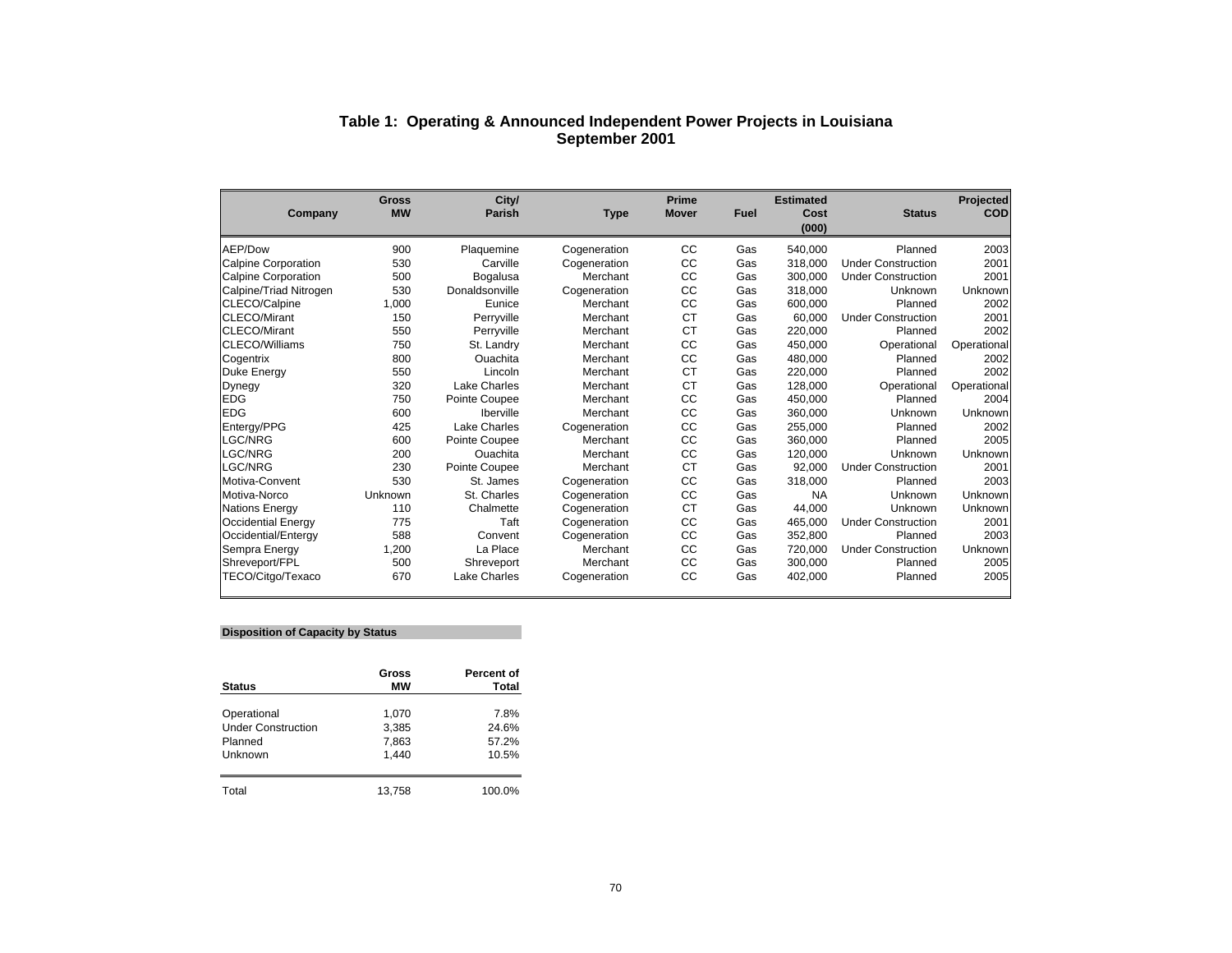# **Table 2: Louisiana Power Plant Construction Impacts: Typical Combustion Turbine Project (350 MW)**

|    | Impact Item                              | <b>Direct</b> | <b>Indirect</b> | <b>Induced</b> | <b>Total</b> |
|----|------------------------------------------|---------------|-----------------|----------------|--------------|
| ι. | Value Added (\$)                         | 5,263,250     | 2,006,611       | 2,282,891      | 9,552,751    |
|    | a. Labor Income                          | 3,564,539     | 1,383,664       | 1,341,619      | 6,289,822    |
|    | b. Other Property Income                 | 1,444,757     | 452,289         | 699,394        | 2,596,440    |
| Ш. | Output (\$)                              | 45,317,161    | 3,557,741       | 3,736,319      | 52,611,221   |
| Ш. | Employment <sup>1</sup> (Temporary Jobs) | 104           | 44              | 55             | 203          |

Notes: (1) Employment is "number of jobs"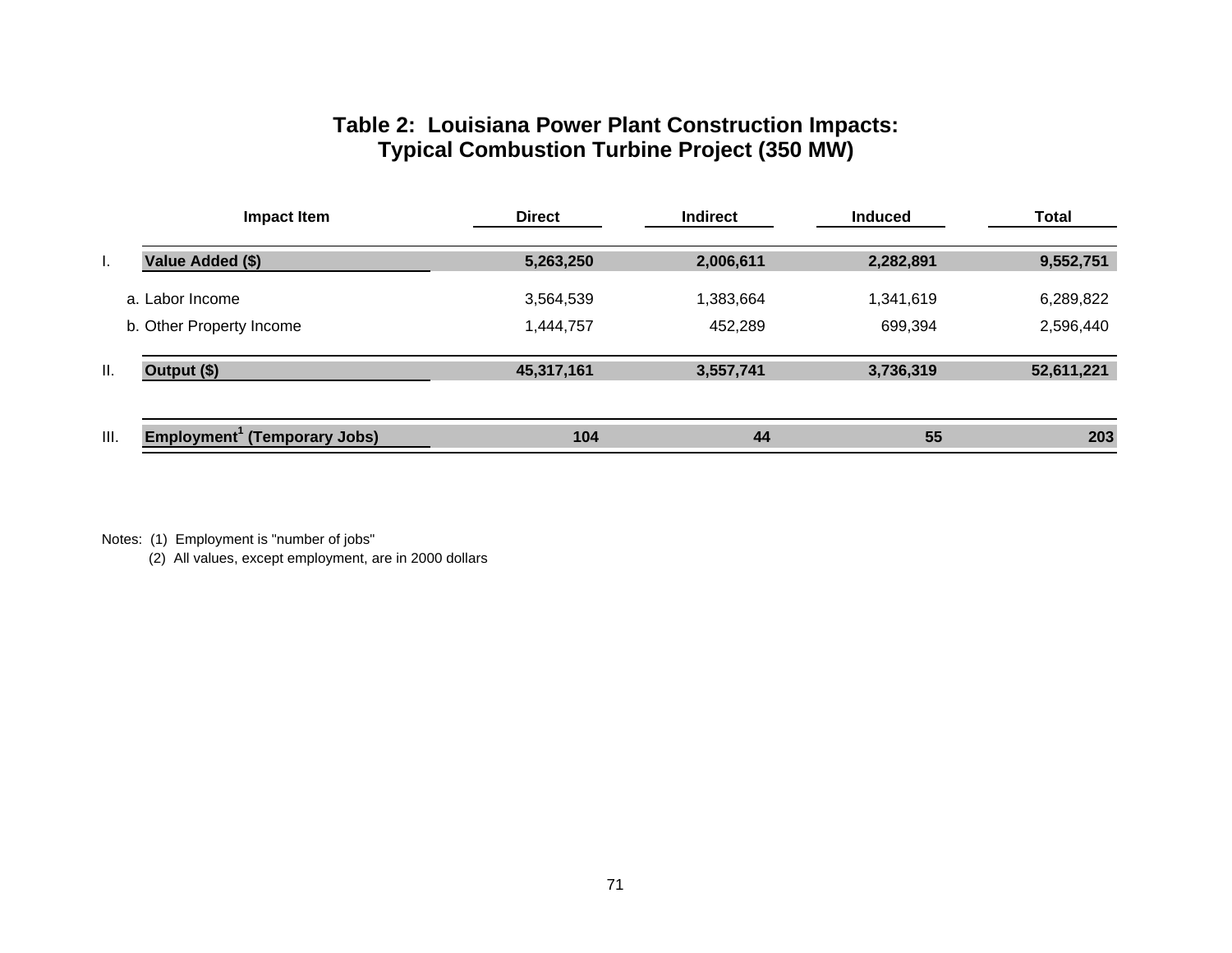## **Table 3: Louisiana Power Plant Construction Impacts Detailed Summary of Typical Combustion Turbine Project Impacts**

| <b>Sector</b><br><b>Description</b>      | <b>Direct</b><br><b>Impact</b><br>$($ \$) | <b>Indirect</b><br>Impact<br>(\$) | <b>Induced</b><br>Impact<br>$($ \$) |
|------------------------------------------|-------------------------------------------|-----------------------------------|-------------------------------------|
| <b>Agriculture and Natural Resources</b> | \$0                                       | \$1,205                           | \$29,104                            |
| Construction                             | \$5,350,211                               | \$174,097                         | \$85,956                            |
| Finance, Insurance, Real Estate          | \$1,506,431                               | \$312,290                         | \$787,094                           |
| Home Furniture/Appliances                | \$0                                       | \$2,992                           | \$3,142                             |
| Services and Recreation                  | \$0                                       | \$1,426,164                       | \$1,298,530                         |
| Utilities/Power Generation               | \$0                                       | \$428,288                         | \$367,279                           |
| Wholesale/Retail Trade                   | \$0                                       | \$637,335                         | \$848,217                           |
| <b>Total Output Impacts</b>              | \$6,856,642                               | \$2,982,370                       | \$3,419,322                         |

### **Detailed Per Sector Output Impacts**

| <b>Sector</b><br><b>Description</b> | <b>Direct</b><br>Impact<br>(Jobs) | <b>Indirect</b><br>Impact<br>(Jobs) | <b>Induced</b><br>Impact<br>(Jobs) |
|-------------------------------------|-----------------------------------|-------------------------------------|------------------------------------|
| Agriculture and Natural Resources   | 0                                 | 0                                   | 0                                  |
| Construction                        | 60                                | 3                                   | 1                                  |
| Finance, Insurance, Real Estate     | 8                                 | 2                                   | $\overline{4}$                     |
| Home Furniture/Appliances           | 0                                 | $\mathbf 0$                         | $\mathbf 0$                        |
| Services and Recreation             | 0                                 | 21                                  | 25                                 |
| Utilities/Power Generation          | 0                                 | 3                                   | 2                                  |
| Wholesale/Retail Trade              | 0                                 | 10                                  | 21                                 |
| <b>Total Employment Impacts</b>     | 68                                | 40                                  | $\overline{54}$                    |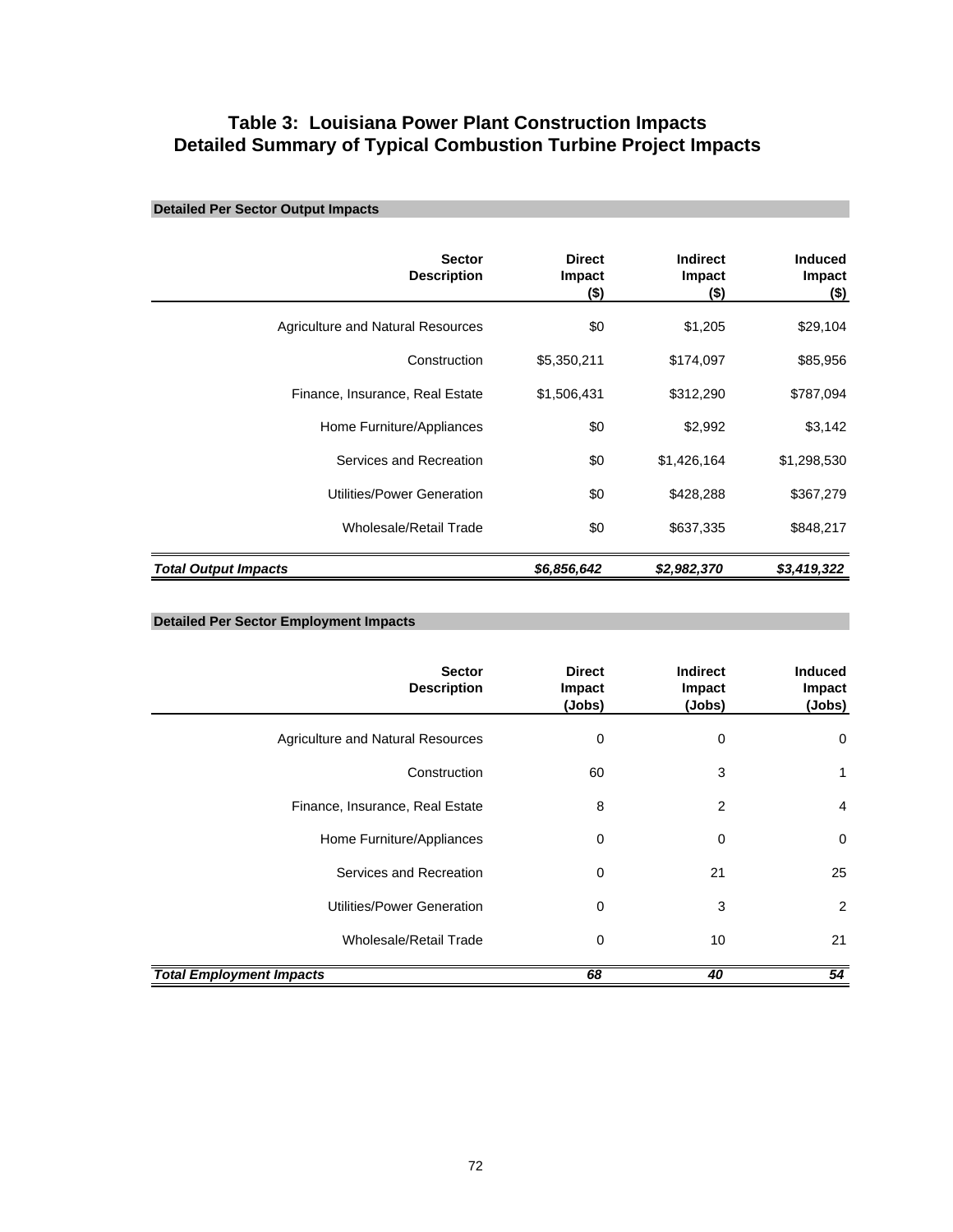# **Table 4: Louisiana Power Plant Operations Impacts: Typical Combustion Turbine Project (350 MW)**

|     | Impact Item                         | <b>Direct</b> | <b>Indirect</b> | <b>Induced</b> | <b>Total</b> |
|-----|-------------------------------------|---------------|-----------------|----------------|--------------|
| ı.  | Value Added (\$)                    | 4,784,081     | 199,665         | 571,358        | 5,555,105    |
|     | a. Labor Income                     | 1,097,519     | 140,910         | 335,778        | 1,574,207    |
|     | b. Other Property Income            | 3,013,214     | 45,301          | 175,043        | 3,233,559    |
| ΙΙ. | Output (\$)                         | 32,475,175    | 388,221         | 935,121        | 33,798,516   |
| Ш.  | Employment <sup>1</sup> (Permanent) | 15            | 4               | 14             | 33           |

Notes: (1) Employment is "number of jobs"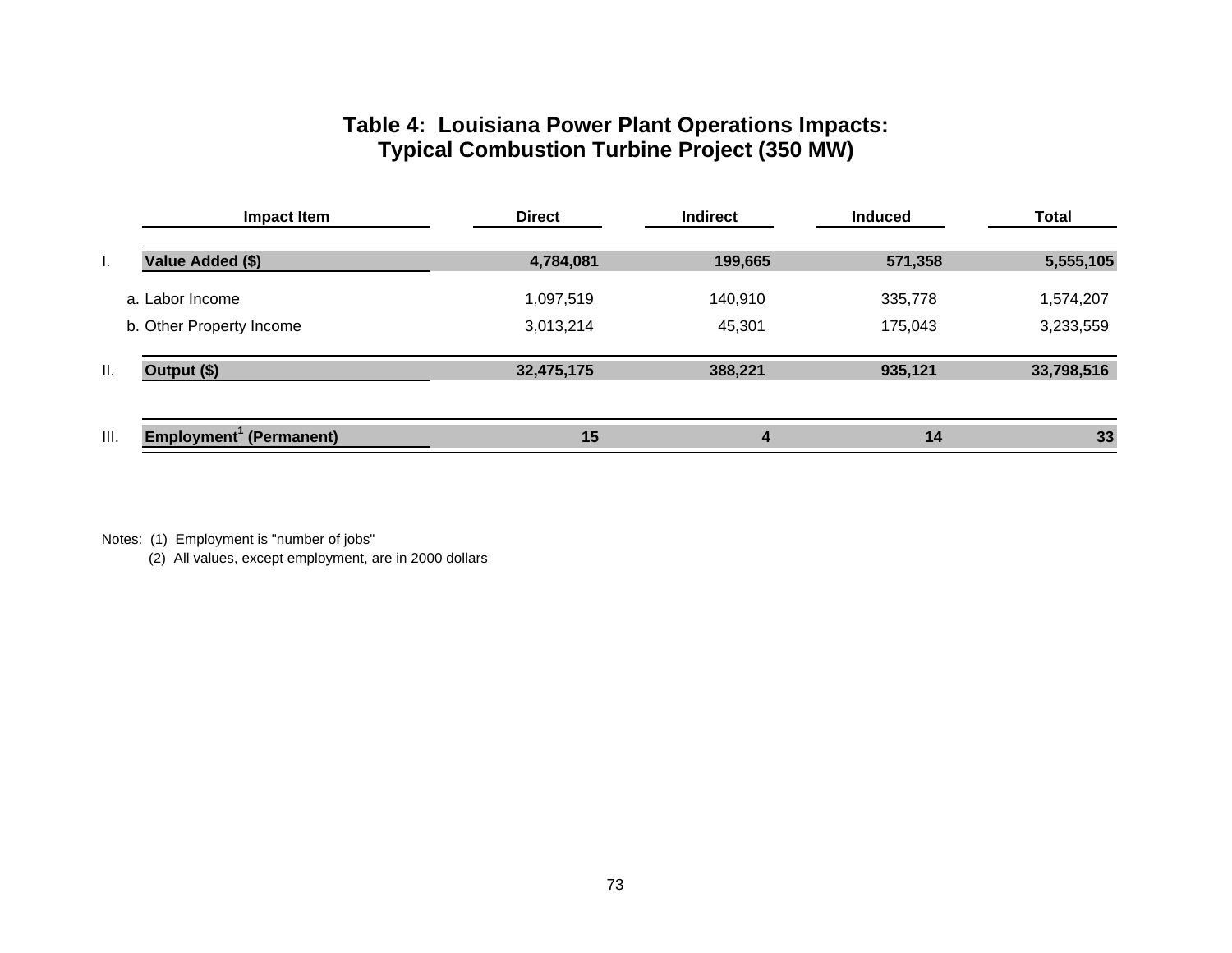## **Table 5: Louisiana Power Plant Operation Impacts Detailed Summary of Typical Combustion Turbine Project Impacts**

| <b>Sector</b><br><b>Description</b> | <b>Direct</b><br>Impact<br>(\$) | <b>Indirect</b><br>Impact<br>$($)$ | <b>Induced</b><br>Impact<br>$($ \$) |
|-------------------------------------|---------------------------------|------------------------------------|-------------------------------------|
| Agriculture and Natural Resources   | \$0                             | \$61                               | \$7,284                             |
| Construction                        | \$0                             | \$118,359                          | \$21,513                            |
| Finance, Insurance, Real Estate     | \$0                             | \$34,843                           | \$196,993                           |
| Home Furniture/Appliances           | \$0                             | \$44                               | \$786                               |
| Services and Recreation             | \$0                             | \$65,272                           | \$324,994                           |
| Utilities/Power Generation          | \$5,393,220                     | \$89,240                           | \$91,922                            |
| Wholesale/Retail Trade              | \$0                             | \$18,134                           | \$212,290                           |
| <b>Total Output Impacts</b>         | \$5,393,220                     | \$325,954                          | \$855,782                           |

# **Detailed Per Sector Output Impacts**

| <b>Sector</b><br><b>Description</b>      | <b>Direct</b><br>Impact<br>(Jobs) | <b>Indirect</b><br>Impact<br>(Jobs) | <b>Induced</b><br>Impact<br>(Jobs) |
|------------------------------------------|-----------------------------------|-------------------------------------|------------------------------------|
| <b>Agriculture and Natural Resources</b> | 0                                 | 0                                   | 0                                  |
| Construction                             | 0                                 | 2                                   | 0                                  |
| Finance, Insurance, Real Estate          | 0                                 | 0                                   | 1                                  |
| Home Furniture/Appliances                | 0                                 | $\Omega$                            | 0                                  |
| Services and Recreation                  | 0                                 |                                     | 6                                  |
| Utilities/Power Generation               | 15                                | $\Omega$                            | 1                                  |
| Wholesale/Retail Trade                   | 0                                 | $\mathbf 0$                         | 5                                  |
| <b>Total Employment Impacts</b>          | 15                                | 4                                   | 13                                 |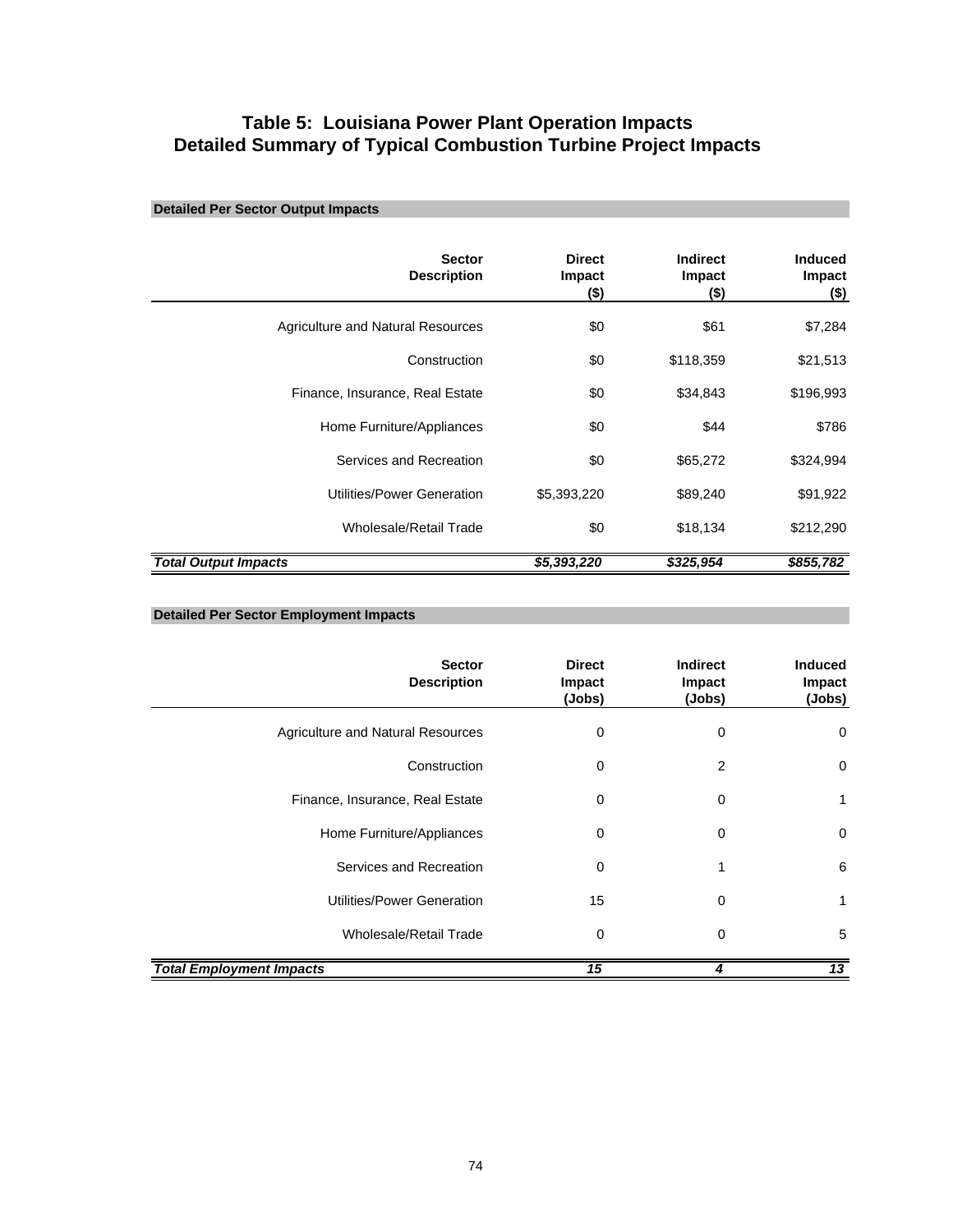# **Table 6: Louisiana Power Plant Market Impacts: Typical Combustion Turbine Project (350 MW)**

### *Broad Market Impact*

|    | Impact Item                         | <b>Direct</b> | <b>Indirect</b> | <b>Induced</b> | <b>Total</b> |
|----|-------------------------------------|---------------|-----------------|----------------|--------------|
| Ъ. | Value Added (\$)                    | 9,480,802     | 2,228,220       | 3,205,400      | 14,914,422   |
|    | a. Labor Income                     | 5,554,788     | 1,392,969       | 1,883,761      | 8,831,518    |
|    | b. Other Property Income            | 2,880,307     | 658,292         | 982,017        | 4,520,616    |
| Ш. | Output (\$)                         | 25,739,136    | 3,989,528       | 5,246,153      | 34,974,816   |
|    |                                     |               |                 |                |              |
| Ш. | Employment <sup>1</sup> (Permanent) | 236           | 48              | 77             | 361          |

## *Narrow Market Impact*

|    | Impact Item                         | <b>Direct</b> | <b>Indirect</b> | <b>Induced</b> | <b>Total</b> |
|----|-------------------------------------|---------------|-----------------|----------------|--------------|
| I. | Value Added (\$)                    | 6,746,105     | 1,585,499       | 2,280,815      | 10,612,419   |
|    | a. Labor Income                     | 3,952,533     | 991,173         | 1,340,398      | 6,284,104    |
|    | b. Other Property Income            | 2,049,494     | 468,411         | 698,758        | 3,216,663    |
| Ш. | Output (\$)                         | 18,314,789    | 2,830,194       | 3,732,922      | 24,877,905   |
| Ш. | Employment <sup>1</sup> (Permanent) | 168           | 34              | 55             | 257          |

Notes: (1) Employment is "number of jobs"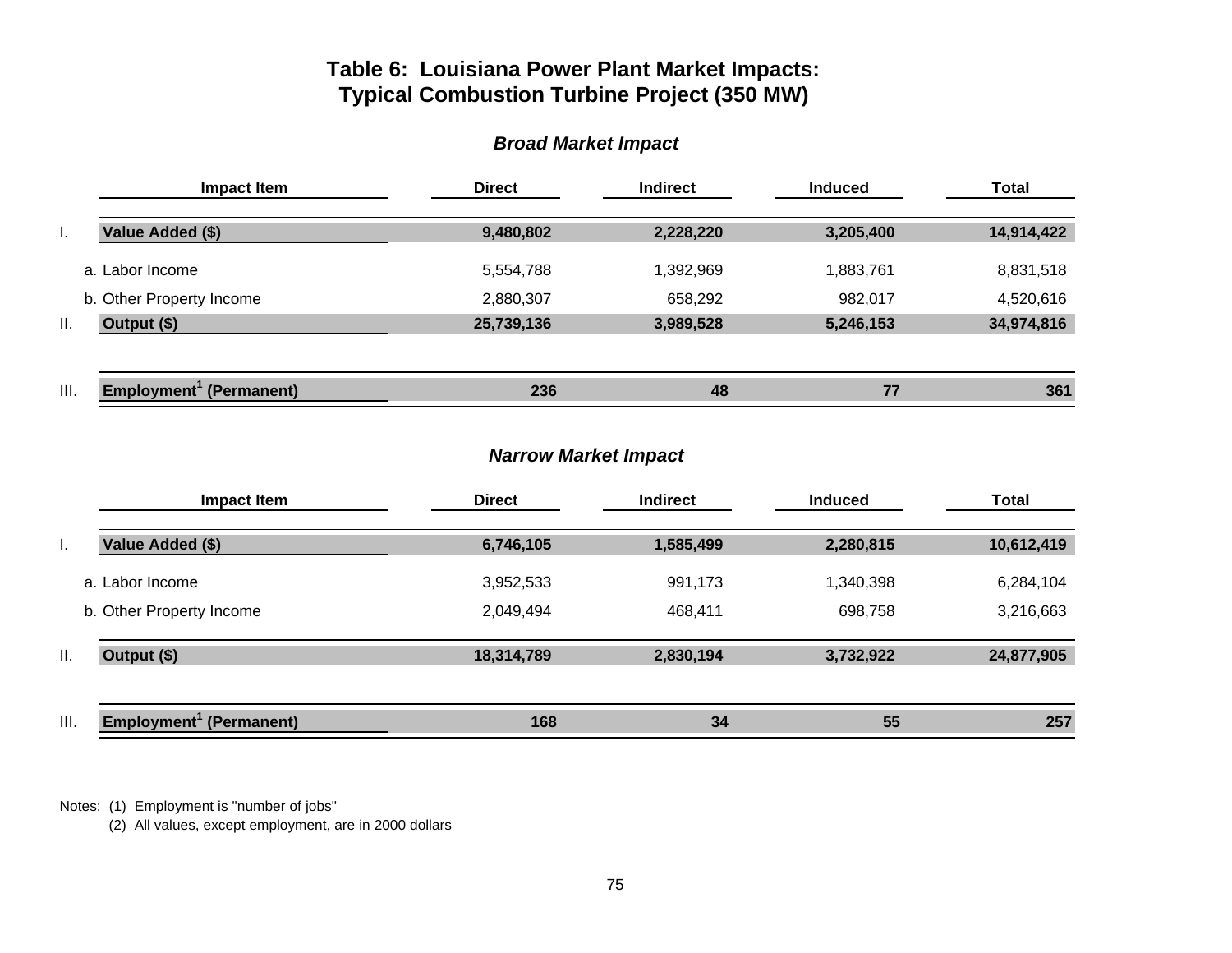## **Table 7: Louisiana Power Plant Market Impacts Detailed Summary of Typical Combustion Turbine Project Impacts**

## *Broad Market Impacts*

| <b>Sector</b><br><b>Description</b>      | <b>Direct</b><br>Impact<br>(\$) | <b>Indirect</b><br>Impact<br>(\$) | <b>Induced</b><br>Impact<br>$($ \$) |
|------------------------------------------|---------------------------------|-----------------------------------|-------------------------------------|
| <b>Agriculture and Natural Resources</b> | \$37,085                        | \$119,305                         | \$40,864                            |
| Construction                             | \$0                             | \$438,291                         | \$120,691                           |
| Finance, Insurance, Real Estate          | \$3,209,160                     | \$707,779                         | \$1,105,156                         |
| Home Furniture/Appliances                | \$14,225                        | \$1,146                           | \$4,411                             |
| Services and Recreation                  | \$5,634,305                     | \$1,169,796                       | \$1,823,261                         |
| Utilities/Power Generation               | \$1,286,564                     | \$668,790                         | \$515,695                           |
| Wholesale/Retail Trade                   | \$3,976,013                     | \$277,327                         | \$1,190,979                         |
| <b>Total Output Impacts</b>              | \$14,157,352                    | \$3,382,434                       | \$4,801,057                         |

### **Detailed Per Sector Output Impacts**

| <b>Sector</b><br><b>Description</b> | <b>Direct</b><br>Impact<br>(Jobs) | <b>Indirect</b><br>Impact<br>(Jobs) | <b>Induced</b><br>Impact<br>(Jobs) |
|-------------------------------------|-----------------------------------|-------------------------------------|------------------------------------|
| Agriculture and Natural Resources   |                                   | 2                                   | 1                                  |
| Construction                        | 0                                 | 7                                   | 2                                  |
| Finance, Insurance, Real Estate     | 12                                | 6                                   | 5                                  |
| Home Furniture/Appliances           | 0                                 | 0                                   | 0                                  |
| Services and Recreation             | 109                               | 22                                  | 35                                 |
| Utilities/Power Generation          | 7                                 | 4                                   | 3                                  |
| <b>Wholesale/Retail Trade</b>       | 103                               | 4                                   | 30                                 |
| <b>Total Employment Impacts</b>     | 231                               | 45                                  | 75                                 |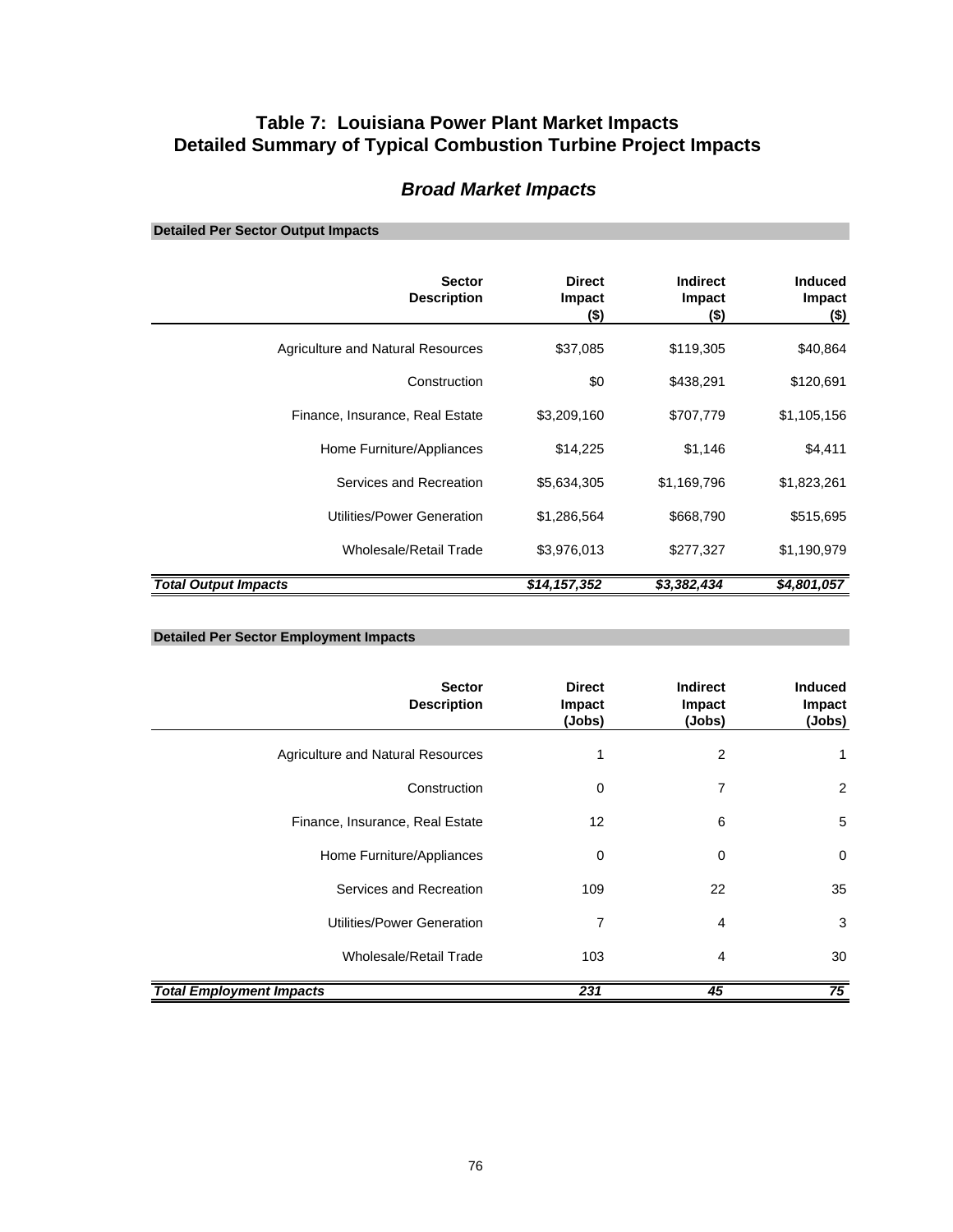## **Table 8: Louisiana Power Plant Market Impacts Detailed Summary of Typical Combustion Turbine Project Impacts**

## *Narrow Market Impacts*

| <b>Sector</b><br><b>Description</b> | <b>Direct</b><br>Impact<br>$($ \$) | <b>Indirect</b><br>Impact<br>$($ \$) | <b>Induced</b><br>Impact<br>$($ \$) |
|-------------------------------------|------------------------------------|--------------------------------------|-------------------------------------|
| Agriculture and Natural Resources   | \$26,388                           | \$84,892                             | \$29,077                            |
| Construction                        | \$0                                | \$311,868                            | \$85,878                            |
| Finance, Insurance, Real Estate     | \$2,283,491                        | \$503,623                            | \$786,379                           |
| Home Furniture/Appliances           | \$10,122                           | \$816                                | \$3,139                             |
| Services and Recreation             | \$4,009,113                        | \$832,373                            | \$1,297,349                         |
| Utilities/Power Generation          | \$915,460                          | \$475,880                            | \$366,945                           |
| Wholesale/Retail Trade              | \$2,829,148                        | \$197,333                            | \$847,446                           |
| <b>Total Output Impacts</b>         | \$10,073,723                       | \$2,406,785                          | \$3,416,212                         |

### **Detailed Per Sector Output Impacts**

| <b>Sector</b><br><b>Description</b> | <b>Direct</b><br>Impact<br>(Jobs) | <b>Indirect</b><br>Impact<br>(Jobs) | <b>Induced</b><br>Impact<br>(Jobs) |
|-------------------------------------|-----------------------------------|-------------------------------------|------------------------------------|
| Agriculture and Natural Resources   | 0                                 |                                     | 0                                  |
| Construction                        | 0                                 | 5                                   | 1                                  |
| Finance, Insurance, Real Estate     | 8                                 | 4                                   | $\overline{4}$                     |
| Home Furniture/Appliances           | 0                                 | $\mathbf 0$                         | $\mathbf 0$                        |
| Services and Recreation             | 77                                | 16                                  | 25                                 |
| Utilities/Power Generation          | 5                                 | 3                                   | 2                                  |
| <b>Wholesale/Retail Trade</b>       | 73                                | 3                                   | 21                                 |
| <b>Total Employment Impacts</b>     | 164                               | $\overline{32}$                     | 54                                 |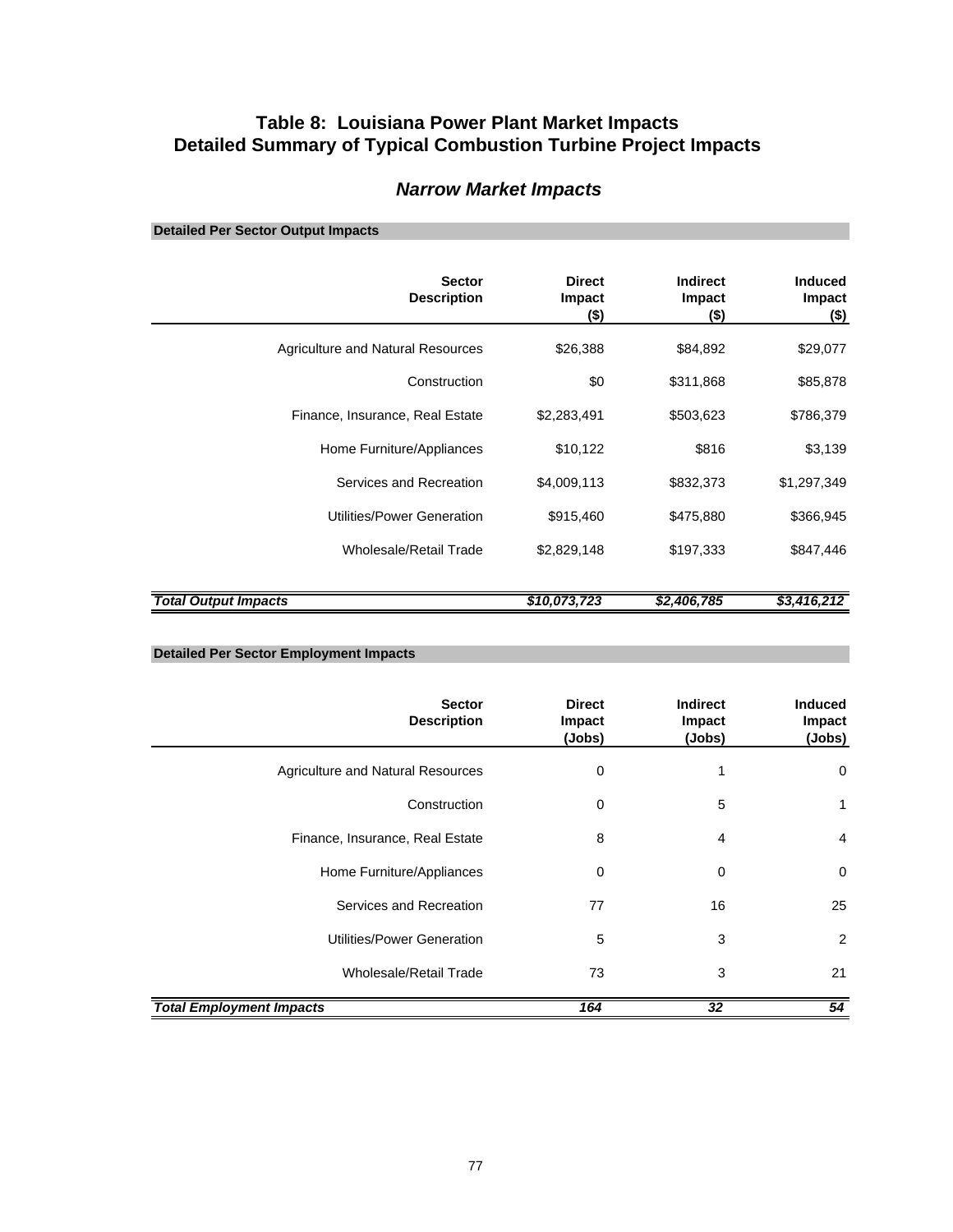# **Table 9: Louisiana Power Plant Construction Impacts: Typical Combine Cycle Project (600 MW)**

| Impact Item                                            | <b>Direct</b> | <b>Indirect</b> | <b>Induced</b> | <b>Total</b> |
|--------------------------------------------------------|---------------|-----------------|----------------|--------------|
| Value Added (\$)<br>ι.                                 | 11,150,490    | 4,156,339       | 4,799,693      | 20,106,522   |
| a. Labor Income                                        | 7,576,048     | 2,827,361       | 2,820,702      | 13,224,111   |
| b. Other Property Income                               | 3,093,296     | 959,030         | 1,470,449      | 5,522,776    |
| П.<br>Output (\$)                                      | 113,282,247   | 7,402,114       | 7,855,472      | 128,539,833  |
| <b>Employment<sup>1</sup></b> (Temporary Jobs)<br>III. | 216           | 87              | 116            | 419          |

Notes: (1) Employment is "number of jobs"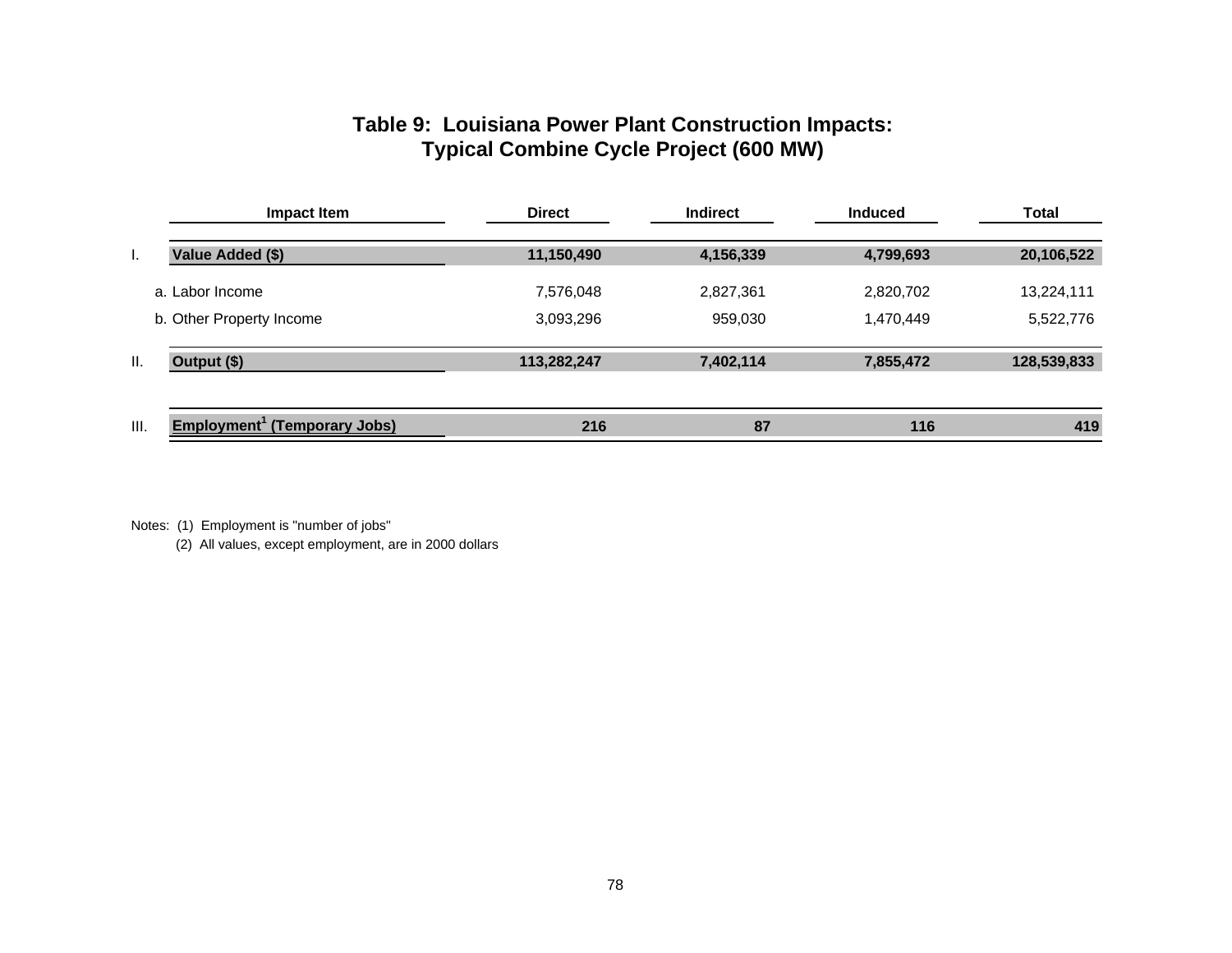## **Table 10: Louisiana Power Plant Construction Impacts Detailed Summary of Typical Combined Cycle Project Impacts**

**Detailed Per Sector Output Impacts**

| <b>Sector</b><br><b>Description</b> | <b>Direct</b><br>Impact<br>$($ \$) | <b>Indirect</b><br>Impact<br>$($)$ | Induced<br><b>Impact</b><br>$($)$ |
|-------------------------------------|------------------------------------|------------------------------------|-----------------------------------|
| Agriculture and Natural Resources   | \$0                                | \$2,419                            | \$61,189                          |
|                                     |                                    |                                    |                                   |
| Construction                        | \$9,452,040                        | \$356,445                          | \$180,720                         |
| Finance, Insurance, Real Estate     | \$2,640,210                        | \$636,798                          | \$1,654,836                       |
| Home Furniture/Appliances           | \$0                                | \$5,872                            | \$6,606                           |
| Services and Recreation             | \$0                                | \$2,745,774                        | \$2,730,110                       |
| Utilities/Power Generation          | \$0                                | \$953,243                          | \$772,189                         |
| Wholesale/Retail Trade              | \$0                                | \$1,416,204                        | \$1,783,345                       |
| <b>Total Output Impacts</b>         | \$12,092,250                       | \$6,116,754                        | \$7,188,994                       |

| <b>Sector</b><br><b>Description</b> | <b>Direct</b><br>Impact<br>(Jobs) | <b>Indirect</b><br>Impact<br>(Jobs) | <b>Induced</b><br>Impact<br>(Jobs) |
|-------------------------------------|-----------------------------------|-------------------------------------|------------------------------------|
|                                     |                                   |                                     |                                    |
| Agriculture and Natural Resources   | 0                                 | $\mathbf 0$                         | 1                                  |
| Construction                        | 106                               | 6                                   | 3                                  |
| Finance, Insurance, Real Estate     | 14                                | 5                                   | $\overline{7}$                     |
| Home Furniture/Appliances           | 0                                 | $\mathbf 0$                         | $\mathbf 0$                        |
| Services and Recreation             | 0                                 | 42                                  | 52                                 |
| <b>Utilities/Power Generation</b>   | 0                                 | 7                                   | $\overline{4}$                     |
| Wholesale/Retail Trade              | 0                                 | 22                                  | 45                                 |
| <b>Total Employment Impacts</b>     | 120                               | 82                                  | 113                                |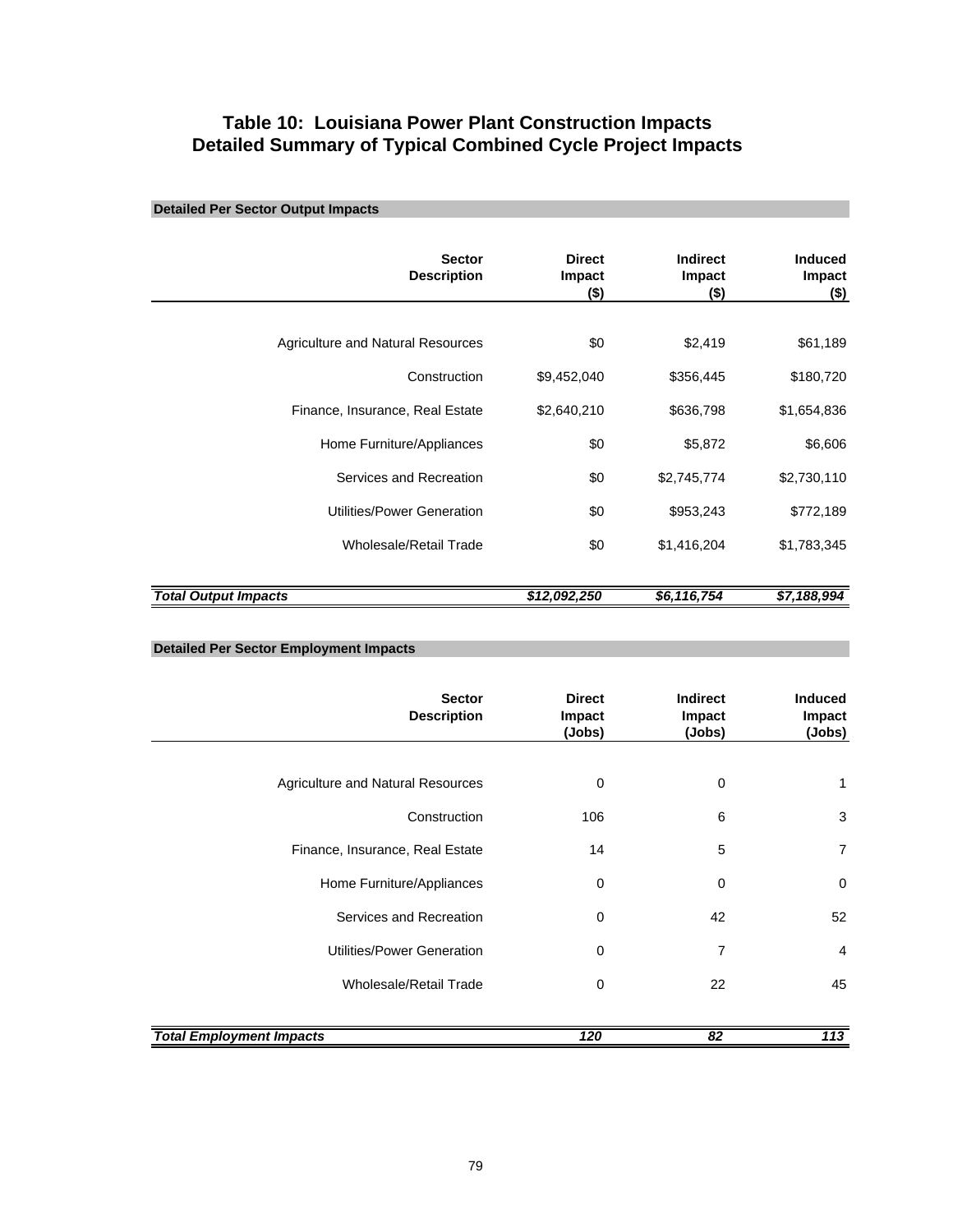# **Table 11: Louisiana Power Plant Operations Impacts: Typical Combine Cycle Project (600 MW)**

|     | Impact Item                         | <b>Direct</b> | <b>Indirect</b> | <b>Induced</b> | <b>Total</b> |
|-----|-------------------------------------|---------------|-----------------|----------------|--------------|
| ı.  | Value Added (\$)                    | 9,568,164     | 399,332         | 1,142,717      | 11,110,213   |
|     | a. Labor Income                     | 2,195,040     | 281,820         | 671,556        | 3,148,415    |
|     | b. Other Property Income            | 6,026,430     | 90,603          | 350,087        | 6,467,120    |
| ΙΙ. | Output (\$)                         | 78,589,135    | 776,440         | 1,870,240      | 81,235,815   |
|     |                                     |               |                 |                |              |
| Ш.  | Employment <sup>1</sup> (Permanent) | 30            | 8               | 28             | 66           |

Notes: (1) Employment is "number of jobs"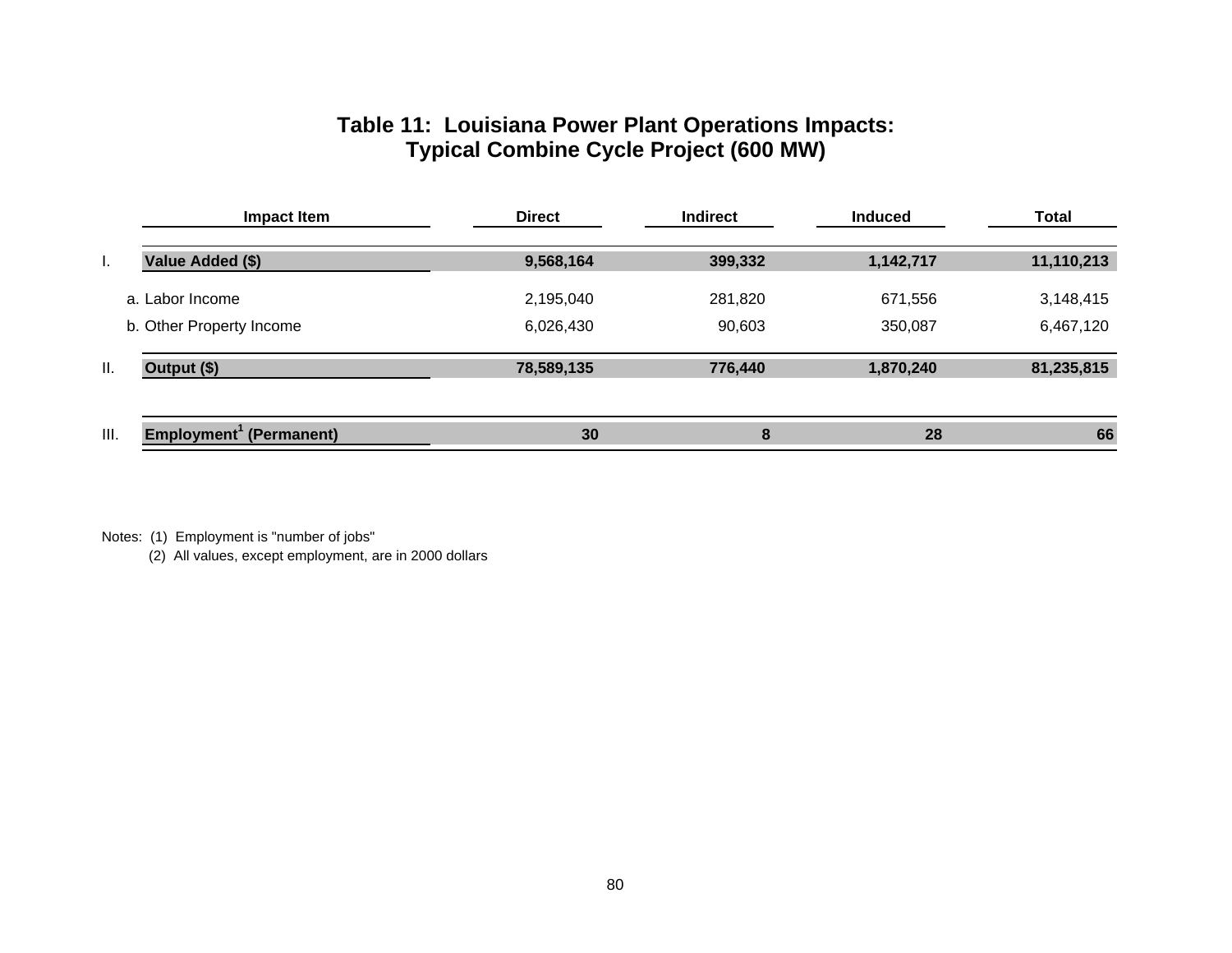## **Table 12: Louisiana Power Plant Operation Impacts Detailed Summary of Typical Combined Cycle Project Impacts**

| <b>Sector</b><br><b>Description</b>      | <b>Direct</b><br>Impact<br>$($ \$) | <b>Indirect</b><br>Impact<br>$($ \$) | <b>Induced</b><br>Impact<br>$($ \$) |
|------------------------------------------|------------------------------------|--------------------------------------|-------------------------------------|
| <b>Agriculture and Natural Resources</b> | \$0                                | \$122                                | \$14,568                            |
| Construction                             | \$0                                | \$236,719                            | \$43,026                            |
| Finance, Insurance, Real Estate          | \$0                                | \$69,686                             | \$393,985                           |
| Home Furniture/Appliances                | \$0                                | \$88                                 | \$1,573                             |
| Services and Recreation                  | \$0                                | \$130,545                            | \$649,988                           |
| Utilities/Power Generation               | \$10,786,441                       | \$178,480                            | \$183,844                           |
| Wholesale/Retail Trade                   | \$0                                | \$36,267                             | \$424,581                           |
| <b>Total Output Impacts</b>              | \$10,786,441                       | \$651,907                            | \$1,711,565                         |

### **Detailed Per Sector Output Impacts**

| <b>Sector</b><br><b>Description</b> | <b>Direct</b><br>Impact<br>(Jobs) | <b>Indirect</b><br>Impact<br>(Jobs) | <b>Induced</b><br>Impact<br>(Jobs) |
|-------------------------------------|-----------------------------------|-------------------------------------|------------------------------------|
| Agriculture and Natural Resources   | 0                                 | 0                                   | $\mathbf 0$                        |
| Construction                        | 0                                 | 4                                   | 1                                  |
| Finance, Insurance, Real Estate     | 0                                 | 1                                   | 2                                  |
| Home Furniture/Appliances           | 0                                 | $\Omega$                            | 0                                  |
| Services and Recreation             | 0                                 | 2                                   | $12 \overline{ }$                  |
| Utilities/Power Generation          | 30                                | 1                                   | 1                                  |
| <b>Wholesale/Retail Trade</b>       | 0                                 | 1                                   | 11                                 |
| <b>Total Employment Impacts</b>     | 30                                | 8                                   | 27                                 |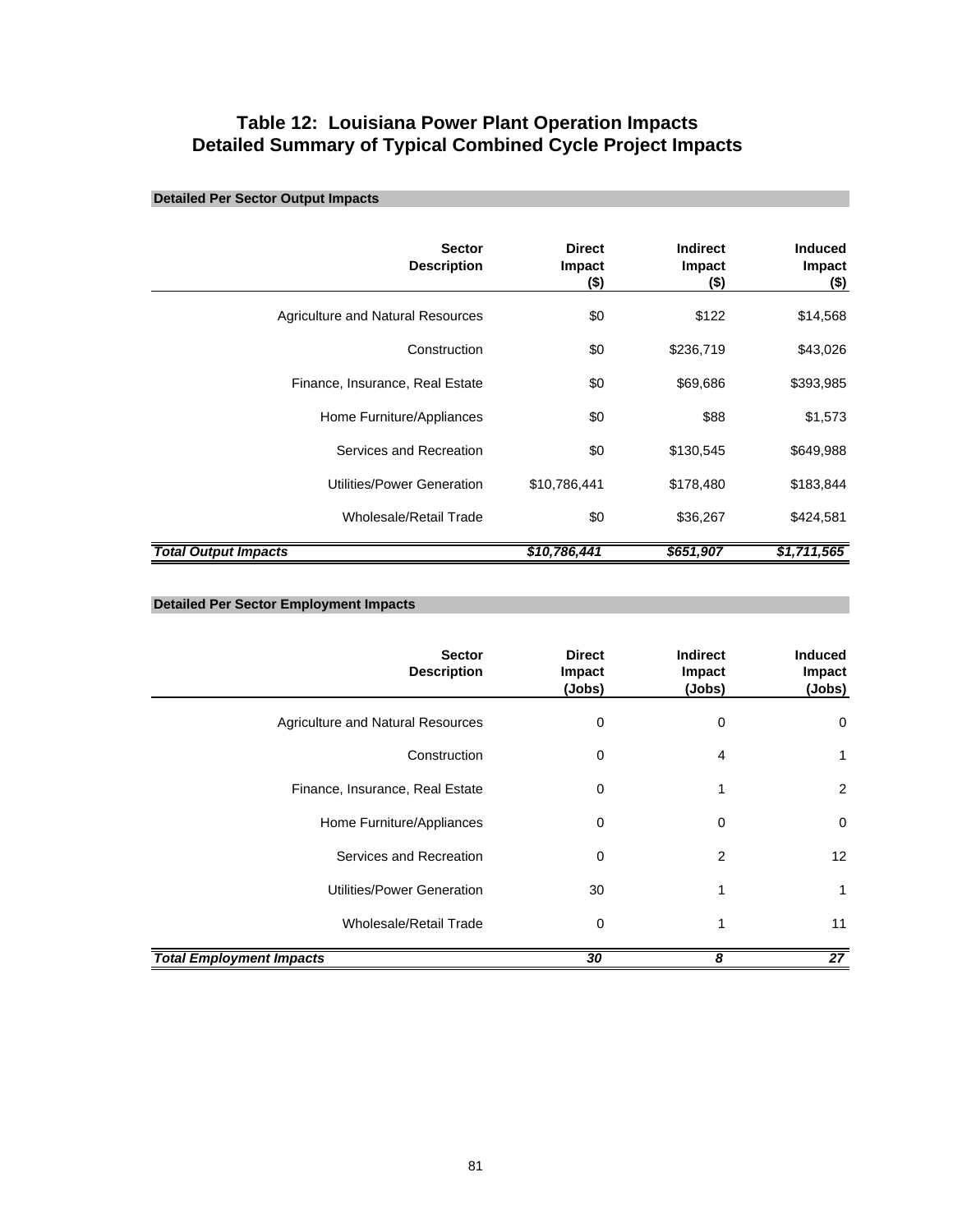## **Table 13: Louisiana Power Plant Market Impacts: Typical Combine Cycle Project (600 MW)**

### *Broad Market Impact*

|      | Impact Item                         | <b>Direct</b> | <b>Indirect</b> | <b>Induced</b> | <b>Total</b> |
|------|-------------------------------------|---------------|-----------------|----------------|--------------|
| ь.   | Value Added (\$)                    | 13,895,629    | 3,265,811       | 4,698,024      | 21,859,464   |
|      | a. Labor Income                     | 8,141,428     | 2,041,618       | 2,760,953      | 12,944,000   |
|      | b. Other Property Income            | 4,221,549     | 964,832         | 1,439,302      | 6,625,683    |
| Ш.   | Output (\$)                         | 37,724,809    | 5,847,290       | 7,689,074      | 51,261,174   |
| III. | Employment <sup>1</sup> (Permanent) | 345           | 71              | 113            | 529          |

### *Narrow Market Impact*

|     | Impact Item                         | <b>Direct</b> | <b>Indirect</b> | <b>Induced</b> | Total      |
|-----|-------------------------------------|---------------|-----------------|----------------|------------|
|     | Value Added (\$)                    | 18,445,747    | 4,335,200       | 6,236,390      | 29,017,338 |
|     | a. Labor Income                     | 10,807,337    | 2,710,145       | 3,665,026      | 17,182,508 |
|     | b. Other Property Income            | 5,603,894     | 1,280,766       | 1,910,601      | 8,795,261  |
| II. | Output (\$)                         | 50,077,787    | 7,761,984       | 10,206,859     | 68,046,630 |
|     |                                     |               |                 |                |            |
| Ш.  | Employment <sup>1</sup> (Permanent) | 458           | 94              | 150            | 702        |

Notes: (1) Employment is "number of jobs"

(2) All values, except employment, are in 2000 dollars

 **(Permanent) 458 94 150 702**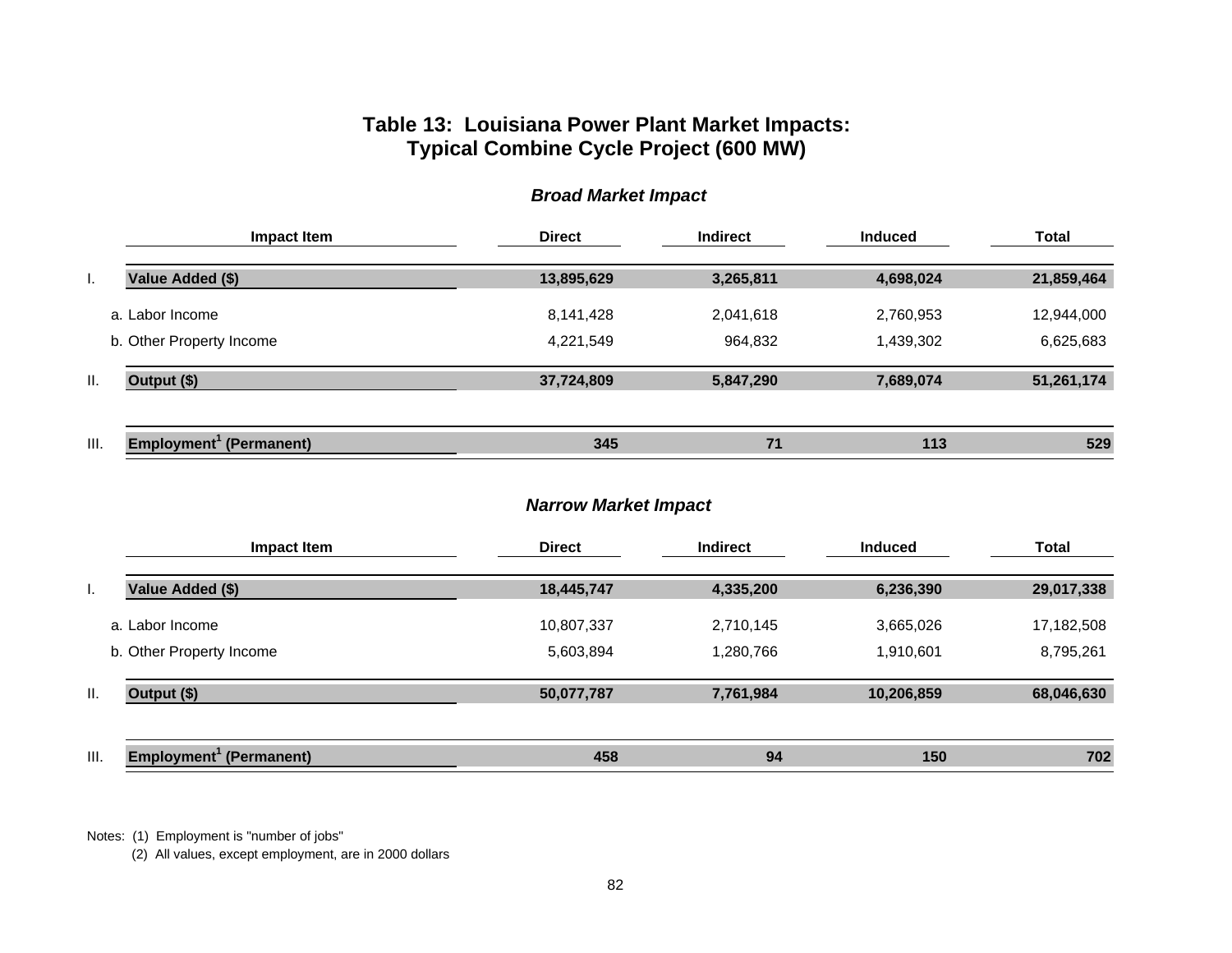## **Table 14: Louisiana Power Plant Market Impacts Detailed Summary of Typical Combined Cycle Project Impacts**

## *Broad Market Impacts*

| <b>Sector</b><br><b>Description</b> | <b>Direct</b><br><b>Impact</b><br>$($ \$) | <b>Indirect</b><br>Impact<br>$($ \$) | <b>Induced</b><br>Impact<br>$($)$ |
|-------------------------------------|-------------------------------------------|--------------------------------------|-----------------------------------|
| Agriculture and Natural Resources   | \$54,355                                  | \$174,861                            | \$59,893                          |
| Construction                        | \$0                                       | \$642,386                            | \$176,892                         |
| Finance, Insurance, Real Estate     | \$4,703,535                               | \$1,037,363                          | \$1,619,783                       |
| Home Furniture/Appliances           | \$20,849                                  | \$1,680                              | \$6,466                           |
| Services and Recreation             | \$8,257,973                               | \$1,714,523                          | \$2,672,280                       |
| Utilities/Power Generation          | \$1,885,665                               | \$980,218                            | \$755,833                         |
| <b>Wholesale/Retail Trade</b>       | \$5,827,481                               | \$406,467                            | \$1,745,570                       |
| <b>Total Output Impacts</b>         | \$20,749,858                              | \$4,957,497                          | \$7,036,715                       |

#### **Detailed Per Sector Output Impacts**

| <b>Sector</b><br><b>Description</b> | <b>Direct</b><br>Impact<br>(Jobs) | <b>Indirect</b><br>Impact<br>(Jobs) | <b>Induced</b><br>Impact<br>(Jobs) |
|-------------------------------------|-----------------------------------|-------------------------------------|------------------------------------|
| Agriculture and Natural Resources   | 1                                 | 2                                   | 1                                  |
| Construction                        | 0                                 | 10                                  | 3                                  |
| Finance, Insurance, Real Estate     | 17                                | 9                                   | $\overline{7}$                     |
| Home Furniture/Appliances           | 0                                 | $\mathbf 0$                         | 0                                  |
| Services and Recreation             | 160                               | 32                                  | 51                                 |
| Utilities/Power Generation          | 10                                | 6                                   | $\overline{4}$                     |
| <b>Wholesale/Retail Trade</b>       | 150                               | 7                                   | 44                                 |
| <b>Total Employment Impacts</b>     | 339                               | 66                                  | 110                                |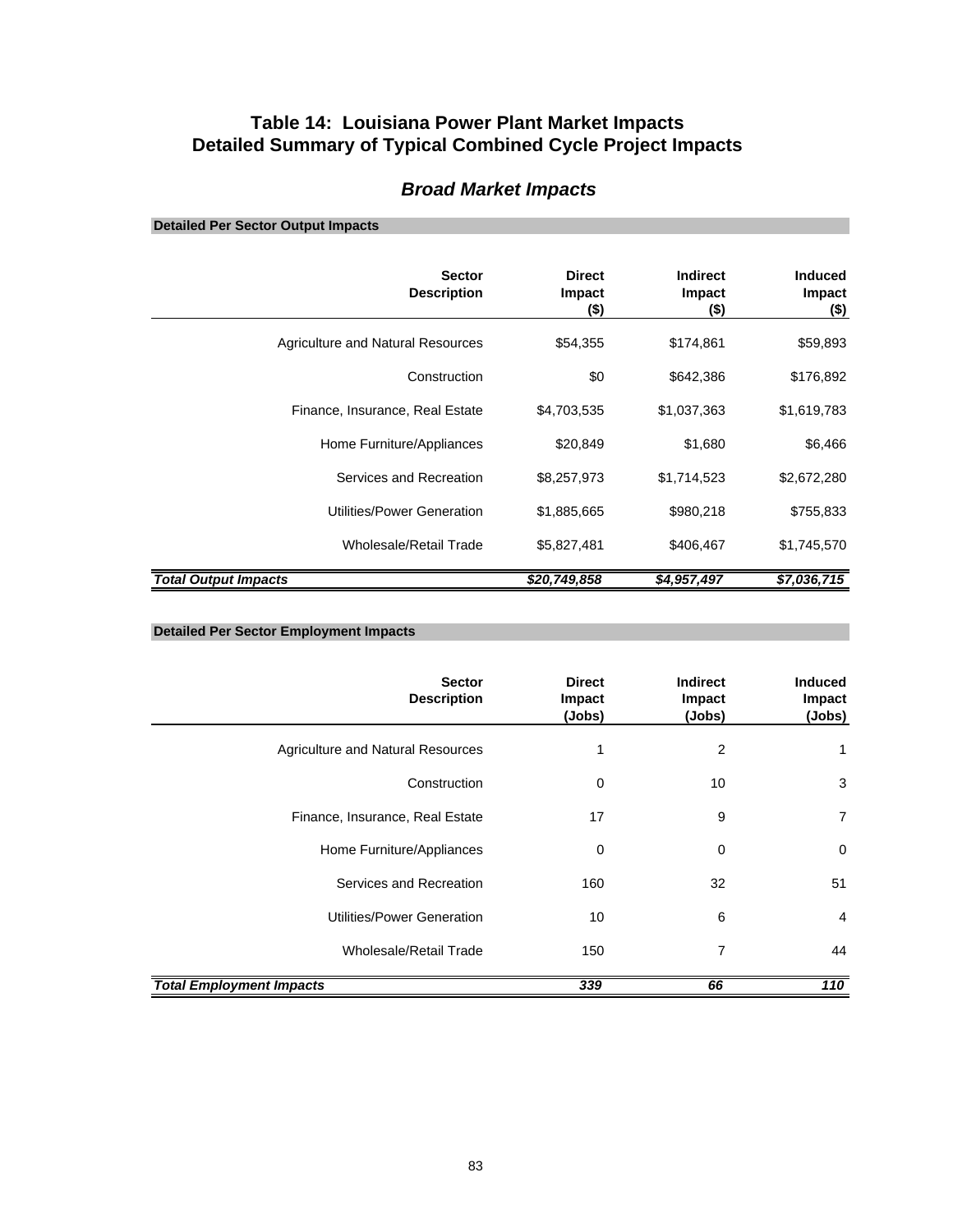## **Table 15: Louisiana Power Plant Market Impacts Detailed Summary of Typical Combined Cycle Project Impacts**

| <b>Sector</b><br><b>Description</b>      | <b>Direct</b><br>Impact<br>$($ \$) | <b>Indirect</b><br>Impact<br>(\$) | <b>Induced</b><br>Impact<br>$($ \$) |
|------------------------------------------|------------------------------------|-----------------------------------|-------------------------------------|
| <b>Agriculture and Natural Resources</b> | \$72,153                           | \$232,119                         | \$79,505                            |
| Construction                             | \$0                                | \$852,735                         | \$234,815                           |
| Finance, Insurance, Real Estate          | \$6,243,706                        | \$1,377,047                       | \$2,150,180                         |
| Home Furniture/Appliances                | \$27,676                           | \$2,230                           | \$8,583                             |
| Services and Recreation                  | \$10,962,043                       | \$2,275,943                       | \$3,547,317                         |
| Utilities/Power Generation               | \$2,503,125                        | \$1,301,191                       | \$1,003,330                         |
| <b>Wholesale/Retail Trade</b>            | \$7,735,688                        | \$539,564                         | \$2,317,156                         |
| <b>Total Output Impacts</b>              | \$27,544,392                       | \$6,580,828                       | \$9,340,886                         |

#### **Detailed Per Sector Employment Impacts**

**Detailed Per Sector Output Impacts**

| <b>Sector</b><br><b>Description</b>      | <b>Direct</b><br>Impact<br>(Jobs) | <b>Indirect</b><br>Impact<br>(Jobs) | <b>Induced</b><br>Impact<br>(Jobs) |
|------------------------------------------|-----------------------------------|-------------------------------------|------------------------------------|
|                                          |                                   |                                     |                                    |
| <b>Agriculture and Natural Resources</b> | $\mathbf{1}$                      | 3                                   | 1                                  |
| Construction                             | 0                                 | 13                                  | $\overline{4}$                     |
| Finance, Insurance, Real Estate          | 23                                | 12                                  | 10                                 |
| Home Furniture/Appliances                | 0                                 | 0                                   | $\mathbf 0$                        |
| Services and Recreation                  | 212                               | 43                                  | 68                                 |
| Utilities/Power Generation               | 14                                | 8                                   | 6                                  |
| Wholesale/Retail Trade                   | 199                               | 9                                   | 58                                 |
| <b>Total Employment Impacts</b>          | 450                               | 88                                  | 146                                |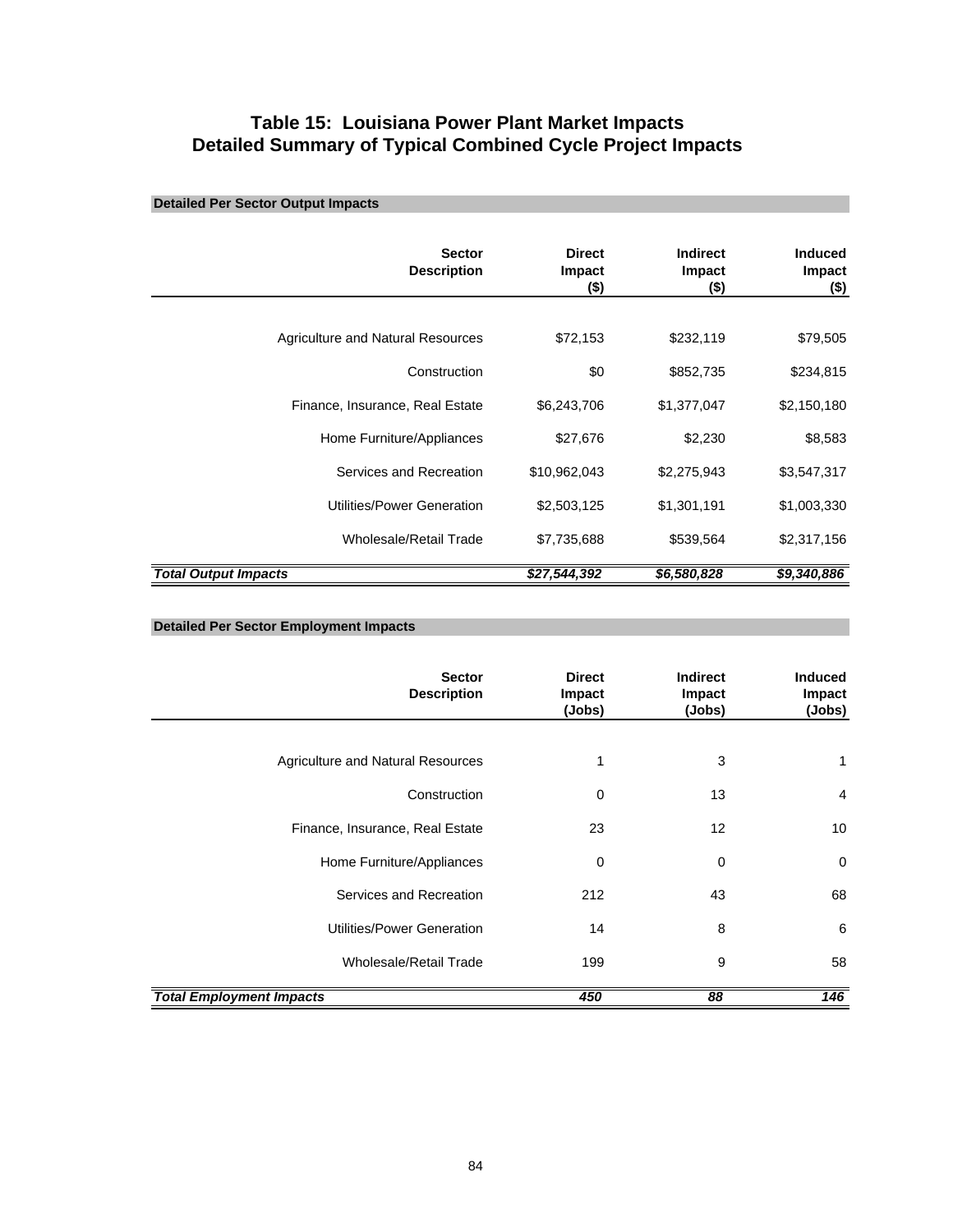## **Table 16: Louisiana Power Plant Market Impacts: Economic Impacts from Typical and Announced Facilites**

| <b>Impact Type</b>  | <b>Construction</b> | O&M           | <b>Construction</b><br>Jobs | O&M<br><b>Jobs</b> |
|---------------------|---------------------|---------------|-----------------------------|--------------------|
| Direct Impact       | \$247,302,219       | \$177,221,669 | 568                         | 82                 |
| Indirect Impact     | \$19,415,101        | \$2,118,575   | 240                         | 22                 |
| Induced Impact      | \$20,389,629        | \$5,103,086   | 300                         | 76                 |
| <b>Total Impact</b> | \$287,106,949       | \$184,443,330 | 1,108                       | 180                |

### **Economic Impacts From Announced Combustion Turbine Projects**

#### **Economic Impacts From Announced Combined Cycle Projects**

| <b>Impact Type</b>  | <b>Construction</b> | O&M             | <b>Construction</b><br>Jobs | O&M<br>Jobs |
|---------------------|---------------------|-----------------|-----------------------------|-------------|
|                     |                     |                 |                             |             |
| Direct Impact       | \$2,236,946,771     | \$1,551,873,456 | 4.265                       | 592         |
| Indirect Impact     | \$146,167,074       | \$15,332,101    | 1.718                       | 158         |
| Induced Impact      | \$155,119,385       | \$36,931,006    | 2.291                       | 553         |
| <b>Total Impact</b> | \$2,538,233,229     | \$1,604,136,564 | 8.274                       | 1,303       |

#### **Total Potential Impacts From the Currently Announced Independent Power Projects**

| <b>Impact Type</b>  | Construction    | O&M             | <b>Construction</b><br>Jobs | O&M<br>Jobs |
|---------------------|-----------------|-----------------|-----------------------------|-------------|
| Direct Impact       | \$2,484,248,990 | \$1,729,095,125 | 4,833                       | 674         |
| Indirect Impact     | \$165,582,175   | \$17,450,676    | 1,958                       | 180         |
| Induced Impact      | \$175,509,014   | \$42,034,093    | 2.591                       | 629         |
| <b>Total Impact</b> | \$2,825,340,179 | \$1,788,579,894 | 9,382                       | 1,483       |